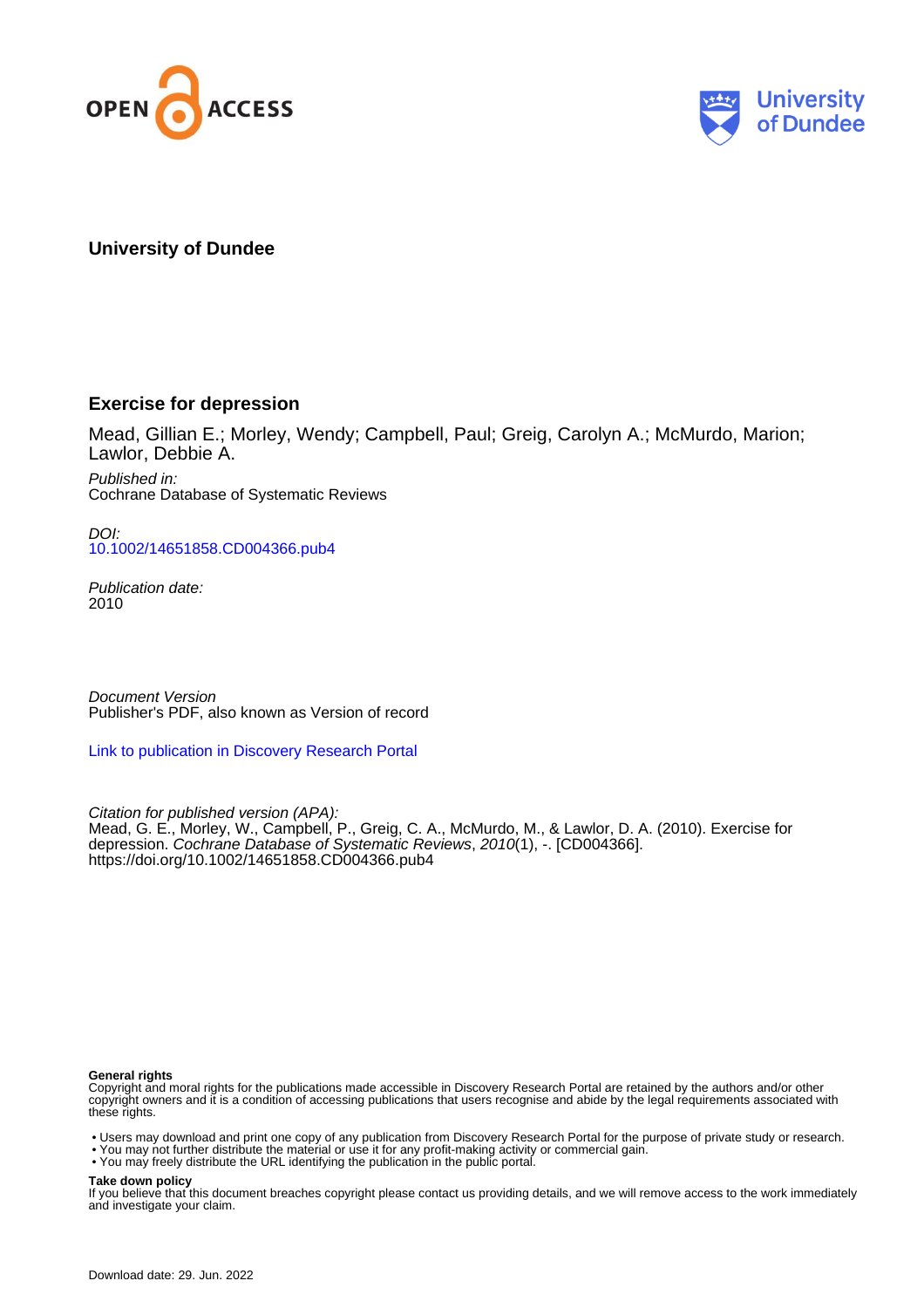# **Exercise for depression (Review)**

**Mead GE, Morley W, Campbell P, Greig CA, McMurdo M, Lawlor DA**



This is a reprint of a Cochrane review, prepared and maintained by The Cochrane Collaboration and published in *The Cochrane Library* 2010, Issue 1

<http://www.thecochranelibrary.com>



**Exercise for depression (Review) Copyright © 2010 The Cochrane Collaboration. Published by John Wiley & Sons, Ltd.**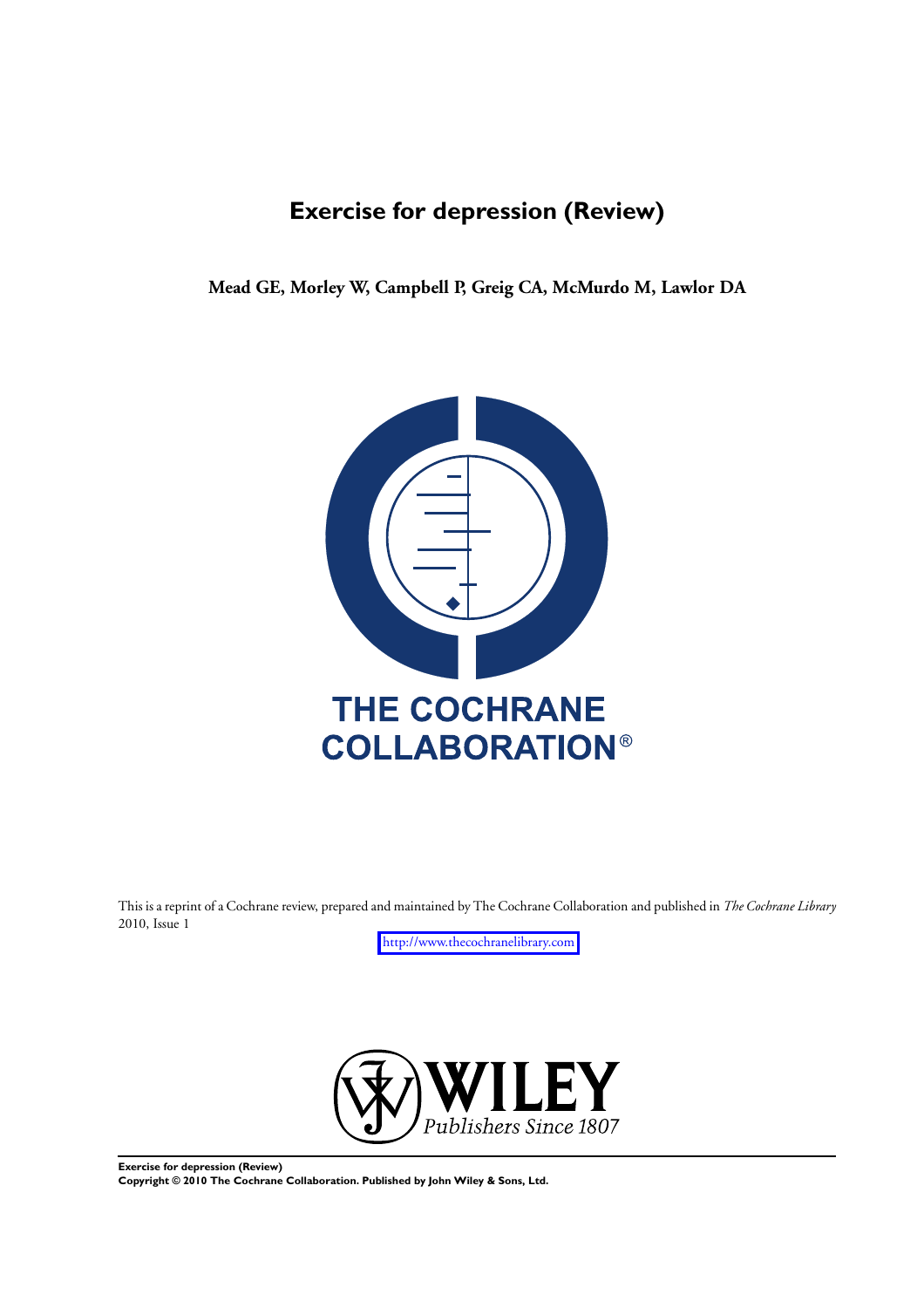### **TABLE OF CONTENTS**

| HEADER In the contract of the contract of the contract of the contract of the contract of the contract of the contract of the contract of the contract of the contract of the contract of the contract of the contract of the | 1              |
|-------------------------------------------------------------------------------------------------------------------------------------------------------------------------------------------------------------------------------|----------------|
|                                                                                                                                                                                                                               | 1              |
|                                                                                                                                                                                                                               | $\overline{c}$ |
|                                                                                                                                                                                                                               | $\overline{2}$ |
|                                                                                                                                                                                                                               | 3              |
|                                                                                                                                                                                                                               | 3              |
|                                                                                                                                                                                                                               | 6              |
|                                                                                                                                                                                                                               | 10             |
|                                                                                                                                                                                                                               | 10             |
|                                                                                                                                                                                                                               | 12             |
|                                                                                                                                                                                                                               | 12             |
|                                                                                                                                                                                                                               | 13             |
|                                                                                                                                                                                                                               | 20             |
|                                                                                                                                                                                                                               | 44             |
| Analysis 1.1. Comparison 1 Exercise versus control, Outcome 1 Reduction in depression symptoms post treatment. .                                                                                                              | 46             |
| Analysis 1.2. Comparison 1 Exercise versus control, Outcome 2 Reduction in depression symptoms follow-up.                                                                                                                     | 47             |
| Analysis 2.1. Comparison 2 Exercise versus cognitive therapy, Outcome 1 Reduction in depression symptoms post-                                                                                                                |                |
|                                                                                                                                                                                                                               | 48             |
| Analysis 3.1. Comparison 3 Exercise versus bright light therapy, Outcome 1 Reduction in depression symptoms post-                                                                                                             |                |
|                                                                                                                                                                                                                               | 48             |
| Analysis 4.1. Comparison 4 Exercise versus antidepressants, Outcome 1 Reduction in depression symptoms post-                                                                                                                  |                |
|                                                                                                                                                                                                                               | 49             |
| Analysis 5.1. Comparison 5 Exercise versus control: subgroup analysis - type of exercise, Outcome 1 Reduction in depression                                                                                                   |                |
|                                                                                                                                                                                                                               | 50             |
| Analysis 6.1. Comparison 6 Exercise versus control: sensitivity analyses, Outcome 1 Reduction in depression symptoms                                                                                                          |                |
| post-treatment: peer reviewed journal publications and doctoral theses only.                                                                                                                                                  | 52             |
| Analysis 6.2. Comparison 6 Exercise versus control: sensitivity analyses, Outcome 2 Reduction in depression symptoms                                                                                                          |                |
| post-treatment: studies published as abstracts or conference proceedings only.                                                                                                                                                | 53             |
| Analysis 6.3. Comparison 6 Exercise versus control: sensitivity analyses, Outcome 3 Reduction in depression symptoms                                                                                                          |                |
|                                                                                                                                                                                                                               | 54             |
| Analysis 6.4. Comparison 6 Exercise versus control: sensitivity analyses, Outcome 4 Reduction in depression symptoms                                                                                                          |                |
|                                                                                                                                                                                                                               | 55             |
| Analysis 6.5. Comparison 6 Exercise versus control: sensitivity analyses, Outcome 5 Reduction in depression symptoms                                                                                                          |                |
|                                                                                                                                                                                                                               | 56             |
| Analysis 6.6. Comparison 6 Exercise versus control: sensitivity analyses, Outcome 6 Reduction in depression symptoms                                                                                                          |                |
|                                                                                                                                                                                                                               | 57             |
|                                                                                                                                                                                                                               | 57             |
|                                                                                                                                                                                                                               | 59             |
|                                                                                                                                                                                                                               | 59             |
|                                                                                                                                                                                                                               | 60             |
|                                                                                                                                                                                                                               | 60             |
|                                                                                                                                                                                                                               | 60             |
|                                                                                                                                                                                                                               | 60             |
| <b>INDEX TERMS</b>                                                                                                                                                                                                            | 61             |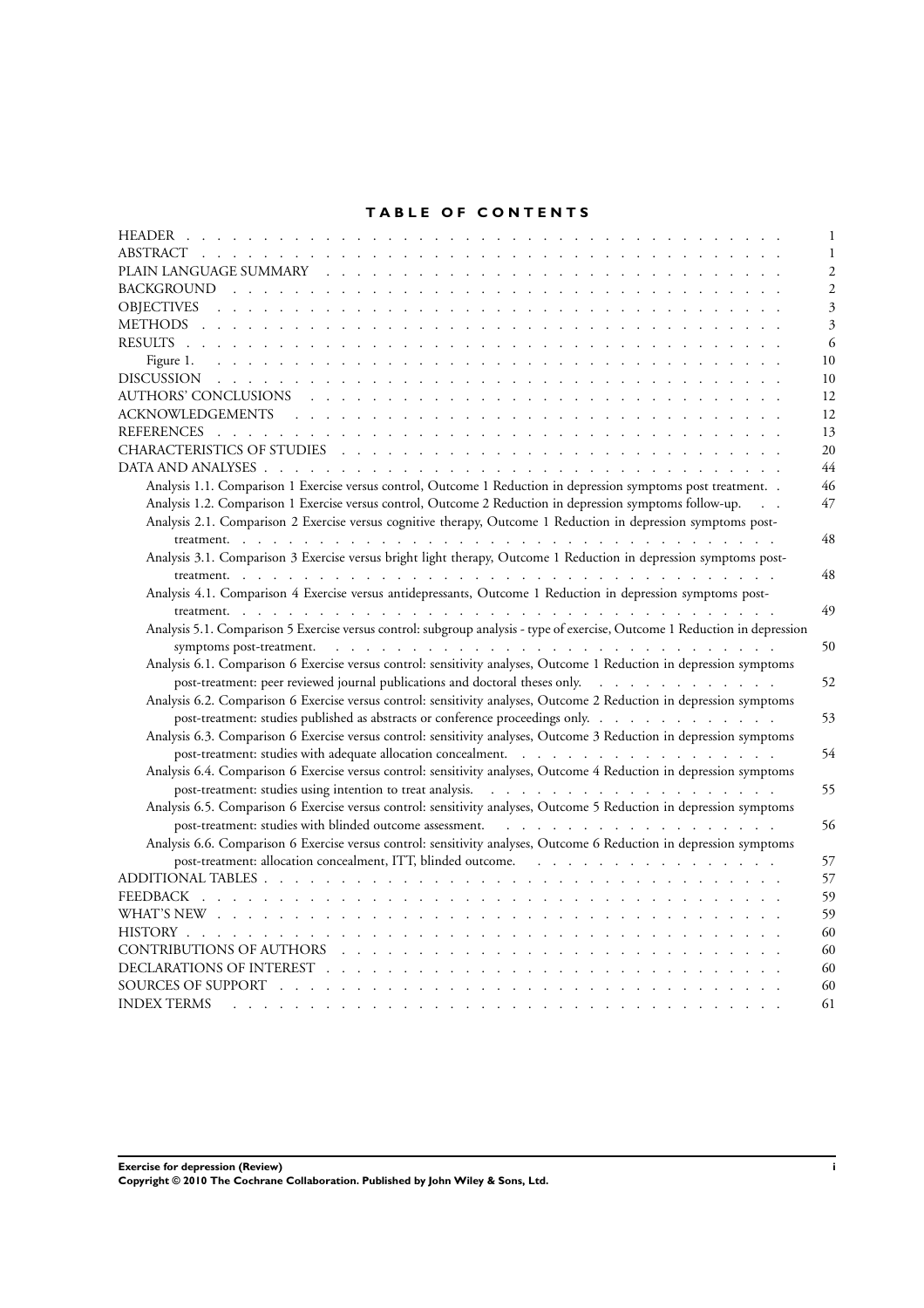**[Intervention Review]**

# **Exercise for depression**

Gillian E Mead<sup>1</sup>, Wendy Morley<sup>2</sup>, Paul Campbell<sup>3</sup>, Carolyn A Greig<sup>1</sup>, Marion McMurdo<sup>4</sup>, Debbie A Lawlor<sup>5</sup>

<sup>1</sup>School of Clinical Sciences and Community Health, University of Edinburgh, Edinburgh, UK. <sup>2</sup>NHS Lothian, University of Edinburgh, Edinburgh, UK. <sup>3</sup>Psychological Therapies Service, 5 Boroughs Partnership NHS Trust, Manchester, UK. <sup>4</sup>Ageing and Health, University of Dundee, Dundee, UK.<sup>5</sup>MRC Centre for Causal Analyses in Translational Epidemiology, Department of Social Medicine, University of Bristol, Bristol, UK

Contact address: Gillian E Mead, School of Clinical Sciences and Community Health, University of Edinburgh, Room F1424, Royal Infirmary, Little France Crescent, Edinburgh, EH16 4SA, UK. [gillian.e.mead@ed.ac.uk](mailto:gillian.e.mead@ed.ac.uk). [gmead@staffmail.ed.ac.uk](mailto:gmead@staffmail.ed.ac.uk).

**Editorial group:** Cochrane Depression, Anxiety and Neurosis Group. **Publication status and date:** Edited (no change to conclusions), comment added to review, published in Issue 1, 2010. **Review content assessed as up-to-date:** 25 March 2007.

**Citation:** Mead GE, Morley W, Campbell P, Greig CA, McMurdo M, Lawlor DA. Exercise for depression. *Cochrane Database of Systematic Reviews* 2009, Issue 3. Art. No.: CD004366. DOI: 10.1002/14651858.CD004366.pub4.

Copyright © 2010 The Cochrane Collaboration. Published by John Wiley & Sons, Ltd.

### **A B S T R A C T**

#### **Background**

Depression is a common and important cause of morbidity and mortality worldwide. Depression is commonly treated with antidepressants and/or psychotherapy, but some people may prefer alternative approaches such as exercise. There are a number of theoretical reasons why exercise may improve depression.

### **Objectives**

To determine the effectiveness of exercise in the treatment of depression.

#### **Search methods**

We searched Medline, Embase, Sports Discus, PsycINFO, the Cochrane Controlled Trials Register, and the Cochrane Database of Systematic Reviews for eligible studies in March 2007. In addition, we hand-searched several relevant journals, contacted experts in the field, searched bibliographies of retrieved articles, and performed citation searches of identified studies.We also searched www.controlledtrials.com in May 2008.

#### **Selection criteria**

Randomised controlled trials in which exercise was compared to standard treatment, no treatment or a placebo treatment in adults (aged 18 and over) with depression, as defined by trial authors. We excluded trials of post-natal depression.

### **Data collection and analysis**

We calculated effect sizes for each trial using Cohen's method and a standardised mean difference (SMD) for the overall pooled effect, using a random effects model. Where trials used a number of different tools to assess depression, we included the main outcome measure only in the meta-analysis.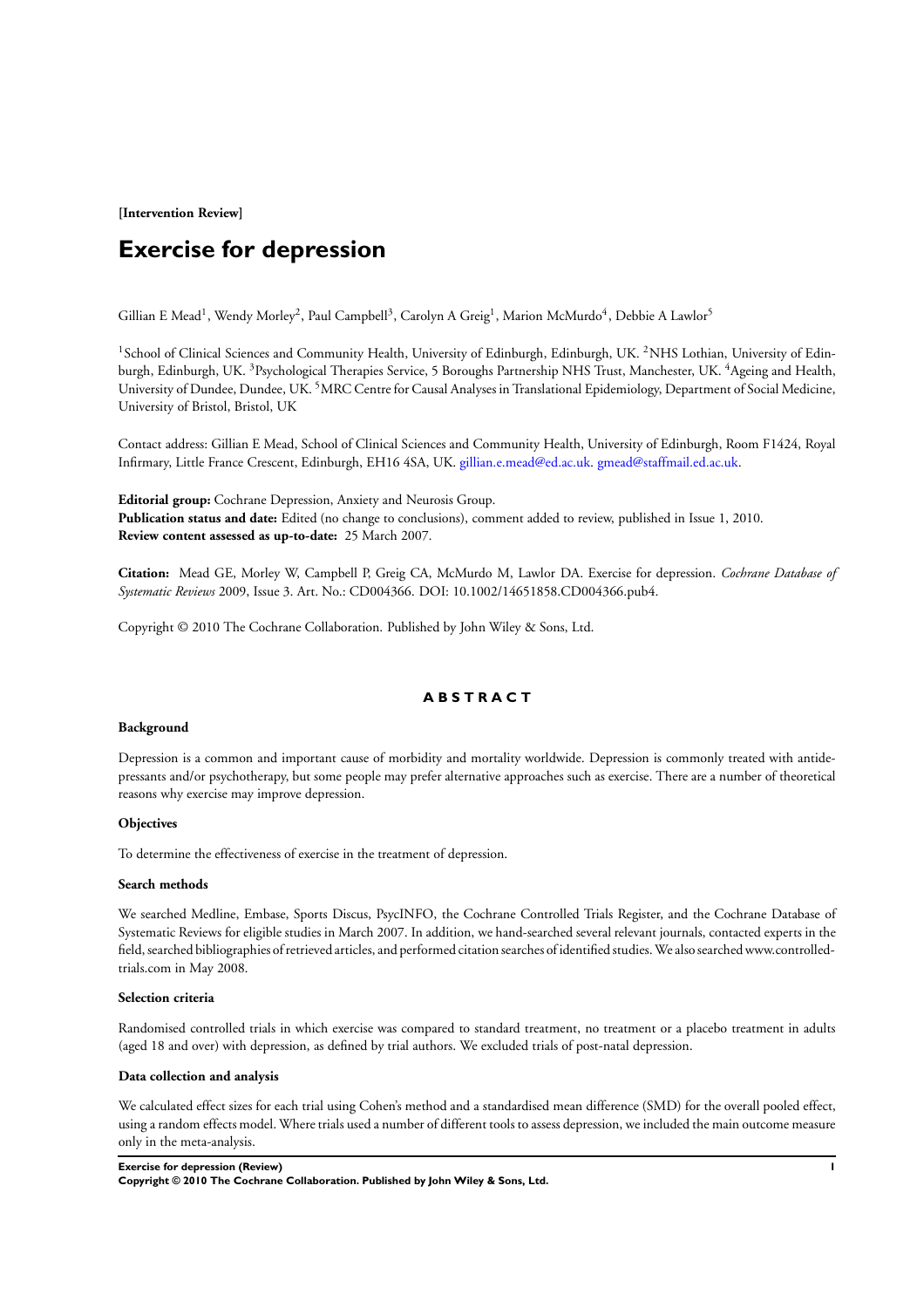### **Main results**

Twenty-eight trials fulfilled our inclusion criteria, of which 25 provided data for meta-analyses. Randomisation was adequately concealed in a minority of studies, most did not use intention to treat analyses and most used self-reported symptoms as outcome measures. For the 23 trials (907 participants) comparing exercise with no treatment or a control intervention, the pooled SMD was -0.82 (95% CI - 1.12, -0.51), indicating a large clinical effect. However, when we included only the three trials with adequate allocation concealment and intention to treat analysis and blinded outcome assessment, the pooled SMD was -0.42 (95% CI -0.88, 0.03) i.e. moderate, nonsignificant effect. The effect of exercise was not significantly different from that of cognitive therapy. There was insufficient data to determine risks and costs.

### **Authors' conclusions**

Exercise seems to improve depressive symptoms in people with a diagnosis of depression, but when only methodologically robust trials are included, the effect sizes are only moderate and not statistically significant. Further, more methodologically robust trials should be performed to obtain more accurate estimates of effect sizes, and to determine risks and costs. Further systematic reviews could be performed to investigate the effect of exercise in people with dysthymia who do not fulfil diagnostic criteria for depression.

### **P L A I N L A N G U A G E S U M M A R Y**

### **Exercise for depression**

Depression is a common and important illness affecting at least 1 in 5 people during their lifetime. Exercise has been advocated as an adjunct to usual treatment. This review identified all available randomised trials which compared exercise with either no treatment or an established treatment (e.g. talking therapy) for people with a clinical diagnosis of depression. Data from 25 trials were combined. We found exercise did seem to improve the symptoms of depression, but we cannot be sure exactly how effective it is, or the most effective type of exercise. The evidence suggests that exercise probably needs to be continued in the longer-term for benefits on mood to be maintained.

### **B A C K G R O U N D**

#### **Description of condition**

Depression refers to a wide range of mental health problems characterised by the absence of a positive affect (a loss of interest and enjoyment in ordinary things and experiences), low mood and a range of associated emotional, cognitive, physical and behavioural symptoms ([NICE 2007](#page-15-0)). Depression is common, affecting 121 million people worldwide [\(Moussavi 2007\)](#page-15-0). Depression is an important cause of morbidity and mortality and produces the greatest decrement in health compared with other chronic diseases such as angina or arthritis [\(Moussavi 2007](#page-15-0)).

#### **Description of intervention**

Depression is commonly treated with antidepressants or psychological therapies or a combination of both. However, a recent Cochrane review ([Moncrieff 2003](#page-15-0)) found only small differences between antidepressant medications and active placebos. Furthermore, antidepressants may have adverse side effects, adherence can be poor, and there is a lag time between starting antidepressants and improvements in mood. Psychological treatments are generally free from side effects, but some people may not wish to attend psychotherapy because of perceived stigma. Depression is a well-recognised reason for seeking alternative therapies ([Astin](#page-15-0) [1998](#page-15-0)). Whilst this may reflect dissatisfaction with conventional treatments, another possibility is that alternative therapies may be more in line with people's own beliefs and philosophies ([Astin](#page-15-0) [1998](#page-15-0)). There has been increasing interest in the potential role of alternative therapies such as music therapy, light therapy, acupuncture, family therapy, marital therapy, relaxation and exercise for the management of depression.

The effect of exercise on depression has been the subject of research for several decades and is believed by a number of researchers and clinicians to be effective in the treatment of depression ([Beesley](#page-15-0) [1997](#page-15-0)). For example, a report for the National Service Framework for Mental Health suggested that exercise should be included as a treatment option for people with depression [\(Donaghy 2000](#page-15-0)). The recent UK National Institute of Clinical Excellence (NICE)

**Exercise for depression (Review) 2**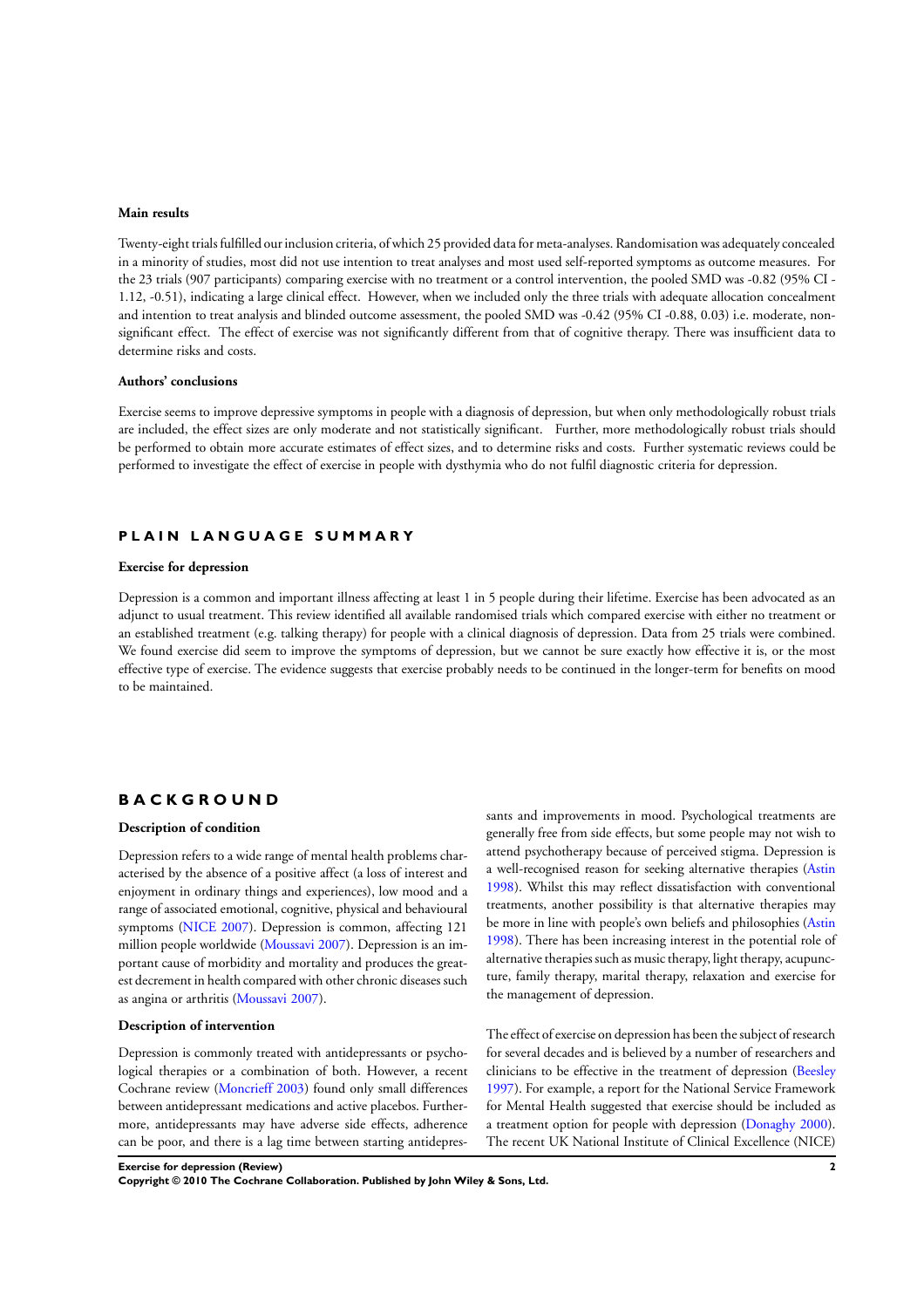guideline for depression recommended structured, supervised exercise programmes, three times a week (45 minutes to 1 hour) for 10 to 12 weeks for mild depression ([NICE 2007\)](#page-15-0). This recommendation was graded 'C' i.e. expert committee reports, or opinions and/or clinical experience of respected authorities. Exercise programmes can be offered in the UK through Exercise Referral Systems ([DOH 2001](#page-15-0)). These schemes direct someone to a service offering an assessment of need, development of a tailored physical activity programme, monitoring of progress and followup. However, a recent systematic review of Exercise on Prescription Schemes found limited evidence about their effectiveness and recommended further research [\(Sorensen 2006](#page-15-0)). NICE ([NICE](#page-15-0) [2006](#page-15-0)) concluded that there was insufficient evidence to recommend Exercise Referral Schemes other than as part of research studies to evaluate their effectiveness.

#### **How the intervention might work**

There is evidence from population studies that depression is related to low levels of physical activity [\(Biddle 2000](#page-15-0); [Goodwin](#page-15-0) [2003](#page-15-0)). Whilst an association between two variables does not necessarily imply causality, there are plausible reasons why physical activity and exercise may improve mood. Exercise may act as a diversion from negative thoughts, and the mastery of a new skill may be important [\(LePore 1997\)](#page-15-0). Social contact may be part of the mechanism. Physical activity may have physiological effects such as changes in endorphin and monoamine levels, or reduction in the levels of the stress hormone cortisol [\(Duclos 2003\)](#page-15-0) which all may improve mood. Recent studies have suggested that exercise stimulated growth of new nerve cells and release of proteins known to improve health and survival of nerve cells, e.g. brainderived growth neurotrophic factor [\(Cotman 2002](#page-15-0); [Ernst 2005\)](#page-15-0).

### **Why it is important to do this review**

Several meta-analyses [\(Craft 1998;](#page-15-0) [Carlson 1991;](#page-15-0) [North 1990;](#page-15-0) [Lawlor 2001](#page-15-0); [Stathopoulou 2006;](#page-15-0) [Sjosten 2006\)](#page-15-0) have looked at the effect of exercise on depression and all found that exercise was of benefit. However, three of these reviews pooled data from a range of study types that included uncontrolled studies and randomised as well as non-randomised controlled trials, and pooled data from trials that compared exercise and no treatment with data from trials that compared exercise and other forms of treatment ([Craft 1998;](#page-15-0) [Carlson 1991;](#page-15-0) [North 1990\)](#page-15-0). One included only trials in older people ([Sjosten 2006](#page-15-0)). One meta-analysis [\(Stathopoulou 2006](#page-15-0)) included only publications from peer-reviewed journals even though it is widely acknowledged that positive trials are more likely to be published than negative or inconclusive trials. The Cochrane Handbook recommends comprehensive searching for all trials, including unpublished ones, to avoid bias. Two meta-analyses which included assessments of study quality both cautiously concluded that exercise may be effective, but recommended that further welldesigned trials are required [\(Sjosten 2006](#page-15-0); [Lawlor 2001](#page-15-0)).

We have become aware that futher randomised trials have

been published since these systematic reviews and meta-analyses. Hence, another systematic review, which includes these new trials and which seeks to determine the effect of study quality on the effectiveness of exercise, is now required.

### **O B J E C T I V E S**

1. To determine the effectiveness of exercise in the treatment of depression.

2. To update a previously published systematic review in this area [\(Lawlor 2001](#page-15-0)).

### **M E T H O D S**

### **Criteria for considering studies for this review**

#### **Types of studies**

Randomised controlled trials. A trial was defined as a randomised controlled trial if the allocation of participants to intervention and comparison groups is described as randomised (including terms such as "randomly", "random", and "randomisation").

#### **Types of participants**

Adult men and women aged 18 and over (with no upper age limit). Studies were included if the participants were defined by the author of the trial as having depression (by any method of diagnosis and with any severity of depression).The effects of exercise on depressive symptoms in participants with emotional distress (but not fulfilling a diagnosis of depression) or those who are heathy were not included in this review.

Studies that investigated the effect of exercise on anxiety and neurotic disorders were not included in the review.

We made a post-hoc decision to exclude trials of exercise for postnatal depression, because a separate Cochrane Review will address this particular question (Glyde, protocol in progress).

### **Types of interventions**

Studies comparing any type of exercise (as defined by the trial authors) with no treatment/waitlist/placebo or to any other type of intervention (including pharmacotherapy, psychotherapy or alternative interventions).

Studies comparing exercise plus another intervention versus the other intervention alone were also included (e.g. exercise plus cognitive therapy versus cognitive therapy alone).

Studies comparing two different types of exercise with no nonexercising comparison group were not included.

**Exercise for depression (Review) 3 Copyright © 2010 The Cochrane Collaboration. Published by John Wiley & Sons, Ltd.**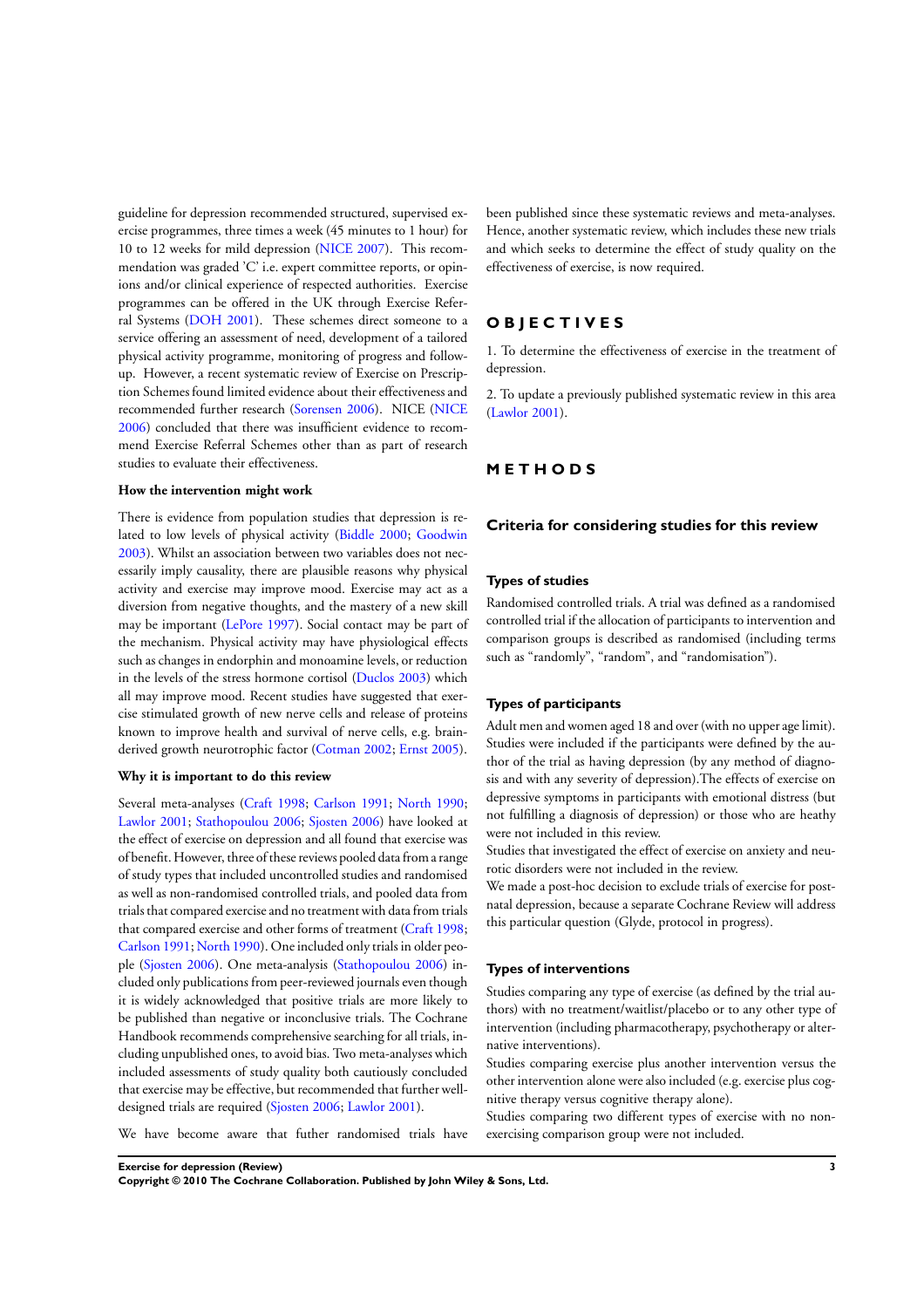Studies that measured outcomes immediately before and after a single exercise session were not included.

### **Post-hoc decisions about intervention and comparisons**

When the protocol for this review was first published in the Cochrane Library, we did not expect to identify trials described as 'combination treatments' by the authors, where exercise was one component of the 'combination' . Hence we made a post-hoc decision to exclude such trials, because it would not have been possible to disentangle the effect of exercise from the effect of the other components of the intervention. Following editorial assessment of our review, we excluded a trial which provided an exercise intervention lasting only four days ([Berlin 2003](#page-15-0)).

#### **Choice of comparisons for meta-analysis**

Where trials included a control arm, an exercise arm, and an 'established treatment' (e.g. CBT, antidepressants) arm, we extracted data on control versus exercise, and exercise versus established treatment (e.g CBT, antidepressants). This meant that data from the exercise arm were included in two separate comparisons.

Where trials compared an established treatment (e.g. CBT, antidepressants) versus exercise versus both the established treatment and exercise, we made two comparisons: established treatment (e.g. CBT, antidepressants) plus exercise versus established treatment (e.g. CBT, antidepressants) alone (and included this in the metaanalysis of treatment versus control); and we also compared exercise versus established treatment (e.g. CBT, antidepressants). This means that data from the 'established treatment alone' arm were used in two separate comparisons.

#### **Main comparisons**

Two main analyses were undertaken:

1. Exercise was compared to "no treatment". This included studies in which exercise was compared to no intervention; those in which it was compared to an intervention which the authors defined as a placebo; and those in which exercise was used as an adjunct to an established treatment which was received (in an identical way) by participants in both the exercising and non-exercising group e.g. exercise plus CBT versus CBT alone

2. Exercise was compared to other treatments for depression, including cognitive therapy, 'bright light' therapy and antidepressants.

#### **Types of outcome measures**

#### **Primary outcome measures**

Studies had to include a measure of depression or mood at the outcome assessment, either as a continuous measure or as a dichotomous outcome.

Where trials used a number of different tools to assess depression we included the main outcome measure only in the meta-analysis. The main outcome measure was defined using a hierarchy of criterion as follows - identified by the trial authors as the main outcome measure, outcome reported in the abstract, first outcome reported in the results section.

Where trials used dichotomous outcomes as primary outcomes; and also provided data on continuous outcome measures, we used the data provided in the trial reports for the continuous outcome measure in our meta-analysis.

### **Secondary outcome measures**

Following editorial review, we decided to extract data, when available, on the number of people who were screened for inclusion, the number recruited, attendance at the exercise interventions, and the number completing the interventions, in order to better understand the practical considerations of exercise trials for depression, and for the provision of exercise as a treatment for depression. We recorded whether trials reported other clinically relevant endpoints (e.g quality of life), cost and adverse events.

### **Search methods for identification of studies**

1. Original search strategy ([Lawlor 2001](#page-15-0))

a) We searched Medline on Ovid, Embase on Ovid, Psycinfo on Silver Platter, Sports Discus on Silver Platter, the Cochrane Controlled Trials Register and the Cochrane Database of Systematic Reviews. Details of the search strategy used in Medline are provided below; this was modified as appropriate for other databases. Appropriate filters were applied to identify randomised controlled trials (Dickersin 1994, Lefebvre 1996).

b)We handsearched the following: BMJ, JAMA, Archives of Internal Medicine, New England Journal of Medicine, Journal of the Royal Society of Medicine, Comprehensive Psychiatry, British Journal of Psychiatry, Acta Psychiatrica Scandinavica and British Journal of Sports Medicine.

c) We searched the bibliographies of all retrieved articles for additional references.

d) We contacted experts - all authors of the studies included in the review and those with at least two publications amongst those that were excluded but that were related to the study area - to identify unpublished studies and ongoing studies where results may become available before the end of the review.

Medline Search Strategy:

- 1. exp EXERCISE/
- 2. exp Exercise Therapy/
- 3. exp Exertion/
- 4. exp Physical Fitness/
- 5. exp Walking/
- 6. exp Running/
- 7. exp Swimming/
- 8. exp Jogging/
- 9. exp "Physical Education and Training"/
- 10. exercise\$ near aerobic\$.tw.
- 11. train\$ near aerobic\$.tw.
- 12. exercise\$ near strength\$.tw.
- 13. train\$ near strength\$.tw.
- 14. bicycling\$.tw.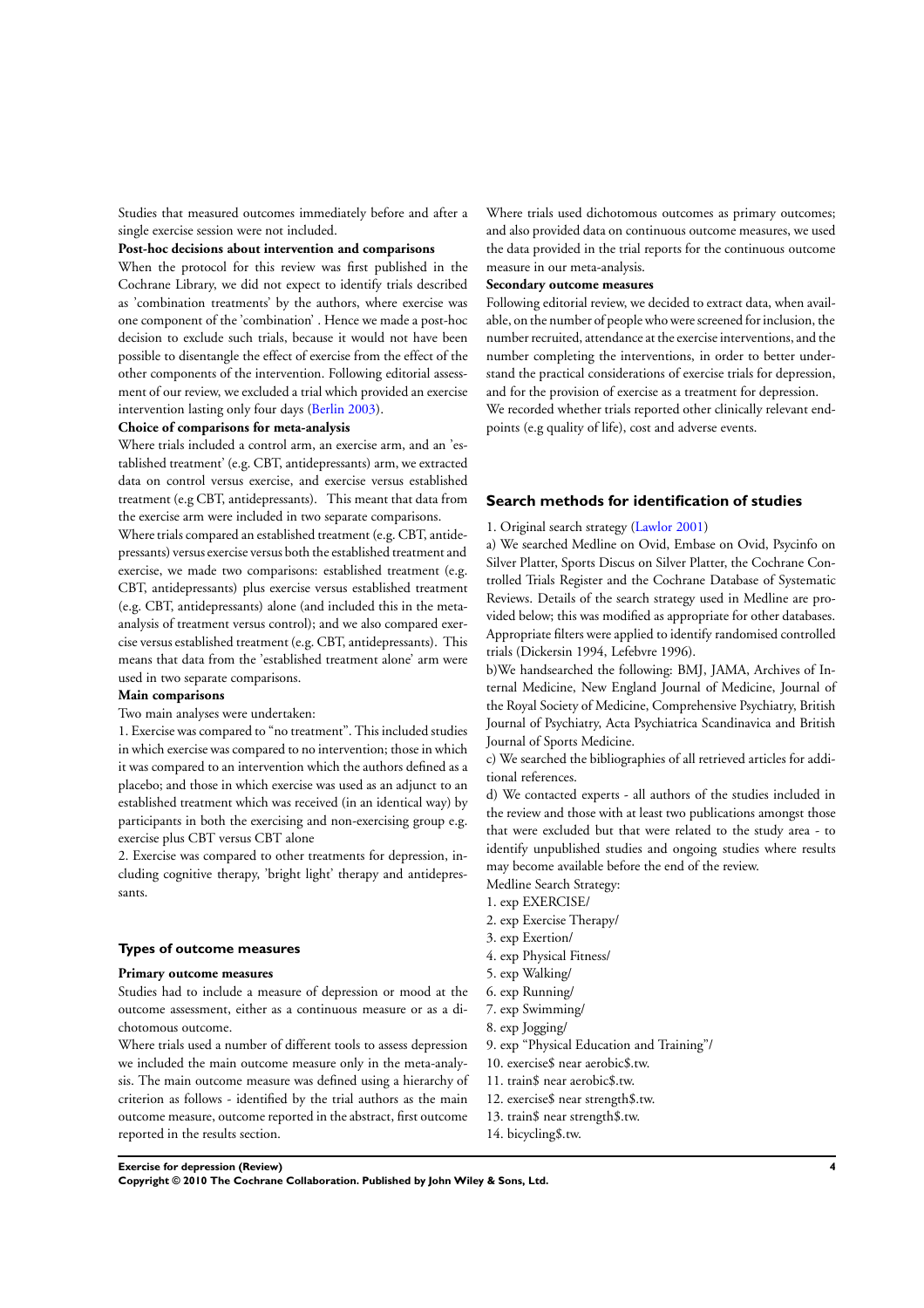15. 1 or 2 or 3 or 4 or 5 or 6 or 7 or 8 or 9 or 10 or 11 or 12 or 13 or 14

16. exp DEPRESSION/

17. exp Depressive Disorder/

18. exp Dysthymic Disorder/

19. 16 or 17 or 18

20 15 and 19

2. To supplement and update the original searches, we undertook the following:

a) Electronic searches (performed on 26.3.07)

CCDANCTR-Studies were searched using the following terms: Diagnosis = Depression or Depressive Disorder or Dysthymic Disorder and Intervention = Exercise.

Cochrane Central Controlled Trials Register (CENTRAL) was searched using the following terms: Exercis\*

Following editorial review, we also searched www.controlled-trials.com (on 20.5.08) to identify ongoing trials

All the selected studies and relevant review articles were sought as citations in the Scisearch on 25.5.07. Potentially relevent articles were obtained and scrutinised for relevance.

b) Handsearches

a/ The references of all selected trials, systematic reviews and nonsystematic reviews were inspected for more published reports and citations of unpublished research. These handsearches were performed during May 2007.

c) Personal communication

a/ To ensure all RCTs were identified, the authors of significant papers and other experts in the field were contacted to enquire about published, unpublished or ongoing trials. This was done during May and June 2007.

### **Data collection and analysis**

### **Selection of studies**

For the first version of the review [\(Lawlor 2001](#page-15-0)), three reviewers examined titles and abstracts to remove obviously irrelevant reports. Studies needed to be identified by only one reviewer for the full text to be retrieved. Two reviewers then examined full text reports to determine compliance of studies with eligibility criteria and corresponded with investigators where appropriate to clarify study eligibility.

For the current updated version of the review, one reviewer (Gillian Mead) examined titles and abstracts from the electronic searches, retrieved full-texts of new, potentially relevant papers, and discussed eligibility with a second reviewer (Wendy Morley). Gillian Mead corresponded with investigators, where appropriate, to clarify study eligibility. Gillian Mead and Wendy Morley made final decisions on study inclusion and proceeded to data collection.

### **Data collection and management**

Two reviewers (Debbie Lawlor and Stephen Hopker) extracted data for the first review in 2001 ([Lawlor 2001](#page-15-0)). Two reviewers (Gillian Mead and Wendy Morley) independently extracted data for each new trial identified for this review. Data extracted were: quality criteria, participants, interventions, outcome measures, results and main conclusions. All four reviewers used the same structured form that had been piloted on two studies. Any discrepancies were resolved by referring to the original papers and discussion.

Following editorial assessment of the updated review, one reviewer (Gillian Mead) scrutinised the publications again and extracted data (when available) on the number of patients screened, the number randomised, the number allocated exercise, the number who dropped out of the exercise arm (please see additonal table), secondary clinical outcomes, cost and adverse events.

We found current contact details of all authors through correspondence addresses on study reports and by searching websites. We contacted all authors by email or post (sending three reminders to non-responders), to establish missing details in the methods and results sections of the written reports and to determine authors' knowledge of, or involvement in, any current work in the area. On the envelopes we put return address details and a request to inform us if the addressee was no longer at that address.

#### **Assessment of study quality**

Two reviewers (Debbie Lawlor and Stephen Hopker) assessed the quality of the trials included in the first review ([Lawlor 2001](#page-15-0)). Two reviewers (Gillian Mead and Wendy Morley) assessed the quality of new trials identified for this update. We recorded whether allocation was concealed, whether intention to treat analysis was undertaken, and whether there was blinding of outcome assessor [\(Schulz 1995\)](#page-15-0). For concealment of allocation we distinguished between trials that were adequately concealed (central randomisation at a site remote from the study; computerised allocation in which records are in a locked, unreadable file that can be assessed only after entering patient details; the drawing of non-opaque envelopes), inadequately concealed (open list or tables of random numbers; open computer systems; drawing of non-opaque envelopes) and unclear (no information in report, and the authors either did not respond to requests for information or were unable to provide information).

There are two separate aspects of 'intention to treat' analyses. First, there is the issue of whether participants were analysed according to original treatment assignment, regardless of whether they participated in the allocated treatment. The second issue concerns missing outcome data. If trials only included data from participants who completed the trial i.e. 'available cases' and did not attempt to deal with missing outcome data by using a recognised statistical method, e.g. imputing using last observation carried forward (LOCF), we also defined as 'not intention to treat'. Hence, trials could only be defined as 'intention to treat' if participants were analysed according to the allocated treatment AND if all participants either completed allocated treatments or if missing outcome data were replaced using a recognised statistical method e.g. LOCF. When information could not be obtained either from the publication or from the authors, we classifed the trial as 'not intention to treat'.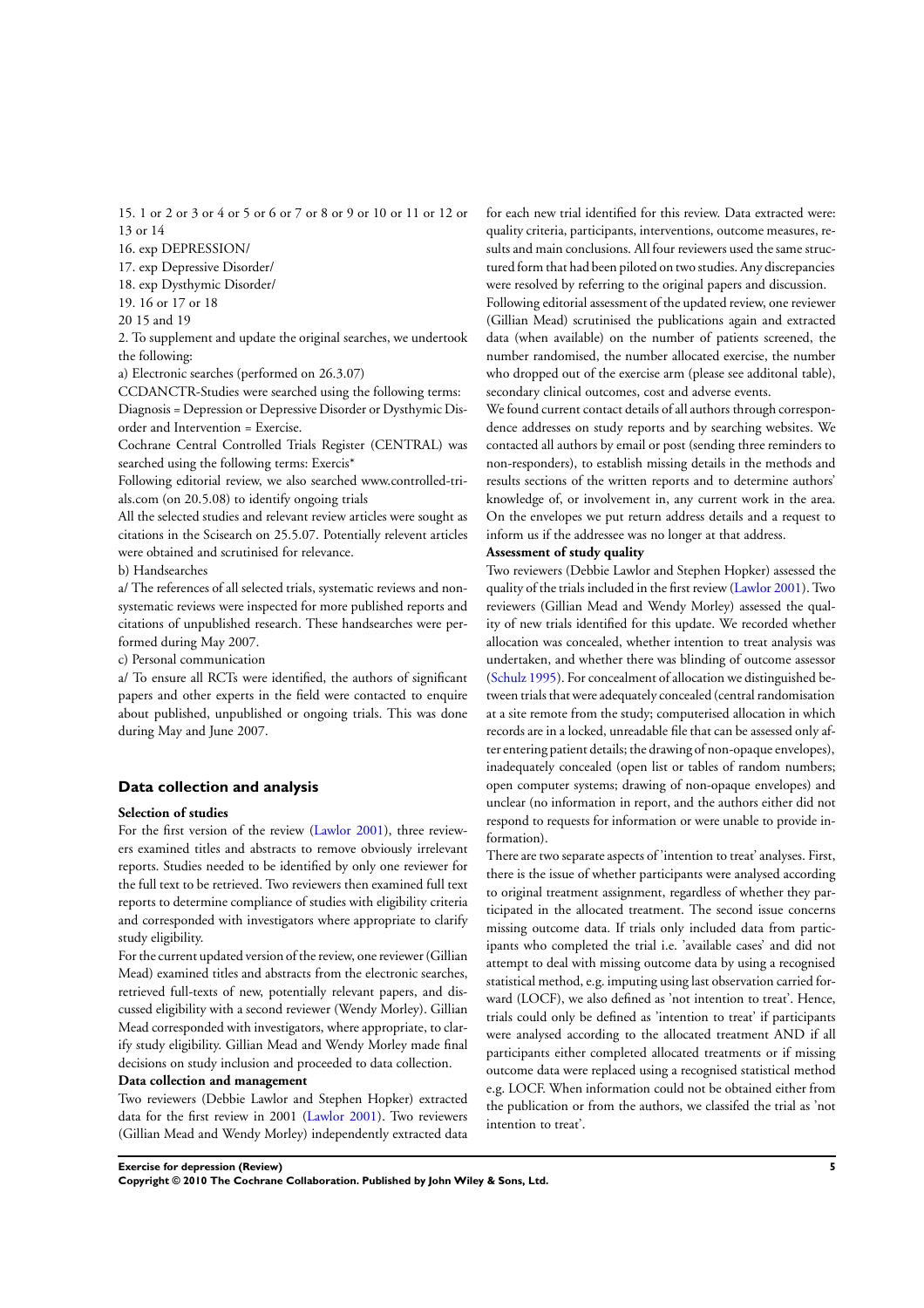For blinding we distinguished between trials in which the main outcome was measured by an assessor who was blind to treatment allocation (blind) and those in which the main outcome was measured either by the participants themselves or by a non-blinded assessor (not blind).

### **Measures of treatment effect**

We undertook a narrative review of all studies and a meta-analysis of those studies with appropriate data. To include data from as many trials as possible we calculated effect sizes for each trial using Cohen's method ([Rosenthal 1994](#page-15-0)) and a standardised mean difference (SMD) for the overall pooled effect. Where trials used a number of different tools to assess depression we included the main outcome measure only in the meta-analysis. The main outcome measure was defined using a hierarchy of criterion as follows - identified by the authors as the main outcome measure, outcome reported in the abstract, first outcome reported in the results section.

We interpreted the SMDs using the following 'rule of thumb': 0.2 represents a small effect, 0.5 a moderate effect, and 0.8 a large effect [\(Cohen 1988\)](#page-15-0).

We pooled long-term follow-up data from those trials that reassessed patients long after the interventions had been completed. **Unit of analysis issues**

Where trials had more than two arms (e.g. exercise, other active treatment, control), we used data from the exercise arm for two separate comparisons: exercise versus other active treatment and exercise versus control.

If there were more than one intensity of exercise in a trial, we chose the exercise arm with the greatest clinical effect.

### **Data synthesis**

We used a random effects model based on DerSimonian and Laird's method to calculate the pooled effect size [\(DerSimonian 1986](#page-15-0)).

### **Assessment of heterogeneity**

We used the Chi<sup>2</sup> statistic, together with the  $I^2$  statistic, to assess heterogeneity.

### **Investigation of heterogeneity and subgroup analyses**

1. We explored the effect of different types of exercise (aerobic, resistance exercise or mixed aerobic and resistance) on outcome. 2. In future updates of the review we plan to explore the effect

of the duration of the intervention by categorising studies in the main comparisons by length of intervention.

We will also consider performing additional subgroup analyses according to the following criteria: supervised vs unsupervised, indoor vs outdoor and individual vs group.

### **Sensitivity analyses**

We undertook sensitivity analyses to explore how much of the variation between studies comparing exercise to no exercise is explained by between study differences in:

1. publication type (peer reviewed journal, conference abstract/ proceedings, doctoral dissertation)

- 2. allocation concealment
- 3. intention to treat analysis

4. blinding.

### **R E S U L T S**

### **Description of studies**

### See:[Characteristics of included studies;](#page-23-0)[Characteristics of excluded](#page-38-0) [studies;](#page-38-0) [Characteristics of ongoing studies](#page-43-0).

### **Results of the search**

Of the 144 potentially relevant papers retrieved for scrutinisation, we excluded 116 studies. Reasons for exclusion are given in Characteristics of Excluded studies. Amongst these 116 excluded studies, there were 67 papers describing clinical trials. Reasons for excluding these 67 papers are also summarised in more detail below. **Included studies**

A total of 28 trials fulfilled our criteria, of which 14 had already been identified in 2001 [\(Lawlor 2001\)](#page-15-0). Of the 28 trials, 17 were from US [\(Blumenthal 1999](#page-15-0); [Blumenthal 2007](#page-15-0); [DOSE 2002](#page-15-0); [Doyne 1987;](#page-15-0) [Epstein 1986;](#page-15-0) [Greist 1979;](#page-15-0) [Hess-Homeier 1981;](#page-15-0) [McCann 1984](#page-15-0); [Vickers 2005;](#page-15-0) [Fremont 1987;](#page-15-0) [Klein 1985;](#page-15-0) [Reuter](#page-15-0) [1984](#page-15-0); [Setaro 1985;](#page-15-0) [Orth 1979](#page-15-0); [Fetsch 1979](#page-15-0); [Bonnet 2005](#page-15-0); [Singh](#page-15-0) [1997](#page-15-0)). One was from Canada [\(McNeil 1991\)](#page-15-0), three from the UK [\(Mather 2001](#page-15-0); [Mutrie 1988 Veale 1992\)](#page-15-0), one from Australia ( [Singh 2005](#page-15-0)), two from Hong Kong (Chou 2004; Tsang 2006), one from Norway ([Martinsen 1985](#page-15-0)), one from Germany [\(Knuppen](#page-15-0) [2007](#page-15-0)), one from Russia ([Pinchasov 2000](#page-15-0)) and one from Thailand [\(Nabkasorn 2005](#page-15-0)).

Of these 28 trials, 19 were peer reviewed papers [\(Blumenthal](#page-15-0) [1999](#page-15-0); [Blumenthal 2007;](#page-15-0) [Chou 2004](#page-15-0); [DOSE 2002](#page-15-0); [Doyne](#page-15-0) [1987](#page-15-0); [Fremont 1987;](#page-15-0) [Greist 1979](#page-15-0); [Klein 1985;](#page-15-0) [Knuppen 2007;](#page-15-0) [Martinsen 1985;](#page-15-0) [Mather 2001;](#page-15-0) [McCann 1984](#page-15-0); [McNeil 1991;](#page-15-0) [Nabkasorn 2005;](#page-15-0) [Pinchasov 2000](#page-15-0); [Singh 1997](#page-15-0); [Singh 2005](#page-15-0); [Tsang](#page-15-0) [2006](#page-15-0); [Veale 1992](#page-15-0)); six were doctoral dissertations [\(Bonnet 2005;](#page-15-0) [Epstein 1986;](#page-15-0) [Fetsch 1979;](#page-15-0) [Hess-Homeier 1981](#page-15-0); [Setaro 1985;](#page-15-0) [Orth 1979](#page-15-0)) and three were published in abstract form only ([Mutrie](#page-15-0) [1988](#page-15-0); [Reuter 1984](#page-15-0); [Vickers 2005\)](#page-15-0).

Of these 28 trials, data from two studies were unsuitable for statis-tical pooling [\(McCann 1984](#page-15-0); [Greist 1979\)](#page-15-0). Preliminary information published in abstract form is also included in the systematic review but data are not currently available for meta-analysis, but may be available for future versions of the review [\(Vickers 2005](#page-15-0)). One trial [\(Nabkasorn 2005](#page-15-0)) provided data in graphical form only which we were able to include after manually converting the graph into mean and SD values. Hence, data from 25 trials were used in the meta-analyses.

Three trials [\(Blumenthal 1999](#page-15-0), [Blumenthal 2007;](#page-15-0) [Mather 2001](#page-15-0)) provided data on whether patients fulfilled diagnostic criteria for depression at the end of the study, as well as depression scales. We used the scale results described in the paper (rather than using

**Exercise for depression (Review) 6**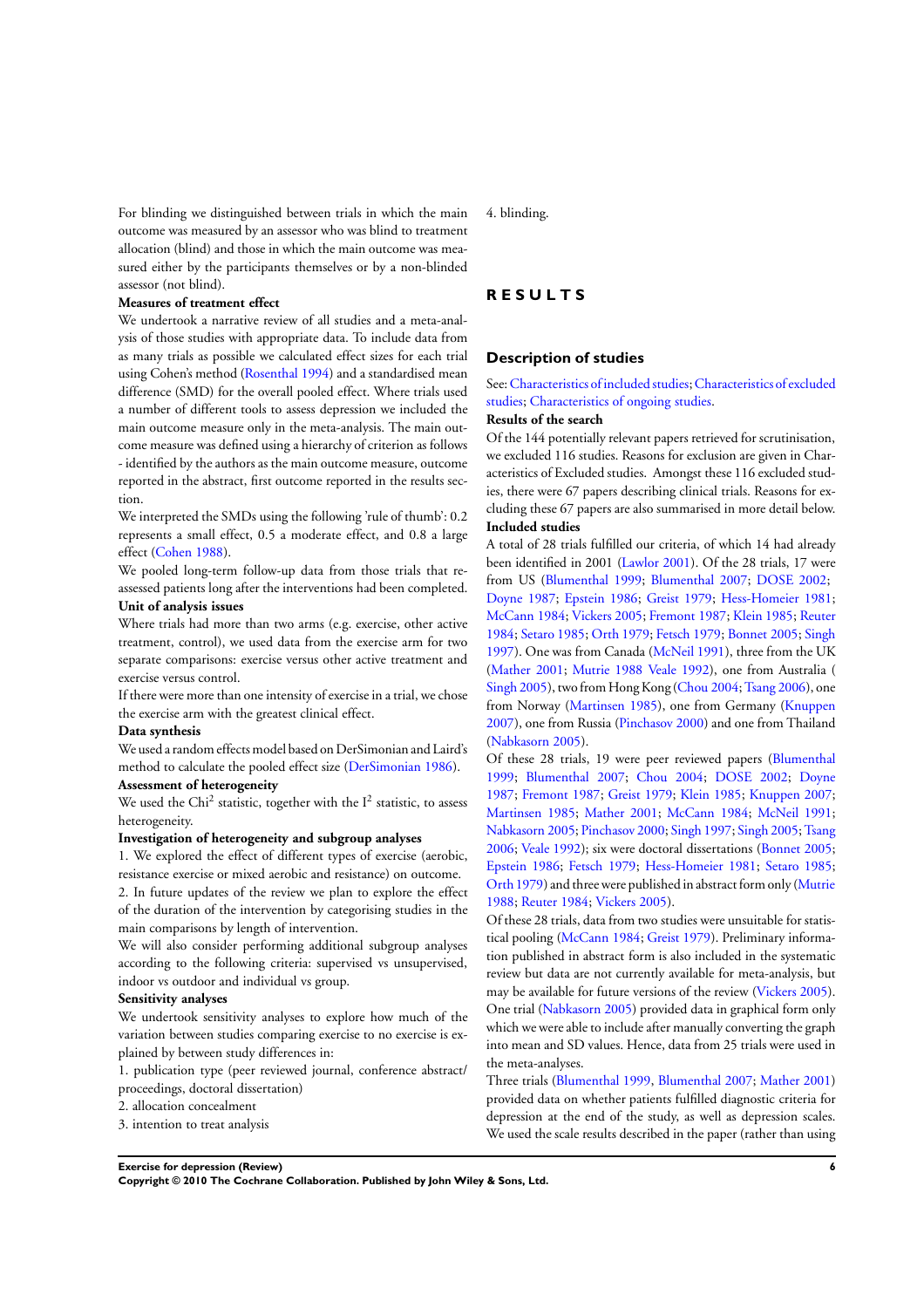formulae to convert the dichotomous outcomes to continuous outcomes) to allow inclusion of these trials in the meta-analysis. *Types of study design*

Thirteen trials had two arms ([Bonnet 2005,](#page-15-0) [Chou 2004](#page-15-0), [Fetsch](#page-15-0) [1979](#page-15-0), [Knuppen 2007,](#page-15-0) [Martinsen 1985](#page-15-0); [Mather 2001](#page-15-0); [Nabkasorn](#page-15-0) [2005](#page-15-0), [Pinchasov 2000,](#page-15-0) [Reuter 1984](#page-15-0), [Singh 1997](#page-15-0), [Tsang 2006,](#page-15-0) [Veale 1992](#page-15-0); [Vickers 2005](#page-15-0)), 11 had three arms [\(Blumenthal 1999,](#page-15-0) [Doyne 1987,](#page-15-0) [Epstein 1986,](#page-15-0) [Fremont 1987](#page-15-0), [Greist 1979,](#page-15-0) [Hess-](#page-15-0)[Homeier 1981,](#page-15-0) [Klein 1985](#page-15-0), [McCann 1984](#page-15-0), [McNeil 1991](#page-15-0); [Mutrie](#page-15-0) [1988](#page-15-0); [Singh 2005\)](#page-15-0), two had four arms [\(Orth 1979;](#page-15-0) [Blumenthal](#page-15-0) [2007](#page-15-0)), one had five arms (four intensities of exercise and control) [\(DOSE 2002](#page-15-0)) and one had six arms (CBT plus aerobic exercise, aerobic exercise only, CBT only, CBT plus non-aerobic exercise, non-aerobic exercise only or no intervention ([Setaro 1985\)](#page-15-0).

Of the 13 trials with two arms, exercise was compared with waitlist or usual care in three trials ([Chou 2004](#page-15-0); [Nabkasorn 2005,](#page-15-0) [Veale 1992](#page-15-0)), exercise was compared with a placebo intervention (e.g. social activity) in six trials [\(Knuppen 2007;](#page-15-0) [Martinsen 1985;](#page-15-0) [Mather 2001;](#page-15-0) [Singh 1997;](#page-15-0) [Tsang 2006](#page-15-0); [Vickers 2005](#page-15-0)), exercise was compared with CBT in two trials ([Fetsch 1979](#page-15-0); [Reuter 1984](#page-15-0)), two trials compared CBT plus exercise versus CBT alone ([Bonnet](#page-15-0) [2005](#page-15-0), [Reuter 1984\)](#page-15-0) and one trial compared exercise with bright light therapy ([Pinchasov 2000\)](#page-15-0).

Of the 11 trials with three arms, one trial compared exercise versus exercise plus sertraline versus sertraline [\(Blumenthal 1999](#page-15-0)), three compared exercise versus wait list versus a placebo intervention (e.g social activity) [\(McCann 1984](#page-15-0); [McNeil 1991](#page-15-0); [Mutrie 1988\)](#page-15-0), two compared exercise versus usual care versus CBT ([Epstein 1986;](#page-15-0) [Hess-Homeier 1981](#page-15-0)), one compared exercise versus CBT versus both exercise and CBT ([Fremont 1987](#page-15-0)), one compared exercise versus low intensity CBT versus high intensity CBT ([Greist 1979](#page-15-0)), one compared exercise versus a placebo versus CBT, [\(Klein 1985](#page-15-0)), one compared high intensity resistance training versus low intensity resistance training versus usual care [\(Singh 2005\)](#page-15-0) and one compared running versus weight-lifting versus wait-list ([Doyne](#page-15-0) [1987](#page-15-0)). Of the trials with four arms, one compared exercise to three types of control [\(Orth 1979](#page-15-0)) and the other compared home-based exercise versus supervised exercise versus sertraline versus placebo [\(Blumenthal 2007](#page-15-0)).

#### *Types of participants*

21 trials recruited participants from non-clinical populations [\(Blumenthal 1999;](#page-15-0) [Blumenthal 2007;](#page-15-0) [McNeil 1991;](#page-15-0) [Doyne](#page-15-0) [1987](#page-15-0); [Fremont 1987;](#page-15-0) [Epstein 1986;](#page-15-0) [Klein 1985](#page-15-0); [McCann 1984;](#page-15-0) [Hess-Homeier 1981](#page-15-0); [DOSE 2002](#page-15-0); [Nabkasorn 2005](#page-15-0); [Pinchasov](#page-15-0) [2000](#page-15-0); [Setaro 1985;](#page-15-0) [Singh 1997](#page-15-0); [Singh 2005](#page-15-0); [Tsang 2006](#page-15-0); [Vickers](#page-15-0) [2005](#page-15-0); [Greist 1979](#page-15-0); [Orth 1979;](#page-15-0) [Fetsch 1979;](#page-15-0) [Bonnet 2005](#page-15-0)) with most involving recruitment of participants through the media. Six trials recruited participants from clinical populations (i.e. hospital in-patients or out-patients) ([Knuppen 2007;](#page-15-0) [Chou 2004;](#page-15-0) [Martinsen 1985](#page-15-0); [Mutrie 1988](#page-15-0); [Reuter 1984](#page-15-0); [Veale 1992\)](#page-15-0). One recruited participants from both clinical and non-clinical populations [\(Mather 2001](#page-15-0)).

Of the 21 trials recruiting people from non-clinical populations, diagnosis of depression was by a clinical interview in nine studies ([Blumenthal 1999;](#page-15-0) [Blumenthal 2007](#page-15-0); [Bonnet 2005](#page-15-0); [DOSE](#page-15-0) [2002](#page-15-0); [Doyne 1987](#page-15-0); [Klein 1985](#page-15-0); [Pinchasov 2000](#page-15-0); [Singh 1997;](#page-15-0) [Singh 2005](#page-15-0)). The other 12 studies used a cut-off point on one of several depression scales (Beck Depression Inventory: [Epstein](#page-15-0) [1986](#page-15-0); [Fremont 1987](#page-15-0); [Fetsch 1979 Hess-Homeier 1981](#page-15-0); [McCann](#page-15-0) [1984](#page-15-0); [McNeil 1991\)](#page-15-0), CES-D ([Nabkasorn 2005;](#page-15-0) [Vickers 2005](#page-15-0)), Geriatric Depression Scale ([Tsang 2006](#page-15-0)), Depression Adjective Checklist [\(Orth 1979\)](#page-15-0), Symptom Checklist Score ([Greist 1979](#page-15-0)) or Minnesota Multiple Personality Inventory ([Setaro 1985\)](#page-15-0).

There were more women than men (see Characteristics of included studies table), and mean age ranged from 22 years ([Orth 1979](#page-15-0)) to 82.7 years [\(Tsang 2006\)](#page-15-0).

#### *Types of Interventions*

Twenty-one trials provided aerobic exercise, of which 13 trials provided running [\(Blumenthal 1999](#page-15-0); [Doyne 1987;](#page-15-0) [Epstein 1986;](#page-15-0) [Fetsch 1979](#page-15-0); [Fremont 1987](#page-15-0); [Greist 1979](#page-15-0); [Hess-Homeier 1981;](#page-15-0) [Klein 1985](#page-15-0); [McCann 1984](#page-15-0); [Nabkasorn 2005](#page-15-0); [Orth 1979;](#page-15-0) [Reuter](#page-15-0) [1984](#page-15-0); [Veale 1992\)](#page-15-0), three provided treadmill walking ([Bonnet](#page-15-0) [2005](#page-15-0); [Blumenthal 2007;](#page-15-0) [DOSE 2002](#page-15-0)), two provided walking [\(Knuppen 2007](#page-15-0); [McNeil 1991\)](#page-15-0), one provided aerobic training with an instructor ([Martinsen 1985](#page-15-0)), one provided aerobic dance [\(Setaro 1985](#page-15-0)) and one which provided cycling on a stationary bike [\(Pinchasov 2000](#page-15-0)). Two provided mixed exercise i.e. endurance, muscle strengthening and stretching [\(Mather 2001;](#page-15-0) [Mutrie 1988](#page-15-0)), one provided Tai-Chi [\(Chou 2004\)](#page-15-0), two provided resistance training ([Singh 1997](#page-15-0); [Singh 2005\)](#page-15-0), one provided Qigong exercises [\(Tsang 2006\)](#page-15-0) and one provided 'individually tailored' exercises [\(Vickers 2005](#page-15-0)). For the purposes of our meta-analyses, we classified Qigong and Tai-Chi as mixed exercises. Two provided resistance training alone [\(Singh 1997](#page-15-0); [Singh 2005](#page-15-0)).

Thirteen trials [\(Bonnet 2005;](#page-15-0) [Blumenthal 2007;](#page-15-0) [Chou 2004;](#page-15-0) [DOSE 2002;](#page-15-0) [Doyne 1987](#page-15-0); [Fremont 1987](#page-15-0); [Knuppen 2007;](#page-15-0) [McCann 1984;](#page-15-0) [Mather 2001](#page-15-0); [Mutrie 1988;](#page-15-0) [Setaro 1985](#page-15-0); [Singh](#page-15-0) [1997](#page-15-0); [Singh 2005\)](#page-15-0) provided indoor exercise, one trial provided outdoor exercise [\(McNeil 1991\)](#page-15-0) and the remaining trials did not report whether the exercise was indoors or outdoors.

Only one trial stated that unsupervised exercise was provided [\(Orth 1979\)](#page-15-0). One trial included both supervised and home-based exercise arms [\(Blumenthal 2007\)](#page-15-0). The other trials provided supervised exercise or did not report this information. Seven [\(DOSE](#page-15-0) [2002](#page-15-0); [Blumenthal 2007](#page-15-0); [Doyne 1987;](#page-15-0) [Greist 1979;](#page-15-0) [Klein 1985;](#page-15-0) [McNeil 1991](#page-15-0); [Mutrie 1988](#page-15-0); [Orth 1979\)](#page-15-0) provided individual exercises, 11 provided group exercises [\(Blumenthal 1999](#page-15-0); [Chou](#page-15-0) [2004](#page-15-0); [Fetsch 1979](#page-15-0); [Fremont 1987](#page-15-0); [McCann 1984](#page-15-0); [Mather 2001;](#page-15-0) [Nabkasorn 2005](#page-15-0); [Setaro 1985;](#page-15-0) [Singh 1997;](#page-15-0) [Singh 2005](#page-15-0); [Veale](#page-15-0) [1992](#page-15-0)) and the remaining trials did not report this information.

The duration of the intervention ranged from 10 days [\(Knuppen](#page-15-0) [2007](#page-15-0)) to 16 weeks ([Blumenthal 1999](#page-15-0); [Blumenthal 2007;](#page-15-0) [Tsang](#page-15-0) [2006](#page-15-0)).

*Types of outcomes*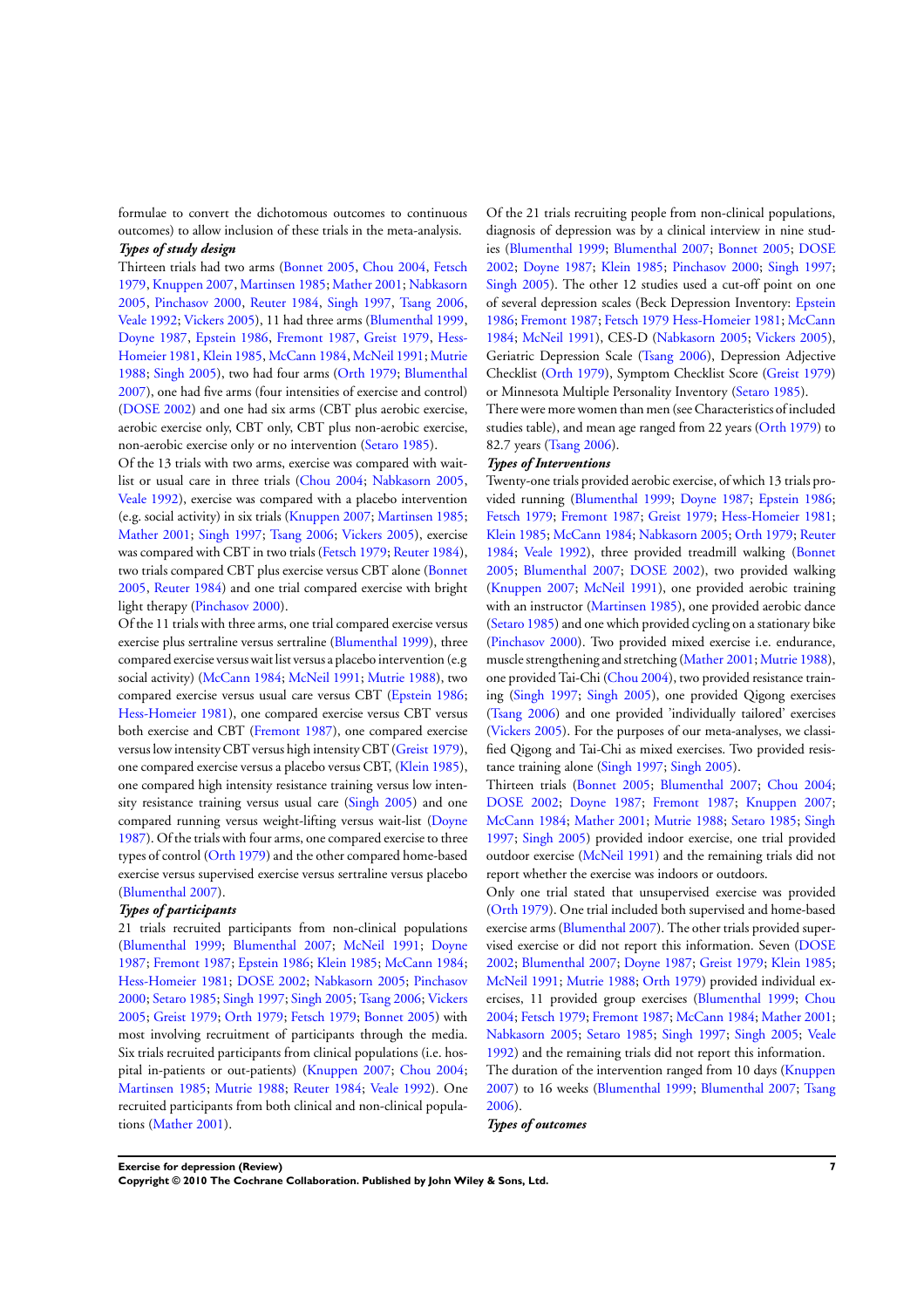Other clinical endpoints and adverse effects

Four trials recorded clinical endpoints as well as mood [\(Knuppen](#page-15-0) [2007](#page-15-0): length of hospital stay), [Mather 2001](#page-15-0) (patient and clinical global impression), [Singh 1997](#page-15-0) (sickness impact profile) and [Singh](#page-15-0) [2005](#page-15-0): quality of life). Five trials systematically recorded and reported adverse events ([DOSE 2002;](#page-15-0) [Blumenthal 2007](#page-15-0); [Knuppen](#page-15-0) [2007](#page-15-0); [Singh 1997;](#page-15-0) [Singh 2005\)](#page-15-0). No trial provided data on costs. **Excluded studies**

Of the 116 papers excluded, 67 papers described clinical trials. The reasons for excluding these 67 clinical trials are described in more detail below.

Twenty five studies were non-randomised trials ([Auchus 1994;](#page-15-0) [Blue 1979;](#page-15-0) [Conroy 1982;](#page-15-0) [D'Amato 1990;](#page-15-0) [Dimeo 2001;](#page-15-0) [Doyne](#page-15-0) [1983](#page-15-0); [Fetsch 1983;](#page-15-0) [Giardinelli 1996](#page-15-0); [Hartz 1982;](#page-15-0) [Hayward 2000;](#page-15-0) Johnson 1986; [Kaplan 1983](#page-15-0); [Kurz 1998;](#page-15-0) [Moreau 1981](#page-15-0); [Palleschi](#page-15-0) [1998](#page-15-0); [Pappas 1990;](#page-15-0) [Stein 1989](#page-15-0); [Roth 1986;](#page-15-0) [Margolis 1982;](#page-15-0) [Stewart 1994;](#page-15-0) [Sanstead 1983](#page-15-0); [Williams 1979](#page-15-0); [Williams 1986;](#page-15-0) [Martinsen 1989b;](#page-15-0) [Rief 1996\)](#page-15-0).

In 22 trials, participants did not have to have depression (as defined by the authors of the trial) to be eligible for the trial [\(Carney](#page-15-0) [1987](#page-15-0); [Dalton 1980;](#page-15-0) [Eby 1985](#page-15-0); [Hannaford 1988;](#page-15-0) [Hembree 2000;](#page-15-0) [Herrera 1994](#page-15-0); [Hughes 1986](#page-15-0); [Kim 2004;](#page-15-0) [Kupecz 2001;](#page-15-0) [Lai 2006;](#page-15-0) [Leppamaki 2002;](#page-15-0) [Morey 2003](#page-15-0); [Motl 2004](#page-15-0); [Neidig 1999](#page-15-0); [Nguyen](#page-15-0) [2001](#page-15-0); Palenzuela 1998; [Rhodes 1980;](#page-15-0) [Salminen 2005](#page-15-0); [Stein 1992;](#page-15-0) [Stern 1983;](#page-15-0) [Tsang 2003;](#page-15-0) [Tenorio 1986\)](#page-15-0).

Seven trials provided a combination of treatments (which included exercise) [\(Buffone 1980](#page-15-0); [Brown 2001 d;](#page-15-0) [D'Amato 1990](#page-15-0); [Herrera](#page-15-0) [1994](#page-15-0); Nickel 2005; [Ouyang 2001\)](#page-15-0).

One trial was a retrospective subgroup analysis of depressed patients from a randomised trial of exercise for osteoarthritis [\(Penninx 2002\)](#page-15-0).

Seven trials compared two types of exercise with no non-exercising control [\(Bosscher 1993](#page-15-0); [Passmore 2006;](#page-15-0) [Sexton 1989](#page-15-0); [TREAD](#page-15-0) [2004](#page-15-0); [Veale 1992 b;](#page-15-0) [Wieman 1980](#page-15-0); [Williams 1992\)](#page-15-0).

Two trials included only a single bout of exercise [\(Bodin 2004;](#page-15-0) [Bartholomew 2005\)](#page-15-0) and one trial provided exercise for only 4 days [\(Berlin 2003](#page-15-0)).

Two trials that recruited patients with post-natal depression were excluded ([Armstrong 2003](#page-15-0), [Armstrong 2004\)](#page-15-0).

### **Ongoing studies**

Five ongoing trials fulfilled our inclusion criteria ([DEMO 2007;](#page-15-0) [McClure 2008](#page-15-0); [OPERA 2008](#page-15-0); [Peacock 2006;](#page-15-0) [UPBEAT 2006](#page-15-0)). These will be included in future updates of the review.

### **Risk of bias in included studies**

### **Allocation concealment**

Allocation concealment was adequate in 8 trials ([DOSE 2002;](#page-15-0) [Blumenthal 2007](#page-15-0); [Mather 2001](#page-15-0); [Martinsen 1985](#page-15-0); [Singh 1997;](#page-15-0) [Singh 2005](#page-15-0); [Veale 1992](#page-15-0); [Knuppen 2007\)](#page-15-0). **Incomplete outcome data**

Seven trials performed 'intention to treat' (ITT) analyses ( [Blumenthal 1999;](#page-15-0) [Blumenthal 2007;](#page-15-0) [DOSE 2002](#page-15-0); [Mather 2001;](#page-15-0) [Mutrie 1988](#page-15-0); [McNeil 1991](#page-15-0); [Singh 1997\)](#page-15-0). Two trials reported data for individual patients ([Orth 1979](#page-15-0); [Bonnet 2005](#page-15-0)), so by using last observation carried forward we replaced data from the patients who did not complete the trial and included these data in the meta-analysis of ITT trials. One trial reported that the analysis was ITT, because it used the 'worse case assumption' to replace data from patients who did not complete the trial, but only included 38 of the 39 randomised patients in the analyses, so we classified it as 'not ITT' [\(Knuppen 2007](#page-15-0)).

Long-term follow-up data beyond the end of the interventions are described for five trials [\(Klein 1985](#page-15-0) (follow-up for 9 months), [Blumenthal 1999](#page-15-0) at 10 months); [Singh 1997](#page-15-0) at 26 months, [Mather 2001](#page-15-0) (follow-up at 34 weeks), and [Fremont 1987](#page-15-0) (followup at 4 months). The remaining trials assessed participants only at the end of the interventions.

### **Blinding**

Seven trials included blinding of outcome assessor [\(Blumenthal](#page-15-0) [1999](#page-15-0); [Blumenthal 2007;](#page-15-0) [DOSE 2002;](#page-15-0) [Klein 1985](#page-15-0); [Mather 2001;](#page-15-0) [Singh 2005](#page-15-0), [Knuppen 2007](#page-15-0)).

### **Other sources of bias**

One trial [\(Tsang 2006\)](#page-15-0) stopped recruiting when the main outcome measure became statistically significant, rather than stipulating in advance how many people to recruit. This approach means that the results were probably biased in favour of exercise.

### **Effects of interventions**

We included 25 trials in our meta-analyses. The remaining three trials could not be included for the reasons stated above [\(Greist](#page-15-0) [1979](#page-15-0); [McCann 1984;](#page-15-0) [Vickers 2005](#page-15-0)).

#### **COMPARISON 1: EXERCISE VERSUS CONTROL**

23 trials (907 participants) included a comparison of exercise with either wait-list or placebo.

### **Primary outcome measure**

*Reduction in symptom severity at post-treatment (Graph 1.1)* The pooled standardised mean difference (SMD) calculated using the random effects model was -0.82 (95% CI -1.12 to -0.51), indicating a large clinical effect. There was significant heterogeneity  $(I^2 = 77\%)$ .

### *Reduction in symptom severity at follow-up (Graph 1.2)*

The pooled SMD from the five trials [\(Klein 1985](#page-15-0); [Blumenthal](#page-15-0) [1999](#page-15-0); [Singh 1997](#page-15-0); [Mather 2001](#page-15-0); [Fremont 1987](#page-15-0)) (218 participants) that provided long-term follow-up data found only a moderate effect (SMD -0.44, 95% CI -0.71 to -0.18). No statistical heterogeneity was indicated.

### **Secondary outcome measures**

Insufficient numbers of trials (see description of studies) reported other clinical endpoints or adverse events to perform meta-analyses of these outcomes. Four trials reported a lack of difference in

**Exercise for depression (Review) 8**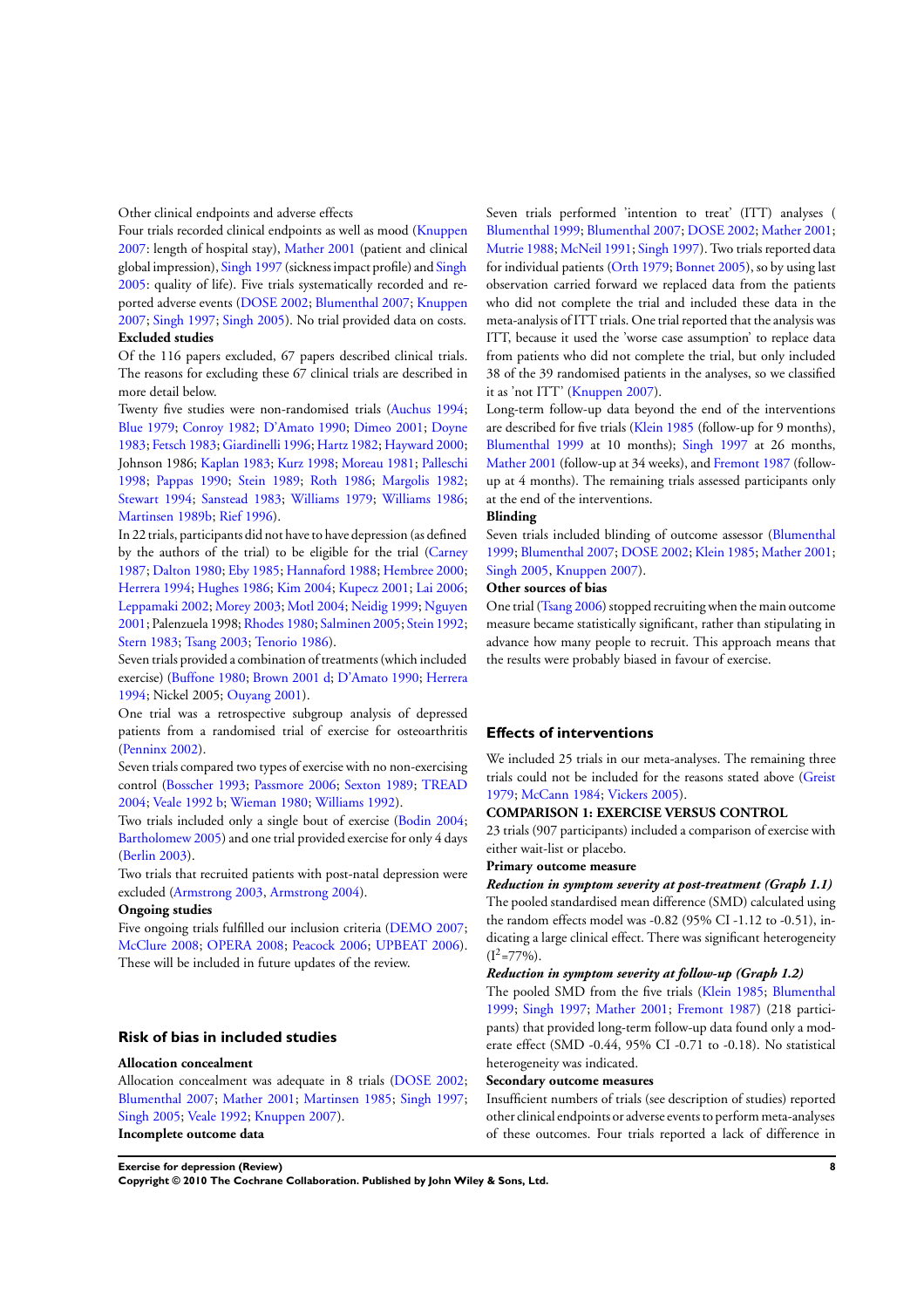adverse events between groups [\(DOSE 2002](#page-15-0); [Singh 1997](#page-15-0); [Singh](#page-15-0) [2005](#page-15-0); [Knuppen 2007\)](#page-15-0).

### **COMPARISON 2: EXERCISE VERSUS COGNITIVE THERAPY**

### **Primary outcome (Graph 2.1)**

Six trials (152 participants) provided data comparing exercise with cognitive therapy, the SMD was -0.17 (95% CI -0.51, 0.18), indicating no significant difference between the two interventions. No statistical heterogeneity was indicated.

#### **Secondary outcomes**

Insufficient numbers of trials reported other clinical endpoints or adverse events to perform meta-analyses of these outcomes.

### **COMPARISON 3: EXERCISE VERSUS BRIGHT LIGHT THERAPY**

### **Primary outcome (Graph 3.1)**

One trial found that exercise was superior to bright light therapy in reducing depression symptoms ([Pinchasov 2000](#page-15-0)) (WMD -6.40, 95% CI -10.20, -2.60).

### **Secondary outcomes**

Insufficient numbers of trials reported other clinical endpoints or adverse events to perform meta-analyses of these outcomes

**COMPARISON 4: EXERCISE VERSUS ANTIDEPRES-SANTS**

#### **Primary outcome (Graph 4.1)**

For the two trials (201 participants) that compared exercise with antidepressants [\(Blumenthal 1999;](#page-15-0) [Blumenthal 2007](#page-15-0)) the SMD was -0.04 (95% CI -0.31, 0.24), indicating no significant difference between the two interventions.

### **Secondary outcomes**

One trial found significantly higher rates of diarrhoea and loose stool in the sertraline than the exercise group [\(Blumenthal 2007](#page-15-0)). **Subgroup analyses**

#### *Type of exercise*

We explored the influence of the type of exercise on outcomes. The SMD for aerobic exercise indicated a moderate clinical effect (SMD -0.63, 95% CI -0.95, -0.30), whilst the SMDs for both mixed exercise (SMD -1.47, 95% CI -2.56, -0.37) and resistance exercise (SMD -1.34, 95% CI -2.07, -0.61) indicated large effect sizes, but confidence intervals were wide.

#### *Intensity of exercise*

We attempted to extract data on intensity of exercise but this was reported for only a few trials, and there was too much variation in other aspects of the trial methodologies to attribute differences in outcomes to differences exercise intensities. One of the included trials compared four different 'doses' of aerobic exercise [\(DOSE](#page-15-0) [2002](#page-15-0)) and found the public health dose was significantly more effective than the low dose and control in reducing weekly HRSD scores. One of the included trial provided two intensities of progressive resistance training [\(Singh 2005\)](#page-15-0) and found that the high intensity training was more effective than the low intensity training.

Eight trials measured indices of fitness and correlated these with study bias (Beggs test  $p = 0.13$ , Egger test  $p = 0.09$ ).

mood ([Blumenthal 1999](#page-15-0); [Doyne 1987](#page-15-0); [Fremont 1987](#page-15-0); [Knuppen](#page-15-0) [2007](#page-15-0); [Martinsen 1985](#page-15-0); [Pinchasov 2000](#page-15-0); Singh 2005; Veale 1992). Of these, four trials found that mood correlated with fitness ( [Blumenthal 1999;](#page-15-0) [Pinchasov 2000](#page-15-0); [Martinsen 1985;](#page-15-0) [Singh 2005](#page-15-0)) whilst the other four trials found no relationship.

We considered whether to perform additional subgroup analyses according to the following criteria: supervised vs unsupervised, indoor vs outdoor and individual vs group, but this information was not reported for a substantial number of studies (see description of studies above) and so any analysis might have been biased. One trial found no difference between supervised and home-based exercise [\(Blumenthal 2007](#page-15-0)).

#### **Sensitivity analyses**

Sensitivity analyses were conducted for the first comparison of exercise versus waiting list or placebo.

#### *Peer reviewed journal publications (Graph 6.1)*

For the 21 trials (867 participants) that were reported in peer reviewed journal publications, the SMD was -0.66 (95% CI -0.95, -0.37), showing a moderate clinical effect of borderline statistical significance in favour of exercise

# *Published as abstracts/conference proceedings only (Graph 6.2)*

The pooled SMD for the two studies published as conference abstracts only was -2.17 (95% CI -3.06, -1.27), showing a large, statistically significant effect size in favour of exercise.

### *Allocation concealment (Graph 6.3)*

For the eight trials (430 participants) with adequate allocation concealment, the SMD was -0.77 (95% CI -1.12, -0.42), showing a large clinical effect in favour of exercise.

### *Use of intention to treat analysis (Graph 6.4)*

For the nine trials (403 participants) with intention to treat analyses, the SMD was -0.63 (95% CI -1.16, -0.10), showing a moderate clinical effect of borderline statistical significance in favour of exercise.

#### *Blinded outcome assessment (Graph 6.5)*

For the seven trials (411 participants) with blinded outcome assessments, the SMD was -0.39 (95% CI -0.75, -0.03), showing a moderate clinical effect of borderline statistical significance in favour of exercise.

### *Allocation concealment, intention to treat analysis and blinded outcome assessment (Graph 6.6)*

For the three trials ([Blumenthal 2007](#page-15-0), [DOSE 2002](#page-15-0), [Mather 2001](#page-15-0)) (216 participants) with adequate allocation concealment and intention to treat analyses and blinded outcome assessment, the SMD was -0.42 (95% CI -0.88, 0.03) i.e. a moderate clinical effect, which was not statistically significant.

### **Publication bias**

We explored publication bias for Comparison 1.1, exercise versus control, using a Funnel plot [\(Figure 1\)](#page-12-0). Visual inspection suggested asymmetry, indicating a relationship between intervention effect and study size, suggesting either publication bias or a systematic difference between small and larger studies (small study effects). However, there was no conclusive statistical evidence for small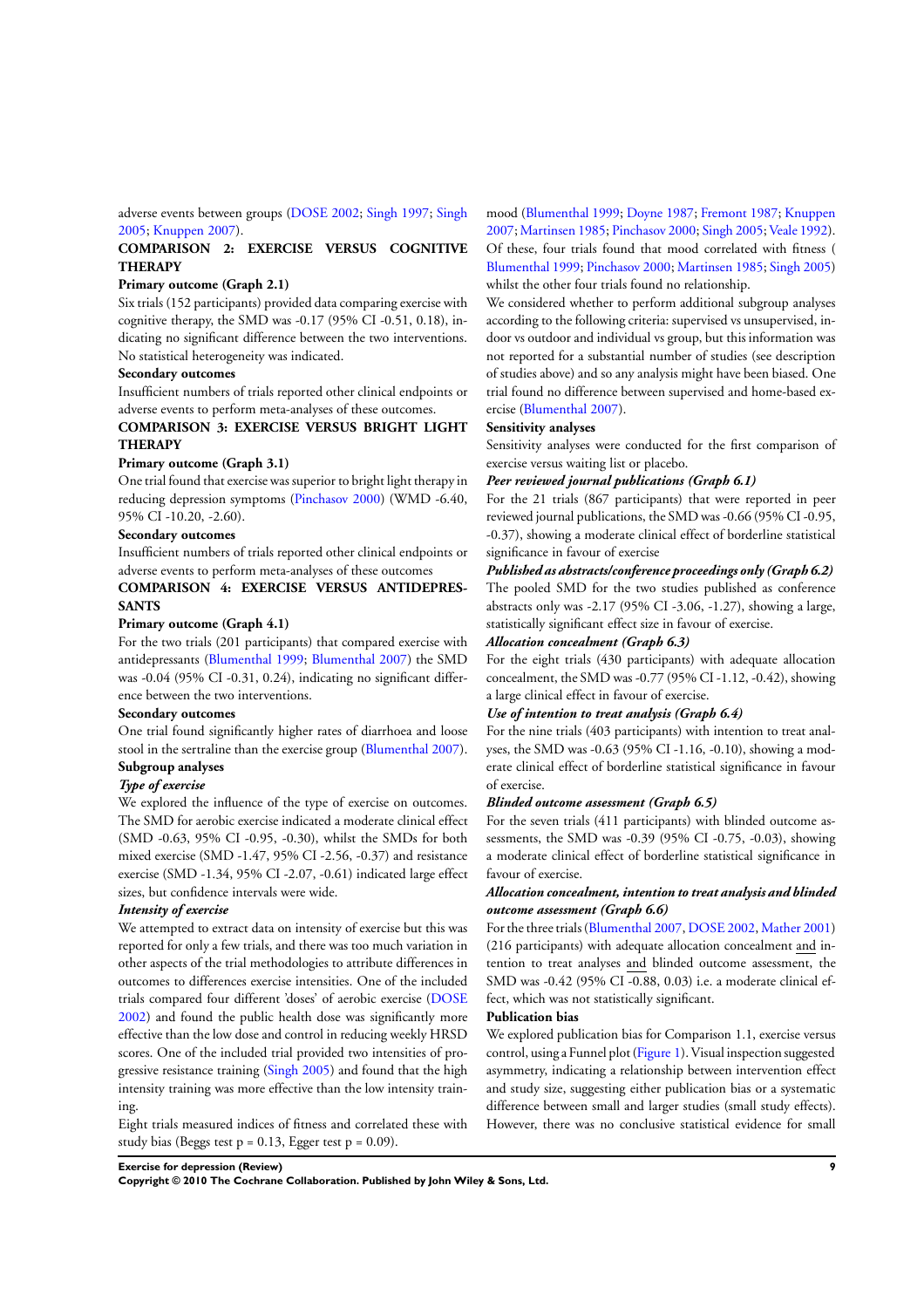

### <span id="page-12-0"></span>**Figure 1. Funnel plot of comparison: 1 Exercise versus control, outcome: 1.1 Reduction in depression symptoms post treatment.**

#### **Recruitment and retention of participants**

Additional [Table 1](#page-59-0) presents data about the feasibility of recruiting and retaining patients both in the trial as a whole and in the exercise intervention in particular. We extracted data, when available, about the number of patients who were considered for inclusion in each trial, although this information was not available for all trials. The trials that did provide these data used different recruitment techniques (ranging from screening of people responding to advertisements to inclusion of those patients who were considered eligible by a referring doctor). Hence, we decided not to pool these data.

We extracted data on the number randomised and completing each trial (see Additional [Table 1\)](#page-59-0) . This ranged from 100% completion [\(Mather 2001](#page-15-0); [McNeil 1991](#page-15-0); [Mutrie 1988;](#page-15-0) [Singh 1997;](#page-15-0) [Tsang 2006](#page-15-0)) to 42% completion ([Doyne 1987\)](#page-15-0). For the exercise intervention, this ranged from 100% completion ([Mather 2001;](#page-15-0) [McNeil 1991](#page-15-0); [Mutrie 1988](#page-15-0); [Singh 1997](#page-15-0)), to 55% completion [\(Klein 1985](#page-15-0)).

Nine trials reported attendance rates for exercise; these were 59% [\(Mather 2001\)](#page-15-0), 70% [\(Doyne 1987\)](#page-15-0), 72% ([DOSE 2002](#page-15-0)), 78% [\(Nabkasorn 2005\)](#page-15-0), 92% ([Blumenthal 1999](#page-15-0), [Blumenthal 2007](#page-15-0)), 93% [\(Singh 1997\)](#page-15-0), 95% ([Chou 2004](#page-15-0)), 95% to 100% [\(Singh](#page-15-0) [2005](#page-15-0)). One trial rescheduled missed visits ([McNeil 1991\)](#page-15-0) so participants attended the full course of exercise. As with intensity of exercise, it is difficult to attribute any differences in outcome to differences in attendance rates, because there were other sources of variation in the type of interventions (e.g. duration of intervention, type of exercise) and differences in the methodological quality between trials which might account for differences in outcome.

### **D I S C U S S I O N**

### **Summary of main results**

This review found that exercise has a large effect (SMD -0.82, 95% CI -1.12, -0.51) on depressive symptoms in people with a diagnosis of depression when compared with no treatment (waiting list/placebo). However, it is likely that this result is biased in favour of exercise for methodological reasons. When only those trials with blinded outcome assessments were included in the analysis, the effect size was only moderate, though of borderline statistical significance. When only those trials with intention to treat analyses were included, the effect size was similarly moderate but only of borderline statistical significance. When only those tri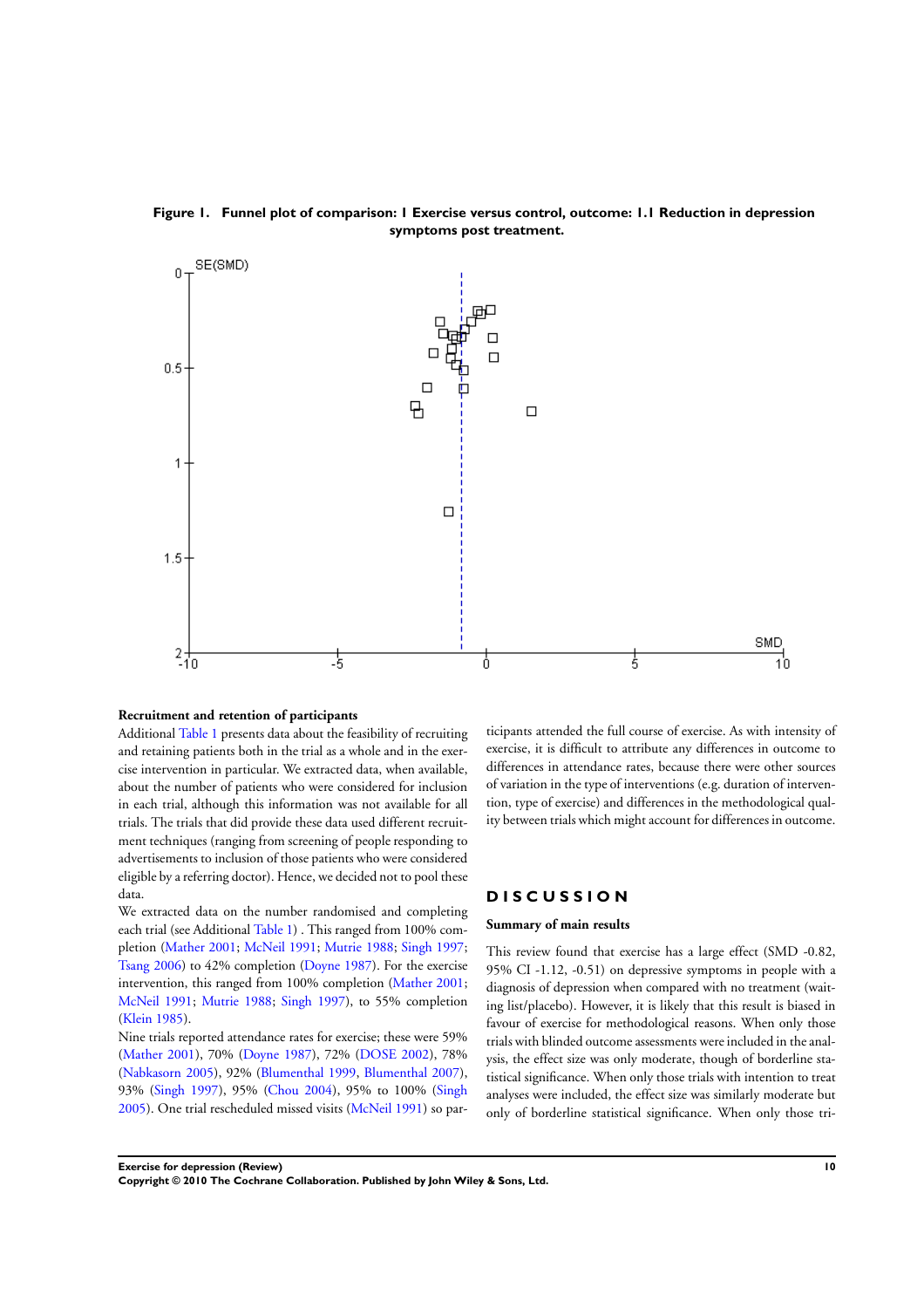als fulfilling all three methodological criteria, including allocation concealment, were included, the effect size was moderate and not statistically significant. Effect sizes were higher for mixed exercise and resistance exercise than aerobic exercise alone, but confidence intervals were wide and other methodological aspects of the trials may have confounded these analyses. We excluded trials which compared two types of exercise intervention without a non-exercising control group, as these were not relevant to our particular research question. When compared with other established treatments (CBT and antidepressants), there was no difference between exercise and the established intervention. The effect of exercise on depressive symptoms in those trials which included long-term follow-up was only moderate, suggesting that the benefits of exercise may gradually be lost after the intervention is completed, implying that exercise may need to be continued long-term in order to maintain the initial benefits. The need for long-term treatments is sometimes also true for other interventions such as antidepressants for depression. One challenge is how best to ensure that people continue to exercise in the longer term.

Outstanding uncertainties remain about how effective exercise is for depression, mainly because of methodological considerations. Furthermore, if exercise is of benefit for depression, we cannot determine the optimum type, frequency and duration of exercise, whether it should be performed supervised or unsupervised, indoors or outdoors, or in a group or alone. Only five trials reported adverse events [\(DOSE 2002](#page-15-0), [Knuppen 2007,](#page-15-0) [Singh 1997,](#page-15-0) [Singh](#page-15-0) [2005](#page-15-0); [Blumenthal 2007](#page-15-0)); adverse events were generally uncommon. One trial found that loose stools were more common in the sertraline than exercise group [\(Blumenthal 2007\)](#page-15-0). Ideally both the risks and benefits of exercise for depression should be evaluated in future trials. There were no data on costs, so we cannot comment on the cost-effectiveness of exercise for depression.

The mechanisms by which exercise may improve depression remain uncertain. There was no clear relationship between the duration of the exercise intervention and outcomes. If exercise improves mood via improvements in fitness, we would have expected the trials which were longer in duration to demonstrate the bigger effect sizes. Only half of the trials which related mood to indices of physical fitness found significant correlations. If exercise mediated changes in mood by improving fitness, we might have expected significant correlations in all trials. One trial found that more intense exercise led to larger improvements in mood (Singh 2005). Another trial, DOSE 2002, found that the public health dose of exercise was significantly more effective than the low dose and control in reducing weekly HRSD scores. All the trials except one provided supervised exercise, so we cannot determine whether the improvements in mood may have been mediated by social contact with the person supervising the exercise. One trial found no difference between supervised and home-based exercise [\(Blumenthal](#page-15-0) [2007](#page-15-0)).

[1\)](#page-59-0) suggest that a large number of people need to be screened to identify suitable participants, unless recruiting from a clinical population e.g. in-patients with depression. A substantial number of people dropped out from both the exercise and control interventions, and even those who remained in the trial until the outcome assessments were not able to attend all exercise sessions. These data demonstrate some of the challenges of performing exercise trials for depression, and should be considered when designing future trials.

### **Overall completeness and applicability of evidence**

The literature was systematically searched in 2001 ([Lawlor 2001](#page-15-0)). The extensive search strategy in 2001 included electronic searches, hand-searching, and contact with authors to identify unpublished studies. The search performed in 2007 was also extensive: the electronic searches were provided by the Cochrane CCDN Review Group (note that the review group regularly searches the literature for relevant trials). The reviewers also checked reference lists and review articles, performed citation searches to identify further studies, and made contact with the authors of the studies published since the initial review in 2001 [\(Lawlor 2001\)](#page-15-0) in order to identify any other trials (published, unpublished or ongoing). As a final check for ongoing studies, we searched www.controlledtrials.com. Altogether, 144 full references were obtained and carefully scrutinised, of which 28 trials fulfilled our criteria. However, it is possible that we have missed unpublished trials.

The results of this review are applicable to patients with a diagnosis of depression who participated in a programme of regular physical exercise within the context of a clinical trial, and the trials weidentified are relevant to the review question. There were more women than men, and there was a wide range in mean ages (22 years to 87.5 years). Whether the same effect sizes (on mood) would be found in other types of exercise programmes outside the context of a clinical trial, is uncertain. This review cannot make any recommendations of the effectiveness of exercise referral schemes for depression [\(DOH 2001](#page-15-0)) as none of the trials specifically evaluated these programmes. Nor can we draw any conclusions about the effect of exercise on other relevant outcomes such as quality of life, activities of daily living, or its cost-effectiveness because the majority of trials did not systematically report this information. We cannot comment about the effect of exercise in people with dysthymia (or sub-clinical depression) and those without mood disorders, as we explicitly excluded these trials from the review. Future systematic reviews and meta-analyses might include these people, though new reviews would need to ensure that the search strategy was sufficiently comprehensive to identify all relevant trials. We made a post-hoc decision to exclude two trials of exercise for post-natal depression, as another Cochrane review will address this question.

#### **Quality of the evidence**

The data we extracted on aspects of feasibility (see additional [Table](#page-59-0)

We included 28 trials in our review, which ranged in size from

**Exercise for depression (Review) 11**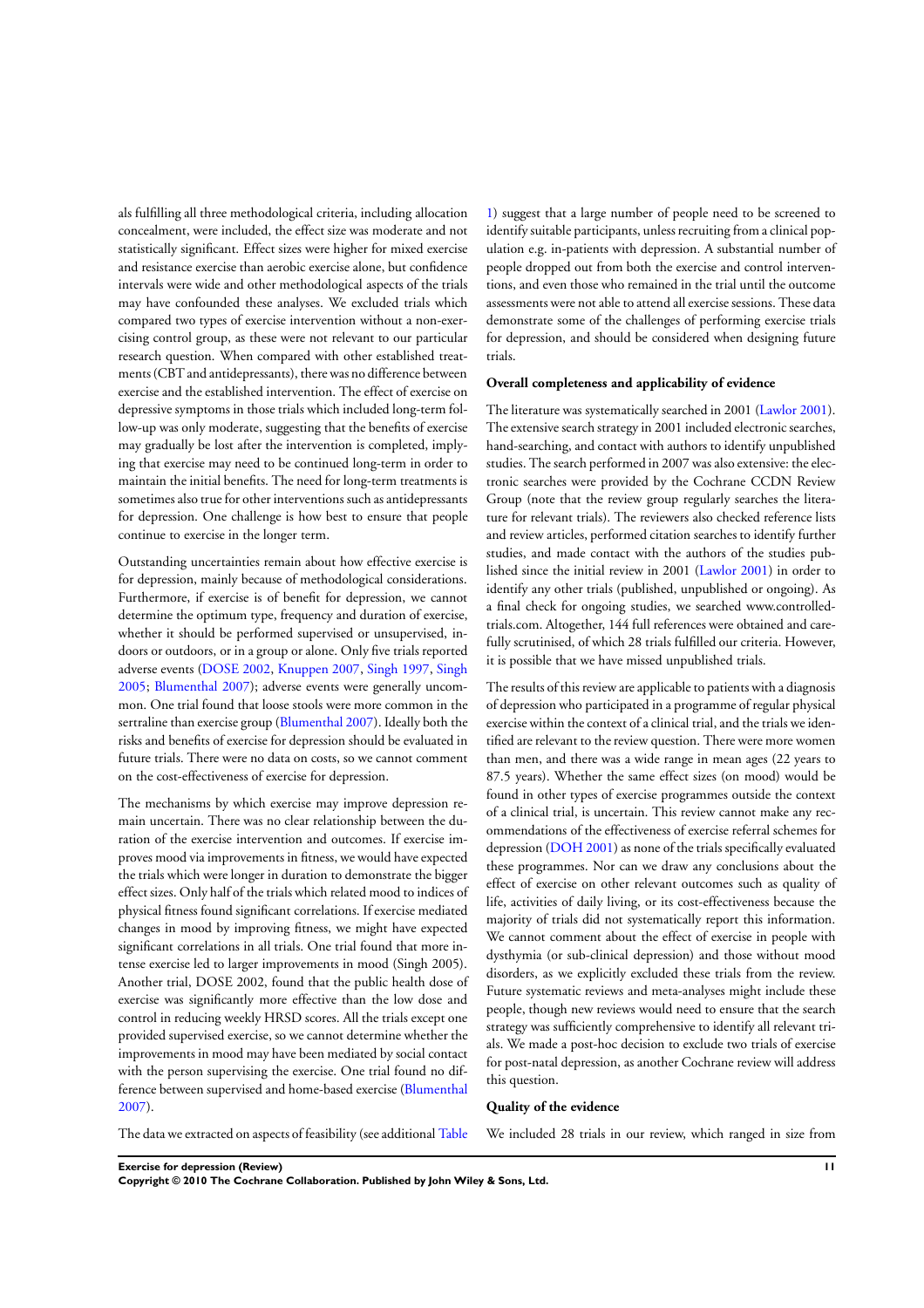11 participants to 202 participants. The number of comparison groups ranged from two to six, and there was wide variation in the type and duration of the exercise intervention. The majority of the trials had methodological weaknesses. We explicitly aimed to determine the influence of study quality, in particular allocation concealment, blinding and intention to treat analyses on effect sizes. When only those trials with adequate allocation concealment, intention to treat analysis and blinded outcome assessors were included, the effect size was moderate and not statistically significant.

### **Potential biases in the review process**

We attempted to avoid bias by ensuring that we had identified all relevant studies through comprehensive systematic searching of the literature and contact with authors of the trials to identify other trials, both published and unpublished. However, we accept that some publication bias is inevitable. This is likely to lead to an overestimate of effect sizes, because positive trials are more likely to be published than negative trials. We attempted to obtain further information from authors, particularly to clarify methodological aspects of the trials but for some trials this information could not be obtained. We used the same protocol as had been used in 2001 [\(Lawlor 2001\)](#page-15-0) but had to make a number of post-hoc decisions in relation to inclusion or exclusion of trials. For example, several trials were described as a 'combination' intervention; we decided to exclude these as we would not have been able to determine the effect of exercise on its own. We also made post-hoc decisions, on the advice of the editorial team, to exclude a trial which provided an exercise intervention which lasted only FOUR days [\(Berlin 2003](#page-15-0)) and also to exclude trials in post-natal depression [\(Armstrong](#page-15-0) [2003](#page-15-0); [Armstrong 2004](#page-15-0)). Exclusion of these trials did not influence the overall result of the review.

#### **Agreements and disagreements with other studies or reviews**

Previous systematic reviews which found that exercise improved depression included uncontrolled trials [\(North 1990;](#page-15-0) [Craft 1998;](#page-15-0) [Carlson 1991](#page-15-0), so the results of these reviews are probably biased in favour of exercise. A more recent systematic review [\(Stathopoulou](#page-15-0) [2006](#page-15-0)) which identified trials in peer-reviewed journals only included only nine of the trials which we identified for our review [\(Klein 1985](#page-15-0); [Doyne 1987](#page-15-0); [McNeil 1991](#page-15-0); [Veale 1992;](#page-15-0) [Singh 1997;](#page-15-0) [Singh 2005](#page-15-0); [Pinchasov 2000](#page-15-0); [DOSE 2002\)](#page-15-0), and also included two trials which we had excluded ([Bosscher 1993;](#page-15-0) [Sexton 1989](#page-15-0)). This review [\(Stathopoulou 2006](#page-15-0)) found a larger effect size than we did. A further review included only older people ([Sjosten 2006](#page-15-0)), whereas we included all ages of participants.

### **A U T H O R S ' C O N C L U S I O N S Implications for practice**

It is reasonable to recommend exercise to people with depressive symptoms and to those who fulfil diagnostic criteria for depression.

However, we cannot give people accurate information about how effective exercise might be, nor can recommendations be made about the relative benefits of aerobic exercise, resistance exercise or mixed exercise, whether group or individual exercises are better, nor about the optimum duration of exercise. Given that the dropout rates from exercise can be substantial, a pragmatic approach would be to recommend that patients choose a form of exercise which they will enjoy; this may improve adherence and increase the likelihood that people will continue exercise long-term.

### **Implications for research**

Future systematic reviews and meta-analyses could be performed to investigate the effect of exercise on people with dysthymia. Trials comparing two types of exercise could also be systematically reviewed, to provide more insights into the possible mechanisms by which exercise may improve depression. A future update of the current review, including results from ongoing trials, will increase the accuracy of estimates of effect sizes.

This review found that methodological factors, in particular intention to treat analyses and blinding of outcome assessors, influenced effect sizes and the significance of these effects. Hence, further trials that are methodologically robust are required to determine more accurately the effect of exercise on depression. The ongoing trials we identified will provide further data in the next few years. Additional trials that formally evaluate whether Exercise on Referral Schemes are effective for depression would also be useful [\(NICE 2006](#page-15-0)). Future trials need to report adverse events and costs. Researchers must consider how to optimise recruitment and how to motivate participants to attend prescribed exercise sessions. If participants do not actually attend exercise sessions, trial results are more likely to be negative.

### **A C K N O W L E D G E M E N T S**

An initial review of the effects of exercise in the treatment of depression, in which Professor Debbie Lawlor was the principal investigator, began as part of a training course at the NHS Centre for Reviews and Dissemination, University of York. Dr Stephen Hopker, consultant psychiatrist at Bradford Community Trust, was an investigator in the earlier review and Mr Alan Lui, audit nurse Airedale General Hospital, helped with the protocol development and retrieval of articles. Dr Domenico Scala, Senior House Officer in psychiatry and Lynfield Mount Hospital, Bradford, translated one Italian paper that was excluded from the review.

The updated version of the review was led by Dr Mead; co-reviewers are Dr Morley, Professor Lawlor and Professor McMurdo. Subsequently Dr Carolyn Greig, Senior Research Fellow, joined the review team to provide expertise in physical activity, and Mr Paul Campbell, also joined the team to provide expertise in depression. Ms Maureen Harding, Geriatric Medicine, University of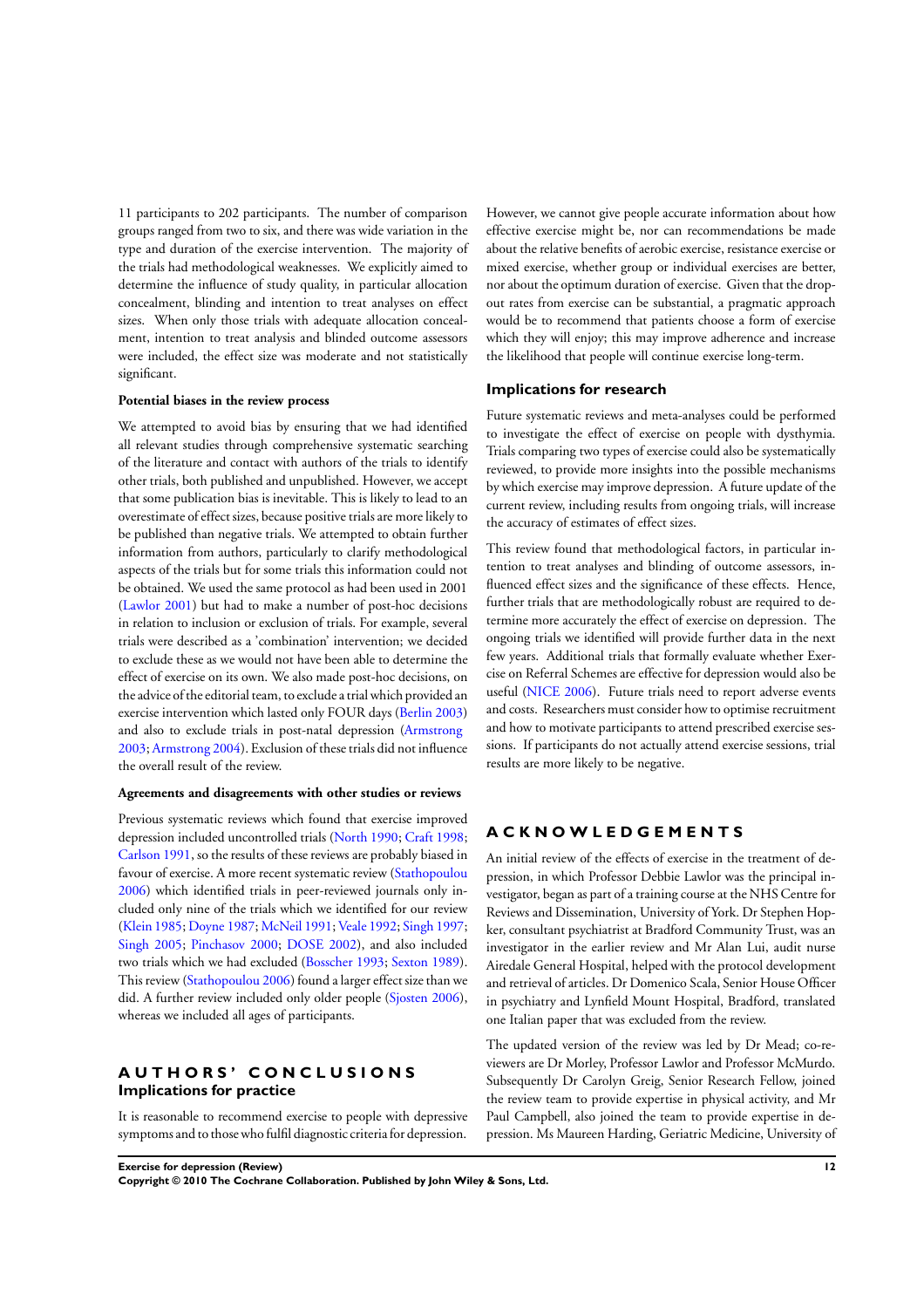<span id="page-15-0"></span>Edinburgh, retrieved articles and provided administrative support. We are also grateful to the CCDAN editorial base for performing searches and editorial assistance.

The views expressed in this review are those of the authors.

### **R E F E R E N C E S**

#### **References to studies included in this review**

#### **Blumenthal 1999** *{published data only}*

Blumenthal JA, Babyak MA, Moore KA, Craighead WE, Herman S, Khatri P, Waugh R, Napolitano MA, Forman LM, Appelbaum M, Doraiswamy PM, Krishnan KR. Effects of exercise training on older patients with major depression. *Archives of Internal Medicine* 1999;**159**(19):2349–56.

#### **Blumenthal 2007** *{published data only}*

Blumenthal JA, Babyak MA, Doraiswamy PM, Watkins L, Hoffman BM, Barbour KA, Herman S, Craighead E, Brosse AL, Waugh R, Hinderliter A, Sherwood A. Exercise and Pharmacotherapy in the treatment of major depressive disorder. *Psychosomatic Medicine* 2007;**69**:587–96.

#### **Bonnet 2005** *{published data only}*

Bonnet LH. *Effects of aerobic exercise in combination with cognitive therapy on self reported depression [dissertation]*. Hempstead, NY: Hofstra University, 2005.

#### **Chou 2004** *{published data only}*

Chou K-L, Lee PWH, Yu ECS, MacFarlane D, Cheng Y-H, Chan SSC, Chi I. Effect of Tai Chi on depressive symptoms amongst Chinese Older patients with depressive disorders: a randomised clinical trial. *International Journal of Geriatric Psychiatry* 2004;**19**:1105–7.

#### **DOSE 2002** *{published data only}*

Dunn AL, Trivedi MH. Exercise and depression: Meeting standards to establish treatment efficacy. Proceedings of the 63rd Annual Meeting of the American Psychosomatic Society, 2005 March 2-5, Vancouver, Canada. McLean, VA: American Psychosomatic Society, 2005:A19.

Dunn AL, Trivedi MH, Kampert JB, Clark CG, Chambliss HO. Exercise treatment for depression: Efficacy and dose response. *American Journal of Preventive Medicine* 2005;**28**  $(1):1–8.$ 

<sup>∗</sup> Dunn AL Trivedi MH Kampert JB Clark CG Chambliss HO. The DOSE study: a clinical trial to examine efficacy and dose response of exercise as a treatment for depression. *Controlled Clinical Trials* 2002;**23**:584–603.

Kitzman HE, Trivedi MH, Dunn AL, Galper DI, Kampert JB, Greer TL. The effect of exercise dose on quality of life in depressed adults. Proceedings of the 63rd Annual Meeting of the American Psychosomatic Society, 2005 March 2-5, Vancouver, Canada. McLean, VA: American Psychosomatic Society, 2005:A110.

### **Doyne 1987** *{published data only}*

Doyne EJ, Ossip-Klein DJ, Bowman ED, Osborn KM, McDougall-Wilson IB, Neimeyer RA. Running versus

weight lifting in the treatment of depression. *Journal of Consulting and Clinical Psychology* 1987;**55**(5):748–54.

#### **Epstein 1986** *{published data only}*

Epstein D. *Aerobic activity versus group cognitive therapy: an evaluative study of contrasting interventions for the alleviation of clinical depression [dissertation]*. Reno: University of Nevada, 1986.

#### **Fetsch 1979** *{published data only}*

Fetsch RJ. *Dissertation*. University of Wyoming, 1979.

#### **Fremont 1987** *{published data only}*

Fremont J, Wilcoxon Craighead L. Aerobic exercise and cognitive therapy in the treatment of dysphoric moods. *Cognitive Therapy and Research* 1987;**11**:241–51.

### **Greist 1979** *{published data only}*

Greist JH, Klein MH, Eischens RR, Faris J, Gurman AS, Morgan WP. Running as treatment for depression. *Comprehensive Psychiatry* 1979;**20**(1):41–54.

### **Hess-Homeier 1981** *{published data only}*

Hess-Homeier MJ. *A comparison of Beck's cognitive therapy and jogging as treatments for depression [dissertation]*. Missoula: University of Montana, 1981.

### **Klein 1985** *{published data only}*

Klein MH, Greist JH, Gurman RA, Neimeyer RA, Lesser DP, Bushnell NJ. A comparative outcome study of group psychotherapy vs. exercise treatments for depression. *International Journal of Mental Health* 1985;**13**:148–77. [MEDLINE: 91]

### **Knuppen 2007** *{published data only}*

Knuppen K, Reischies FM, Adli M, Schlattmann P, Bauer M, Dimeo F. A randomised controlled study on the effects of a short-term endurance training programme in patients with major depression. *British Journal of Sports Medicine* 2007;**41**:29–33.

#### **Martinsen 1985** *{published data only}*

Martinsen EW, Medhus A, Sandvik L. Effects of aerobic exercise on depression: a controlled study. *British Medical Journal* 1985;**291**(6488):109.

### **Mather 2001** *{published data only}*

Mather AS, Rodrigues C, Guthrie MF, McHarg AM, Reid IC, McMurdo MET. Effects of exercise on depressive symptoms in older adults with poorly responsive depressive disorder. *British Journal of Psychiatry* 2002;**180**:411–15.

### **McCann 1984** *{published data only}*

McCann IL, Holmes DS. Influence of aerobic exercise on depression. *Journal of Personality and Social Psychology* 1984; **46**(5):1142–1147.

### **Exercise for depression (Review) 13**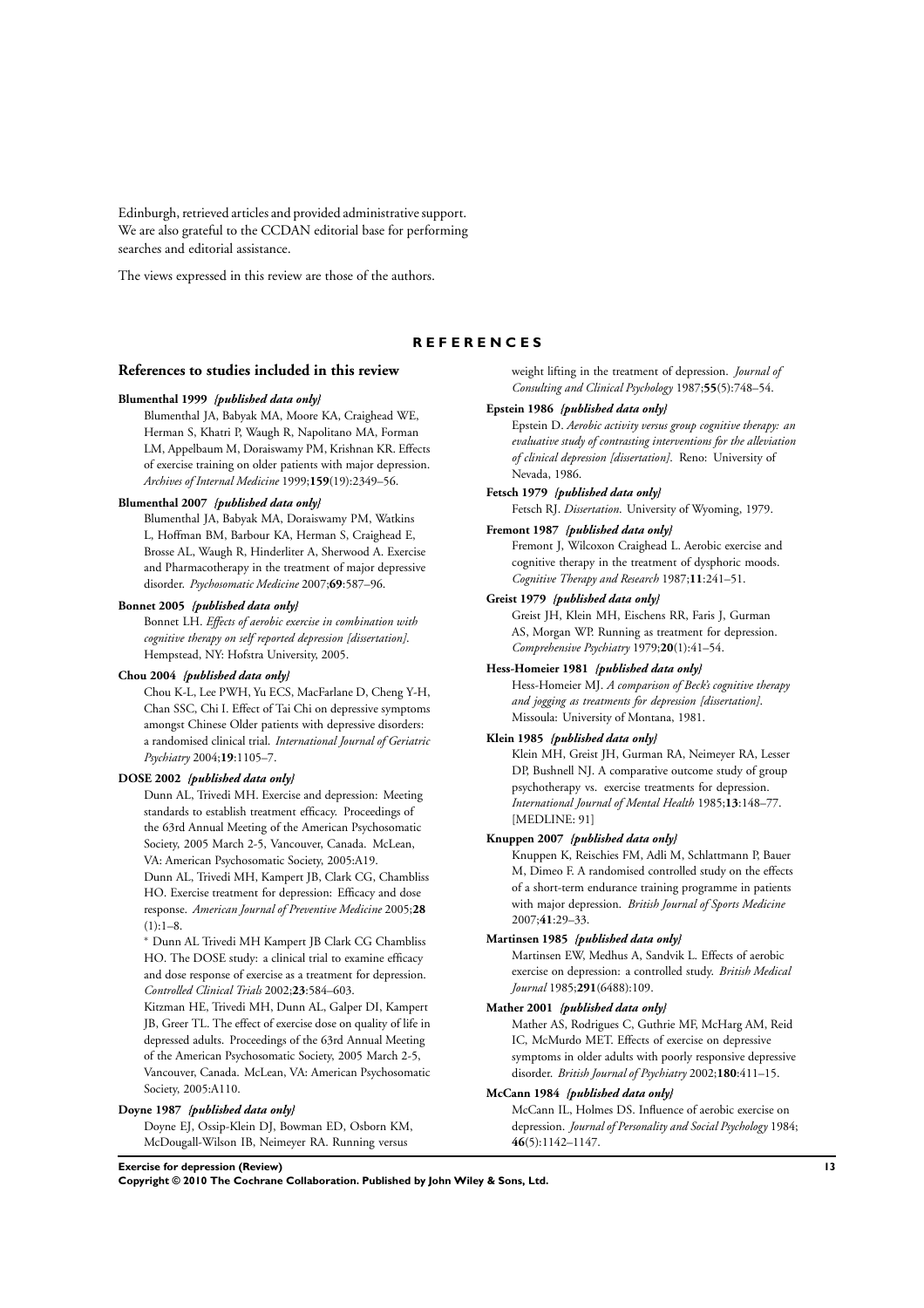#### **McNeil 1991** *{published data only}*

McNeil JK, LeBlanc EM, Joyner M. The effect of exercise on depressive symptoms in the moderately depressed elderly. *Psychology and Aging* 1991;**6**(3):487–488.

#### **Mutrie 1988** *{published data only}*

Mutrie N. Exercise as a treatment for moderate depression in the UK National Health Service [abstract]. Proceedings of sport, health psychology and exercise symposium. London: Sports Council and Health Education Authority, 1988:96–105.

#### **Nabkasorn 2005** *{published data only}*

Nabkasorn C, Miyai N, Sootmongkol A, Junprasert S, Yamamoto H, Arita M, Miyashita K. Effects of physical exercise on depression, neuroendocrine stress hormones and physiological fitness in adolescent females with depressive symptoms. *European Journal of Public Health* 2005;**16**: 179–84.

### **Orth 1979** *{published data only}*

Orth DK. *Clinical treatments for depression [dissertation]*. Morgantown, WV: West Virginia University, 1979.

### **Pinchasov 2000** *{published data only}*

Pinchasov BB, Shurgaja AM, Grischin OV, Putilov AA. Mood and energy regulation in seasonal and non-seasonal depression before and after midday treatment with physical exercise or bright light. *Psychiatry Research* 2000;**94**:29–42.

### **Reuter 1984** *{published data only}*

Reuter M, Mutrie N, Harris DV. *Running as an adjunct to counseling in the treatment of depression [unpublished manuscript]*. Pennsylvania State University, 1984.

### **Setaro 1985** *{published data only}*

Setaro JL. *Aerobic exercise and group counseling in the treatment of anxiety and depression [dissertation]*. Maryland: University of Baltimore, 1985.

### **Singh 1997** *{published data only}*

Singh NA, Clements KM, Fiatarone MA. A randomized controlled trial of progressive resistance training in depressed elders. *The Journals of Gerontology. Series A, Biological Sciences and Medical Sciences* 1997;**52**(1):M27–M35.

### **Singh 2005** *{published data only}*

Singh NA, Stavrions TM, Scarbek Y, Galambos G, Liber C, Fiatore Singh MA. A randomised controlled trial of high versus low intensity weight training versus general practitioner care for clinical depression in older adults. *The Journals of Gerontology. Series A, Biological Sciences and Medical Sciences* 2005;**60A**:768–76.

#### **Tsang 2006** *{published data only}*

Tsang HWH, Fung KMT, Chan ASM, Lee G, Chan F. Effect of qigong exercise programme on elderly with depression. *International Journal of Geriatric Psychiatry* 2006;**21**:890–7.

### **Veale 1992** *{published data only}*

Veale D, Le Fevre K, Pantelis C, de S, V, Mann A, Sargeant A. Aerobic exercise in the adjunctive treatment of depression: a randomized controlled trial. *Journal of the Royal Society of Medicine* 1992;**85**(9):541–4. [MEDLINE: 44]

### **Vickers 2005** *{published data only (unpublished sought but not used)}*

Vickers KS, Patten CA, Clark MM, Ebbert JO, Croghan IT, Hathaway JC, Lewis BA. Exercise intervention for women with depressive symptoms interested in smoking cessation. Society for Research on Nicotine and Tobacco 11th Annual Meeting. 20–23rd March 2005.

### **References to studies excluded from this review**

### **Antonelli 1982** *{published data only}*

Antonelli F. Sport and depression therapy. *International Journal of Sport Psychology* 1982;**13**:187–93. [MEDLINE: 61]

#### **Armstrong 2003** *{published data only}*

Armstrong K, Edwards H. the effects of exercise and social support on mothers reporting depressive symptoms: A pilot randomised controlled trial. *International Journal of Mental Health Nursing* 2003;**12**:130–8.

### **Armstrong 2004** *{published data only}*

Armstrong K, Edwards H. The effectiveness of a pramwalking exercise programme in reducing depressive symptomatology for postnatal women. *International Journal of Nursing Practice* 2004;**10**:177–94.

### **Auchus 1994** *{published data only}*

Auchus MP, Kaslow NJ. Weight lifting therapy: a preliminary report. *Psychosocial Rehabilitation Journal* 1994; **18**:99–102.

#### **Bartholomew 2005** *{published data only}*

Bartholomew JB Morrison D Ciccolo JT. Effects of acute exercise on mood and well-being in patients with major depressive disorder. *Medicine and Science in Sports and Exercise* 2005;**37**:2032–7.

#### **Berlin 2003** *{published data only}*

Berlin B, Moul DE, LePage JP, Mogge NL Sellers DG. The effect of Aquatic Therapy Interventions on Patients with Depression: A Comparison Study. *Annual in Therapeutic Recreation* 2003;**12**:7–13.

#### **Biddle 1989** *{published data only}*

Biddle S. Exercise and the treatment of depression. *British Journal of Hospital Medicine* 1989;**42**(4):267.

#### **Blue 1979** *{published data only}*

Blue FR. Aerobic running as a treatment for moderate depression. *Perceptual and Motor Skills* 1979;**48**(1):228.

### **Bodin 2004** *{published data only}*

Bodin T, Martinensen EW. Mood and self-efficacy during acute exercise in clinical depression A randomised controlled study. *Journal of Sport and Exercise Psychology* 2004;**26**: 623–33.

#### **Bosscher 1993** *{published data only}*

Bosscher RJ. Running and mixed physical exercises with depressed psychiatric patients. *International Journal of Sport Psychology* 1993;**24**:170–84.

#### **Boyll 1986** *{published data only}*

Boyll JF. *The effects of active and passive electronic muscle stimulation on self-concept, anxiety and depression [dissertation]*. Flagstaff: Northern Arizona University, 1986.

### **Exercise for depression (Review) 14**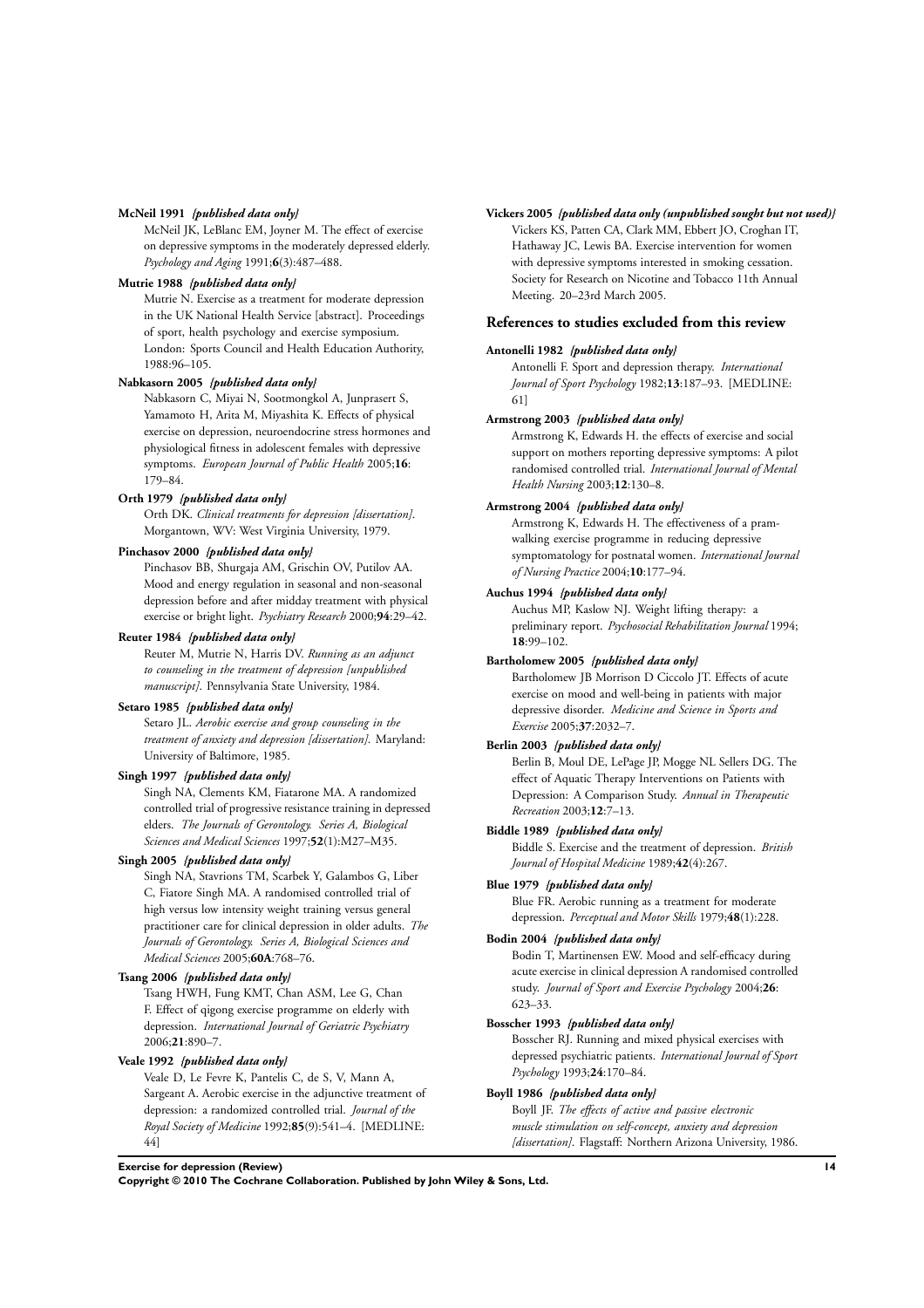#### **Broocks 1997** *{published data only}*

Broocks A, Meyer TF, George A, Pekrun G, Hillmer-Vogel U, Hajak G, Bandelow B, Ruther E. [Value of sports in treatment of psychiatric illness]. *Psychotherapie, Psychosomatik, Medizinische Psychologie* 1997;**47**(11): 379–93.

### **Brown 2001 d** *{published data only}*

Brown MA, Goldstein-Shirley J, Robinson J, Casey S. The effects of a multimodal intervention trial of light, exercise and vitamins on women's mood. *Women and Health* 2001; **34**:93–112.

#### **Buffone 1980** *{published data only}*

Buffone GW. Pyschological changes associated with cognitive-behavioural therapy and an aerobic running programme in the treatment of depression. *Dissertation Abstracts International* 1980;**41**:0102.

### **Burbach 1997** *{published data only}*

Burbach FR. The efficacy of physical activity interventions within mental health services: anxiety and depressive disorders. *Journal of Mental Health* 1997;**6**:543–566.

### **Byrne 1993** *{published data only}*

Byrne A, Byrne DG. The effect of exercise on depression, anxiety and other mood states: a review. *Journal of Psychosomatic Research* 1993;**37**(6):565–74.

#### **Carney 1987** *{published data only}*

Carney RM, Templeton B, Hong BA, Harter HR, Hagberg JM, Schechtman KB, Goldberg AP. Exercise training reduces depression and increases the performance of pleasant activities in haemodialysis patients. *Nephron* 1987; **47**:194–8.

### **Conroy 1982** *{published data only}*

Conroy RW, Smith K, Felthous AR. The value of exercise on a psychiatric hospital unit. *Hospital and Community Psychiatry* 1982;**33**(8):641–5.

### **Coverley 1987** *{published data only}*

Coverley Veale DM. Exercise and mental health. *Acta Psychiatrica Scandinavica* 1987;**76**(2):113–20.

#### **D'Amato 1990** *{published data only}*

D'Amato G. *The relative efficacy of structured reminiscence and physical exercise on clinically depressed geriatric inpatients [dissertation]*. Hempstead, NY: Hofstra University, 1990.

### **Dalton 1980** *{published data only}*

Dalton RB. *Effects of exercise and Vitamin B12 supplementation on the depression scale scores of a wheelchair confined population [dissertation]*. Columbia, MO: University of Missouri, 1981.

### **DeVaney 1991** *{published data only}*

<sup>∗</sup> DeVaney SB. *Comparative effects of exercise reduction and relaxation training on Type A behaviour and dysphoric mood states in habitual aerobic exercisers [dissertation]*. Greensboro: University of North Carolina, 1991.

#### **DiLorenzo 1999** *{published data only}*

DiLorenzo TM, Bargman EP, Stucky-Ropp R, Brassington GS, Frensch PA, LaFontaine T. Long-term effects of aerobic exercise on psychological outcomes. *Preventive Medicine* 1999;**28**(1):75–85.

#### **Dimeo 2001** *{published data only}*

Dimeo F, Bauer M, Varahram I, Proest G, Halter U. Benefits from aerobic exercise in patients with major depression: a pilot study. *British Journal of Sports Medicine* 2001;**35**(2): 114–7.

### **Dishman 1995** *{published data only}*

Dishman RK. Physical activity and public health: mental health. *Quest* 1995;**47**:362–85.

#### **Doyne 1983** *{published data only}*

Doyne EJ, Chambless DL, Beutler LE. Aerobic exercise as a treatment for depression in women. *Behavior Therapy* 1983; **14**:434–40.

### **Eby 1985** *{published data only}*

Eby JM. *An investigation into the effects of aerobic exercise on anxiety and depression [dissertation]*. Toronto, ON: University of Toronto, 1985.

#### **Emery 1990a** *{published data only}*

Emery CF, Blumenthal JA. Perceived change among participants in an exercise program for older adults. *Gerontologist* 1990;**30**(4):516–21.

### **Emery 1990b** *{published data only}*

Emery CF, Gatz M. Psychological and cognitive effects of an exercise program for community-residing older adults. *Gerontologist* 1990;**30**(2):184–188.

### **Fetsch 1983** *{published data only}*

Fetsch RJ, Sprinkle RL. Effects of running on depressed adults. *American Mental Health Counselors Association Journal* 1983;**5**:75–84.

### **Fitzsimmons 2001** *{published data only}*

Fitzsimmons S. Easy rider wheelchair biking: A nursingrecreation therapy clinical trial for the treatment of depression. *Journal of Gerontological nursing* 2001;**27**:  $14 - 23$ .

#### **Giardinelli 1996** *{published data only}*

Giardinelli L, DiBernardo M, Aiazzi V, Basile V. Depression and psychomotor retardation: exercise intervention combined with a pharmacological treatment of inpatients. *Minerva Psichiatrica* 1996;**37**:179–88.

### **Glenister 1996** *{published data only}*

Glenister D. Exercise and mental health: a review. *Journal of the Royal Society of Health* 1996;**116**(1):7–13.

#### **Hales 1987** *{published data only}*

Hales RE, Travis TW. Exercise as a treatment option for anxiety and depressive disorders. *Military Medicine* 1987; **152**(6):299–302.

#### **Hannaford 1988** *{published data only}*

Hannaford CP, Harrell EH, Cox K. Psychophysiological effects of a running program on depression and anxiety in a psychiatric population. *Psychological Record* 1988;**38**:37–48.

### **Hartz 1982** *{published data only}*

Hartz GW, Wallace WL, Cayton TG. Effect of aerobic conditioning upon mood in clinically depressed men and

### **Exercise for depression (Review) 15**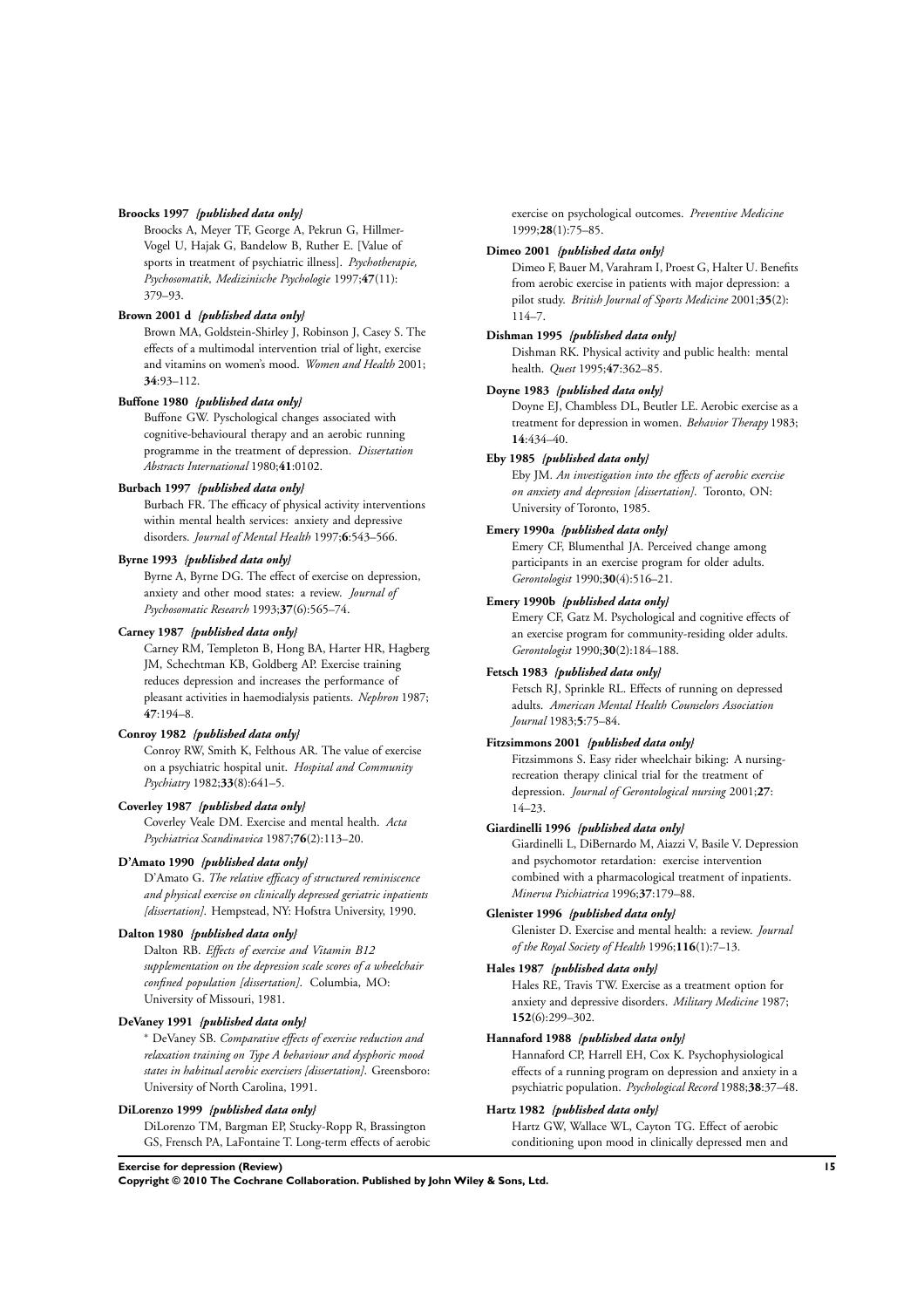women: a preliminary investigation. *Perceptual and Motor Skills* 1982;**55**(3 Pt 2):1217–8.

### **Hayward 2000** *{published data only}*

Hayward LM, Sullivan AC, Libonati JR. Group exercise reduces depression in obese women without weight loss. *Perceptual and Motor Skills* 2000;**90**(1):204–8.

### **Hembree 2000** *{published data only}*

Hembree LD. *Exercise and its effect on hopelessness and depression in an aging female population in eastern Oklahoma [dissertation]*. Fayetteville: University of Arkansas, 2001.

#### **Herrera 1994** *{published data only}*

Herrera MRF. The efficacy of a psychological intervention for depression in patients on haemodyalysis [Eficacia de la intervención psicológica en la depresión del pacient en hemodialisis]. *Psiquis* 1994;**15**:39–42.

#### **Hughes 1986** *{published data only}*

Hughes JR, Casal DC, Leon AS. Psychological effects of exercise: a randomised cross-over trial. *Journal of Psychosomatic Research* 1986;**30**:355–60.

### **Kaplan 1983** *{published data only}*

Kaplan K, Mendelson LB, Dubrott MP. The effect of a jogging program on psychiatric inpatients with symptoms of depression. *Occupational Therapy Journal of Research* 1983;**3**:173–5.

#### **Khatri 2001** *{published data only}*

Khatri P, Blumenthal JA, Babyak MA, Craighead WE, Herman S, Baldewitz T, Madden DJ, Doaiswamy M, Waught R, Krishnan KR. Effects of exercise training on cognitive functioning among depressed older men and women. *Journal of Aging and Physical Activity* 2001;**9**: 43–57.

#### **Kim 2004** *{published data only}*

Kim KB, Cohen SM, Oh HK, Sok SR. The effects of meridian exercise on anxiety, depression and self-esteem of female college students in Korea. *Holistic Nursing practice* 2004;**18**:230–4.

#### **Knapen 2003** *{published data only}*

Knapen J, Van De Vliet P, Van Coppenolle H, David A, Peuskens J, Knapen K, Pieters G. The effectiveness of two psychomotor therapy programmes on physical fitness and physical concept in nonpsychotic psychiatric patients: a randomised controlled trial. *Clinical Rehabilitation* 2003; **17**:637–47.

### **Kubesh 2003** *{published data only}*

Kubesch S, Bretschneider V, Freudenmann R, Weiderhammer N, Lehmann M, Spitzer M, Gron G. Aerobic endurance exercise improves executive function in depressed patients. *Journal of Clinical Psychiatry* 2003;**64**: 1005–12.

#### **Kupecz 2001** *{published data only}*

Kupecz DB. *Effects of a structured exercise program in older veteran patients [dissertation]*. Greely, CO: University of Northern Colorado, 2001.

### **Kurz 1998** *{published data only}*

Kurz B, Dickhuth HH, Giedke H, Grupe O, Spohn R, Erkbert HG. Effect of early morning exercises on mood and circadian rhythm in seasonal affective disorder. *International Journal of Sports Medicine* 1998;**19**:S81.

#### **Labbe 1988** *{published data only}*

Labbe EE, Welsh MC, Delaney D. Effects of consistent aerobic exercise on the psychological functioning of women. *Perceptual and Motor Skills* 1988;**67**(3):919–25.

### **Lacombe 1988** *{published data only}*

Lacombe JB. *The role of aerobic conditioning and psychosocial factors in mediating the effect of exercise on depression [dissertation]*. Hempstead, NY: Hofstra University, 1987.

### **LaFontaine 1992** *{published data only}*

LaFontaine TP, DiLorenzo TM, Frensch PA, Stucky-Ropp RC, Bargman EP, McDonald DG. Aerobic exercise and mood. A brief review, 1985-1990. *Sports Medicine* 1992;**13** (3):160–70.

#### **Lai 2006** *{published data only}*

Lai SM, Studenski S, Richards L, Perera S, Reker D, Rigler S, Duncan PW. Therapeutic exercise and depressive symptoms after stroke. *Journal of the American Geriatrics Society* 2006;**54**(2):240–7.

#### **Leppamaki 2002** *{published data only}*

Leppamaki SJ, Partonen TT, Hurme J, Haukka JK, Lonnqvist JK. Randomised trial of the efficacy of brightlight exposure and aerobic exercise on depressive symptoms and serum lipids. *Journal of Clinical Psychiatry* 2002;**63**(4): 316–21.

#### **Margolis 1982** *{published data only}*

Margolis MF. *The use of exercise and group cognitive therapy in the treatment of depression [depression]*. Hempstead, NY: Hofstra University, 1981.

#### **Martinsen 1987** *{published data only}*

Martinsen EW. The role of aerobic exercise in the treatment of depression. *Stress Medicine* 1987;**3**(2):93–100.

#### **Martinsen 1988a** *{published data only}*

Martinsen EW. Exercise intervention studies in patients with anxiety and depressive disorders. Proceedings of sport, health psychology and exercise symposium. London: Sports Council and Health Education Authority, 1988:77–83.

#### **Martinsen 1988b** *{published data only}*

Martinsen EW. Comparing aerobic and non-aerobic forms of exercise in the treatment of clinical depression: a randomised trial. Proceedings of sport, health psychology and exercise symposium. London: Sports Council and Health Education Authority, 1988:84–95.

#### **Martinsen 1989b** *{published data only}*

Martinsen EW, Hoffart A, Solberg O. Comparing aerobic with nonaerobic forms of exercise in the treatment of clinical depression: a randomized trial. *Comprehensive Psychiatry* 1989;**30**(4):324–31.

#### **Martinsen 1989c** *{published data only}*

Martinsen EW. Aerobic exercise in the treatment of nonpsychotic mental disorders: an exploratory study. *Nordic Journal of Psychiatry* 1989;**43**:521–29.

### **Exercise for depression (Review) 16**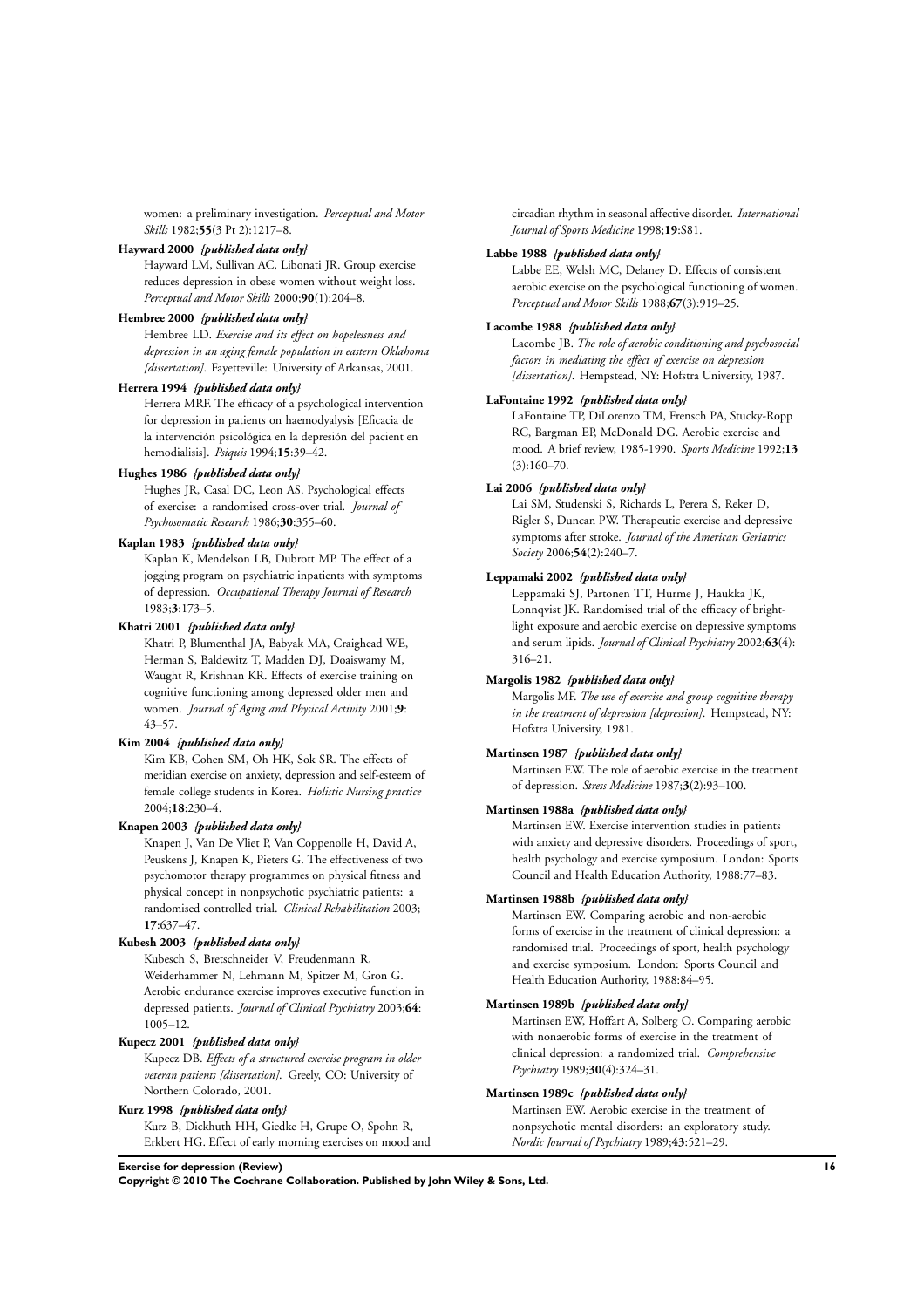#### **Martinsen 1993** *{published data only}*

Martinsen EW. Therapeutic implications of exercise for clinically anxious and depressed patients. *International Journal of Sport Psychology* 1993;**24**:185–99.

### **Martinsen 1994** *{published data only}*

Martinsen EW. Physical activity and depression: clinical experience. *Acta Psychiatrica Scandinavica* 1994;**89**(377): S23–7.

### **Moore 1998** *{published data only}*

Moore KA, Blumenthal JA. Exercise training as an alternative treatment for depression among older adults. *Alternative Therapies in Health and Medicine* 1998;**4**(1): 48–56.

#### **Moreau 1981** *{published data only}*

Moreau ME. *The effectiveness of jogging as a treatment for depression [dissertation]*. Burnaby, BC: Simon Fraser University, 1981.

### **Morey 2003** *{published data only}*

Morey MC, Dubbert PM, Dolyle ME, MacAller H, Crowley GM, Kuchibhatla M, Schenkman M, Horner RD. From supervised to unsupervised exercise: Factors associated with exercise adherence. *Journal of Aging and Physical Activity* 2003;**11**(3):351–68.

### **Motl 2004** *{published data only}*

Motl RW, Konopack JF, McAuley E, Elavasky S, Jerome GJ, Marquez DX. Depressive symptoms among older adults: Long -term reduction after a physical activity intervention. *Journal of Behavioral Medicine* 2005;**28**(4):384–94.

#### **Munro 1997** *{published data only}*

Munro J, Brazier J, Davey R, Nicholl J. Physical activity for the over-65s: could it be a cost-effective exercise for the NHS?. *Journal of Public Health Medicine* 1997;**19**(4): 397–402.

### **Neidig 1999** *{published data only}*

Neidig JL, Smith BA, Brashers DE. Aerobic exercise training for depressive symptom management in adults living with HIV infection. *Journal of Association of Nurses in AIDS Care* 2003;**14**(2):30–40.

#### **Netz 1994** *{published data only}*

Netz Y, Yaretzki A, Salganik I, Jacob T, Finkeltov B, Argov E. The effect of supervised physical activity on cognitive and affective state of geriatric and psychogeriatric in-patients. *Clinical Gerontologist* 1994;**15**(1):47–56.

### **Nguyen 2001** *{published data only}*

Nguyen HQ, Carrieri-Kohlman V, Demir-Deviren S, Stulbarg MS. Are the improvements in fatigue, vigor and depression sustained with a home walking programme? . Proceedings of the American Thoracic Society 2001 International Conference; May 18-23; San Francisco, California. 2001.

#### **Ouyang 2001** *{published data only}*

Ouyang W. The effect of sports training with cognitive therapy about mild depression in university students. *Chinese Journal of Clinical Pyschology* 2001;**9**(2):113–4.

#### **Palleschi 1998** *{published data only}*

Palleschi L, DeGennaro E, Sottosanti G, Vetta F, Ponzoni S, Lato PFA. The role of exercise training in aged subjects with anxiety-depression syndrome. *Archives of Gerontology and Geriatrics* 1998;**27**(6):S381–384.

### **Palmer 2005** *{published data only}*

Palmer JA, Michiels K, Thigpen B. Effects of type of exercise on depression in recovering substance abusers. *Perceptual and Motor Skills* 1995;**80**(2):523–30.

#### **Pappas 1990** *{published data only}*

Pappas GP, Golin S, Meyer DL. Reducing symptoms of depression with exercise. *Psychosomatics* 1990;**31**(1):112–3.

#### **Passmore 2006** *{published data only}*

Passmore T, Lane S. Exercise as a treatment for depression: A therapeutic recreation intervention. *American Journal of Recreation Therapy* 2006;**5**(3):31–41.

#### **Pelham 1993** *{published data only}*

Pelham TW, Compagna PD, Ritvo PG, Birnnie WA. The effects of exercise therapy on clients in a psychiatric rehabilitation program. *Psychosocial Rehabilitation Journal* 1993;**16**(4):75–83.

#### **Penninx 2002** *{published data only}*

Penninx BWJH, Rejeski WJ, Pandya J, Miller ME, Bari MD, Applegate WB, Pahor M. Exercise and depressive symptoms: A comparison on aerobic and resistance exercise effects on emotional and physical function in older persons with high and low depressive symptomatology. *Journals of Gerontology - Series B Psychological Sciences and Social Sciences* 2002;**57**(2):124–32.

### **Perri 1984** *{published data only}*

Perri II S, Temper DL. The effects of an aerobic exercise programme on psychological variables in older adults. *International Journal of Aging & Human Development* 1984; **20**(3):1984–5.

### **Pezzarossa 1991** *{published data only}*

Pezzarossa B. Physical activity and psychopathological variables. *Psichiatria e Psicoterapia Analitica* 1991;**10**(2): 163–8.

### **Plante 1996** *{published data only}*

Plante TG. Does exercise help in the treatment of psychiatric disorders?. *Journal of Psychosocial Nursing & Mental Health Services* 1996;**34**(3):38–43.

### **Raglin 1990** *{published data only}*

Raglin JS. Exercise and mental health. Beneficial and detrimental effects. *Sports Medicine* 1990;**9**(6):323–9.

#### **Rhodes 1980** *{published data only}*

Rhodes DL. *Mens Sana Corpore Sano: A study of the effect of jogging on depression anxiety and self concept [dissertation]*. Durham, NC: Duke University, 1980.

#### **Rief 1996** *{published data only}*

Rief W, Hermanutz M. Responses to activation and rest in patients with panic disorder and major depression. *British Journal of Clinical Psychology* 1996;**35**(4):605–16.

### **Exercise for depression (Review) 17**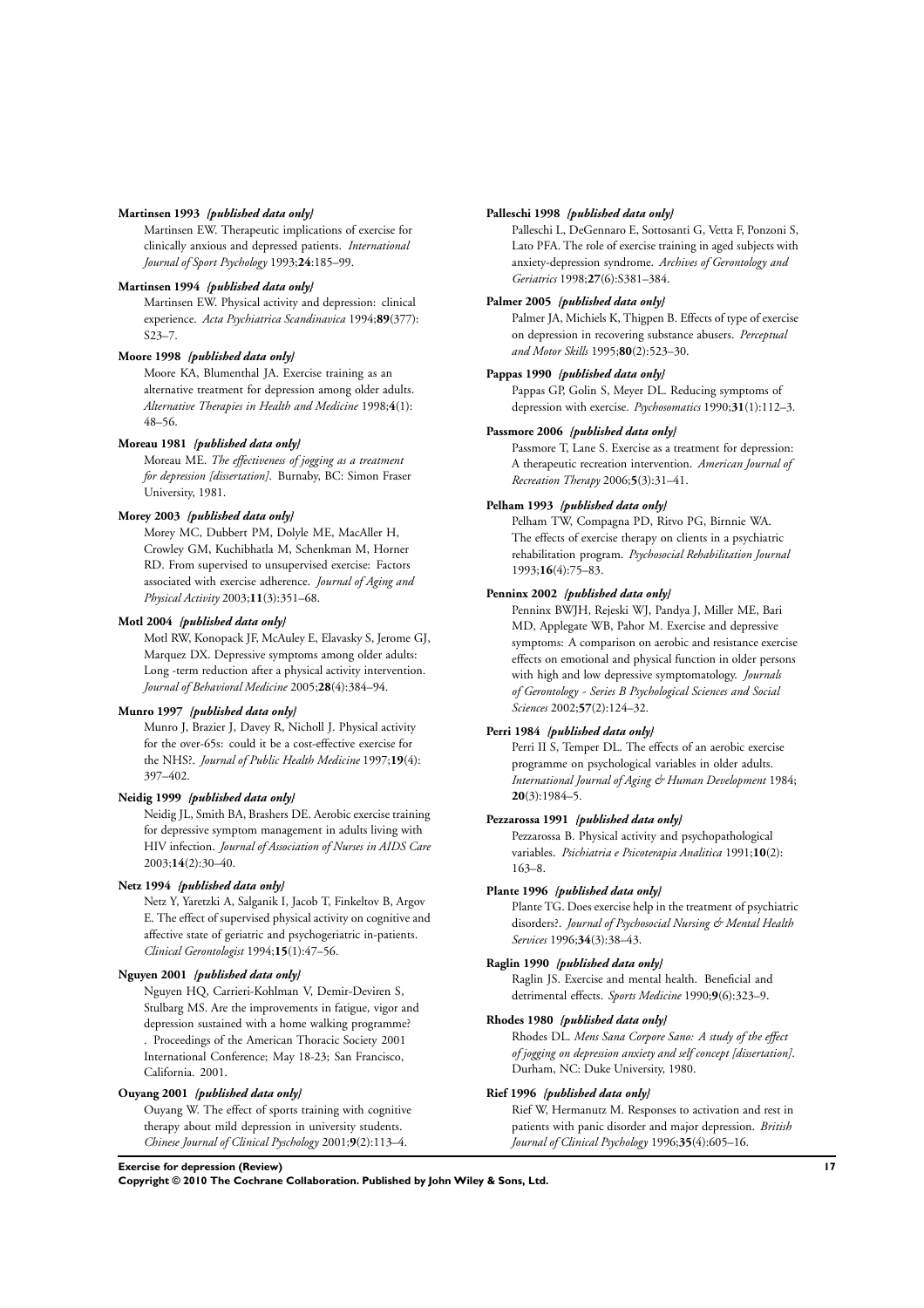#### **Roth 1986** *{published data only}*

Roth DL. *An experimental comparison of the cardiovascular and self-reported health effects of aerobic exercise and progressive relaxation [dissertation]*. Lawrence: University of Kansas, 1986.

### **Roth 1987** *{published data only}*

Roth DL, Holmes DS. Influence of aerobic exercise training and relaxation training on physical and psychologic health following stressful life events. *Psychosomatic Medicine* 1987; **49**(4):355–65.

### **Sachs 1981** *{published data only}*

Sachs ML. Running therapy for the depressed client. *Topics in Clinical Nursing* 1981;**3**(2):77–86.

### **Sachs 1982** *{published data only}*

Sachs ML. Exercise and running: effects on anxiety, depression and psychology. *Journal of Humanistic Counseling, Education & Development* 1982;**21**(2):51–7.

### **Salminen 2005** *{published data only}*

Salminen M, Isoaho R, Vahlberg T, Ojanlatva A, Kivela SL. Effects of a health advocacy, counselling, and activation programme on depressive symptoms in older coronary heart disease patients. *International Journal of Geriatric Psychiatry* 2005;**20**(6):552–8.

#### **Salmon 1990** *{published data only}*

Salmon P. Psychiatric benefits of physical exercise. *Bristish Journal of Hospital Medicine* 1990;**43**(2):107.

### **Salmon 2001** *{published data only}*

Salmon P. Effects of physical exercise on anxiety, depression, and sensitivity to stress: a unifying theory. *Clinical Psychology Review* 2001;**21**(1):33–61.

### **Sanstead 1983** *{published data only}*

Sanstead MJ. *The treatment of depression through a graduated aerobic exercise intervention [dissertation]*. Lincoln, NE: The University of Nebraska-Lincoln, 1983.

### **Scully 1998** *{published data only}*

Scully D, Kremer J, Meade MM, Graham R, Dudgeon K. Physical exercise and psychological well being: a critical review. *British Journal of Sports Medicine* 1998;**32**(2): 111–20.

### **Sexton 1989** *{published data only}*

Sexton H, Maere A, Dahl NH. Exercise intensity and reduction in neurotic symptoms. A controlled follow-up study. *Acta Psychiatrica Scandinavica* 1989;**80**(3):231–5.

### **Simons 1985** *{published data only}*

Simons AD. Exercise as a treatment for depression: an update. *Clinical Psychology Review* 1985;**5**(6):553–8.

#### **Skrinar 2005** *{published data only}*

Skrinar GS, Huxley NA, Hutchinson DS, Menninger E, Glew P. The role of a fitness intervention on people with serious psychiatric disabilities. *Pyschiatric Rehabilitation Journal* 2005;**29**(2):122–7.

### **Sonstroem 1997** *{published data only}*

Sonstroem RJ. The psychological benefits of exercise. *Medicine and Health, Rhode Island* 1997;**80**(9):295–6.

#### **Stein 1989** *{published data only}*

Stein PN. *The differential effects of aerobic and non aerobic exercise on affect and self-concept [dissertation]*. Hempstead, NY: Hofstra University, 1989.

### **Stein 1992** *{published data only}*

Stein PN, Motta RW. Effects of aerobic and nonaerobic exercise on depression and self-concept. *Perceptual and Motor Skils* 1992;**74**(1):79–89.

### **Stern 1983** *{published data only}*

Stern MJ, Gorman PA, Kaslow L. The group counseling v exercise therapy study. A controlled intervention with subjects following myocardial infarction. *Archives of Internal Medicine* 1983;**143**(9):1719–25.

#### **Stewart 1994** *{published data only}*

Stewart NJ, McMullen LM, Rubin LD. Movement therapy with depressed inpatients: a randomized multiple single case design. *Archives of Psychiatric Nursing* 1994;**8**(1):22–9.

#### **Taylor 1986** *{published data only}*

Taylor CB, Houston Miller N, Ahn DK, Haskell W, DeBusk RF. The effects of exercise training programmes on psychosocial improvement in uncomplicated postmyocardial infarction patients. *Journal of Psychosomatic Research* 1986; **30**(5):581–7.

#### **Tenorio 1986** *{published data only}*

Tenorio LM. *Effects of aerobic exercise on symptoms of depression in women [dissertation]*. Denton, TX: Texas Woman's University, 1986.

#### **TREAD 2004** *{published data only}*

Trivedi MH, Greer TL, Grannemann BD, Church TS, Galper DI, Sunderajan P, Wisniewski SR, Chambliss HO, Jordon AN, Finley C, Carmody TJ. TREAD: TReatment with Exercise Augmentation for Depression: study rationale and design. *Clinical Trials* 2006;**3**(3):291–305.

### **Tsang 2003** *{published data only}*

Tsang HWH, Mok CK, Au Yeung YT, Chan SYC. The effect of Qigong on general and psychosocial health of elderly with chronic physical illnesses: a randomised clinical trial. *International Journal of Geriatric Psychiatry* 2003;**18**  $(5):441-9.$ 

### **Van Coppenolle 1993** *{published data only}*

Van Coppenolle H, Pieters G, Knapen J, Peuskens J. Psychomotor therapy in depressive patients. *Issues in Special Education & Rehabilitation* 1993;**8**(2):29–34.

### **Van De Vliet 2003** *{published data only}*

Van De Vliet P, Onghena P, Knapen J, Fox KR, Probst M, Van Coppenolle H, Pieters G. Assessing the additional impact of fitness training in depressed psychiatric patients receiving multifaceted treatment: a replicated single-subject design. *Disability and Rehabilitation* 2003;**25**(24):1344–53.

### **van der Merwe 2004** *{published data only}*

van der Merwe I, Naude S. Exercise and depression: A treatment manual. *Health SA Gesondheid* 2004;**9**(4):28–41.

### **Veale 1992 b** *{published data only}*

Veale D, Fevre K, Pantelis C, de Souza V, Mann A, Sargeant A. Aerobic exercise in the adjunctive treatment of

### **Exercise for depression (Review) 18**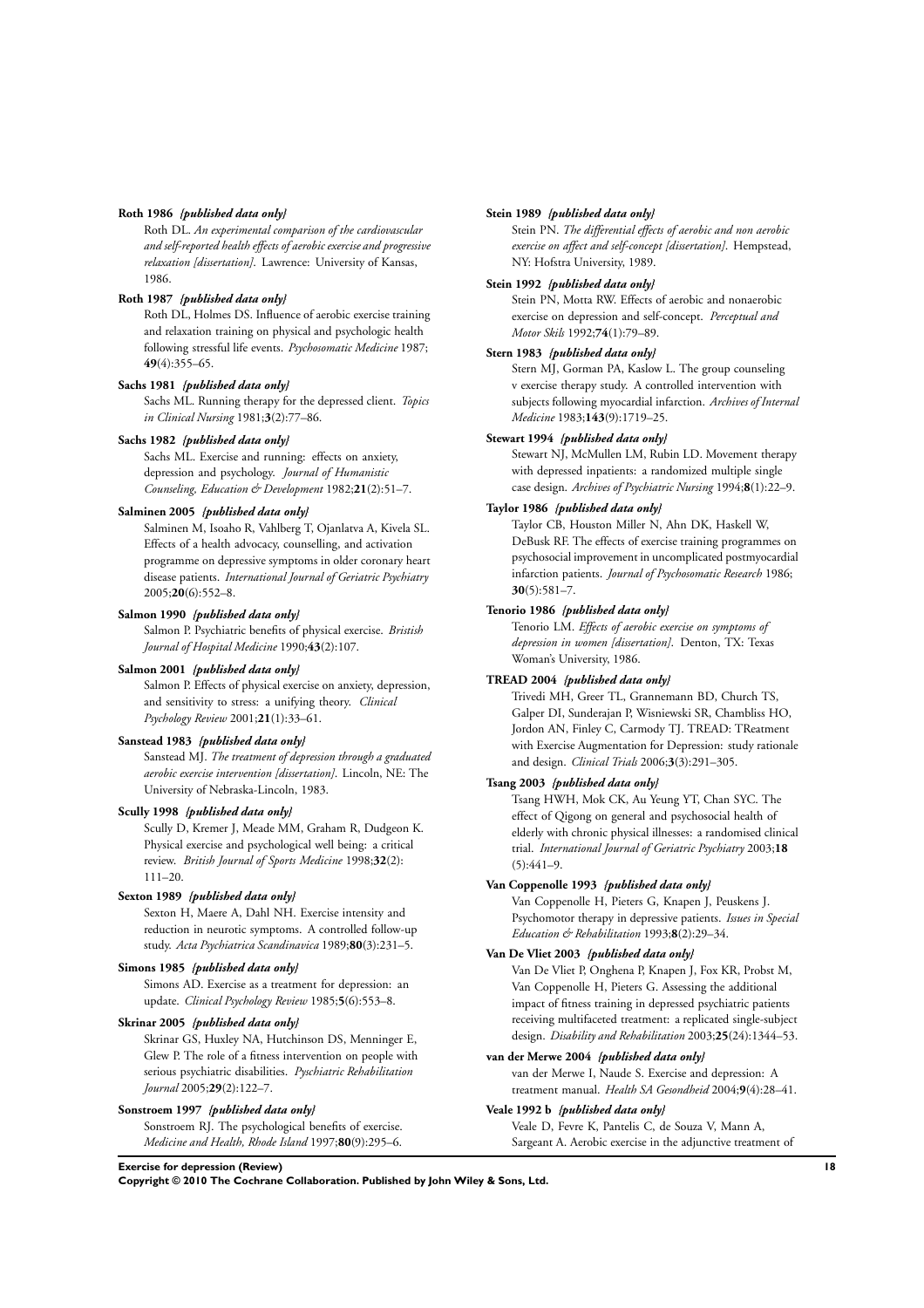depression: A randomised controlled trial. *Journal of the Royal Society of Medicine* 1992;**85**(9):541–4.

### **Weinstein 1983** *{published data only}*

Weinstein WS, Meyers AW. Running as treatment for depression: is it worth it?. *Journal of Sport Psychology* 1983; **5**(3):288–301.

### **Weiss 1989** *{published data only}*

Weiss CR, Jamieson NB. Women, subjective depression, and water exercise. *Health Care for Women International* 1989;**10**(1):75–88.

#### **Weyerer 1994** *{published data only}*

Weyerer S, Kupfer B. Physical exercise and psychological health. *Sports Medicine* 1994;**17**(2):108–16.

### **Wieman 1980** *{published data only}*

Wieman JB. *Running as a treatment for depression: a theoretical basis [dissertation]*. Fresno, CA: California School of Professional Psychology, 1980.

### **Williams 1979** *{published data only}*

Williams GH. *The effects of aerobic training and a mood control workshop on depression in male college students [dissertation]*. Atlanta, GA: Georgia State University, 1979.

#### **Williams 1986** *{published data only}*

Williams JM, Getty D. Effect of levels of exercise on psychological mood states, physical fitness, and plasma beta-endorphin. *Perceptual and Motor Skills* 1986;**63**(3): 1099–105.

### **Williams 1992** *{published data only}*

Williams VL. *Acute mood and EEG effects of aerobic exercise in depressed and non-depressed adults [dissertation]*. Birmingham, AL: The University of Alabama, 1992.

### **References to ongoing studies**

#### **DEMO 2007** *{published data only}*

Krogh J, Petersen L, Timmermann M, Saltin B, Nordentoft M. Design paper: The DEMO trial: A randomized parallelgroup, observer-blinded clinical trial of aerobic versus nonaerobic versus relaxation training for patients with light to moderate depression. *Contemporary Clinical Trials* 2007;**28**  $(1):79-89.$ 

### **McClure 2008** *{published data only}*

Step Up Wellness Program for Depression, physical Inactivity and Smoking. Ongoing study November 2008.

#### **OPERA 2008** *{published data only}*

Older poeple's exercise intervention in residential and nursing accommodation. Ongoing study January 2008.

#### **Peacock 2006** *{published data only}*

A feasibility study to analyse the psychological benefits of green exercise in comparison to cognitive behavioural therapy with patients with mild to moderate depression. Ongoing study March 2006.

#### **UPBEAT 2006** *{published data only}*

Understanding the prognostic benefits of exercise and antidepressant therapy (UPBEAT). Ongoing study July 2006.

### **Additional references**

### **Astin 1998**

Astin JA. Why patients use alternative medicine: results of a study. *Journal of American Medical Association* 1998;**279** (19):1548–53.

### **Babyak 2000**

Babyak M, Blumenthal JA, Herman S, Khatri P, Doraiswamy M, Moore K, Craighead WE, Baldewicz TT, Krishnan KR. Exercise treatment for major depression. Maintenance of therapeutic benefits at 10 months. *Psychosomatic Medicine* 2000;**62**(5):633–8.

#### **Beesley 1997**

Beesley S, Mutrie N. Exercise is beneficial adjunctive treatment in depression. *BMJ* 1997;**315**(7121):1542–3.

#### **Berlin 1989**

Berlin JA, Laird NM, Sacks HS, Chalmers TC. A comparison of statistical methods for combining event rates from clinical trials. *Statistics in Medicine* 1989;**8**(2):141–51.

#### **Biddle 2000**

Biddle SJH. Emotion, mood and physical activity. *Physical activity and psychological well-being*. London: Routledge, 2000.

#### **Carlson 1991**

Carlson DL. *UnThe effects of exercise on depression: a review and meta-regression analysis [dissertation]*. Milwaukee: University of Wisconsin, 1991.

#### **Cohen 1988**

Cohen J. *Stastical Power Analysis in the Behavioural Siences*. Hillsdale, NJ: Lawrence Erlbaum Associates, Inc., 1988.

#### **Cotman 2002**

Cotman CW, Berchtold NC. Exercise: a behavioural intervention to enhance brain health and plasticity. *Trends in Neurosciences* 2002;**25**(6):295–301.

#### **Craft 1998**

Craft LL, Landers DM. The effects of exercise on clinical depression and depression resulting from mental illness: A meta-regression analysis. *Journal of Sport & Exercise Psychology* 1998;**20**(4):339–57.

#### **DerSimonian 1986**

DerSimonian R, Laird N. Meta-analysis in clinical trials. *Controlled Clinical Trials* 1986;**7**(3):177–88.

### **DOH 2001**

Department of Health. Exercise referral systems: A National quality assurance framework. http:// www.dh.gov.uk/en/Publicationsandstatistics/Publications/ PublicationsPolicyAndGuidance/DH 4009671 2001.

### **Donaghy 2000**

Donaghy M, Durward B. A report on the clinical effectiveness of physiotherapy in mental health. Research and Clinical Effectiveness Unit, Chartered Society of Physiotherapy 2000.

### **Exercise for depression (Review) 19**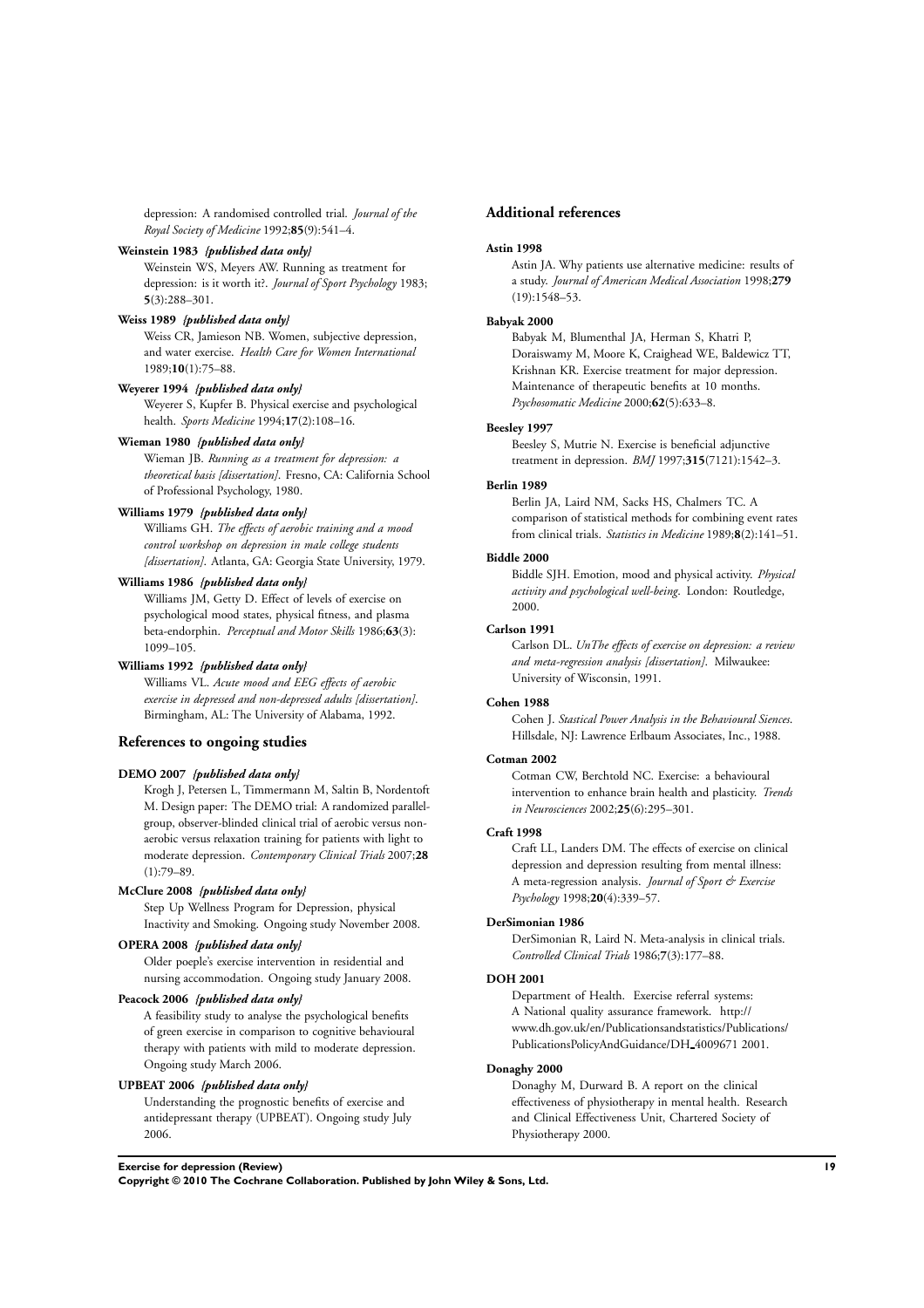### **Duclos 2003**

Duclos M, Gouarne C, Bonnemaison D. Acute and chronic effects of exercise on tissue sensitivity to glucocorticoids. *Journal of Applied Physiology* 2003;**94**(3):869–75.

### **Ernst 2005**

Ernst C, Olson AK, Pinel JPJ, Lam RW, Christie BR. Antidepressant effects of exercise: evidence for an adult neurogenesis hypothesis?. *Journal of Psychiatry & Neuroscience* 2006;**31**(2):84–92.

### **Goodwin 2003**

Goodwin RC. Association between physical activity and mental disorders among adults in the United States. *Preventative Medicine* 2003;**36**(6):698–703.

#### **Lawlor 2001**

Lawlor DA, Hopker SW. The effectiveness of exercise as an intervention in the management of depression: Systematic review and meta-regression analysis of randomised controlled trials. *BMJ* 2001;**322**(7289):763–7.

#### **LePore 1997**

LePore SJ. Expressive writing moderates the relation between intrusive thoughts and depressive symptoms. *Journal of Personality & Social Psychology* 1997;**73**(5): 1030–7.

### **Moncrieff 2003**

Moncrieff J, Wessely S, Hardy R. Active placebo versus antidepressants for depression. *Cochrane Database of Systematic Reviews* 2003, Issue 2. [DOI: 10.1002/ 14651858.CD003012.pub2]

### **Moussavi 2007**

Moussavi S, Chatterji S, Verdes E, Tandon A, Patel V, Ustun B. Depression, chronic diseases, and decrements in health: results from the World Health Surveys. *Lancet* 2007;**370** (9590):808–9.

#### **NICE 2006**

National Institute for Health and Clinical Excellence. Four commonly used methods to increase physical activity: brief interventions in primary care, exercise referral schemes, pedometers and community based exercise programmes for walking and cycling. www.nice/org/ uk/PH1002. http://www.nice.org.uk/nicemedia/pdf/ PH002<sub>-physical activity.pdf, 2006.</sub>

#### **NICE 2007**

National Institute for Health and Clinical Excellence. Management of depression in primary and secondary care. http://www.nice.org.uk/nicemedia/pdf/ CG023fullguideline.pdf 2007.

### **North 1990**

North TC, McCullagh P, Tran ZV. Effect of exercise on depression. *Exercise & Sport Sciences Reviews* 1990;**18**: 379–415.

#### **Rosenthal 1994**

Rosenthal R. Parametric measures of effect size. In: Cooper H, Hedges LV editor(s). *The handbook of research synthesis*. New York: Russell Sage Foundation, 1994.

#### **Schulz 1995**

Schulz KF, Chalmers I, Hayes RJ, Altman DG. Empirical evidence of bias. Dimensions of methodological quality associated with estimates of treatment effects in controlled trials. *JAMA* 1995;**273**(5):408–12.

#### **Singh 2001**

Singh NA, Clements KM, Singh MAF. The efficacy of exercise as a long-term anti-depressant- elderly subjects. A randomised controlled trial. *Journals of Gerontology - Series A Biological Sciences and Medical Sciences* 2001;**56**(8): M497–504.

#### **Sjosten 2006**

Sjosten N, Kivela SL. The effects of physical exercise on depressive symptoms among the aged: a systematic review. *International Journal of Geriatric Psychiatry* 2006;**21**(5): 410–418.

#### **Sorensen 2006**

Sorensen JB, Skovgaard T, Puggaard L. Exercise on prescription in general practice: a systematic review. *Scandinavian Journal of Primary Health Care* 2006;**24**(2): 69–74.

#### **Stathopoulou 2006**

Stathopoulou G, Powers MB, Berry AC, Smits JAJ, Otto MW. Exercise interventions for mental health: a quantitative and qualitative review. *Clinical Psychology: Science and Practice* 2006;**13**:179–193.

∗ *Indicates the major publication for the study*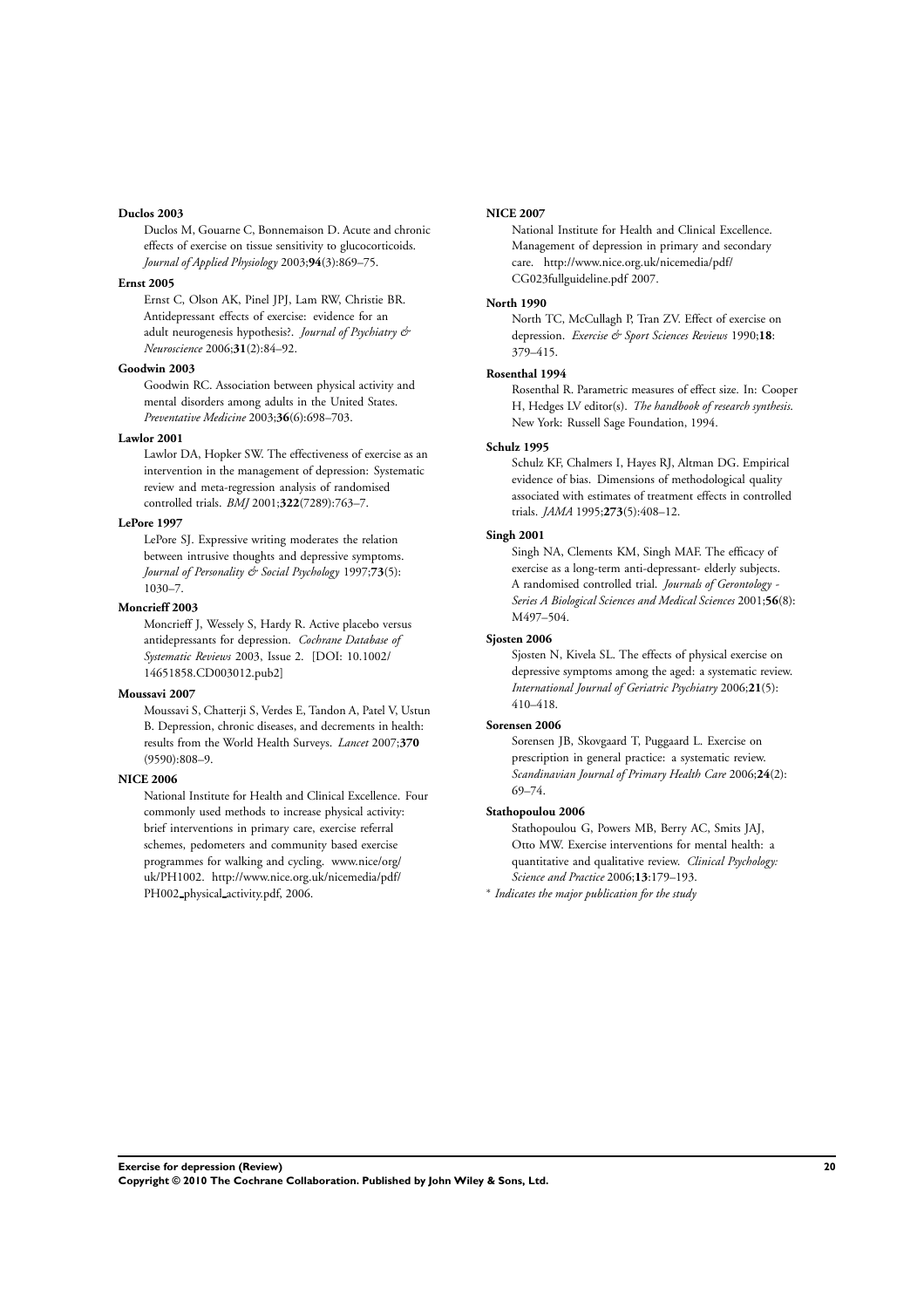# <span id="page-23-0"></span>**CHARACTERISTICS OF STUDIES**

# **Characteristics of included studies** *[ordered by study ID]*

### **Blumenthal 1999**

| Methods                 | <b>RCT</b>                                                                                                                                                                                                                               |  |  |
|-------------------------|------------------------------------------------------------------------------------------------------------------------------------------------------------------------------------------------------------------------------------------|--|--|
| Participants            | Community volunteers recruited via media. Eligible if had DSM IV major depressive disorder<br>Mean age 70 (range 61-88)<br>63% female<br>$N = 156$                                                                                       |  |  |
| Interventions           | 1. Group walking or jogging 3 times per week<br>2. Sertraline (SSRI) at standard dose<br>3. Combined walking or jogging and sertraline<br>Duration of interventions: 16 weeks.<br>Exercise intensity was 70% to 85% of target heart rate |  |  |
| Outcomes                | 1. Clinical diagnosis of depression using DSM-IV<br>2. Hamilton Rating Scale for Depression<br>3. Beck Depression Inventory                                                                                                              |  |  |
| Notes                   | Analysis intention to treat, using last observation carried forward for missing data.<br>Reviewers used group 2 and group 3 in the meta-analysis<br>Outcome assessor blind                                                               |  |  |
| <b>Risk of bias</b>     |                                                                                                                                                                                                                                          |  |  |
| Item                    | Authors' judgement<br><b>Description</b>                                                                                                                                                                                                 |  |  |
| Allocation concealment? | No<br>C - Inadequate                                                                                                                                                                                                                     |  |  |
| <b>Blumenthal 2007</b>  |                                                                                                                                                                                                                                          |  |  |
| Methods                 | <b>RCT</b>                                                                                                                                                                                                                               |  |  |
| Participants            | People with major depression recruited through television, radio and newspaper. mean age 52 SD 8, 76%<br>women. N=202                                                                                                                    |  |  |
| Interventions           | 1. Home based aerobic exercise<br>2. Supervised aerobic exercise<br>3. Sertraline<br>4. Placebo<br>Intervention 16 weeks                                                                                                                 |  |  |
| Outcomes                | Primary endpoint was remission (no MDD) and a HAM score of <8, and also a continuous severity score<br>on the HAM-D                                                                                                                      |  |  |

**Exercise for depression (Review) 21 Copyright © 2010 The Cochrane Collaboration. Published by John Wiley & Sons, Ltd.**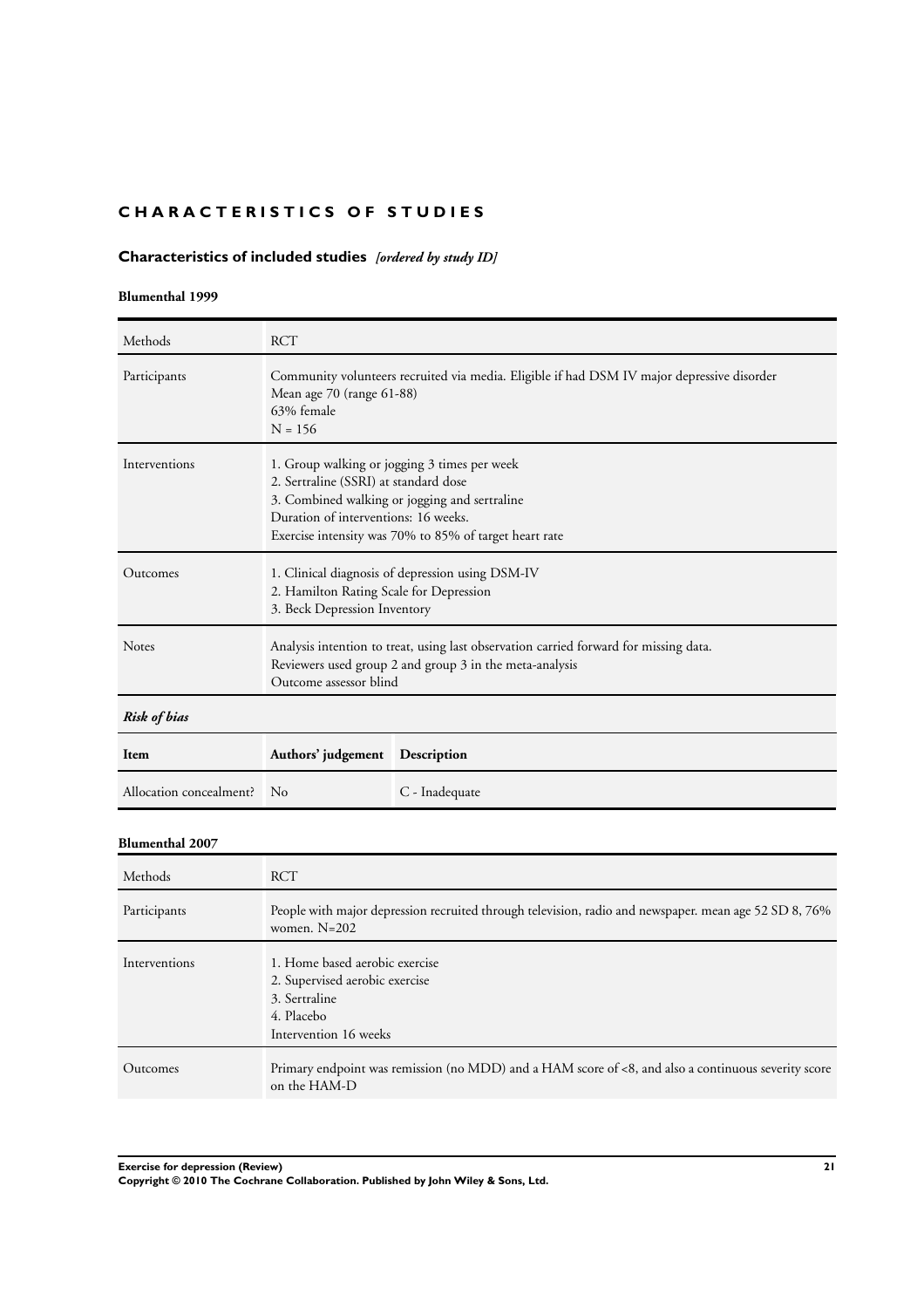### **Blumenthal 2007** (*Continued)*

| <b>Notes</b>                | Analysis intention to treat using last observation<br>carried forward<br>Blinded outcome assessment |              |
|-----------------------------|-----------------------------------------------------------------------------------------------------|--------------|
| Risk of bias                |                                                                                                     |              |
| Item                        | Authors' judgement Description                                                                      |              |
| Allocation concealment? Yes |                                                                                                     | A - Adequate |

### **Bonnet 2005**

| Methods             | <b>RCT</b>                                                                                                                                                                                                                            |
|---------------------|---------------------------------------------------------------------------------------------------------------------------------------------------------------------------------------------------------------------------------------|
| Participants        | University counselling service<br>Mean age 23.3 years<br>82% women<br>$N=11$                                                                                                                                                          |
| Interventions       | 1. CBT plus exercise<br>2. CBT alone<br>Exercise was walking on a treadmill for 20 minutes, twice a week for 6 weeks<br>Cognitive therapy: met counsellors once a week for 9 weeks                                                    |
| Outcomes            | 1. DSM IV MDD, dysthymia or depressive disorder<br>2. Above cut-off depression on BDI and CES-D                                                                                                                                       |
| <b>Notes</b>        | Self report<br>Randomisation method not stated<br>7/11 randomised patients completed the interventions.<br>Data provided for each patient. Mean and SD calculated by us carrying foward baseline data for patients<br>who dropped out |
| <b>Risk of bias</b> |                                                                                                                                                                                                                                       |

| IWSK VJ VIIIS                   |                                |             |
|---------------------------------|--------------------------------|-------------|
| Item                            | Authors' judgement Description |             |
| Allocation concealment? Unclear |                                | B - Unclear |

# **Chou 2004**

| Methods      | <b>RCT</b>                                                                                                                               |
|--------------|------------------------------------------------------------------------------------------------------------------------------------------|
| Participants | Patients attending a psychogeriatric outpatient<br>department with unipolar major depression or dysthymia<br>Mean age 72.6<br>50% female |

**Exercise for depression (Review) 22**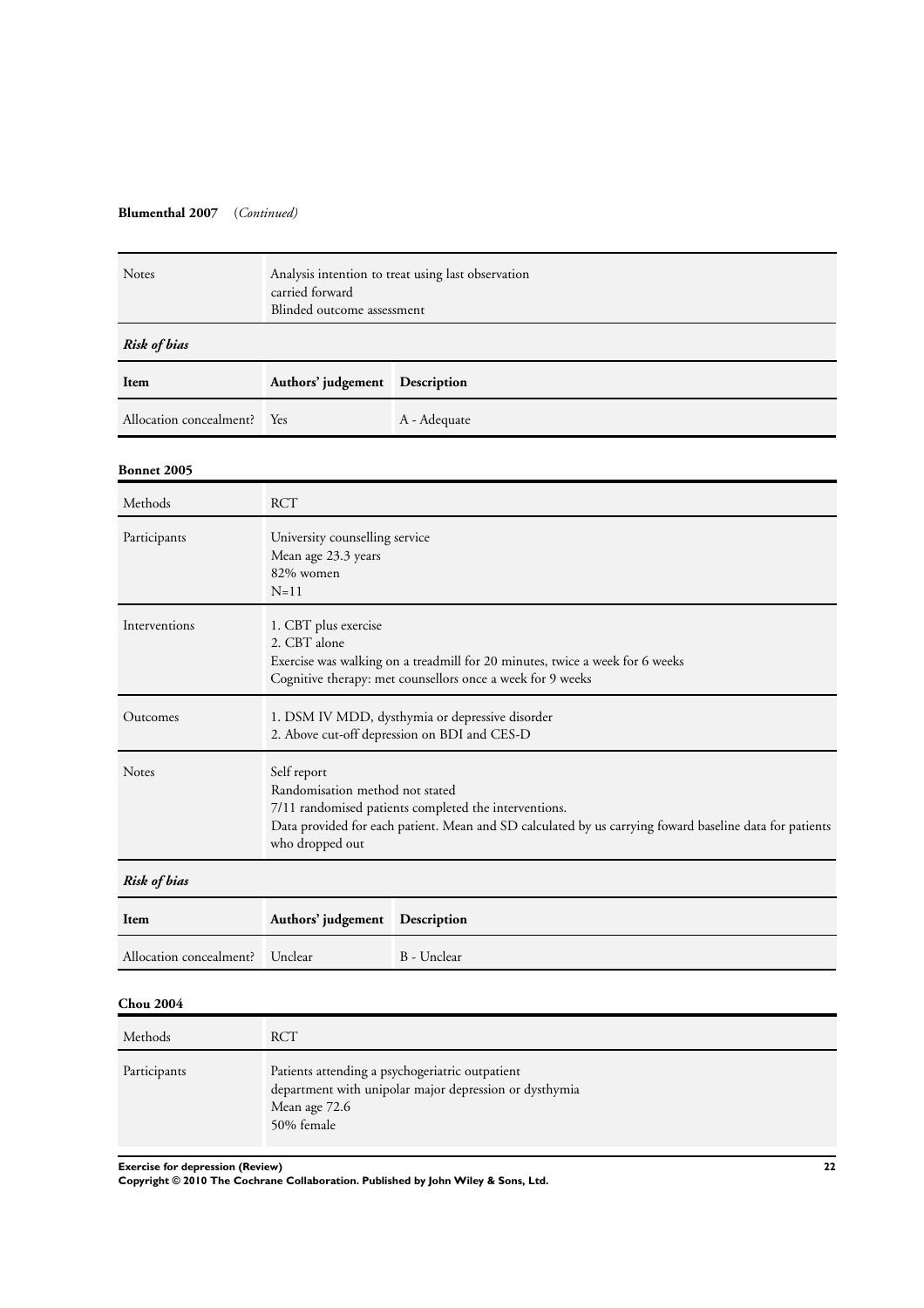### **Chou 2004** (*Continued)*

|                         | $N=14$                                                                                                                                                                                                                                                                           |                                                                                                      |  |
|-------------------------|----------------------------------------------------------------------------------------------------------------------------------------------------------------------------------------------------------------------------------------------------------------------------------|------------------------------------------------------------------------------------------------------|--|
| Interventions           | 1. Tai Chi exercise<br>2. Wait list control<br>Tai-chi led by a Tai chi practitioner, 45 minutes, 3 times a week for 3 months. Not stated if in a group or<br>alone                                                                                                              |                                                                                                      |  |
| Outcomes                | CES-D (total score and subscales)                                                                                                                                                                                                                                                |                                                                                                      |  |
| Notes                   | treatment allocation                                                                                                                                                                                                                                                             | Randomisation method not stated, unclear if intention to treat, unclear if outcome assessor blind to |  |
| <b>Risk of bias</b>     |                                                                                                                                                                                                                                                                                  |                                                                                                      |  |
| Item                    | Authors' judgement                                                                                                                                                                                                                                                               | <b>Description</b>                                                                                   |  |
| Allocation concealment? | Unclear                                                                                                                                                                                                                                                                          | B - Unclear                                                                                          |  |
| <b>DOSE 2002</b>        |                                                                                                                                                                                                                                                                                  |                                                                                                      |  |
| Methods                 | <b>RCT</b>                                                                                                                                                                                                                                                                       |                                                                                                      |  |
| Participants            | Community volunteers recruited via media. Men or women aged 20-45 with mild to moderate depression<br>Mean age 35.9<br>75% women<br>$N=80$                                                                                                                                       |                                                                                                      |  |
| Interventions           | 4 different doses of exercise<br>1. Public health dose 3/week<br>2. Public health dose 5/week<br>3. Low dose 3/week.<br>4. High dose 3/week<br>5. Control<br>Exercise was on a treadmill or stationary bike, individually and monitored by laboratory staff<br>Duration 12 weeks |                                                                                                      |  |
| Outcomes                | Change in HRSD from baseline to 12 weeks. Note that public health dose 3/ week had greatest effect<br>and was included in the meta-analysis                                                                                                                                      |                                                                                                      |  |
| Notes                   | Intention to treat (though data from the last available exercise session rather than data collected at 12<br>weeks were used in the analysis)<br>Outcome assessors blind                                                                                                         |                                                                                                      |  |
| <b>Risk of bias</b>     |                                                                                                                                                                                                                                                                                  |                                                                                                      |  |

| Item                        | Authors' judgement Description |              |
|-----------------------------|--------------------------------|--------------|
| Allocation concealment? Yes |                                | A - Adequate |

**Exercise for depression (Review) 23**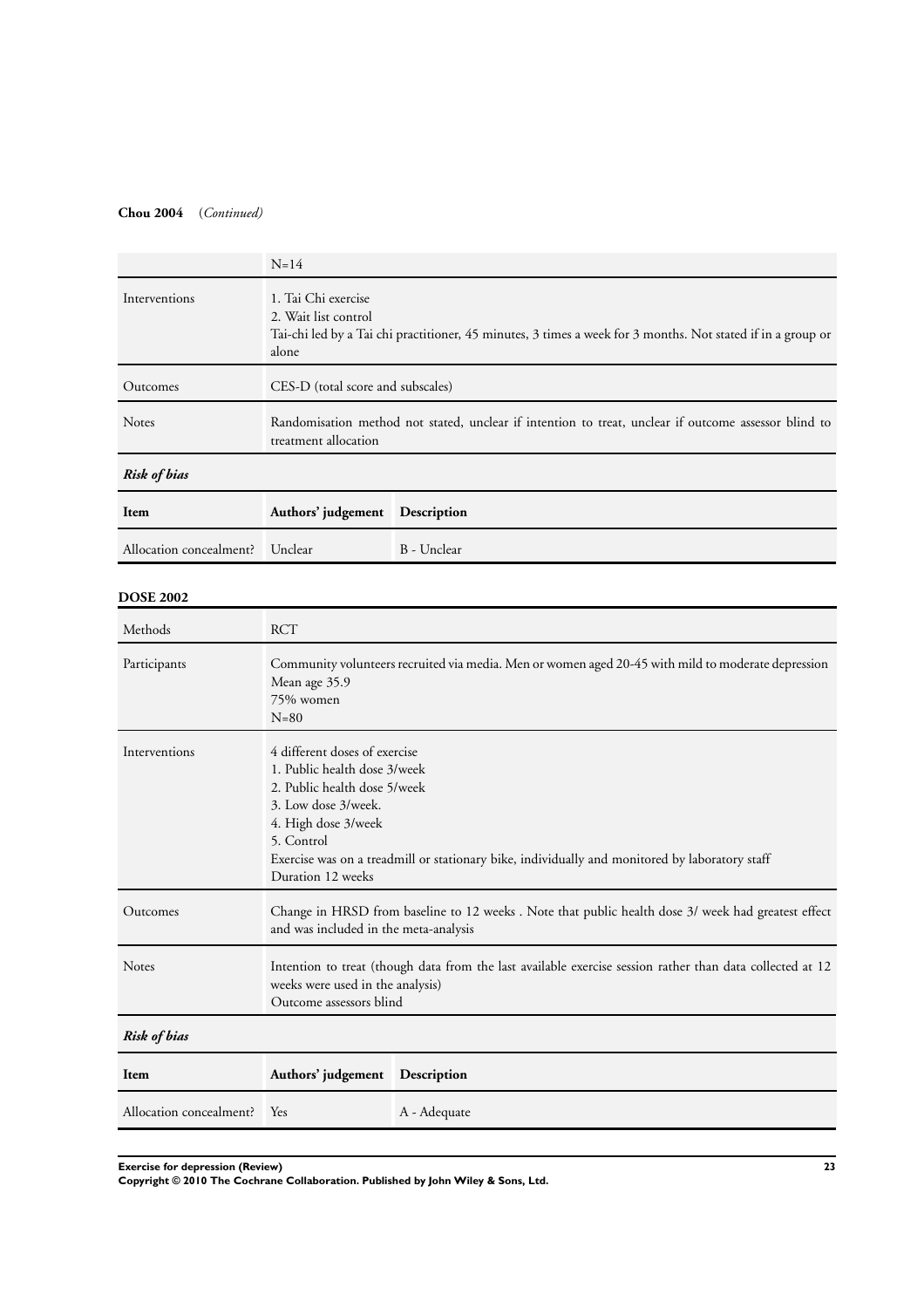### **Doyne 1987**

| Methods                 | <b>RCT</b>                                                                                                                               |                |  |
|-------------------------|------------------------------------------------------------------------------------------------------------------------------------------|----------------|--|
| Participants            | Community volunteers recruited via media<br>Mean age 28.5 (SD 4.36)<br>100% female<br>$N = 40$                                           |                |  |
| Interventions           | 1. Supervised running or walking 4 times a week for 8 weeks<br>2. Supervised strength training 4 times a week<br>3. Waiting list control |                |  |
| Outcomes                | 1. Beck Depression Inventory<br>2. Lubin's Depression Adjective List<br>3. Hamilton Rating Scale for Depression                          |                |  |
| <b>Notes</b>            | Outcome assessment not blind<br>Analysis not intention to treat                                                                          |                |  |
| <b>Risk of bias</b>     |                                                                                                                                          |                |  |
| Item                    | Authors' judgement Description                                                                                                           |                |  |
| Allocation concealment? | No                                                                                                                                       | C - Inadequate |  |

### **Epstein 1986**

| Methods             | <b>RCT</b>                                                                                                                                                 |  |  |
|---------------------|------------------------------------------------------------------------------------------------------------------------------------------------------------|--|--|
| Participants        | Community volunteers recruited via media<br>Mean age 39.4<br>(range 24-60)<br>92% female                                                                   |  |  |
| Interventions       | 1. Group walking or jogging for 30 minutes 3-5 times a week for 8 weeks<br>2. Cognitive therapy 1 session of 1.5 hours per week<br>3. Waiting list control |  |  |
| Outcomes            | 1. Beck Depression Inventory<br>2. Zung Self-Rating Depression Scale                                                                                       |  |  |
| <b>Notes</b>        | Outcome assessment not blind<br>Analysis not intention to treat                                                                                            |  |  |
| <b>Risk of bias</b> |                                                                                                                                                            |  |  |
| Item                | Authors' judgement Description                                                                                                                             |  |  |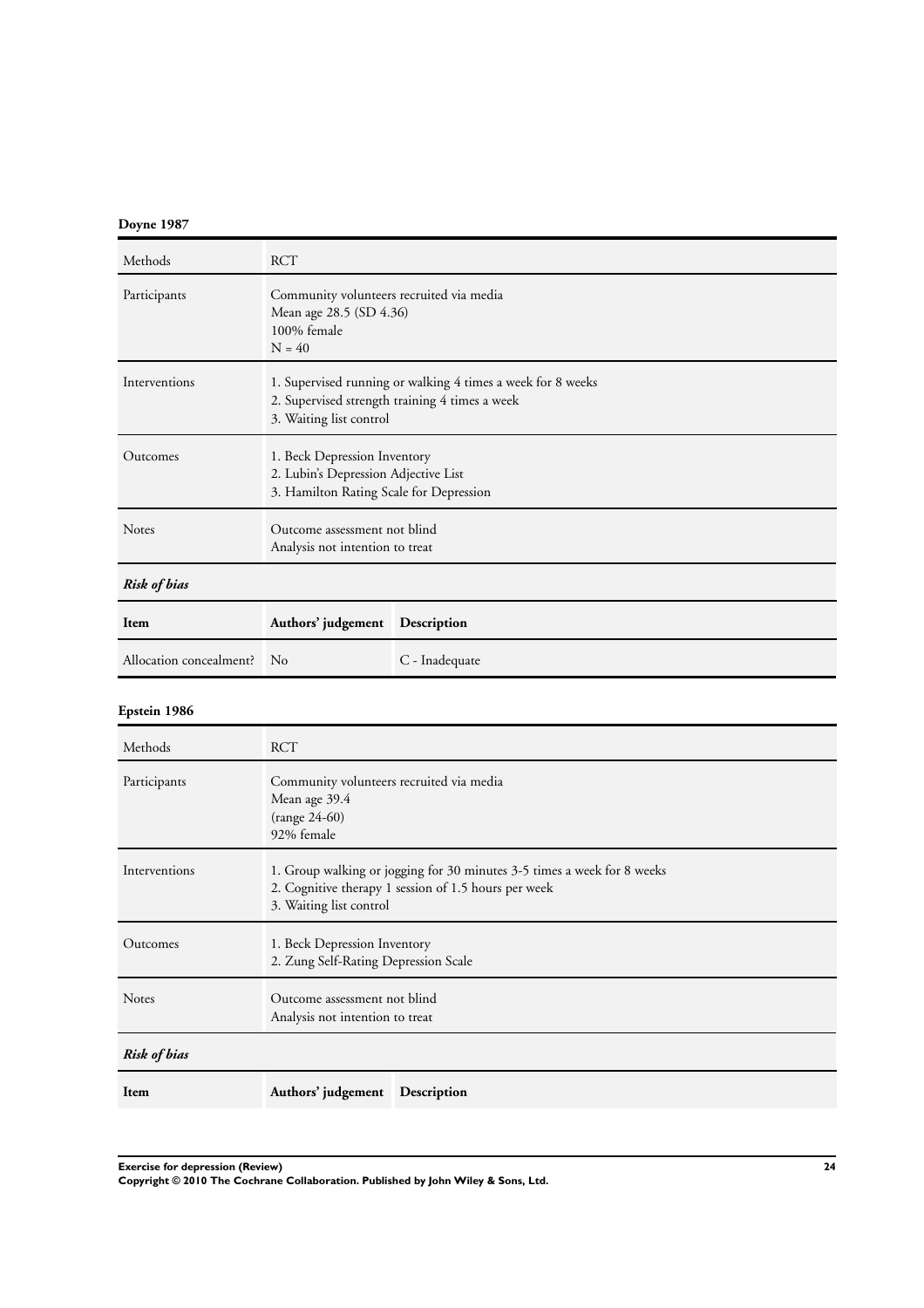### **Epstein 1986** (*Continued)*

| Allocation concealment? | <sub>No</sub>                                                                                                                                                       | C - Inadequate                                                                                                   |  |  |
|-------------------------|---------------------------------------------------------------------------------------------------------------------------------------------------------------------|------------------------------------------------------------------------------------------------------------------|--|--|
| Fetsch 1979             |                                                                                                                                                                     |                                                                                                                  |  |  |
| Methods                 | <b>RCT</b>                                                                                                                                                          |                                                                                                                  |  |  |
| Participants            |                                                                                                                                                                     | Depressed people referred from a University counselling service and recruited via advertisements                 |  |  |
| Interventions           |                                                                                                                                                                     | 1. Running 4 session over 4 weeks<br>2. Stroking therapy (a type of 'talking' therapy). 4 sessions over 4 weeks) |  |  |
| Outcomes                | 1. Beck depression inventory                                                                                                                                        |                                                                                                                  |  |  |
| Notes                   | Outcome assessment not blind (self report)<br>analysis not intention to treat (only 16/21 randomised patients completed trial and were included in the<br>analysis) |                                                                                                                  |  |  |
| <b>Risk of bias</b>     |                                                                                                                                                                     |                                                                                                                  |  |  |
| Item                    | Authors' judgement Description                                                                                                                                      |                                                                                                                  |  |  |
| Allocation concealment? | Unclear                                                                                                                                                             | B - Unclear                                                                                                      |  |  |
| Fremont 1987            |                                                                                                                                                                     |                                                                                                                  |  |  |
| Methods                 | <b>RCT</b>                                                                                                                                                          |                                                                                                                  |  |  |
| Participants            | Community volunteers recruited via media<br>Data on age and gender not available<br>$N = 61$                                                                        |                                                                                                                  |  |  |
| Interventions           | 1. Group running<br>2. Cognitive therapy<br>3. Combined running and cognitive therapy<br>10 weeks                                                                   |                                                                                                                  |  |  |
| Outcomes                | Beck depression Inventory                                                                                                                                           |                                                                                                                  |  |  |
| Notes                   | Outcome assessment not blind<br>Analysis not intention to treat                                                                                                     |                                                                                                                  |  |  |
| Risk of bias            |                                                                                                                                                                     |                                                                                                                  |  |  |
| Item                    | Authors' judgement                                                                                                                                                  | Description                                                                                                      |  |  |
| Allocation concealment? | No                                                                                                                                                                  | C - Inadequate                                                                                                   |  |  |

**Exercise for depression (Review) 25**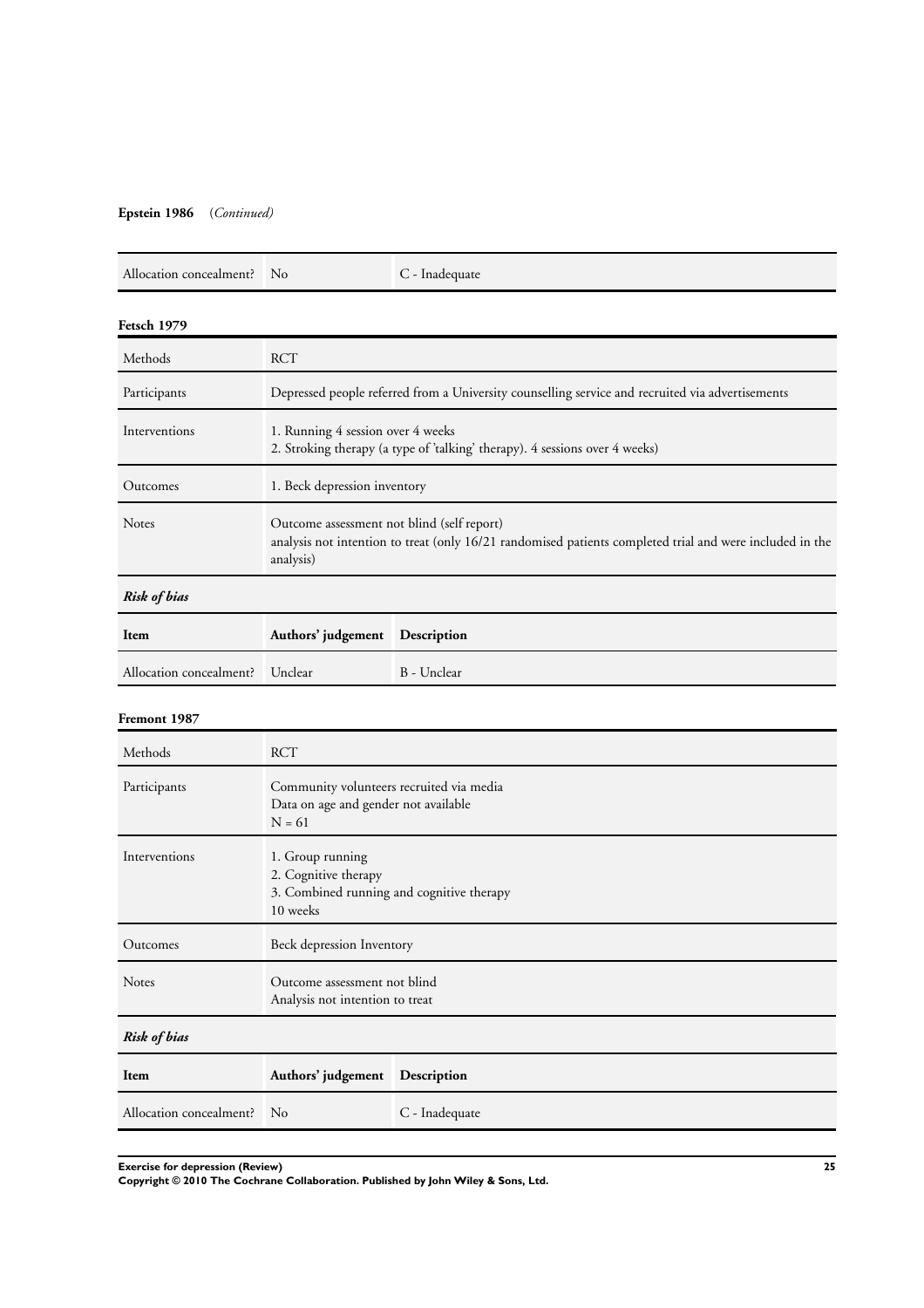### **Greist 1979**

| Methods                 | <b>RCT</b>                                                                                |                |  |
|-------------------------|-------------------------------------------------------------------------------------------|----------------|--|
| Participants            | Community volunteers<br>Age range 18-30<br>53.4% female<br>$N = 28$                       |                |  |
| Interventions           | 1. Supervised running<br>2. Time limited psychotherapy<br>3. Time unlimited psychotherapy |                |  |
| Outcomes                | Symptom checklist score                                                                   |                |  |
| Notes                   | Outcome assessment not blind<br>Analysis not intention to treat                           |                |  |
| <b>Risk of bias</b>     |                                                                                           |                |  |
| Item                    | Authors' judgement                                                                        | Description    |  |
| Allocation concealment? | No.                                                                                       | C - Inadequate |  |

# **Hess-Homeier 1981**

| Methods                    | <b>RCT</b>                                                                                                                                                                                 |                                                   |
|----------------------------|--------------------------------------------------------------------------------------------------------------------------------------------------------------------------------------------|---------------------------------------------------|
| Participants               | Community voluteers recruited via media<br>$N = 20$                                                                                                                                        | Data on age and gender distribution not available |
| Interventions              | 1. Running or walking with the instructor for 30 minutes 4 times a week for 8 weeks<br>2. Cognitive therapy: 1 session of 1 hour and 2 of half an hour per week<br>3. Waiting list control |                                                   |
| Outcomes                   | Beck depression inventory                                                                                                                                                                  |                                                   |
| <b>Notes</b>               | Outcome assessment not blind<br>Analysis not intention to treat                                                                                                                            |                                                   |
| <b>Risk of bias</b>        |                                                                                                                                                                                            |                                                   |
| Item                       | Authors' judgement Description                                                                                                                                                             |                                                   |
| Allocation concealment? No |                                                                                                                                                                                            | C - Inadequate                                    |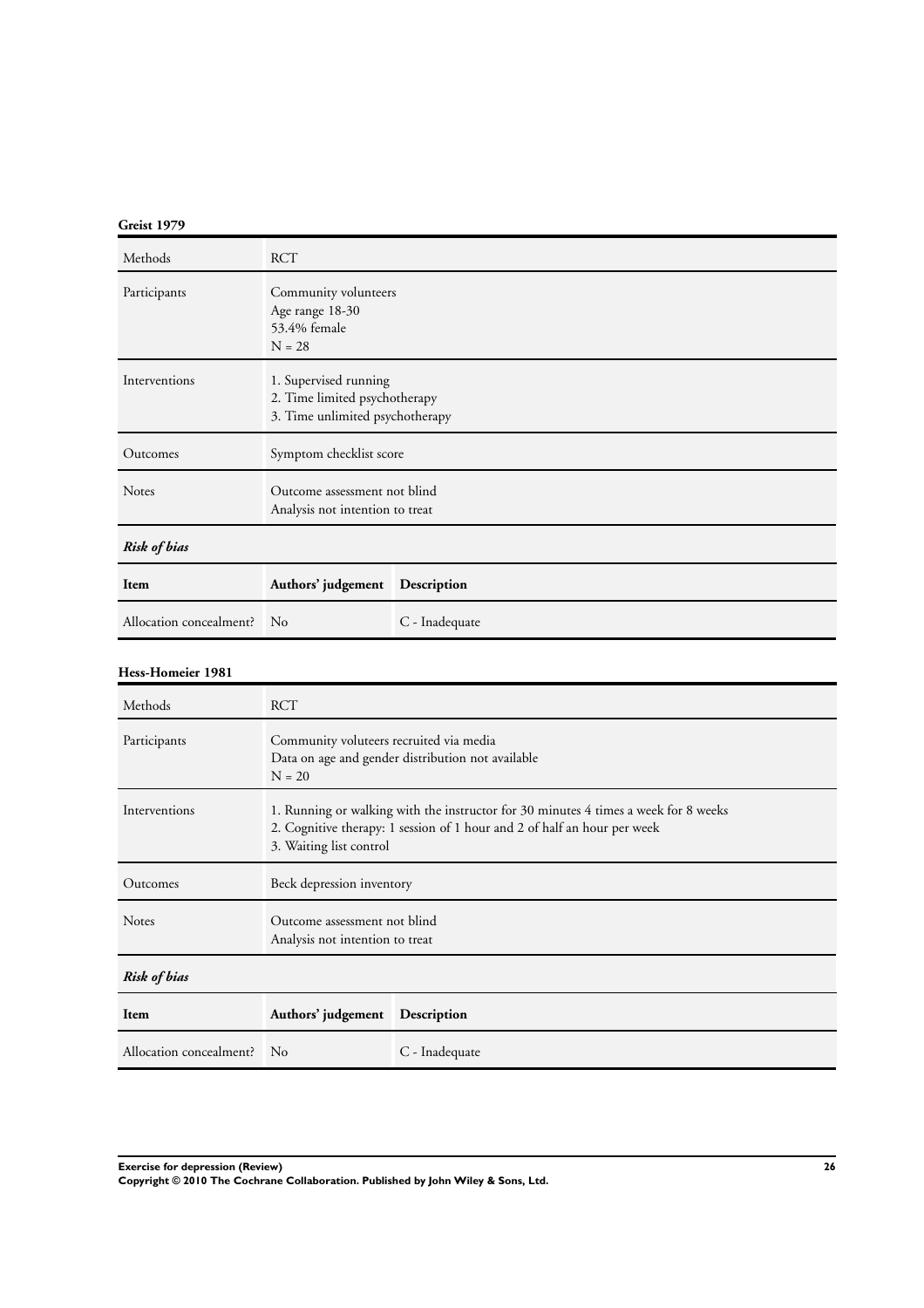### **Klein 1985**

| Methods                 | <b>RCT</b>                                                                                                                                                                                                                                                         |                |
|-------------------------|--------------------------------------------------------------------------------------------------------------------------------------------------------------------------------------------------------------------------------------------------------------------|----------------|
| Participants            | Community voluteers recruited via media<br>Mean age 30.1 (SD 6.72)<br>72% female<br>$N = 74$                                                                                                                                                                       |                |
| Interventions           | 1. Supervised running twice a week for 12 weeks<br>2. Group cognitive therapy for 2 hours once a week<br>3. Control group: meditation for 1 hour twice weekly                                                                                                      |                |
| Outcomes                | 1. Symptom Checklist<br>2. Target symptoms<br>3. Structural Analysis of Social Behaviour<br>4. Social Adjustment Self-reported Questionnaire<br>5. Cornell Medical Index<br>6. Role Rating Questionnaire<br>7. Hamilton Rating Scale<br>8. Global Assessment Scale |                |
| <b>Notes</b>            | Main outcome assessment not blind. Hamilton Rating Scale administered by interviewer blind to alloca-<br>tion.<br>Analysis not intention to treat                                                                                                                  |                |
| <b>Risk of bias</b>     |                                                                                                                                                                                                                                                                    |                |
| Item                    | Authors' judgement Description                                                                                                                                                                                                                                     |                |
| Allocation concealment? | N <sub>0</sub>                                                                                                                                                                                                                                                     | C - Inadequate |
|                         |                                                                                                                                                                                                                                                                    |                |

# **Knuppen 2007**

| Methods       | <b>RCT</b>                                                                                                                                                 |
|---------------|------------------------------------------------------------------------------------------------------------------------------------------------------------|
| Participants  | Inpatients with major depression<br>Mean age 49<br>55% women<br>$N = 38$                                                                                   |
| Interventions | 1. Walking training for 10 days<br>2. placebo (low intensity stretching and relaxation)                                                                    |
| Outcomes      | 1. Bech-Rafaelsen Scale (BRMS)<br>2. Center for Epidemiologic Studies Depression Scale (CES-D)                                                             |
| <b>Notes</b>  | Authors state intention to treat. but of the 39 recruited, only 38 were used in the analysis. Outcome<br>assessor for BRMS blinded to treatment allocation |
| Risk of bias  |                                                                                                                                                            |

**Exercise for depression (Review) 27**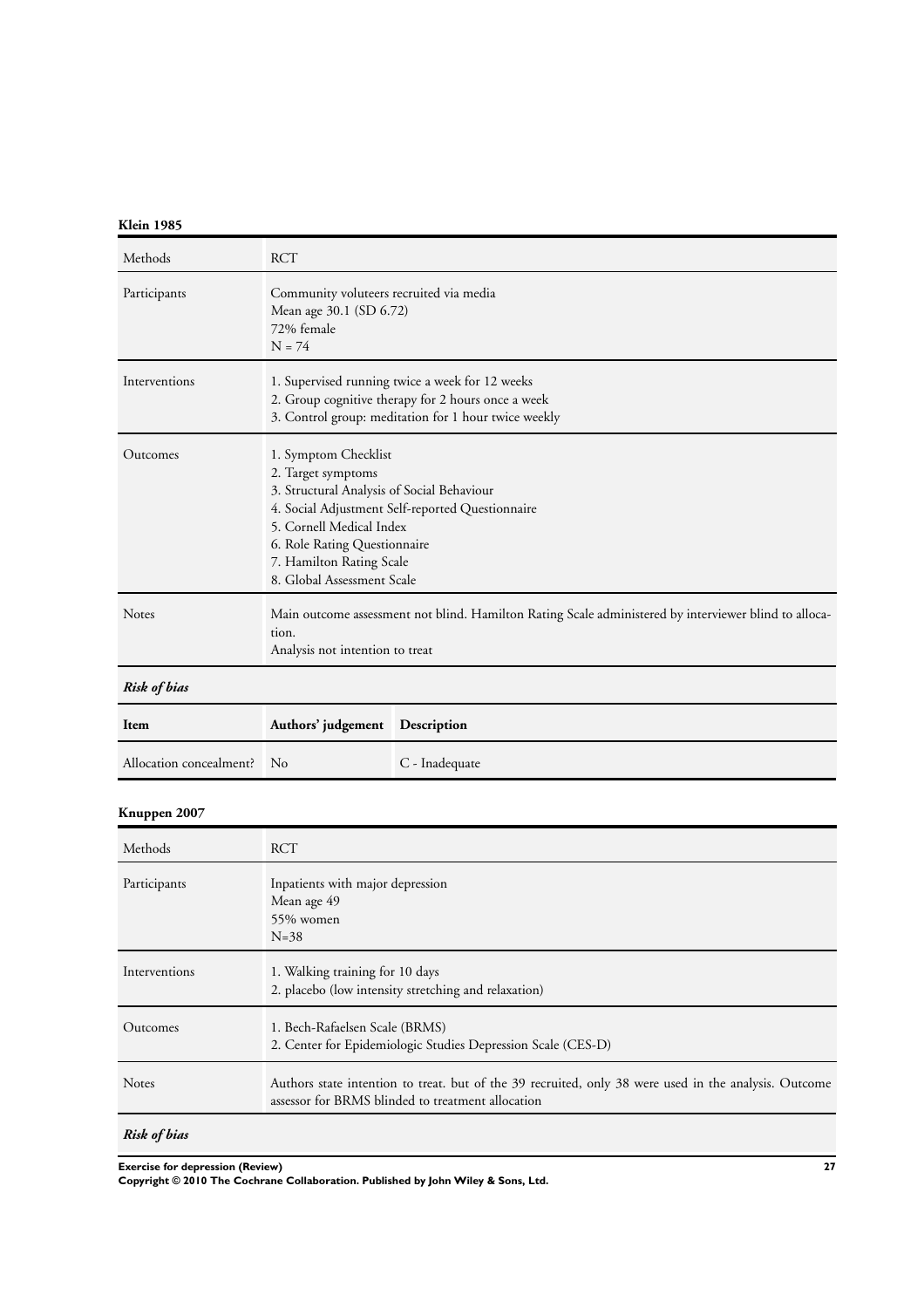### **Knuppen 2007** (*Continued)*

| Item                    | Authors' judgement                                                                                                                                                              | Description  |
|-------------------------|---------------------------------------------------------------------------------------------------------------------------------------------------------------------------------|--------------|
| Allocation concealment? | Yes                                                                                                                                                                             | A - Adequate |
| Martinsen 1985          |                                                                                                                                                                                 |              |
| Methods                 | <b>RCT</b>                                                                                                                                                                      |              |
| Participants            | Psychiatric hospital inpatients<br>Mean age 40<br>(range 17-60)<br>Data on sex distribution not available<br>$N = 49$                                                           |              |
| Interventions           | 1. Aerobic exercise with instructor for 1 hour three times a week for 9 weeks<br>2. Control group attended occupational therapy whilst intervention group exercised             |              |
| Outcomes                | <b>Beck Depression Inventory</b>                                                                                                                                                |              |
| Notes                   | Outcome assessment not blind<br>Analysis not intention to treat                                                                                                                 |              |
| <b>Risk of bias</b>     |                                                                                                                                                                                 |              |
| Item                    | Authors' judgement                                                                                                                                                              | Description  |
| Allocation concealment? | Yes                                                                                                                                                                             | A - Adequate |
| <b>Mather 2001</b>      |                                                                                                                                                                                 |              |
| Methods                 | <b>RCT</b>                                                                                                                                                                      |              |
| Participants            | Primary care, psychiatric services, advertisement in paper and radio. N=86 (59 female and 27 male) Mean<br>age 63.7 (range 53-78) in exercise and 66.2 (56-91) in control group |              |
| Interventions           | 1. endurance, muscle strengthening and stretching<br>2. health education classes<br>10 weeks                                                                                    |              |
| Outcomes                | 1. Hamilton rating scale for depression<br>2. Geriatric Depression Scale<br>3. Clinical gobal impression<br>4. Patient global ipression                                         |              |
| Notes                   | Outcome assessor blind<br>Intention to treat                                                                                                                                    |              |

**Exercise for depression (Review) 28**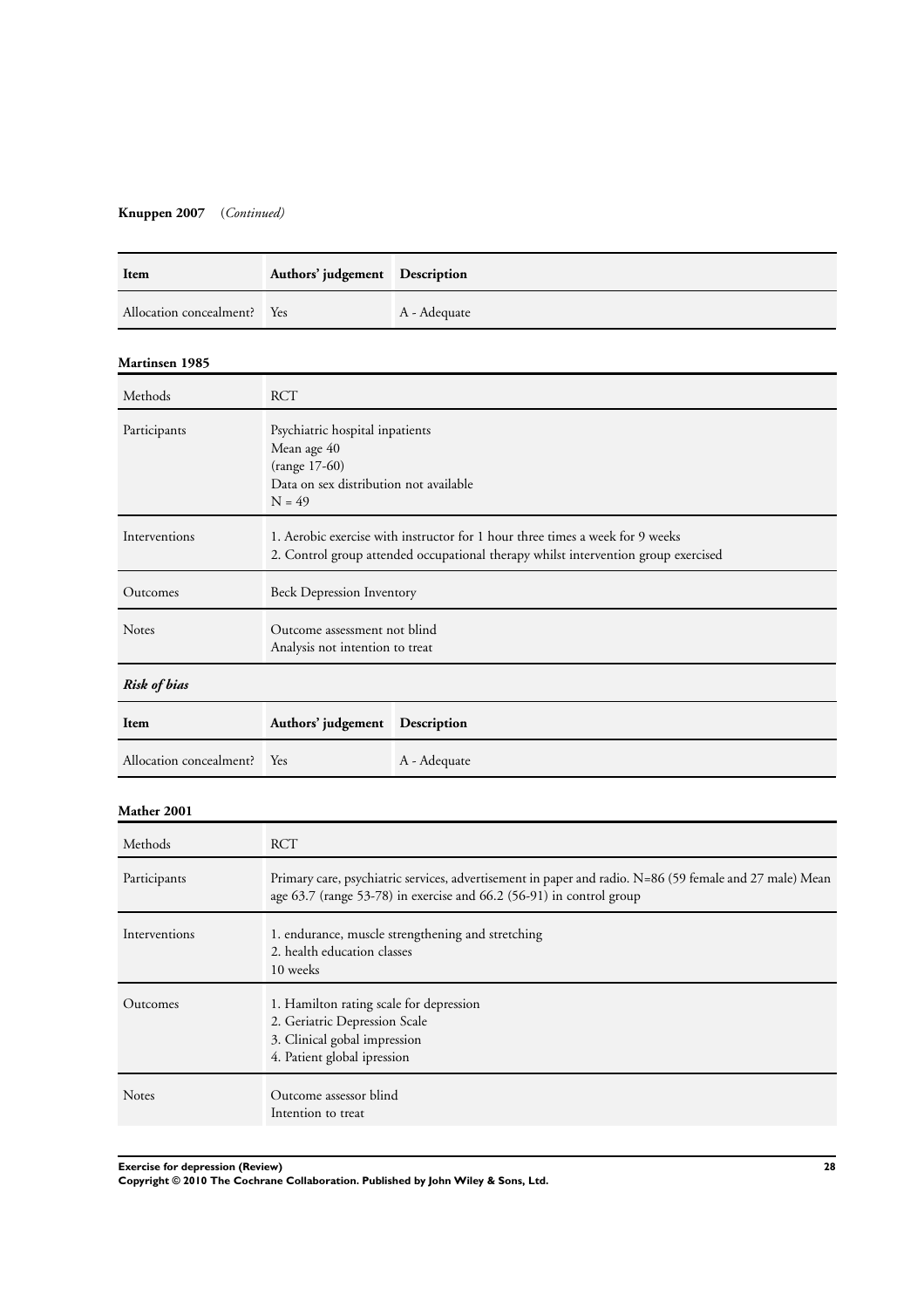### **Mather 2001** (*Continued)*

| <b>Risk of bias</b>         |                                |              |
|-----------------------------|--------------------------------|--------------|
| Item                        | Authors' judgement Description |              |
| Allocation concealment? Yes |                                | A - Adequate |

### **McCann 1984**

| Methods                 | <b>RCT</b>                                                                                                                                                                                              |                |
|-------------------------|---------------------------------------------------------------------------------------------------------------------------------------------------------------------------------------------------------|----------------|
| Participants            | Undergraduate psychology students with a requirement to participate in a research project<br>No details of age<br>100% female<br>$N = 47$                                                               |                |
| Interventions           | 1. Aerobic exercise: group running, jogging or dancing for 1 hour twice weekly for 10 weeks<br>2. Placebo control group - muscle relaxation for 15-20 minutes 4 times a week<br>3. Waiting list control |                |
| Outcomes                | <b>Beck Depression Inventory</b>                                                                                                                                                                        |                |
| <b>Notes</b>            | Outcome assessment not blind<br>Analysis not intention to treat                                                                                                                                         |                |
| <b>Risk of bias</b>     |                                                                                                                                                                                                         |                |
| Item                    | Authors' judgement Description                                                                                                                                                                          |                |
| Allocation concealment? | N <sub>0</sub>                                                                                                                                                                                          | C - Inadequate |

### **McNeil 1991**

| Methods       | <b>RCT</b>                                                                                                                                                                                                                                                 |
|---------------|------------------------------------------------------------------------------------------------------------------------------------------------------------------------------------------------------------------------------------------------------------|
| Participants  | Community volunteers from religious and community organisations<br>Mean age 72.5<br>Details of gender distribution not provided<br>$N = 30$                                                                                                                |
| Interventions | 1. Walking accompanied by investigator for 20 minutes 3 times a week for 6 weeks<br>2. Social contact control group (visit by investigator for a "chat" avoiding any discussion of depression or<br>health, twice a week)<br>3. Waiting list control group |
| Outcomes      | <b>Beck Depression Inventory</b>                                                                                                                                                                                                                           |

**Exercise for depression (Review) 29**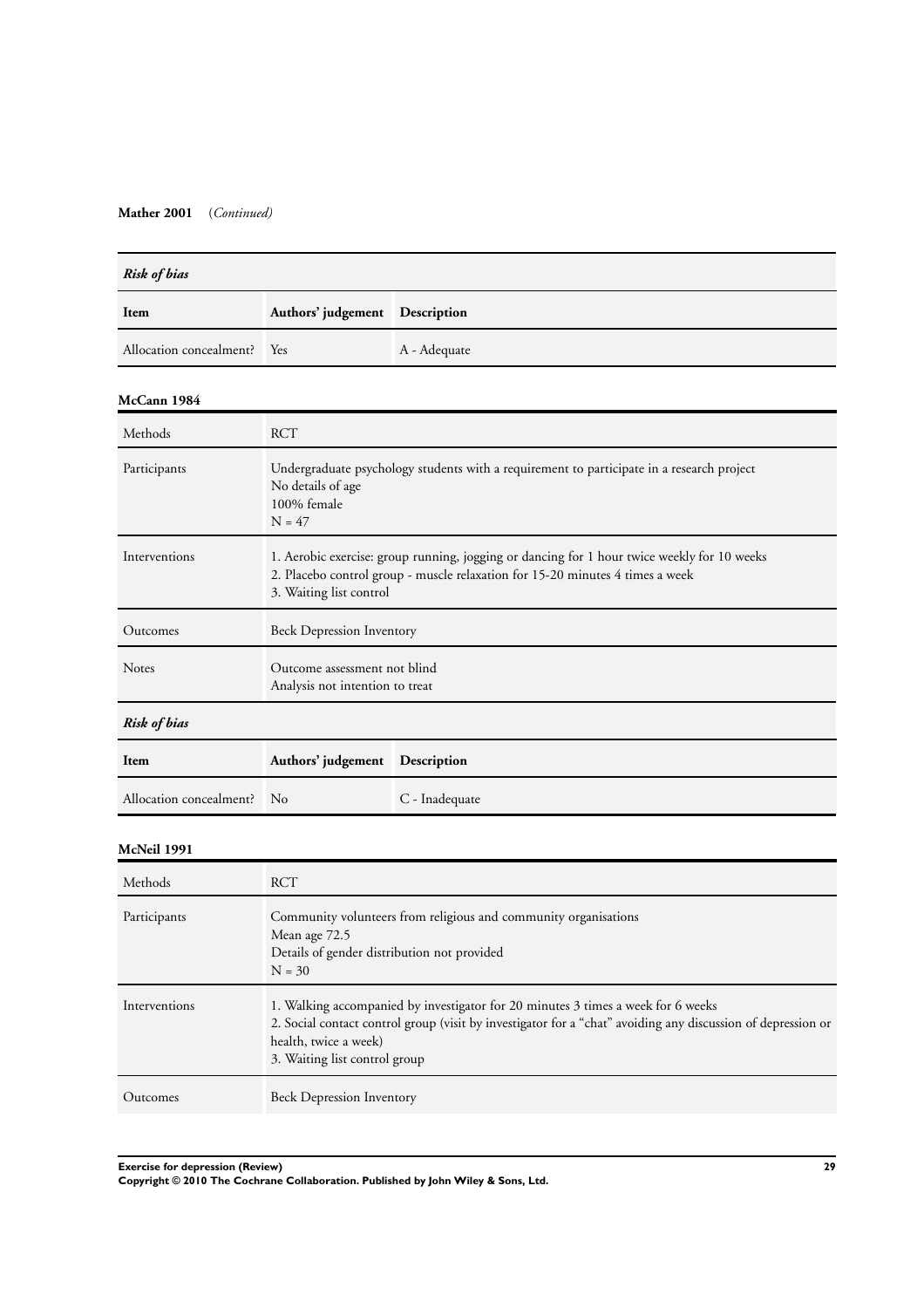### **McNeil 1991** (*Continued)*

| <b>Notes</b>               | Outcome assessment not blind<br>All completed intervention so classified as intention to treat |                |
|----------------------------|------------------------------------------------------------------------------------------------|----------------|
| <b>Risk of bias</b>        |                                                                                                |                |
| Item                       | Authors' judgement Description                                                                 |                |
| Allocation concealment? No |                                                                                                | C - Inadequate |

### **Mutrie 1988**

| Methods                 | <b>RCT</b>                                                                                                                                                                                                                                                                            |                |
|-------------------------|---------------------------------------------------------------------------------------------------------------------------------------------------------------------------------------------------------------------------------------------------------------------------------------|----------------|
| Participants            | Depressed patients referred to study by general practitioner (primary care physician)<br>Mean age 42.1<br>83% female<br>$N = 36$                                                                                                                                                      |                |
| Interventions           | 1. Aerobic exercise - conducted on an individual basis and without group contact, 29 minutes 3 times a<br>week for 4 weeks<br>2. Strength and stretching exercise completed on an individual basis and without group contact, 20<br>minutes 3 times a week<br>3. Waiting list control |                |
| Outcomes                | 1. Beck Depression Inventory<br>2. Profile of Mood States                                                                                                                                                                                                                             |                |
| <b>Notes</b>            | Outcome assessment not blind<br>All completed intervention so analysis intention to treat                                                                                                                                                                                             |                |
| <b>Risk of bias</b>     |                                                                                                                                                                                                                                                                                       |                |
| Item                    | Authors' judgement<br><b>Description</b>                                                                                                                                                                                                                                              |                |
| Allocation concealment? | No                                                                                                                                                                                                                                                                                    | C - Inadequate |
| Nabkasorn 2005          |                                                                                                                                                                                                                                                                                       |                |

# Methods RCT Participants Student nurses with mild to moderate depressive symptoms aged 18-20 All female N=59 Interventions 1. group jogging 50 minutes a day 5 days a week for 8 weeks 2. usual care

**Exercise for depression (Review) 30**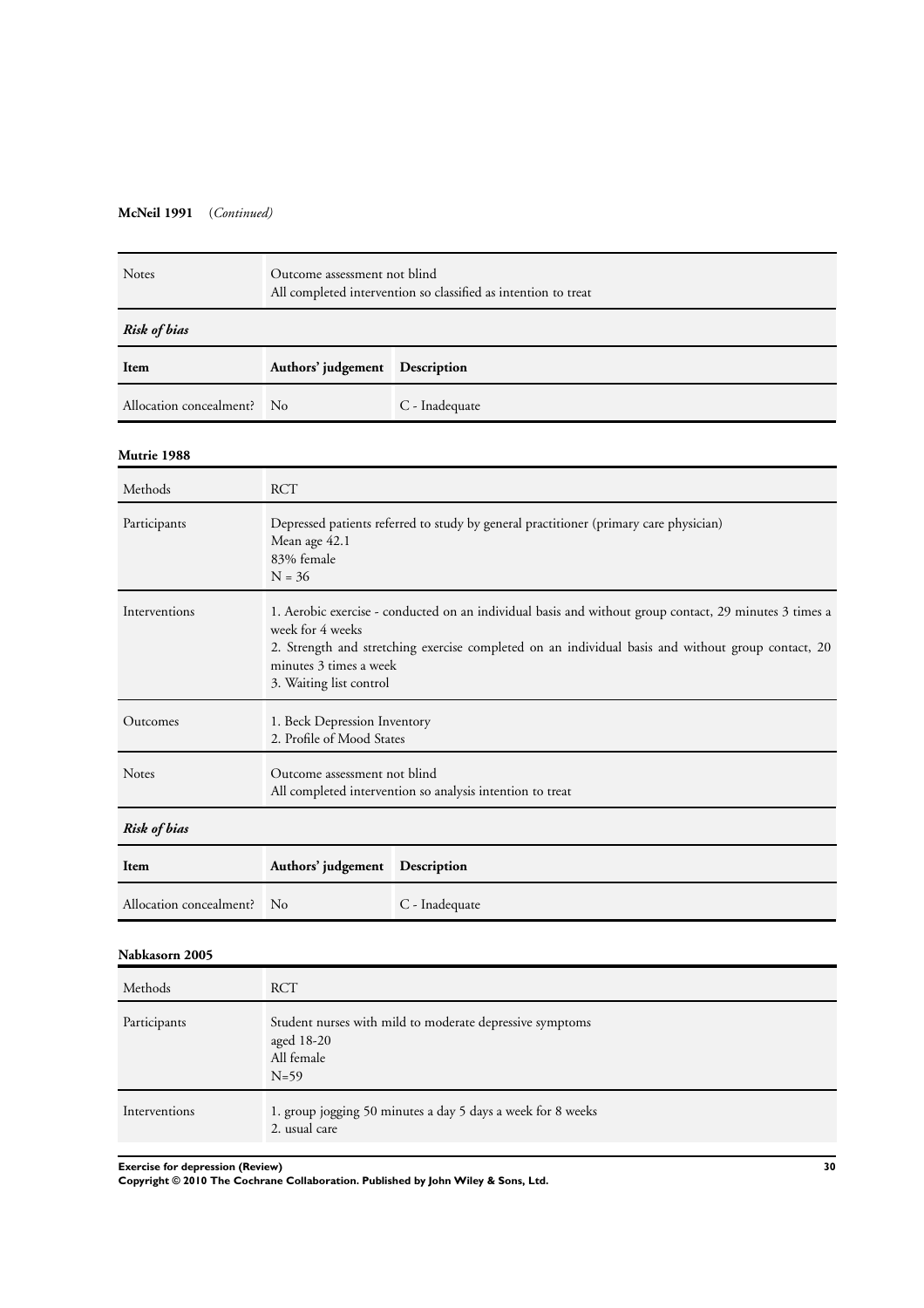### **Nabkasorn 2005** (*Continued)*

| Outcomes                | graph)                                                          | 1. CES-D scores (data from means and SD at end of treatment not available so obtained from published |
|-------------------------|-----------------------------------------------------------------|------------------------------------------------------------------------------------------------------|
| <b>Notes</b>            | Outcome assessment not blind<br>Analysis not intention to treat |                                                                                                      |
| <b>Risk of bias</b>     |                                                                 |                                                                                                      |
| Item                    | Authors' judgement Description                                  |                                                                                                      |
| Allocation concealment? | <b>Unclear</b>                                                  | B - Unclear                                                                                          |

### **Orth 1979**

| Methods                 | <b>RCT</b>                                                                                                                                                                                                        |             |
|-------------------------|-------------------------------------------------------------------------------------------------------------------------------------------------------------------------------------------------------------------|-------------|
| Participants            | College students with dysphoria or depression<br>mean age 22<br>27% female<br>$N=11$                                                                                                                              |             |
| Interventions           | 1. Jogging 5 times a week for 30 minutes over 4 weeks<br>2. Meditation<br>3. Self-chosen activity<br>4. Self monitoring (control)                                                                                 |             |
| Outcomes                | 1. Depression adjective checklist<br>2. Minnesota Multiphasic Personality Inventory                                                                                                                               |             |
| <b>Notes</b>            | Randomisation method not stated.<br>Self-report outcomes.<br>Not stated whether intention to treat though all patients allocated control and running provided data at<br>baseline and post-intervention           |             |
| <b>Risk of bias</b>     |                                                                                                                                                                                                                   |             |
| Item                    | Authors' judgement                                                                                                                                                                                                | Description |
| Allocation concealment? | Unclear                                                                                                                                                                                                           | B - Unclear |
| Pinchasov 2000          |                                                                                                                                                                                                                   |             |
| Methods                 | <b>RCT</b>                                                                                                                                                                                                        |             |
| Participants            | Several groups including one with depression in the absence of seasonal affective disorder Also one group<br>of depressed people fulfilling criteria for seasonal affective disorder mean age 35.2<br>100% female |             |

**Exercise for depression (Review) 31**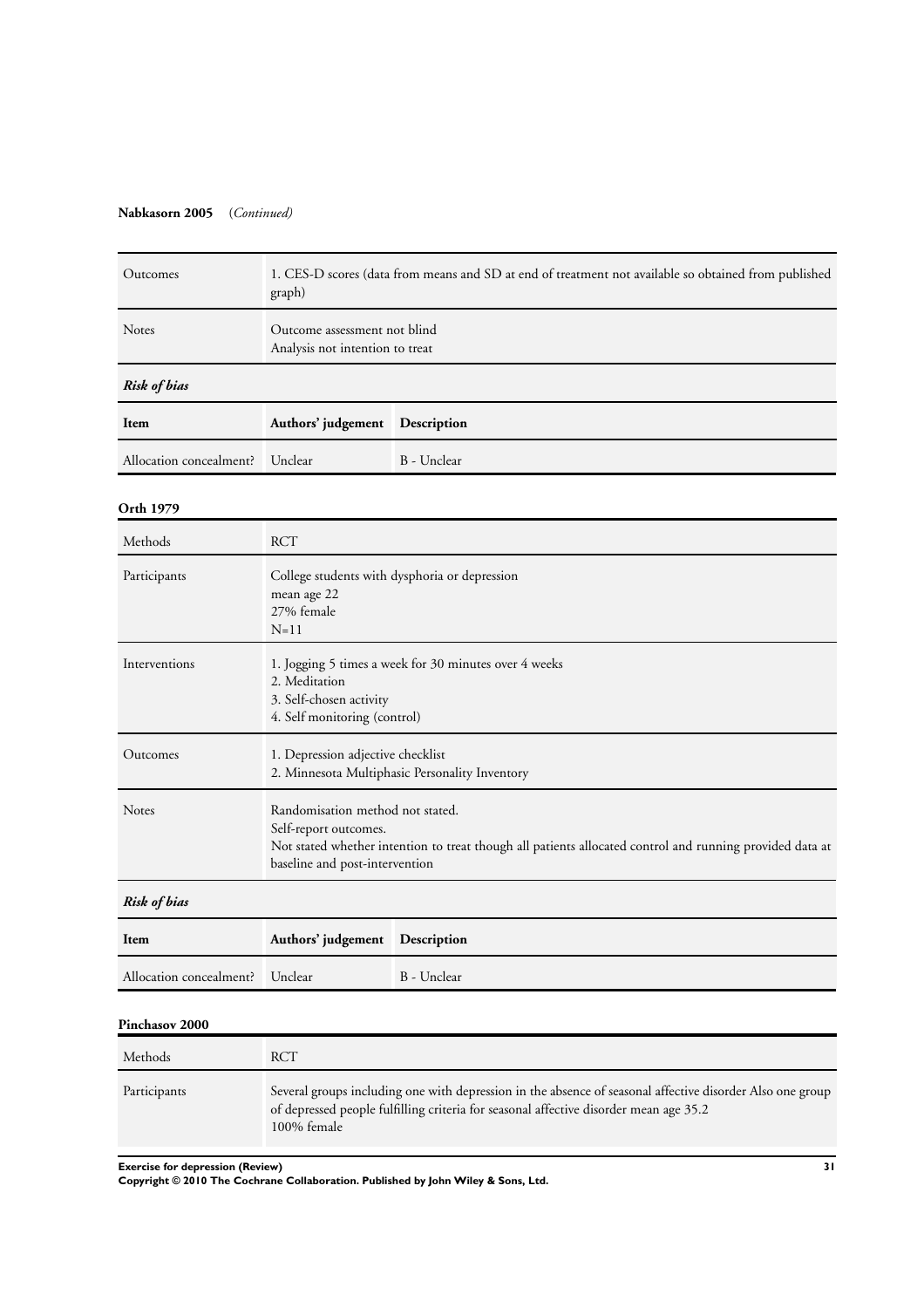### **Pinchasov 2000** (*Continued)*

|                         | $N=63$                                                                                                                                    |                                                                          |  |
|-------------------------|-------------------------------------------------------------------------------------------------------------------------------------------|--------------------------------------------------------------------------|--|
| Interventions           | 1.54 minutes per day of cycling on stationary bicycle for 1 week<br>2. bright light therapy                                               |                                                                          |  |
| Outcomes                | 1. HDRS score<br>2. Body weight                                                                                                           | 3. Oxygen consumption                                                    |  |
| Notes                   |                                                                                                                                           | Randomisation method unclear.<br>Unclear if outcome assessment was blind |  |
| Risk of bias            |                                                                                                                                           |                                                                          |  |
| Item                    | Authors' judgement Description                                                                                                            |                                                                          |  |
| Allocation concealment? | Unclear                                                                                                                                   | B - Unclear                                                              |  |
| Reuter 1984             |                                                                                                                                           |                                                                          |  |
| Methods                 | <b>RCT</b>                                                                                                                                |                                                                          |  |
| Participants            | University students presenting to mental health clinic with depression<br>Details of age and gender distribution not provided<br>$N = 18$ |                                                                          |  |
| Interventions           | 1. Supervised running for at least 20 minutes 3 times a week for 10 weeks plus counselling<br>2. Counselling only                         |                                                                          |  |
| Outcomes                | <b>Beck Depression Inventory</b>                                                                                                          |                                                                          |  |
| Notes                   | Outcome assessment not blind<br>Analysis not intention to treat                                                                           |                                                                          |  |
| <b>Risk of bias</b>     |                                                                                                                                           |                                                                          |  |
| Item                    | Authors' judgement                                                                                                                        | Description                                                              |  |
| Allocation concealment? | Unclear                                                                                                                                   | D - Not used                                                             |  |
| Setaro 1985             |                                                                                                                                           |                                                                          |  |
| Methods                 | RCT                                                                                                                                       |                                                                          |  |

| Methods      | <b>RCT</b>                                                                                                                                             |
|--------------|--------------------------------------------------------------------------------------------------------------------------------------------------------|
| Participants | Community volunteers recruited via the media<br>Age range 18 to 35 (mean age not stated)<br>26% female<br>185 men and women aged 18 to 35 participated |

**Exercise for depression (Review) 32**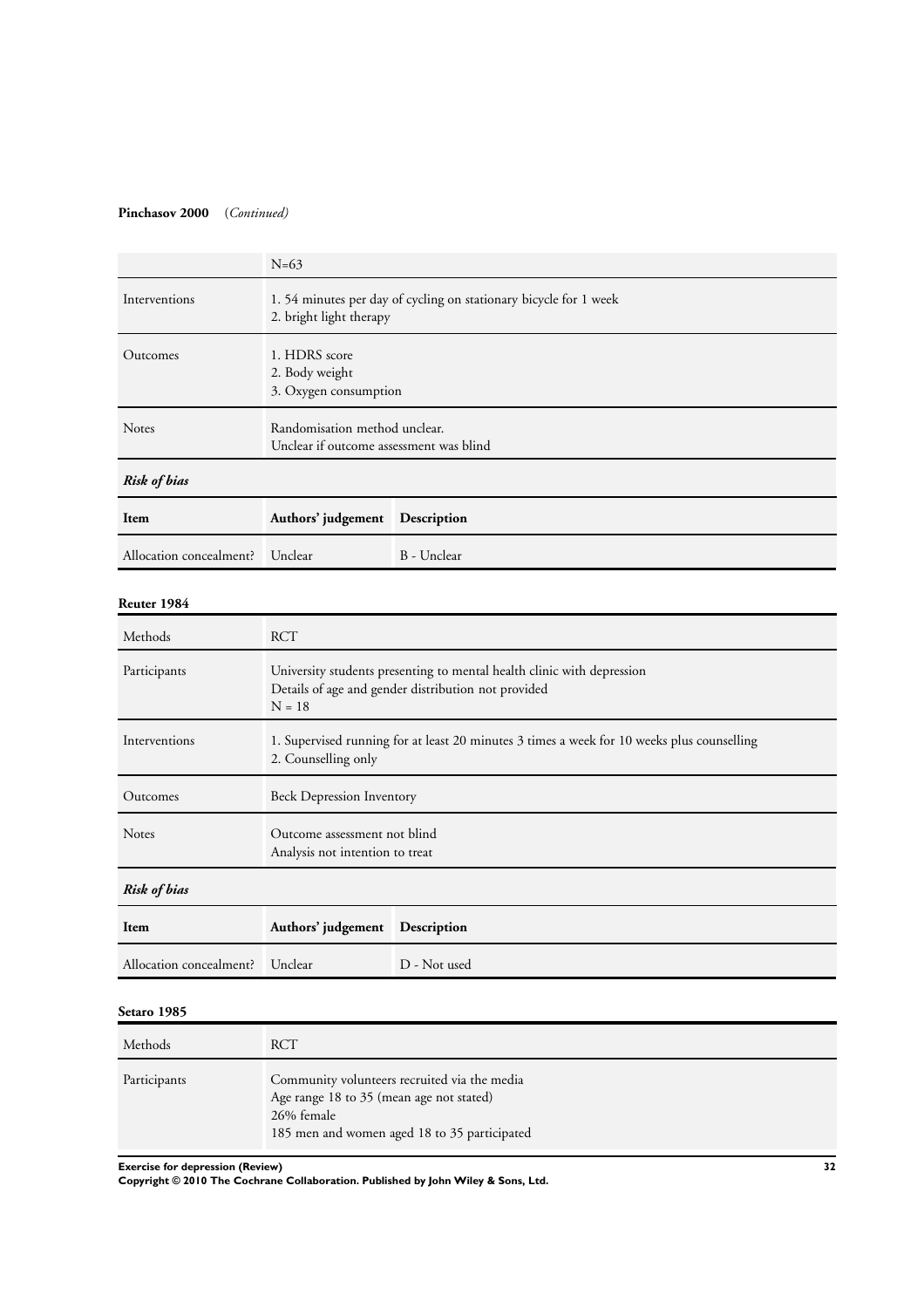### **Setaro 1985** (*Continued)*

| Interventions           | 1. Cognitive therapy and aerobic dance classes |                                                       |  |
|-------------------------|------------------------------------------------|-------------------------------------------------------|--|
|                         | 2. Aerobic dance classes only                  |                                                       |  |
|                         | 3. Cognitive therapy only                      |                                                       |  |
|                         |                                                | 4. Cognitive therapy and non-aerobic exercise classes |  |
|                         | 5. Non-aerobic exercise only                   |                                                       |  |
|                         | 6. No intervention                             |                                                       |  |
|                         | Duration of interventions was 10 weeks         |                                                       |  |
| Outcomes                |                                                | Minnesota Multiphasic Personality Inventory           |  |
| <b>Notes</b>            | Outcome assessment not blind                   |                                                       |  |
|                         | Analysis not intention to treat                |                                                       |  |
| <b>Risk of bias</b>     |                                                |                                                       |  |
| Item                    | Authors' judgement Description                 |                                                       |  |
| Allocation concealment? | Unclear                                        | B - Unclear                                           |  |

# **Singh 1997**

| Methods                 | <b>RCT</b>                                                                                                                                                                                                  |                    |
|-------------------------|-------------------------------------------------------------------------------------------------------------------------------------------------------------------------------------------------------------|--------------------|
| Participants            | Community volunteers from two registers of individuals interested in participation in research<br>Mean age 70<br>(range 61-88)<br>63% female<br>$N=32$                                                      |                    |
| Interventions           | 1. Supervised non-aerobic progressive resistance training 3 times a week for 10 weeks<br>2. Control group received health seminars twice a week in which depression and mental health were not<br>discussed |                    |
| Outcomes                | 1. Beck Depression Inventory<br>2. Hamilton Rating Scale of Depression                                                                                                                                      |                    |
| <b>Notes</b>            | Outcome assessment not blind<br>Intention to treat analysis                                                                                                                                                 |                    |
| <b>Risk of bias</b>     |                                                                                                                                                                                                             |                    |
| Item                    | Authors' judgement                                                                                                                                                                                          | <b>Description</b> |
| Allocation concealment? | Yes                                                                                                                                                                                                         | A - Adequate       |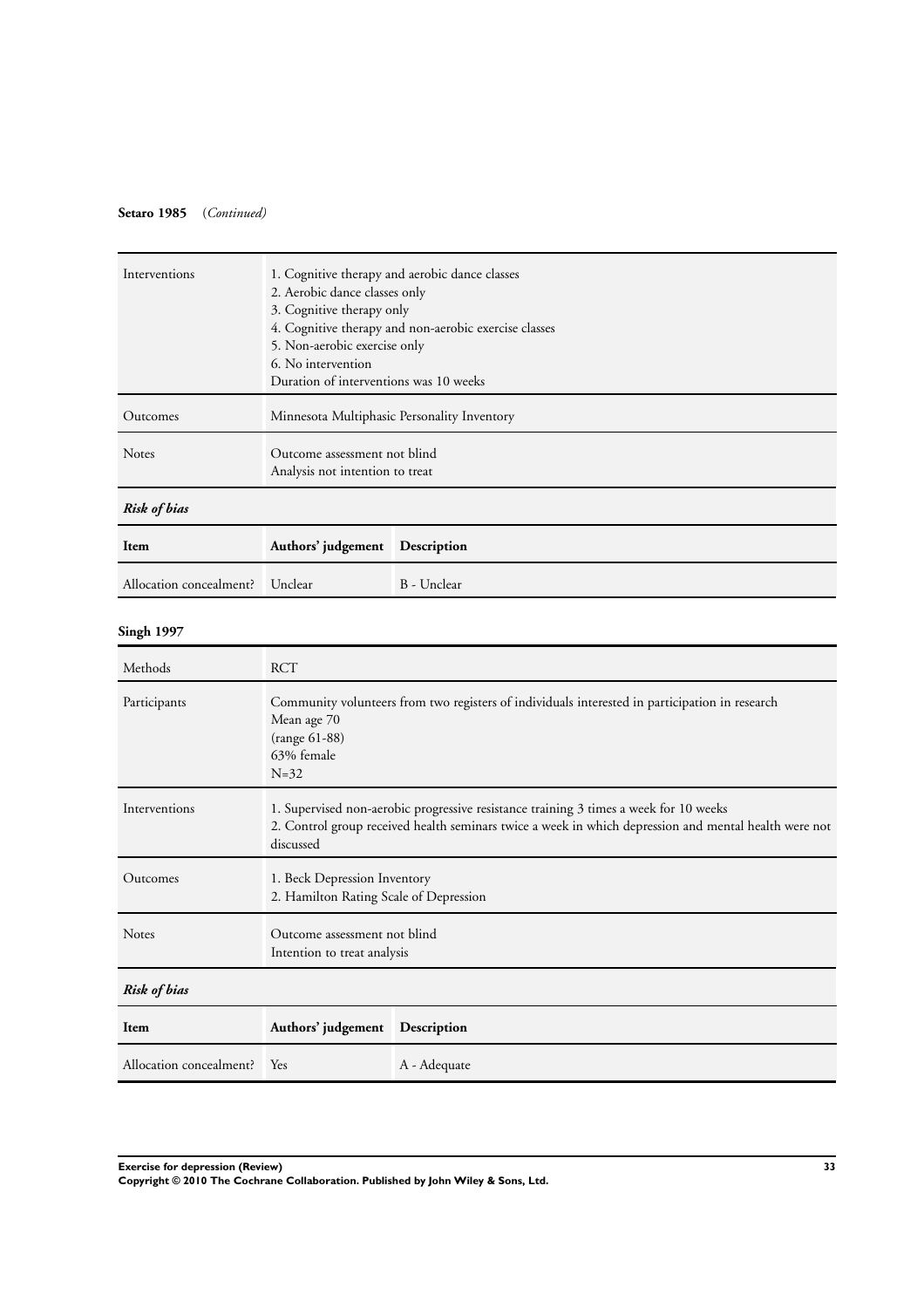# **Singh 2005**

| Methods                 | <b>RCT</b>                                                                                                                                                                                             |                    |
|-------------------------|--------------------------------------------------------------------------------------------------------------------------------------------------------------------------------------------------------|--------------------|
| Participants            | People responding to a postal questionnaire who had DSM IV depression or dysthymia<br>Mean age 69<br>55% women<br>$N=60$                                                                               |                    |
| Interventions           | 1. progressive resistance training at 80% of one repetition max<br>2. Resistance training at 20% of one repetition max<br>3. Usual care<br>Each intervention group held three times a week for 8 weeks |                    |
| Outcomes                | 1. Hamilton Rating Scale for depression<br>2. Geriatric Depression score                                                                                                                               |                    |
| <b>Notes</b>            | Not intention to treat (50/60 completed the study and were available for assessment)<br>outcome.<br>Outcome assessment blind                                                                           |                    |
| <b>Risk of bias</b>     |                                                                                                                                                                                                        |                    |
| Item                    | Authors' judgement                                                                                                                                                                                     | <b>Description</b> |
| Allocation concealment? | Yes                                                                                                                                                                                                    | A - Adequate       |

# **Tsang 2006**

| Methods       | <b>RCT</b>                                                                                                                                                                                                             |
|---------------|------------------------------------------------------------------------------------------------------------------------------------------------------------------------------------------------------------------------|
| Participants  | People over 65 with either diagnosis of depression or features of depression in care homes.<br>Of those finishing the study, mean age 82.8 in control group and 82.1 in the intervention group<br>68% female<br>$N=82$ |
| Interventions | 1. Qigong (meditation, breathing exercise and body movement)<br>2. Newspaper reading group<br>16 weeks                                                                                                                 |
| Outcomes      | 1. Geriatric depression score (chinese version)<br>2. Chinese general self-efficacy scale<br>3. Personal well-being index<br>4. General health questionnaire<br>5. Self concept scale                                  |
| <b>Notes</b>  | Not intention to treat<br>Not blinded outcome assessor stopped recruitment when results of the main outcome measure was<br>significant                                                                                 |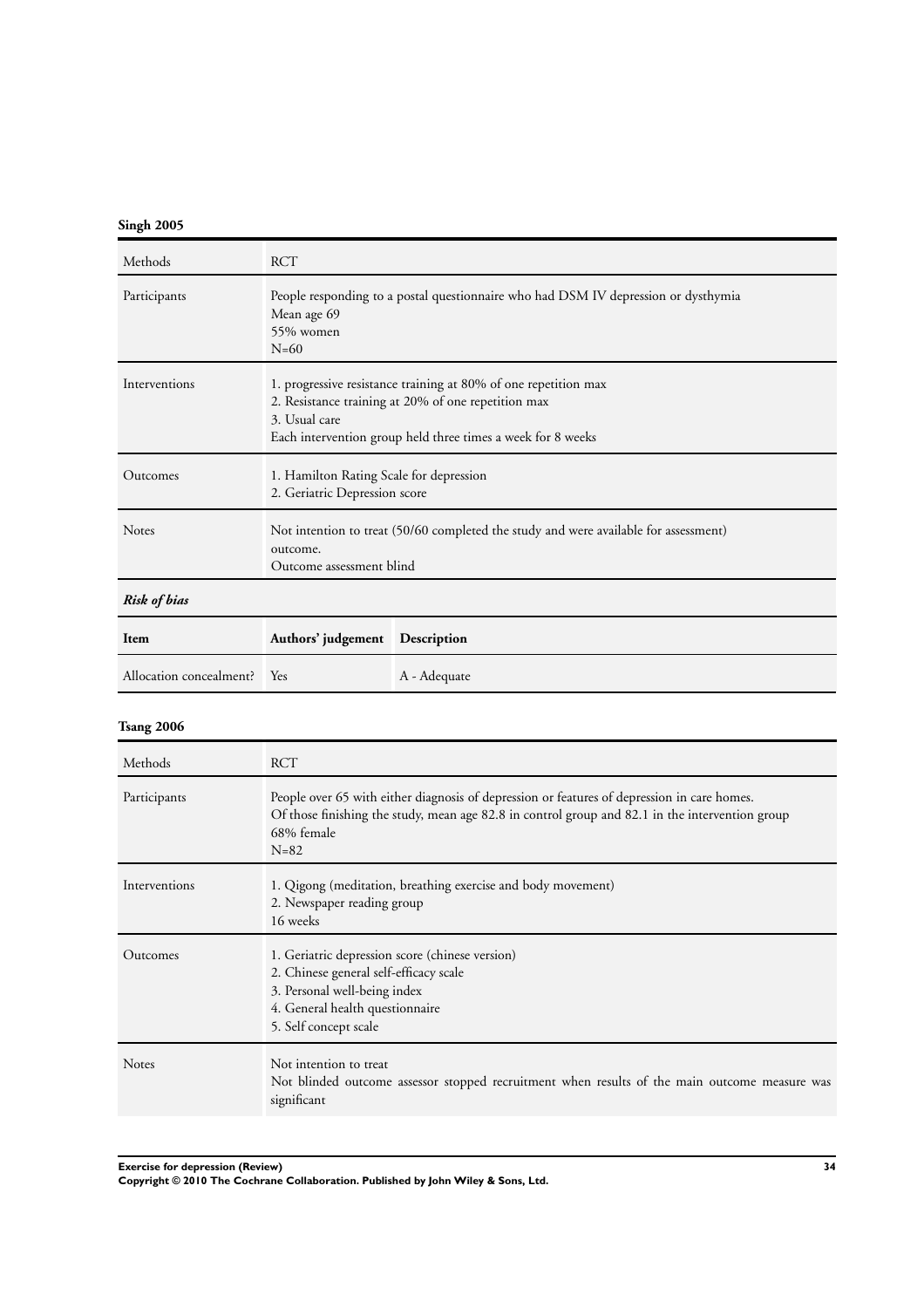# **Tsang 2006** (*Continued)*

| <b>Risk of bias</b>     |                                                                                                                      |              |
|-------------------------|----------------------------------------------------------------------------------------------------------------------|--------------|
| Item                    | Authors' judgement                                                                                                   | Description  |
| Allocation concealment? | Unclear                                                                                                              | B - Unclear  |
| <b>Veale 1992</b>       |                                                                                                                      |              |
| Methods                 | <b>RCT</b>                                                                                                           |              |
| Participants            | Psychiatric hospital outpatients and day hospital patients<br>Mean age 35.5<br>(range 19-58)<br>64% female<br>$N=41$ |              |
| Interventions           | 1. Group running 3 times a week for 12 weeks, plus routine care<br>2. Control group - routine care only              |              |
| Outcomes                | 1. Beck Depression Inventory<br>2. State-trait anxiety inventory                                                     |              |
| Notes                   | Outcome assessment not blind<br>Analysis not intention to treat                                                      |              |
| <b>Risk of bias</b>     |                                                                                                                      |              |
| Item                    | Authors' judgement                                                                                                   | Description  |
| Allocation concealment? | Yes                                                                                                                  | A - Adequate |
| Vickers 2005            |                                                                                                                      |              |
| Methods                 | <b>RCT</b>                                                                                                           |              |
| Participants            | Depressed smoking women                                                                                              |              |

|               | mean age 41<br>100% female<br>$N=60$                                         |
|---------------|------------------------------------------------------------------------------|
| Interventions | 1. individually tailored exercises<br>2. health education                    |
| Outcomes      | 1. depressive symptom severity                                               |
| <b>Notes</b>  | Results published in abstract form and further details are not yet available |

**Exercise for depression (Review) 35**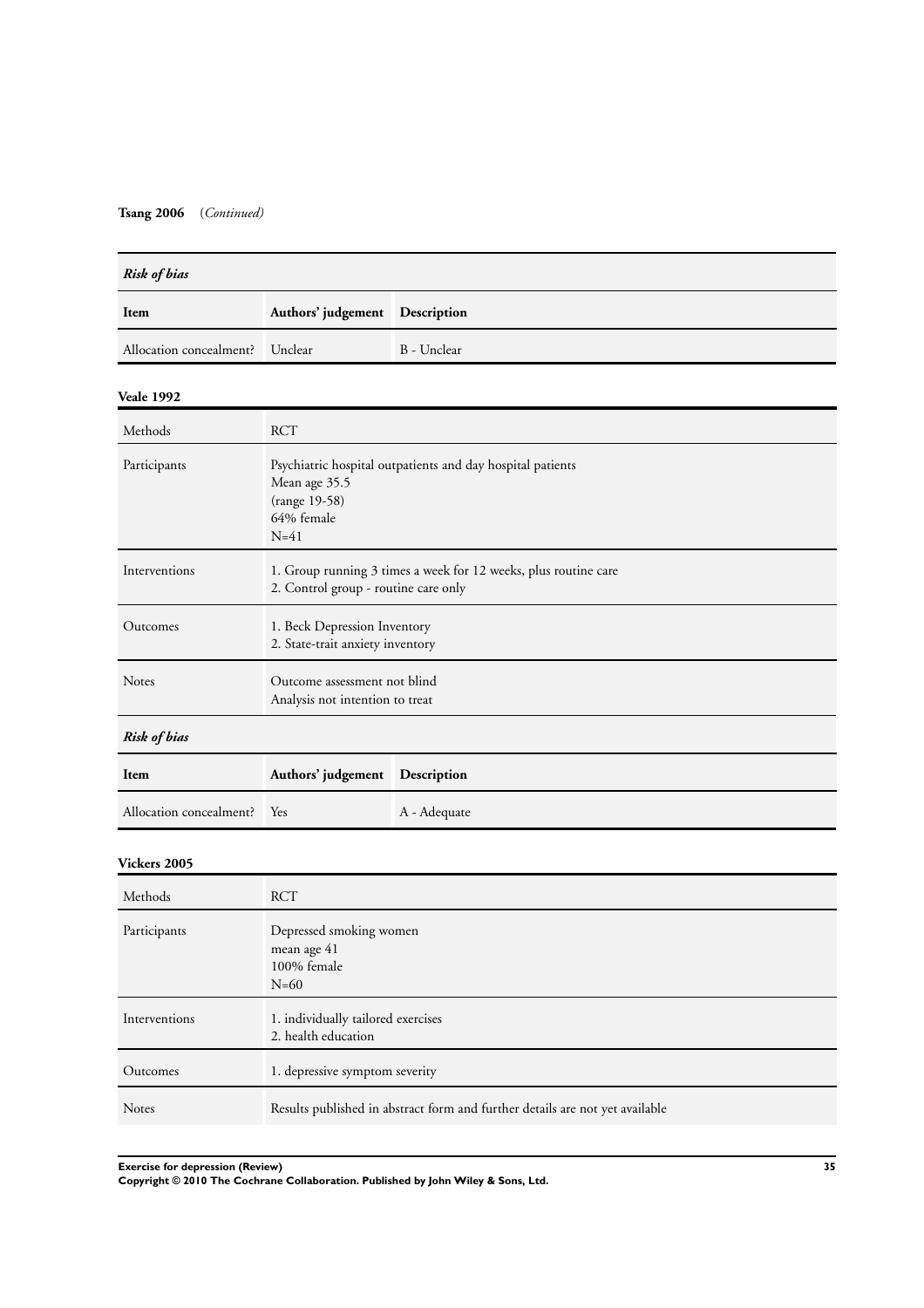### <span id="page-38-0"></span>**Vickers 2005** (*Continued)*

| <b>Risk of bias</b>             |                                |             |
|---------------------------------|--------------------------------|-------------|
| Item                            | Authors' judgement Description |             |
| Allocation concealment? Unclear |                                | B - Unclear |

# **Characteristics of excluded studies** *[ordered by study ID]*

| Study            | Reason for exclusion                                                                                                                   |
|------------------|----------------------------------------------------------------------------------------------------------------------------------------|
| Antonelli 1982   | non systematic review                                                                                                                  |
| Armstrong 2003   | Post-natal depression                                                                                                                  |
| Armstrong 2004   | Post-natal depression                                                                                                                  |
| Auchus 1994      | non-randomised controlled trial                                                                                                        |
| Bartholomew 2005 | single bout of exercise                                                                                                                |
| Berlin 2003      | Duration of exercise was only 4 days                                                                                                   |
| Biddle 1989      | non systematic review                                                                                                                  |
| <b>Blue 1979</b> | non-randomised controlled trial                                                                                                        |
| Bodin 2004       | single bout of either martial arts or stationary bike                                                                                  |
| Bosscher 1993    | comparing different types of exercise with no non-exercising control group                                                             |
| Boyll 1986       | college students                                                                                                                       |
| Broocks 1997     | non systematic review                                                                                                                  |
| Brown 2001 d     | the intervention was multimodal, consisting of light exposure, exercise instructions and vitamins. control<br>group took vitamins only |
| Buffone 1980     | combination of exercise and cognitive behavioural therapy. No control group                                                            |
| Burbach 1997     | non systematic review                                                                                                                  |
| Byrne 1993       | non systematic review                                                                                                                  |
| Carney 1987      | patients were those undergoing haemodialysis. Did not have to have depression to be included                                           |

**Exercise for depression (Review) 36**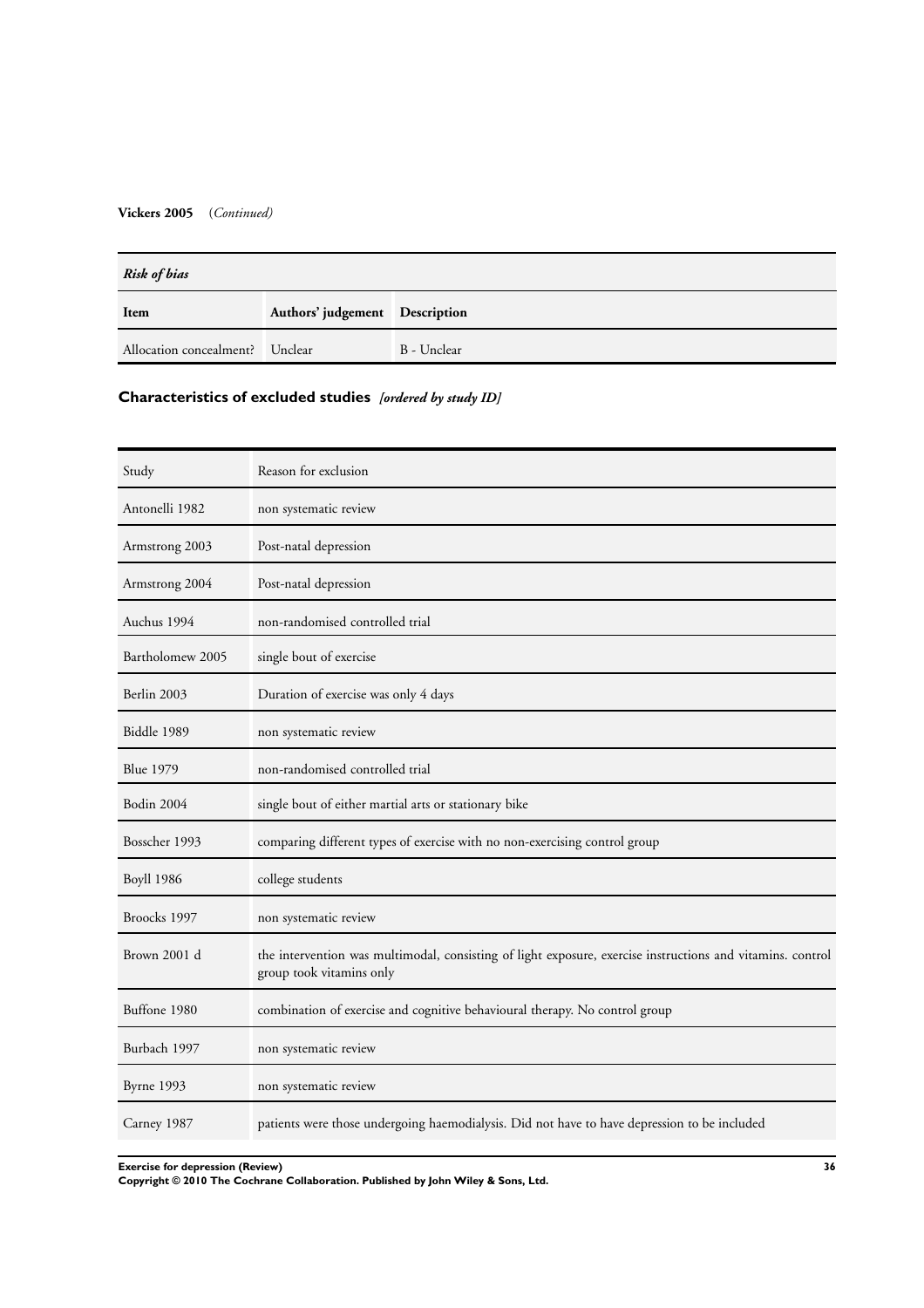| non-randomised controlled trial                                                                                                                         |
|---------------------------------------------------------------------------------------------------------------------------------------------------------|
| non systematic review                                                                                                                                   |
| non-randomised controlled trial. All subjects received both flexibility exercise and structured reminiscence                                            |
| trial in a 'wheelchair bound population' with diverse aetiologies                                                                                       |
| a trial of reducing exercise in those exercising more than 6 hours per week                                                                             |
| no outcome measure of depression                                                                                                                        |
| non-randomised study of exercise for depression                                                                                                         |
| non systematic review                                                                                                                                   |
| non-randomised controlled trial                                                                                                                         |
| Trial of exercise in students who did not have to have depression to enter trial                                                                        |
| no outcome measure of depression                                                                                                                        |
| no outcome measure of depression                                                                                                                        |
| non-randomised controlled trial                                                                                                                         |
| Not exercise (the participant was placed in wheelchair adapted for connection to the front of a bicycle, the<br>carer pedalled and steered the bicycle) |
| non-randomised controlled trial                                                                                                                         |
| non systematic review                                                                                                                                   |
| non systematic review                                                                                                                                   |
| general mental health patients with no separation of those with depression                                                                              |
| non-randomised controlled trial                                                                                                                         |
| non-randomised controlled trial                                                                                                                         |
| subjects were ageing female population residing in a retirement home environment                                                                        |
| combination of psychological therapy and exercise in patients with chronic renal failure                                                                |
| effect of exercise on mood in people free from psychopathology                                                                                          |
|                                                                                                                                                         |

**Exercise for depression (Review) 37**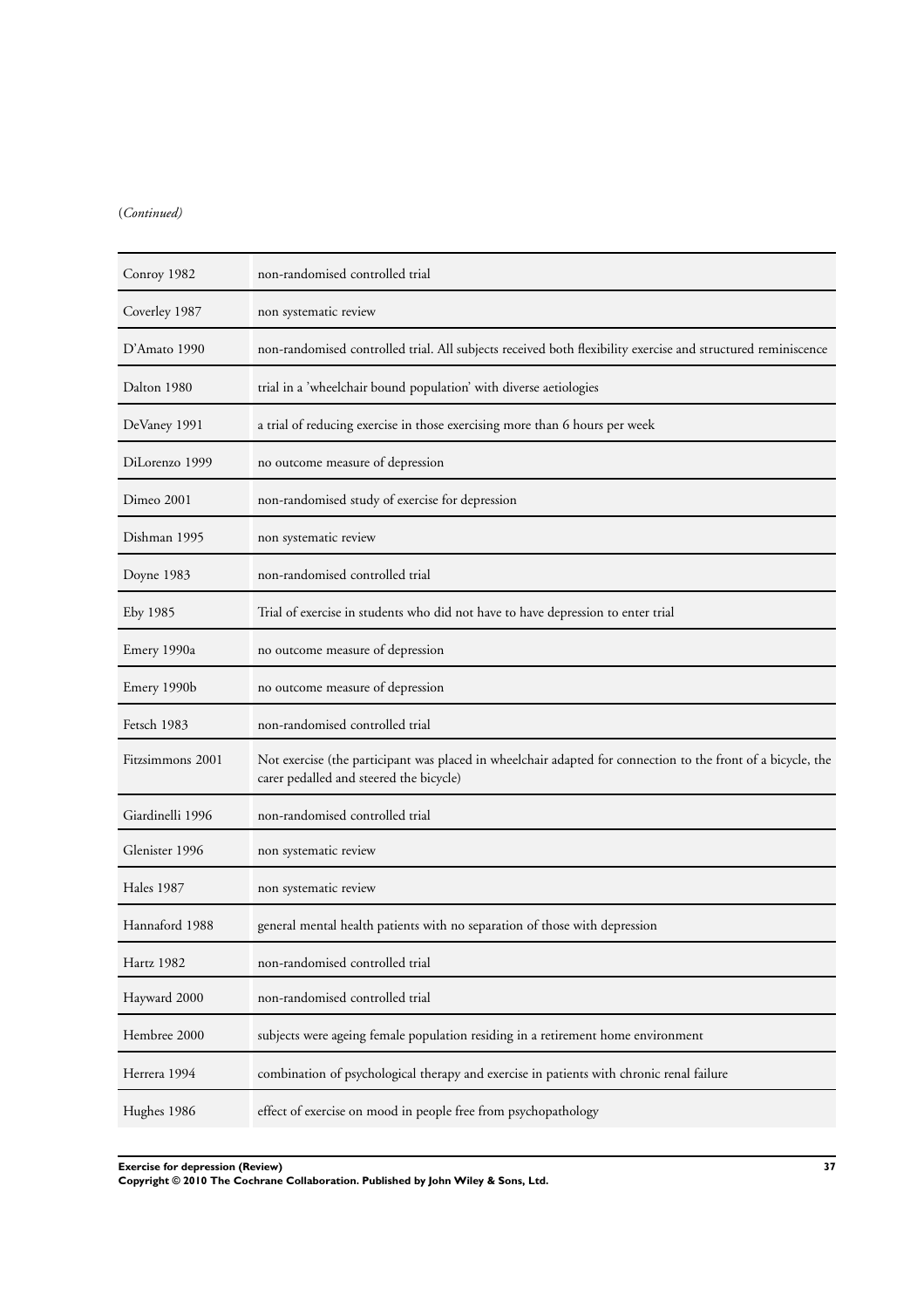| Kaplan 1983      | non-randomised controlled trial                                                                   |
|------------------|---------------------------------------------------------------------------------------------------|
| Khatri 2001      | subgroup analysis of Blumenthal 1999                                                              |
| Kim 2004         | effect of exercise on mental distress in healthy subjects                                         |
| Knapen 2003      | Non-psychotic psychiatric patients with no separation of those with depression                    |
| Kubesh 2003      | outcome was executive function, no measurement of mood as an outcome                              |
| Kupecz 2001      | subjects were veterans                                                                            |
| <b>Kurz</b> 1998 | not described as randomised                                                                       |
| Labbe 1988       | comparison of exercise with exercise and instructions about how to improve compliance to exercise |
| Lacombe 1988     | Three types of exercise, no non-exercising control                                                |
| LaFontaine 1992  | non systematic review                                                                             |
| Lai 2006         | trial in stroke patients. Did not have to have depression to be eligible                          |
| Leppamaki 2002   | effects of exercise on symptoms of mental distress in subjects who are healthy                    |
| Margolis 1982    | not desribed as randomised                                                                        |
| Martinsen 1987   | non systematic review                                                                             |
| Martinsen 1988a  | non systematic review                                                                             |
| Martinsen 1988b  | non systematic review                                                                             |
| Martinsen 1989b  | non-randomised controlled trial                                                                   |
| Martinsen 1989c  | non systematic review                                                                             |
| Martinsen 1993   | non systematic review                                                                             |
| Martinsen 1994   | non systematic review                                                                             |
| Moore 1998       | non systematic review                                                                             |
| Moreau 1981      | not described as randomised                                                                       |
| Morey 2003       | older sedentary adults                                                                            |
| Motl 2004        | older adults, did not have to be depressed to be included in the trial                            |

**Exercise for depression (Review) 38**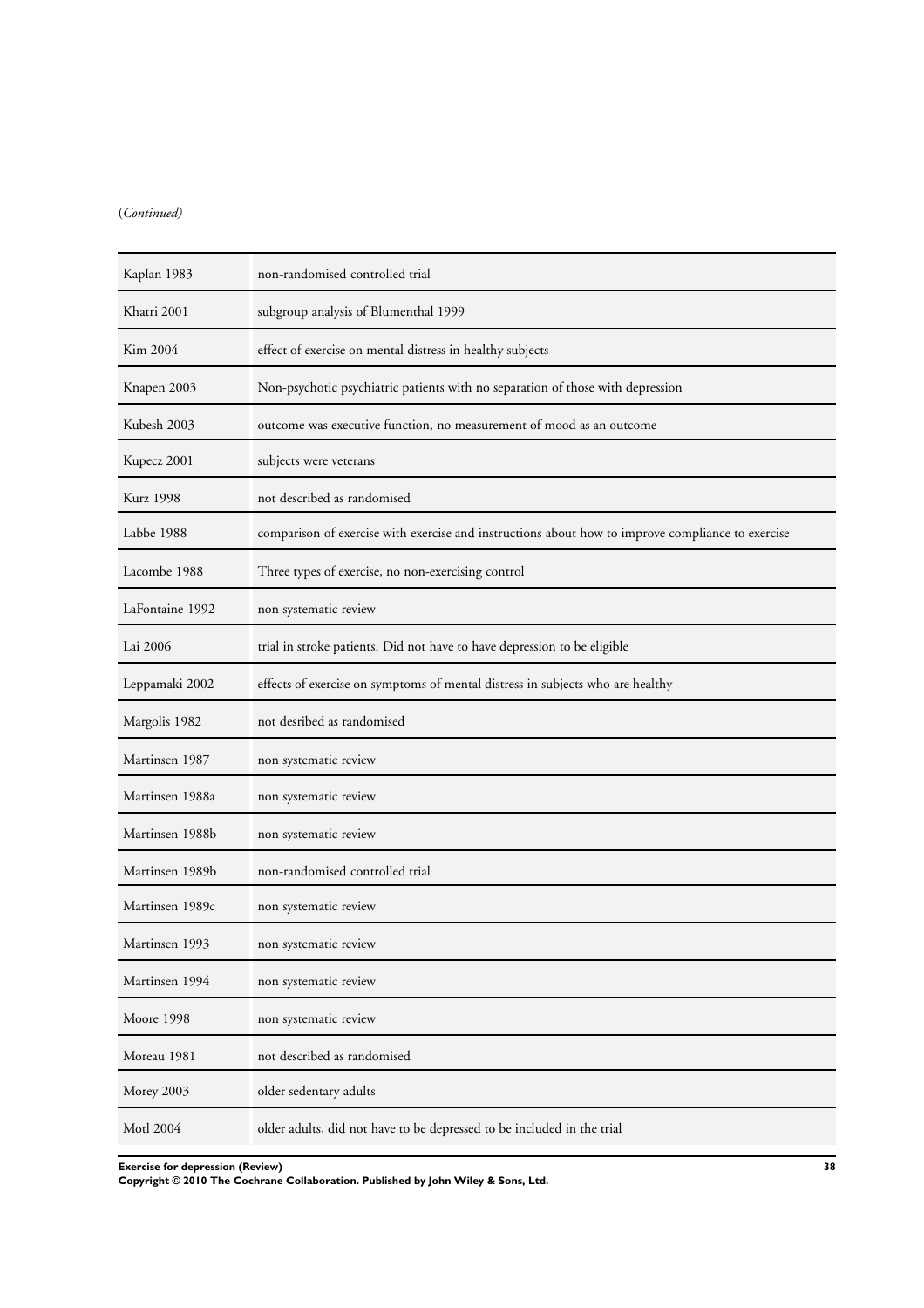| Munro 1997       | Cost effectiveness analysis of the likely public health benefits of purchasing exercise for over 65s                                                                                |
|------------------|-------------------------------------------------------------------------------------------------------------------------------------------------------------------------------------|
| Neidig 1999      | subjects had HIV infection                                                                                                                                                          |
| <b>Netz</b> 1994 | general mental health patients with no separation of those with depression                                                                                                          |
| Nguyen 2001      | trial in patients with chronic obstructive pulmonary disease                                                                                                                        |
| Ouyang 2001      | Combination of sports training and cognitive therapy. Control was waiting list                                                                                                      |
| Palleschi 1998   | non-randomised controlled trial                                                                                                                                                     |
| Palmer 2005      | Subjects were recovering from substance abuse                                                                                                                                       |
| Pappas 1990      | non-randomised controlled trial                                                                                                                                                     |
| Passmore 2006    | aerobic exercise versus aerobic and resistance exercise, no non-exercising control                                                                                                  |
| Pelham 1993      | general mental health patients with no separation of those with depression                                                                                                          |
| Penninx 2002     | retrospective subgroup analysis of patients who participated in a randomised trial of exercise for knee<br>osteoarthritis who also had depression                                   |
| Perri 1984       | no outcome measure of depression                                                                                                                                                    |
| Pezzarossa 1991  | non systematic review                                                                                                                                                               |
| Plante 1996      | non systematic review                                                                                                                                                               |
| Raglin 1990      | non systematic review                                                                                                                                                               |
| Rhodes 1980      | not randomised, subjects not depressed                                                                                                                                              |
| <b>Rief 1996</b> | non-randomised controlled trial                                                                                                                                                     |
| Roth 1986        | subjects had a high number of life events, not depression                                                                                                                           |
| Roth 1987        | no outcome measure of depression                                                                                                                                                    |
| Sachs 1981       | non systematic review                                                                                                                                                               |
| Sachs 1982       | non systematic review                                                                                                                                                               |
| Salminen 2005    | Coronary heart disease patients with no separation of those with depressive symptoms.<br>Intervention described by authors as health advocacy, counselling and activation programme |
| Salmon 1990      | non systematic review                                                                                                                                                               |

**Exercise for depression (Review) 39**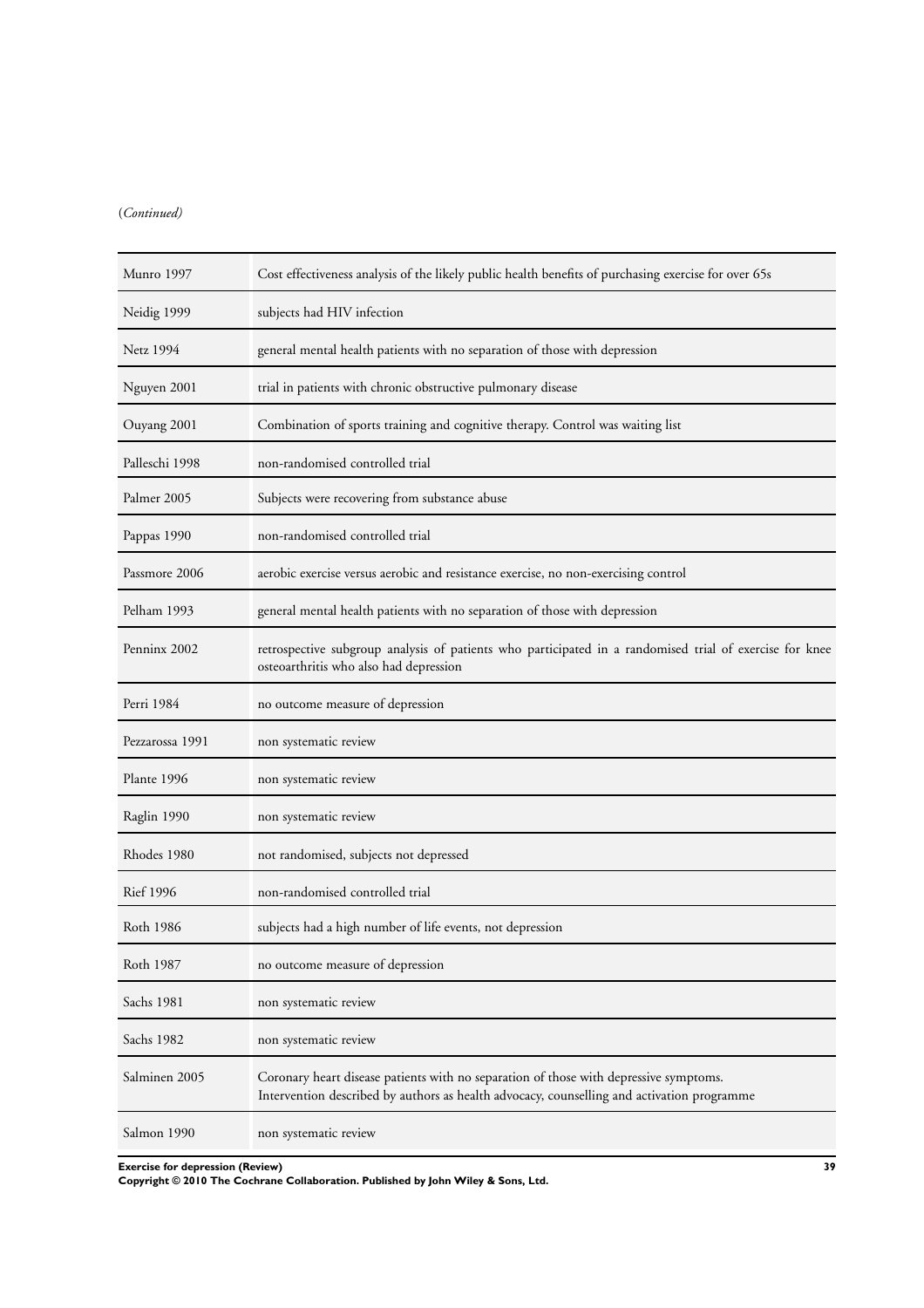| Salmon 2001         | non systematic review                                                    |
|---------------------|--------------------------------------------------------------------------|
| Sanstead 1983       | not randomised                                                           |
| Scully 1998         | non systematic review                                                    |
| Sexton 1989         | comparing different types of exercise with no non-exercising group       |
| Simons 1985         | non systematic review                                                    |
| Skrinar 2005        | DSM IV or psychotic disorders. no separation                             |
| Sonstroem 1997      | non systematic review                                                    |
| Stein 1989          | no non-exercising control                                                |
| Stein 1992          | not described as randomised. Did not have to be depressed to participate |
| Stern 1983          | trial in patients with myocardial infarction                             |
| Stewart 1994        | non-randomised controlled trial                                          |
| Taylor 1986         | trial in patients with myocardial infarction                             |
| Tenorio 1986        | trial in subclinical depression                                          |
| TREAD 2004          | ongoing trial comparing two intensities of exercise                      |
| Tsang 2003          | Subjects had chronic physical disease not depression                     |
| Van Coppenolle 1993 | non systematic review                                                    |
| Van De Vliet 2003   | single study design                                                      |
| van der Merwe 2004  | intervention was a manual based therapy programme not exercise           |
| Veale 1992 b        | Comparison of two different types of exercise                            |
| Weinstein 1983      | non systematic review                                                    |
| Weiss 1989          | not randomised                                                           |
| Weyerer 1994        | non systematic review                                                    |
| Wieman 1980         | jogging versus racket ball so no non-exercising control                  |
| Williams 1979       | Non randomised study                                                     |

**Exercise for depression (Review) 40**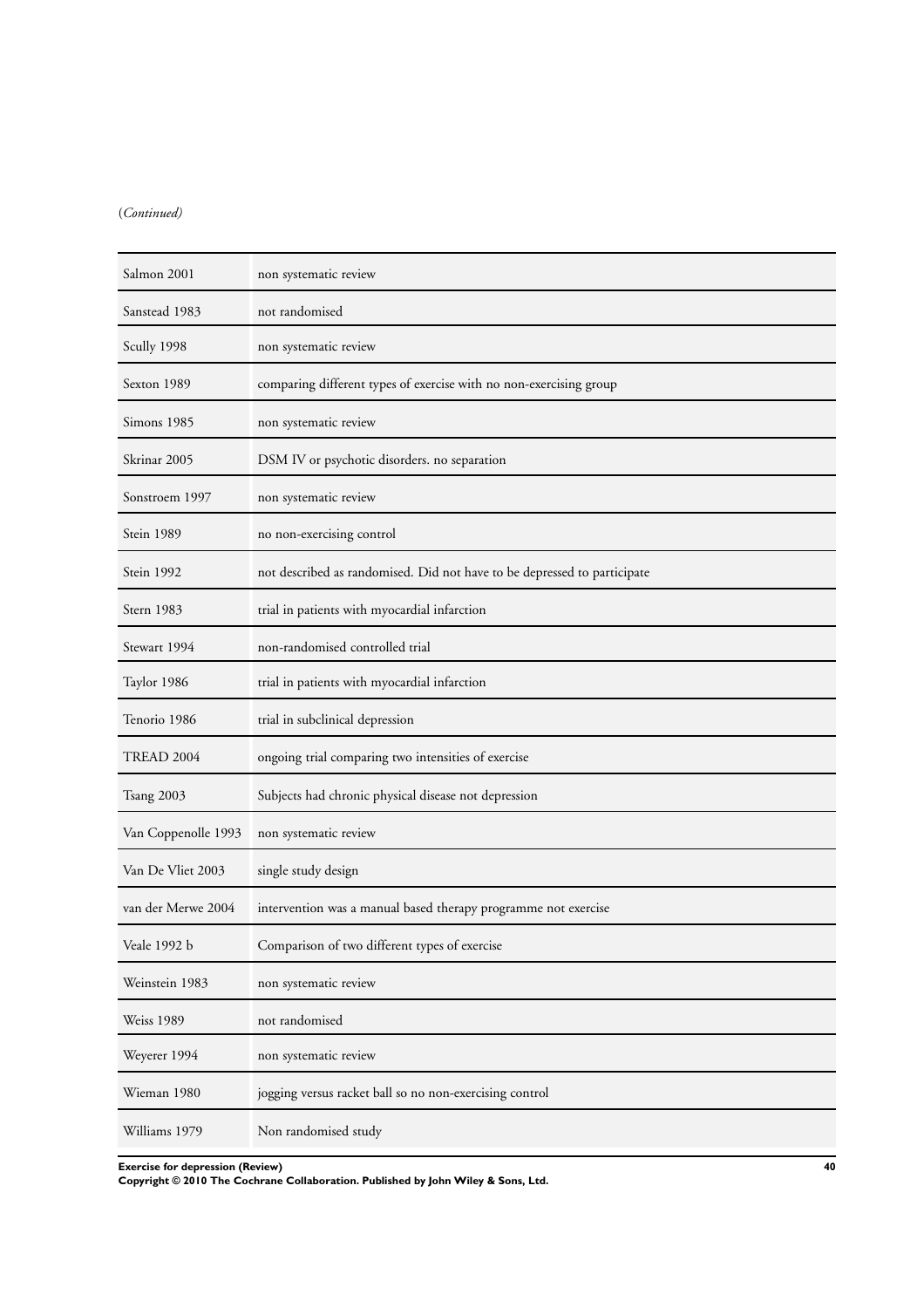<span id="page-43-0"></span>

| Williams 1986 | non-randomised controlled trial                   |
|---------------|---------------------------------------------------|
| Williams 1992 | aerobic versus low intensity exercise. No control |

# **Characteristics of ongoing studies** *[ordered by study ID]*

### **DEMO 2007**

| Trial name or title | A Randomised parallel-group observer-blinded clinical trial of aerobic versus non-aerobic versus relaxation<br>training for patients with light to moderate depression            |
|---------------------|-----------------------------------------------------------------------------------------------------------------------------------------------------------------------------------|
| Methods             |                                                                                                                                                                                   |
| Participants        | Diagnosis of depression, aged 18-55 years, 135 expected                                                                                                                           |
| Interventions       | Progressive resistance training vs aerobic training vs relaxation training (control), all twice a week for 4 months                                                               |
| Outcomes            | Hamilton Depression scale (primary outcome), secondary outcomes include other measures of mood, cog-<br>nitive testing, biochemistry (cortisol and prolactin) and quality of life |
| Starting date       | 2005                                                                                                                                                                              |
| Contact information | Dr J Krogh Psychiatric department, Bispebjerg Hospital, Copenhagen Denmark jk27@bbh.hosp.dk                                                                                       |
| <b>Notes</b>        | due to complete in September 2008                                                                                                                                                 |

## **McClure 2008**

| Trial name or title | Step Up Wellness Program for Depression, physical Inactivity and Smoking          |
|---------------------|-----------------------------------------------------------------------------------|
| Methods             |                                                                                   |
| Participants        | Moderate depressive symptoms and current smoker                                   |
| Interventions       | Walking group 3 times a week for 3 months plus weekly phone calls vs usual care   |
| Outcomes            | depressive symptoms, physical activity and smoking quit attempts                  |
| Starting date       | November 2008                                                                     |
| Contact information | Jennifer McLure Group Health Center for Health studies, Seattle, Washington 98101 |
| <b>Notes</b>        |                                                                                   |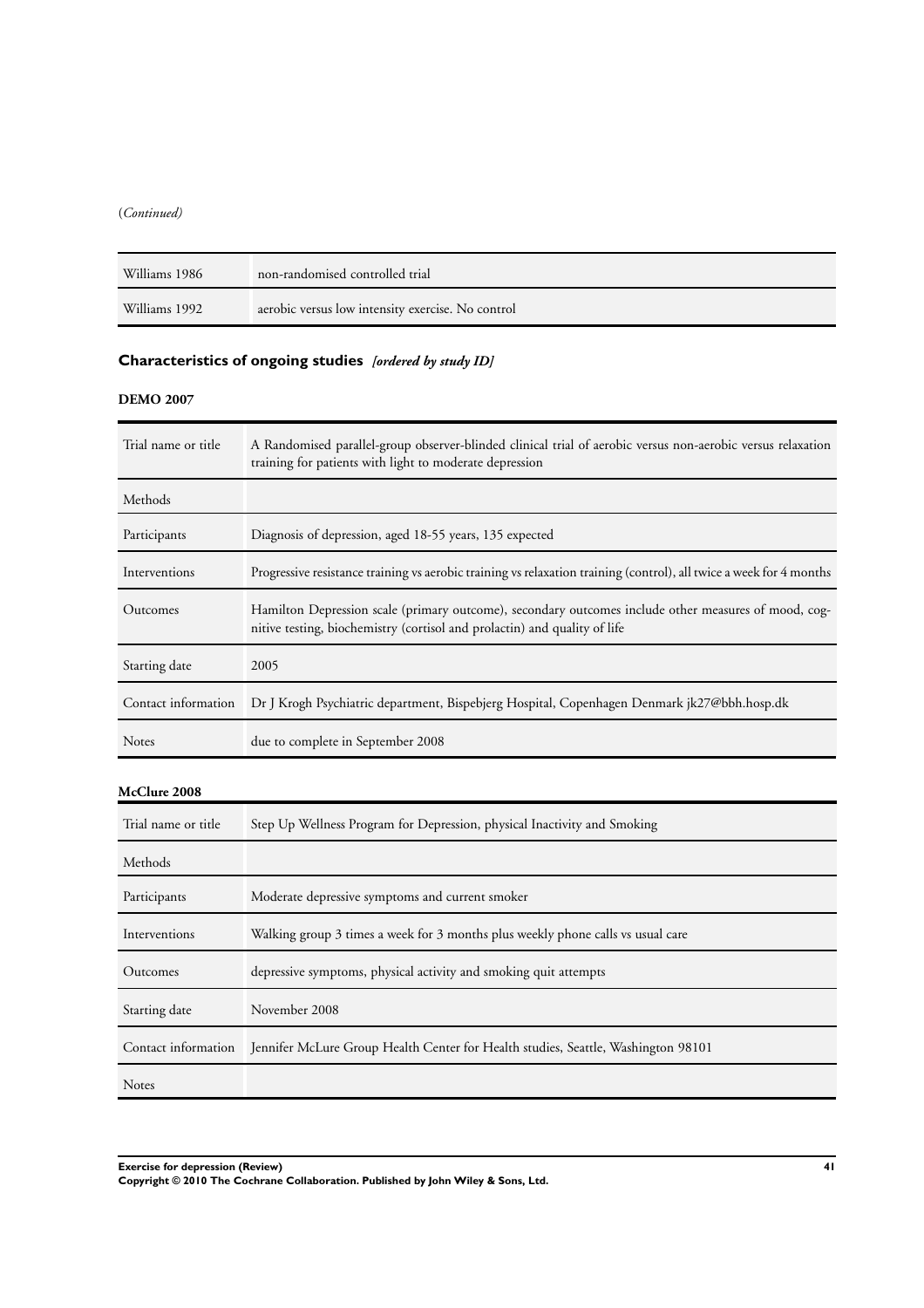### **OPERA 2008**

| Trial name or title | Older poeple's exercise intervention in residential and nursing accommodation                                                                                                 |
|---------------------|-------------------------------------------------------------------------------------------------------------------------------------------------------------------------------|
| Methods             |                                                                                                                                                                               |
| Participants        | Residents of nursing and residential homes                                                                                                                                    |
| Interventions       | Active intervention (group based exercise run biweekly and promotion of physical activity) vs depression<br>awareness programme for 12 months                                 |
| Outcomes            | Primary outcome: geriatric depression scale<br>Secondary outcomes include quality of life, mobility, cognitive function, pain falls, hospital admission and<br>medication use |
| Starting date       | January 2008                                                                                                                                                                  |
| Contact information | Professor Martin Underwood, Centre for Health Sciences, Abernethy Building, Barts and the London NHS<br>Trust, Whitechapel, London                                            |
| <b>Notes</b>        | Cluster RCT (approximately 1000 residents of 80 residential and nursing homes)                                                                                                |

### **Peacock 2006**

| Trial name or title | A feasibility study to analyse the psychological benefits of green exercise in comparison to cognitive behavioural<br>therapy with patients with mild to moderate depression |
|---------------------|------------------------------------------------------------------------------------------------------------------------------------------------------------------------------|
| Methods             |                                                                                                                                                                              |
| Participants        | Reactive, mild to moderate depression                                                                                                                                        |
| Interventions       | Green exercise (a series of short countryside walks over a 6 week period) vs CBT                                                                                             |
| Outcomes            | <b>Beck Depression Inventory</b>                                                                                                                                             |
| Starting date       | March 2006                                                                                                                                                                   |
| Contact information | Ms J Peacock, University of Essex, Centre for Environment and Society, Colchester, UK ilpeac@essex.ac.uk                                                                     |
|                     |                                                                                                                                                                              |

Notes

# **UPBEAT 2006**

| Trial name or title | Understanding the prognostic benefits of exercise and antidepressant therapy (UPBEAT) |
|---------------------|---------------------------------------------------------------------------------------|
| Methods             |                                                                                       |
| Participants        | Coronary heart disease and persistent depressive symptoms                             |

**Exercise for depression (Review) 42**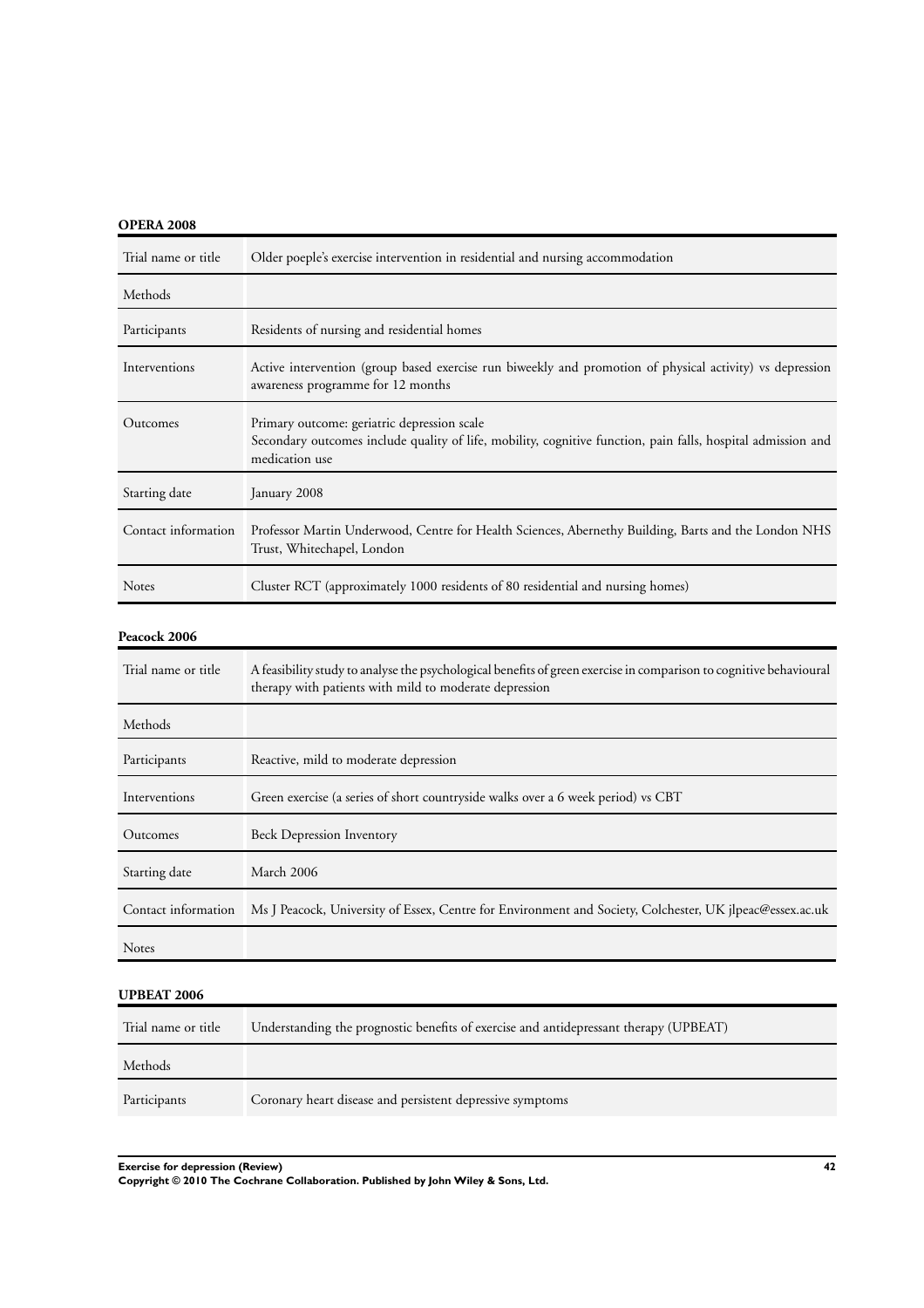### **UPBEAT 2006** (*Continued)*

| Interventions | Supervised exercise vs antidepressant vs placebo for 16 weeks |
|---------------|---------------------------------------------------------------|
| Outcomes      | Mood, heart function                                          |
| Starting date | <b>July 2006</b>                                              |
|               | Contact information James A Blumenthal blume003@mc.duke.edu   |
| <b>Notes</b>  |                                                               |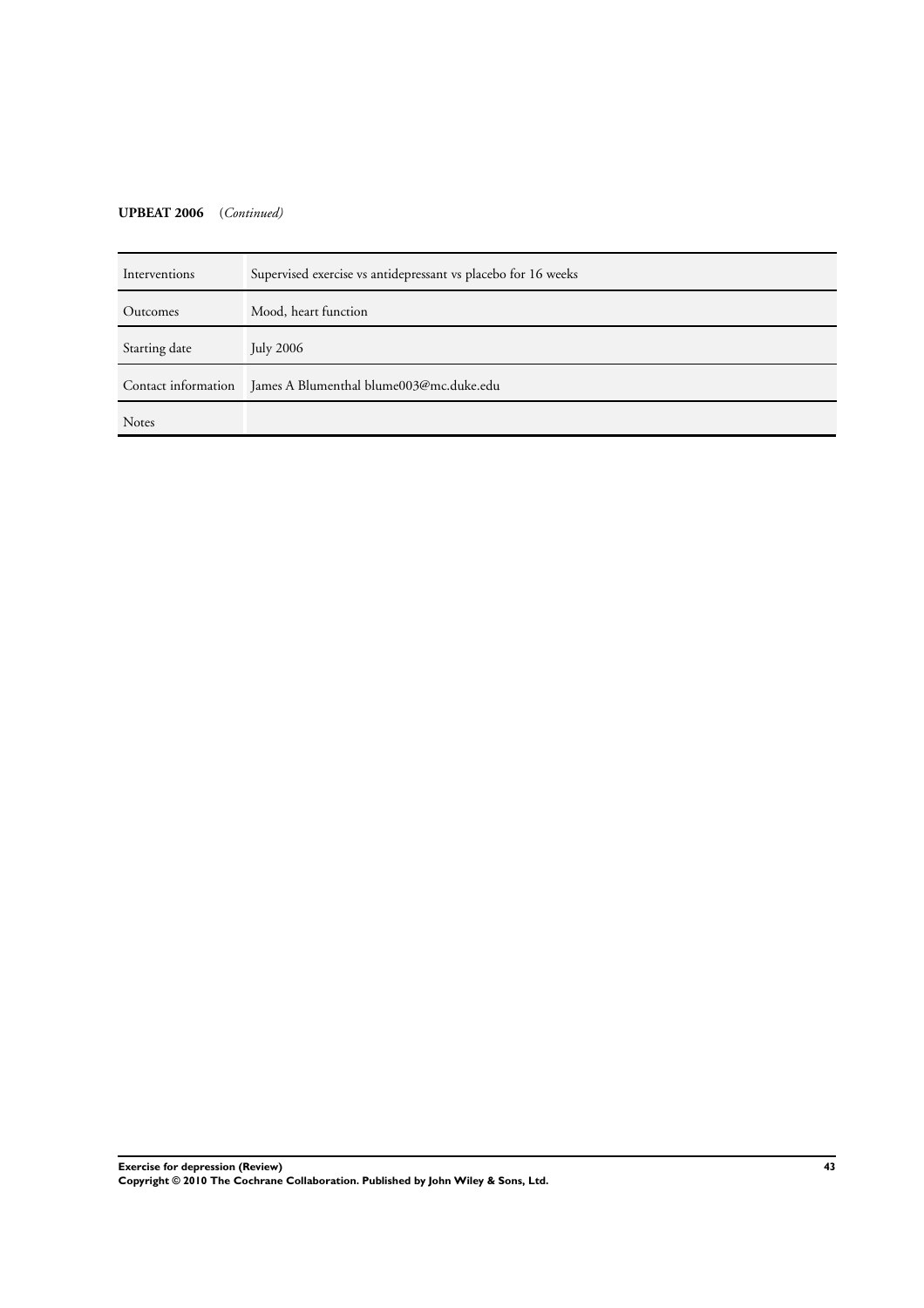## **D A T A A N D A N A L Y S E S**

#### **Outcome or subgroup title No. of studies No. of participants Statistical method Effect size** [1 Reduction in depression](#page-48-0) [symptoms post treatment](#page-48-0) 23 907 Std. Mean Difference (IV, Random, 95% CI) -0.82 [-1.12, -0.51] [2 Reduction in depression](#page-48-0) [symptoms follow-up](#page-48-0) 5 218 Std. Mean Difference (IV, Random, 95% CI) -0.44 [-0.71, -0.18]

### **Comparison 1. Exercise versus control**

### **Comparison 2. Exercise versus cognitive therapy**

| Outcome or subgroup title | No. of   | No. of<br>studies participants | Statistical method                        | <b>Effect</b> size      |
|---------------------------|----------|--------------------------------|-------------------------------------------|-------------------------|
| 1 Reduction in depression | $\Omega$ | 152                            | Std. Mean Difference (IV, Random, 95% CI) | $-0.17$ $[-0.51, 0.18]$ |
| symptoms post-treatment   |          |                                |                                           |                         |

### **Comparison 3. Exercise versus bright light therapy**

| Outcome or subgroup title | No. of | No. of<br>studies participants | <b>Statistical method</b>            | <b>Effect</b> size       |
|---------------------------|--------|--------------------------------|--------------------------------------|--------------------------|
| 1 Reduction in depression |        | 18                             | Mean Difference (IV, Random, 95% CI) | $-6.4$ $[-10.20, -2.60]$ |
| symptoms post-treatment   |        |                                |                                      |                          |

### **Comparison 4. Exercise versus antidepressants**

| Outcome or subgroup title | No. of | No. of<br>studies participants | <b>Statistical method</b>                 | <b>Effect</b> size      |
|---------------------------|--------|--------------------------------|-------------------------------------------|-------------------------|
| 1 Reduction in depression |        | 201                            | Std. Mean Difference (IV, Random, 95% CI) | $-0.04$ $[-0.31, 0.24]$ |
| symptoms post-treatment   |        |                                |                                           |                         |

**Exercise for depression (Review) 44**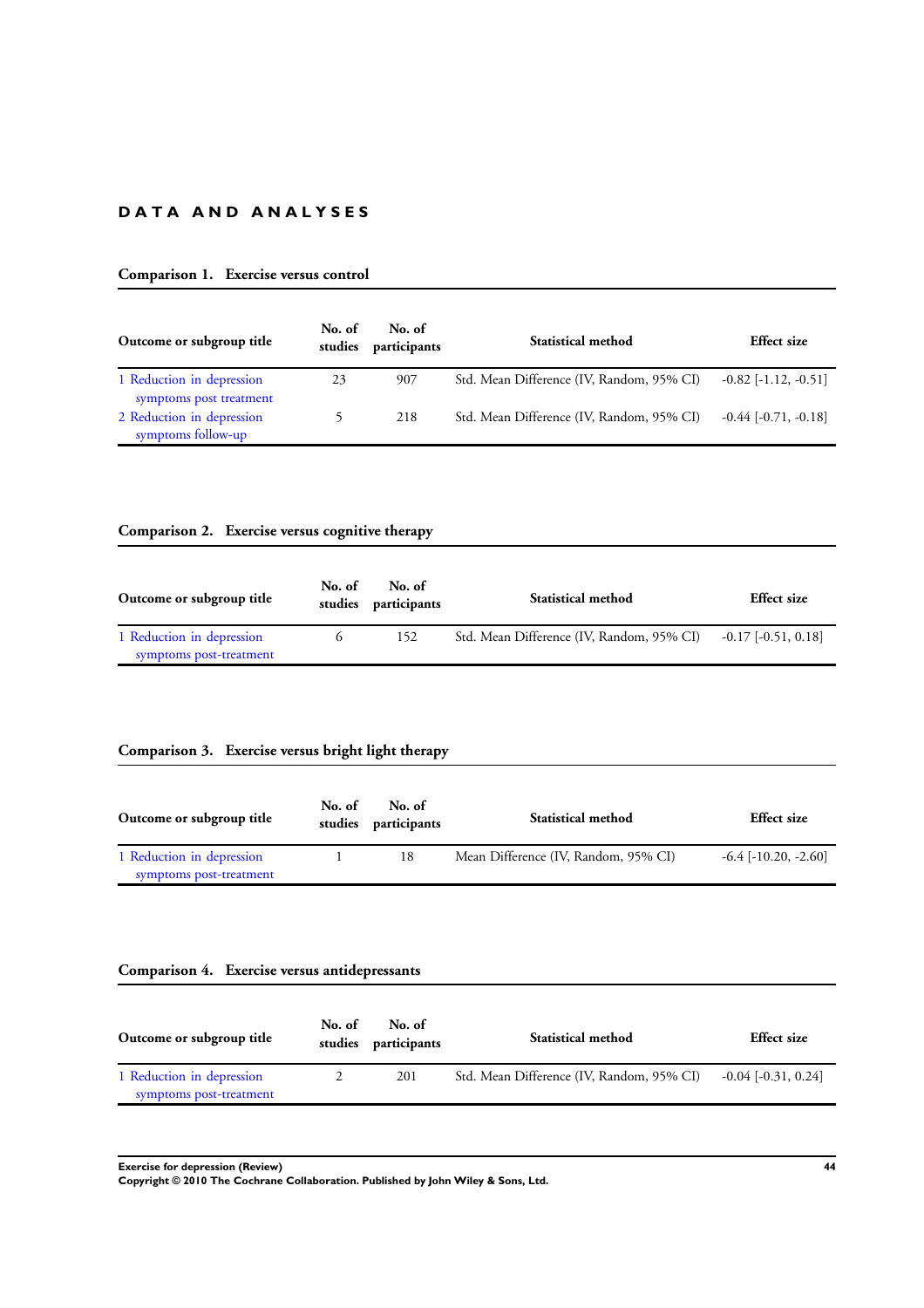| Outcome or subgroup title                            | No. of<br>studies | No. of<br>participants | Statistical method                        | <b>Effect size</b>            |
|------------------------------------------------------|-------------------|------------------------|-------------------------------------------|-------------------------------|
| 1 Reduction in depression<br>symptoms post-treatment | 23                |                        | Std. Mean Difference (IV, Random, 95% CI) | Subtotals only                |
| 1.1 Aerobic exercise                                 | 17                | 640                    | Std. Mean Difference (IV, Random, 95% CI) | $-0.63$ $[-0.95, -0.30]$      |
| 1.2 Mixed exercise                                   | 4                 | 198                    | Std. Mean Difference (IV, Random, 95% CI) | $-1.47$ [ $-2.56$ , $-0.37$ ] |
| 1.3 Resistance exercise                              | $\mathcal{L}$     | 69                     | Std. Mean Difference (IV, Random, 95% CI) | $-1.34$ $[-2.07, -0.61]$      |

### **Comparison 5. Exercise versus control: subgroup analysis - type of exercise**

### **Comparison 6. Exercise versus control: sensitivity analyses**

| Outcome or subgroup title                                                                                                 | No. of<br>studies | No. of<br>participants | Statistical method                        | <b>Effect</b> size            |
|---------------------------------------------------------------------------------------------------------------------------|-------------------|------------------------|-------------------------------------------|-------------------------------|
| 1 Reduction in depression<br>symptoms post-treatment: peer<br>reviewed journal publications<br>and doctoral theses only   | 21                | 867                    | Std. Mean Difference (IV, Random, 95% CI) | $-0.66$ $[-0.95, -0.37]$      |
| 2 Reduction in depression<br>symptoms post-treatment:<br>studies published as abstracts<br>or conference proceedings only | 2                 | 34                     | Std. Mean Difference (IV, Random, 95% CI) | $-2.17$ $[-3.06, -1.27]$      |
| 3 Reduction in depression<br>symptoms post-treatment:<br>studies with adequate allocation<br>concealment                  | 8                 | 430                    | Std. Mean Difference (IV, Random, 95% CI) | $-0.77$ $[-1.12, -0.42]$      |
| 4 Reduction in depression<br>symptoms post-treatment:<br>studies using intention to treat<br>analysis                     | 9                 | 403                    | Std. Mean Difference (IV, Random, 95% CI) | $-0.63$ [ $-1.16$ , $-0.10$ ] |
| 5 Reduction in depression<br>symptoms post-treatment:<br>studies with blinded outcome<br>assessment                       | 7                 | 418                    | Std. Mean Difference (IV, Random, 95% CI) | $-0.39$ $[-0.75, -0.03]$      |
| 6 Reduction in depression<br>symptoms post-treatment:<br>allocation concealment, ITT,<br>blinded outcome                  | 3                 | 216                    | Std. Mean Difference (IV, Random, 95% CI) | $-0.42$ [ $-0.88, 0.03$ ]     |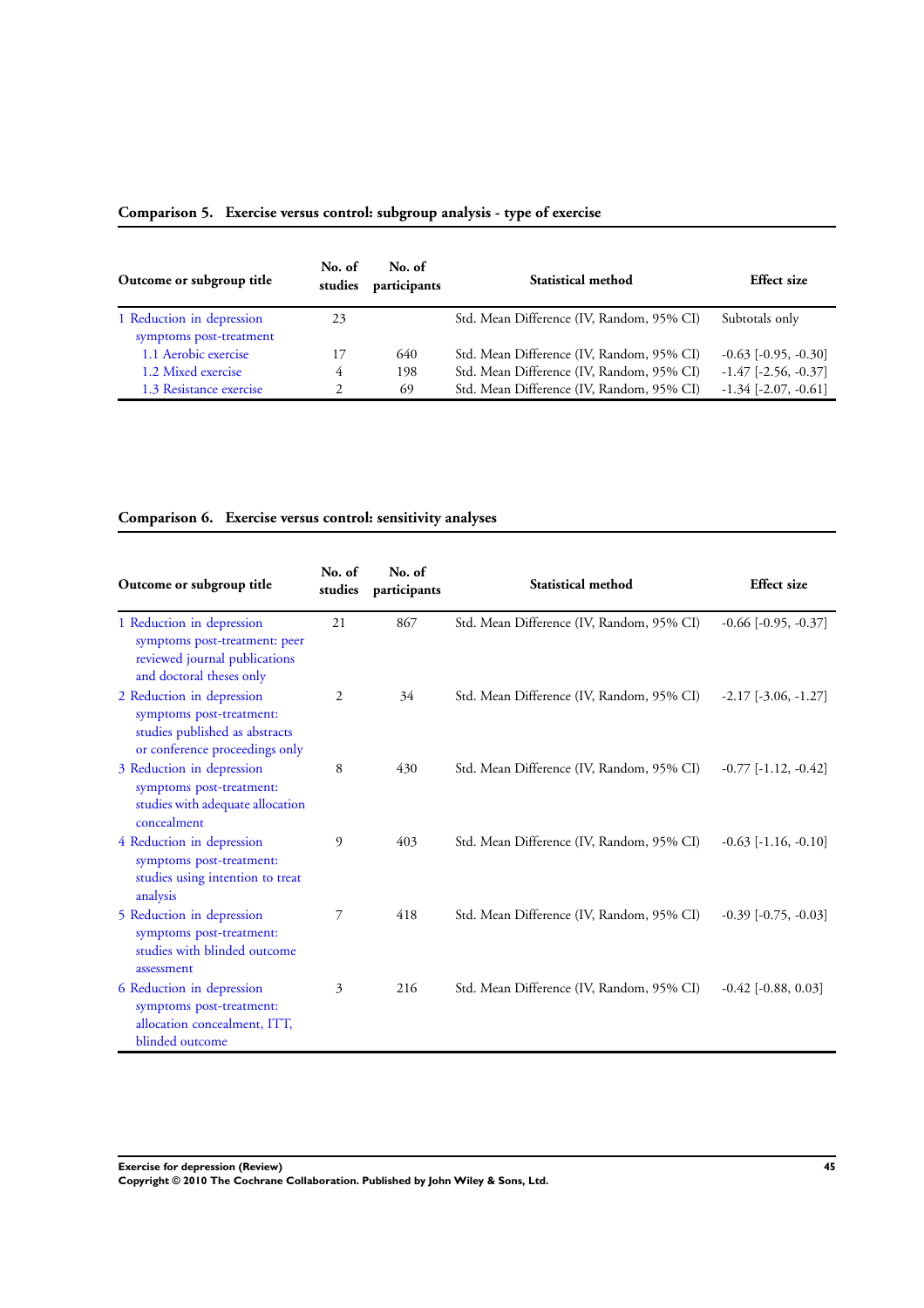### <span id="page-48-0"></span>**Analysis 1.1. Comparison 1 Exercise versus control, Outcome 1 Reduction in depression symptoms post treatment.**

Review: Exercise for depression

Comparison: 1 Exercise versus control

Outcome: 1 Reduction in depression symptoms post treatment

| Study or subgroup                                                                                                                   | Treatment<br>$\mathbb N$ | Mean(SD)     | Control<br>$\mathbb N$ | Mean(SD)      | Std.<br>Mean<br>Difference<br>IV,Random,95% CI | Weight         | Std.<br>Mean<br>Difference<br>IV,Random,95% CI |
|-------------------------------------------------------------------------------------------------------------------------------------|--------------------------|--------------|------------------------|---------------|------------------------------------------------|----------------|------------------------------------------------|
| Knuppen 2007                                                                                                                        | 20                       | 11.2(4)      | 8                      | 15.5(6.1)     |                                                | 5.0%           | $-0.83$ $\lceil -1.49, -0.16 \rceil$           |
| Orth 1979                                                                                                                           | 3                        | 7(6.6)       | 2                      | 16.5(2.12)    |                                                | 1.3%           | $-1.25$ [ $-3.71$ , 1.21]                      |
| McNeil 1991                                                                                                                         | $ 0\rangle$              | 11.1(3)      | $\overline{0}$         | 14.7(3.7)     |                                                | 4.0 %          | $-1.02$ [ $-1.97$ , $-0.08$ ]                  |
| Bonnet 2005                                                                                                                         | 5                        | 24.46 (10.9) | 6                      | 10.5(5.8)     |                                                | 2.7%           | $1.51$ $[0.09, 2.93]$                          |
| Mutrie 1988                                                                                                                         | 9                        | 9.46 (4.28)  | 7                      | 21.4(5.26)    |                                                | 2.8 %          | $-2.39$ $[-3.76, -1.02]$                       |
| Epstein 1986                                                                                                                        | 7                        | 9(10.94)     | $\overline{0}$         | 16.3(7.44)    |                                                | 3.8 %          | $-0.77$ [ $-1.78$ , 0.24]                      |
| Hess-Homeier 1981                                                                                                                   | 6                        | 9.8(6.93)    | 6                      | 16.2(8.42)    |                                                | 3.3 %          | $-0.77$ [ $-1.96$ , 0.43]                      |
| Singh 2005                                                                                                                          | 8                        | 8.5(5.5)     | 9                      | 14.4(6)       |                                                | 4.9%           | $-1.00$ $[-1.69, -0.31]$                       |
| Nabkasorn 2005                                                                                                                      | 21                       | 14.4(4.12)   | 28                     | 17.5(4.23)    |                                                | 5.2 %          | $-0.73$ [ $-1.31$ , $-0.14$ ]                  |
| Doyne 1987                                                                                                                          | 3                        | 5.93 (8.44)  | $\mathbf{H}$           | 15.25(6.3)    |                                                | 4.2 %          | $-1.19$ [ $-2.08$ , $-0.31$ ]                  |
| Fremont 1987                                                                                                                        | 8                        | 10(9.8)      | 6                      | 8(7.1)        |                                                | 4.9%           | $0.23$ $\lceil -0.45, 0.90 \rceil$             |
| Mather 2001                                                                                                                         | 43                       | 12.6(7.02)   | 43                     | 13.7(6.02)    |                                                | 5.8 %          | $-0.17$ [ $-0.59$ , 0.26 ]                     |
| Reuter 1984                                                                                                                         | 9                        | 5.1(4.75)    | 9                      | 18.56(7.7)    |                                                | 3.3 %          | $-2.00$ $[-3.19, -0.82]$                       |
| Setaro 1985                                                                                                                         | 25                       | 62(6.51)     | 25                     | 69.88 (3.96)  |                                                | 5.1%           | $-1.44$ [ $-2.07$ , $-0.81$ ]                  |
| Singh 1997                                                                                                                          | 17                       | 9.8(2.4)     | 15                     | 13.8(2)       |                                                | 4.4 %          | $-1.75$ [ $-2.59$ , $-0.92$ ]                  |
| <b>DOSE 2002</b>                                                                                                                    | 17                       | 9(3.6)       | 3                      | 14(4.9)       |                                                | 4.5 %          | $-1.16$ $[-1.94, -0.37]$                       |
| Chou 2004                                                                                                                           | 7                        | 15.3(9.8)    | 7                      | 39.1 (9.7)    |                                                | 2.7%           | $-2.29$ [ $-3.73$ , $-0.84$ ]                  |
| <b>Veale 1992</b>                                                                                                                   | 36                       | 13.94(6.6)   | 28                     | 17.79 (8.04)  |                                                | 5.5 %          | $-0.52$ $\lceil -1.03, -0.02 \rceil$           |
| <b>Klein 1985</b>                                                                                                                   | 4                        | 1.03(0.94)   | 8                      | 0.83(0.51)    |                                                | 4.3 %          | $0.24$ [ -0.64, 1.11 ]                         |
| Blumenthal 2007                                                                                                                     | 51                       | 9.2(6.1)     | 49                     | 11.1(7)       |                                                | 5.8 %          | $-0.29$ [ $-0.68$ , 0.11 ]                     |
| Blumenthal 1999                                                                                                                     | 55                       | 8.73 (6.86)  | 48                     | 7.81 (6.49)   |                                                | 5.9%           | $0.14$ $[-0.25, 0.52]$                         |
| Tsang 2006                                                                                                                          | 48                       | 3.19(2.12)   | 34                     | 6.15(1.46)    |                                                | 5.5 %          | $-1.56$ $[-2.07, -1.06]$                       |
| Martinsen 1985                                                                                                                      | 24                       | 12.1(7.1)    | 9                      | $22.8$ (11.4) |                                                | 5.0%           | $-1.14$ $[-1.79, -0.48]$                       |
| <b>Total (95% CI)</b><br>Heterogeneity: Tau <sup>2</sup> = 0.38; Chi <sup>2</sup> = 92.58, df = 22 (P<0.00001); l <sup>2</sup> =76% | 476                      |              | 431                    |               |                                                | 100.0 %        | $-0.82$ [ $-1.12$ , $-0.51$ ]                  |
| Test for overall effect: $Z = 5.19$ (P < 0.00001)                                                                                   |                          |              |                        |               | $-10$<br>$-5$<br>Ó<br>5                        | $\overline{0}$ |                                                |

Favours exercise Favours control

**Exercise for depression (Review) 46**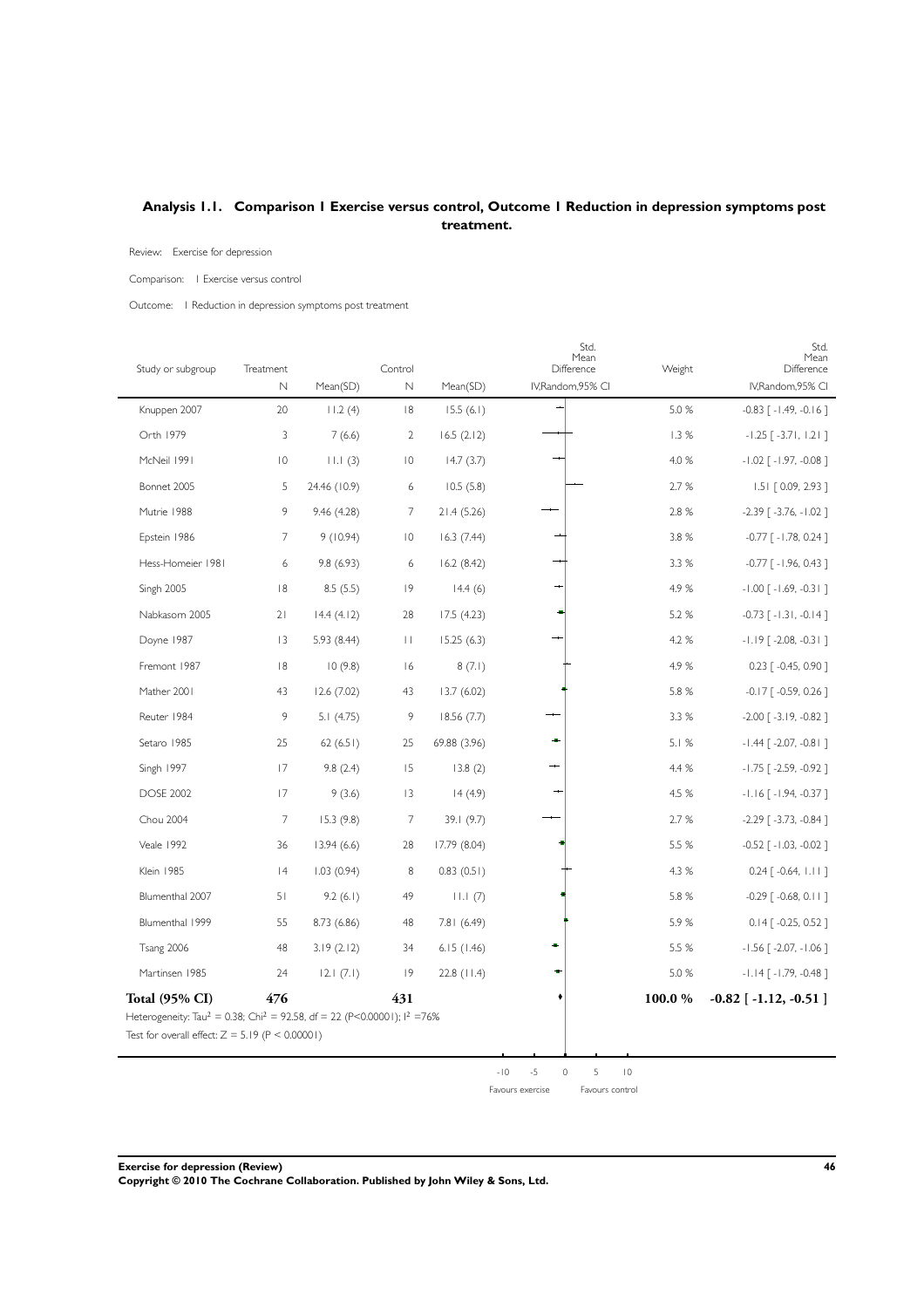### **Analysis 1.2. Comparison 1 Exercise versus control, Outcome 2 Reduction in depression symptoms followup.**

Review: Exercise for depression

Comparison: 1 Exercise versus control

Outcome: 2 Reduction in depression symptoms follow-up

| Study or subgroup                                                                                                                                                                     | Exercise    |            | Control        |            |                   |      | Std.<br>Mean<br>Difference | Weight         | Std.<br>Mean<br>Difference           |
|---------------------------------------------------------------------------------------------------------------------------------------------------------------------------------------|-------------|------------|----------------|------------|-------------------|------|----------------------------|----------------|--------------------------------------|
|                                                                                                                                                                                       | $\mathbb N$ | Mean(SD)   | $\mathbb N$    | Mean(SD)   |                   |      | IV, Random, 95% CI         |                | IV, Random, 95% CI                   |
| Blumenthal 1999                                                                                                                                                                       | 29          | 10.6(0.75) | 29             | 11(0.81)   |                   |      |                            | 26.5 %         | $-0.5$   $\lceil -1.03, 0.02 \rceil$ |
| Fremont 1987                                                                                                                                                                          | 3           | 7.5(5.4)   | 3              | 9.9(7.7)   |                   |      |                            | 12.1%          | $-0.35$ $\lceil -1.13, 0.43 \rceil$  |
| Klein 1985                                                                                                                                                                            | 8           | 1.02(0.67) | $\overline{0}$ | 1.47(0.8)  |                   |      |                            | 8.0%           | $-0.57$ [ $-1.53$ , 0.38]            |
| Mather 2001                                                                                                                                                                           | 43          | 11.4(6.69) | 43             | 13.7(6.36) |                   |      |                            | 40.0 %         | $-0.35$ $\lceil -0.78, 0.08 \rceil$  |
| Singh 1997                                                                                                                                                                            | 15          | 13(2.2)    | 15             | 14.4(2.2)  |                   |      |                            | 13.4%          | $-0.62$ $[-1.35, 0.12]$              |
| <b>Total (95% CI)</b><br>Heterogeneity: Tau <sup>2</sup> = 0.0; Chi <sup>2</sup> = 0.59, df = 4 (P = 0.96); l <sup>2</sup> = 0.0%<br>Test for overall effect: $Z = 3.24$ (P = 0.0012) | 108         |            | 110            |            |                   |      |                            | 100.0 %        | $-0.44$ [ $-0.71$ , $-0.18$ ]        |
|                                                                                                                                                                                       |             |            |                |            |                   |      |                            |                |                                      |
|                                                                                                                                                                                       |             |            |                |            | $-10$             | $-5$ | 5<br>$\Omega$              | $\overline{0}$ |                                      |
|                                                                                                                                                                                       |             |            |                |            | Favours treatment |      | Favours control            |                |                                      |

**Exercise for depression (Review) 47 Copyright © 2010 The Cochrane Collaboration. Published by John Wiley & Sons, Ltd.**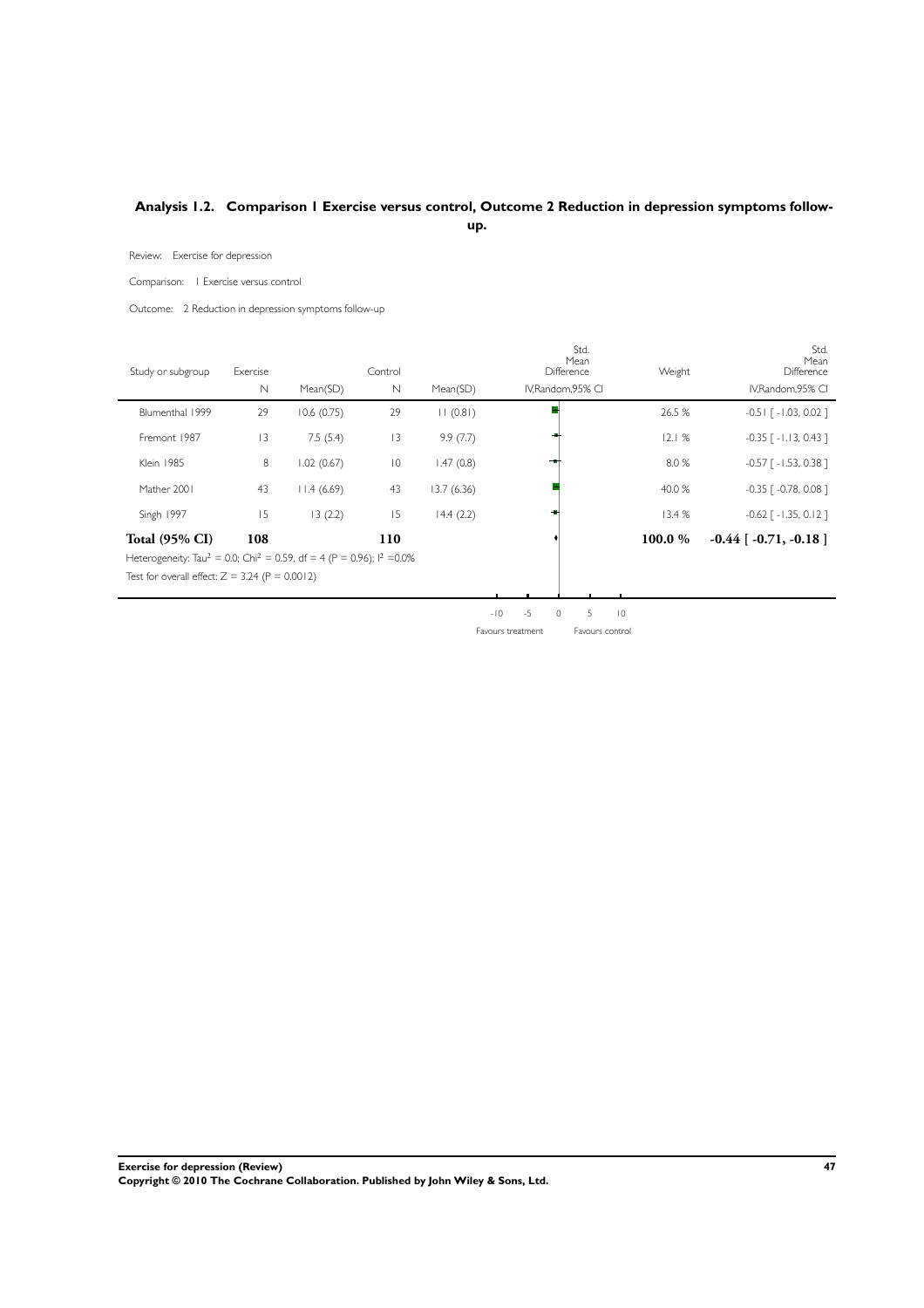### <span id="page-50-0"></span>**Analysis 2.1. Comparison 2 Exercise versus cognitive therapy, Outcome 1 Reduction in depression symptoms post-treatment.**

Review: Exercise for depression

Comparison: 2 Exercise versus cognitive therapy

Outcome: 1 Reduction in depression symptoms post-treatment

| Study or subgroup                                                                                                                                         | Treatment |             | Talking therapy |              | Std.<br>Mean<br><b>Difference</b> | Weight  | Std.<br>Mean<br>Difference           |
|-----------------------------------------------------------------------------------------------------------------------------------------------------------|-----------|-------------|-----------------|--------------|-----------------------------------|---------|--------------------------------------|
|                                                                                                                                                           | N         | Mean(SD)    | N               | Mean(SD)     | IV, Random, 95% CI                |         | IV, Random, 95% CI                   |
| Fremont 1987                                                                                                                                              | 15        | 6.1(6.6)    | 16              | 8(7.1)       |                                   | 20.8 %  | $-0.27$ [ $-0.98$ , 0.44 ]           |
| Epstein 1986                                                                                                                                              |           | 9(10.94)    | 9               | 17.22 (8.45) |                                   | 10.3%   | $-0.8$   $\lceil -1.85, 0.23 \rceil$ |
| Hess-Homeier 1981                                                                                                                                         | 5         | 9.8(6.93)   | 6               | 7.2(5.03)    |                                   | 7.8%    | $0.40$ $\lceil -0.81, 1.60 \rceil$   |
| Klein 1985                                                                                                                                                | 4         | 1.03(0.94)  | 4               | 1.23(0.84)   |                                   | 19.1%   | $-0.22$ [ $-0.96$ , 0.53 ]           |
| Setaro 1985                                                                                                                                               | 25        | 62(6.51)    | 25              | 60.68(6.2)   |                                   | 31.5 %  | $0.20$ $\lceil -0.35, 0.76 \rceil$   |
| Fetsch 1979                                                                                                                                               | 8         | 13.63(7.95) | 8               | 19(4.6)      |                                   | 10.5 %  | $-0.78$ [ $-1.81$ , 0.25]            |
| <b>Total (95% CI)</b>                                                                                                                                     | 74        |             | 78              |              |                                   | 100.0 % | $-0.17$ [ $-0.51$ , 0.18 ]           |
| Heterogeneity: Tau <sup>2</sup> = 0.02; Chi <sup>2</sup> = 5.50, df = 5 (P = 0.36); l <sup>2</sup> = 9%<br>Test for overall effect: $Z = 0.96$ (P = 0.34) |           |             |                 |              |                                   |         |                                      |

 $-10$   $-5$  0 5 10

Favours exercise Favours CBT

### **Analysis 3.1. Comparison 3 Exercise versus bright light therapy, Outcome 1 Reduction in depression symptoms post-treatment.**

| Review:                                                | Exercise for depression |                                                 |              |          |                      |                      |         |                                |
|--------------------------------------------------------|-------------------------|-------------------------------------------------|--------------|----------|----------------------|----------------------|---------|--------------------------------|
| Comparison:                                            |                         | 3 Exercise versus bright light therapy          |              |          |                      |                      |         |                                |
| Outcome:                                               |                         | Reduction in depression symptoms post-treatment |              |          |                      |                      |         |                                |
| Study or subgroup                                      | Exercise                |                                                 | Bright light |          | Difference           | Mean                 | Weight  | Mean<br>Difference             |
|                                                        | $\mathsf{N}$            | Mean(SD)                                        | $\mathbb N$  | Mean(SD) | IV, Random, 95% CI   |                      |         | IV, Random, 95% CI             |
| Pinchasov 2000                                         | 9                       | 8.6(2.8)                                        | 9            | 15(5.1)  |                      |                      | 100.0 % | $-6.40$ [ $-10.20$ , $-2.60$ ] |
| <b>Total (95% CI)</b><br>Heterogeneity: not applicable | 9                       |                                                 | 9            |          |                      |                      | 100.0 % | $-6.40$ [ $-10.20$ , $-2.60$ ] |
| Test for overall effect: $Z = 3.30$ (P = 0.00097)      |                         |                                                 |              |          |                      |                      |         |                                |
|                                                        |                         |                                                 |              |          | $-50$<br>$-100$<br>∩ | 100<br>50            |         |                                |
|                                                        |                         |                                                 |              |          | Favours exercise     | Favours bright light |         |                                |
| <b>Exercise for depression (Review)</b>                |                         |                                                 |              |          |                      |                      |         | 48                             |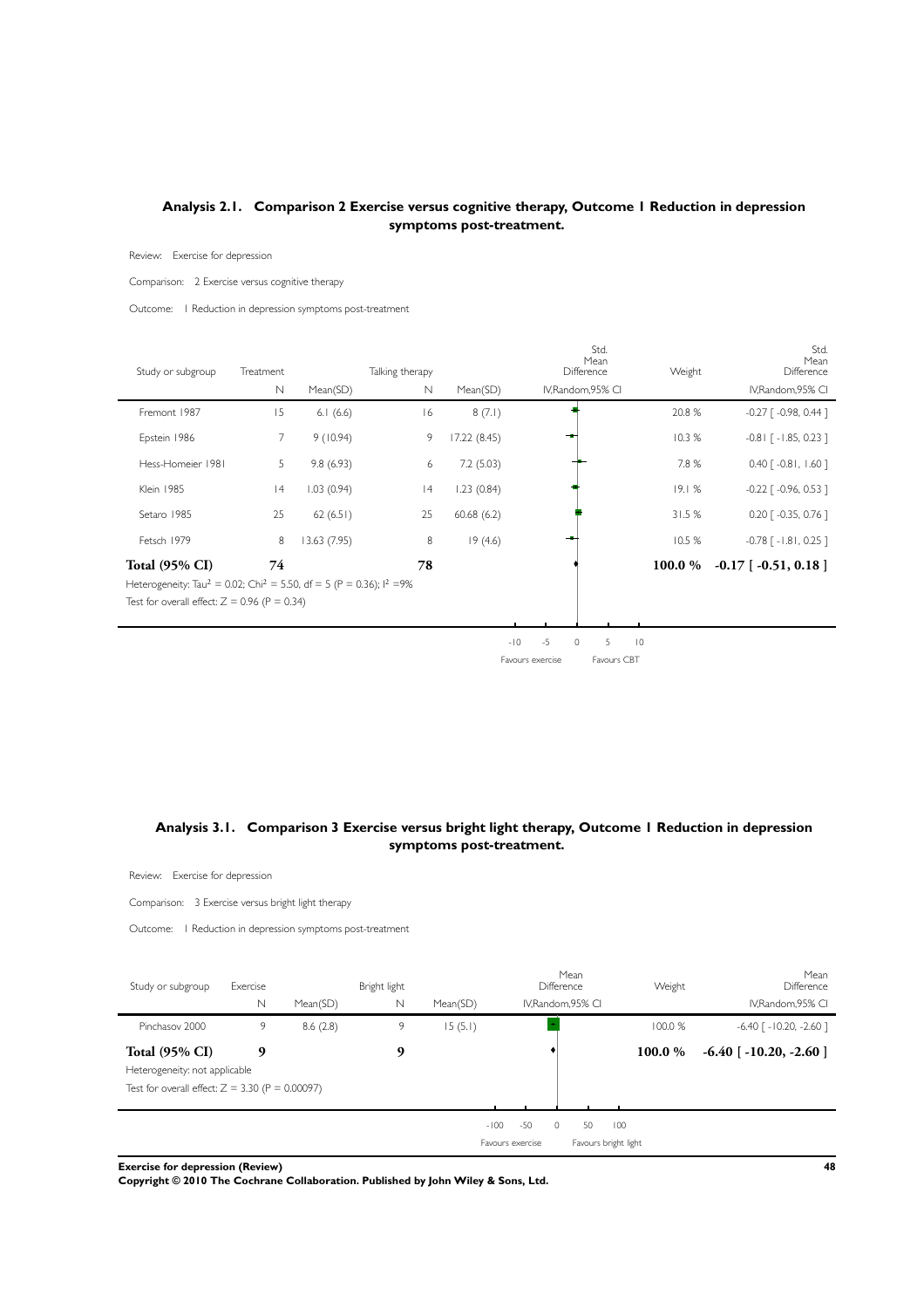### <span id="page-51-0"></span>**Analysis 4.1. Comparison 4 Exercise versus antidepressants, Outcome 1 Reduction in depression symptoms post-treatment.**

Review: Exercise for depression

Comparison: 4 Exercise versus antidepressants

Outcome: 1 Reduction in depression symptoms post-treatment

| Study or subgroup                                                                                        | exercise<br>$\hbox{N}$ | Mean(SD)    | antidepressants<br>$\hbox{N}$ | Mean(SD)    |                          | Std.<br>Mean<br>Difference<br>IV, Random, 95% CI | Weight     | Std.<br>Mean<br>Difference<br>IV,Random,95% CI |
|----------------------------------------------------------------------------------------------------------|------------------------|-------------|-------------------------------|-------------|--------------------------|--------------------------------------------------|------------|------------------------------------------------|
| Blumenthal 1999                                                                                          | 53                     | 8.19 (5.97) | 48                            | 7.81 (6.49) | $\pm$                    |                                                  | 50.2 %     | $0.06$ [ -0.33, 0.45 ]                         |
| Blumenthal 2007                                                                                          | $51$                   | 9.2(6.1)    | 49                            | 10.1(6.9)   | ÷                        |                                                  | 49.8 %     | $-0.14$ [ $-0.53$ , 0.26]                      |
| <b>Total (95% CI)</b>                                                                                    | 104                    |             | 97                            |             |                          |                                                  | 100.0 $\%$ | $-0.04$ [ $-0.31, 0.24$ ]                      |
| Heterogeneity: Tau <sup>2</sup> = 0.0; Chi <sup>2</sup> = 0.49, df = 1 (P = 0.48); l <sup>2</sup> = 0.0% |                        |             |                               |             |                          |                                                  |            |                                                |
| Test for overall effect: $Z = 0.27$ (P = 0.79)                                                           |                        |             |                               |             |                          |                                                  |            |                                                |
|                                                                                                          |                        |             |                               |             | $-10$<br>$-5$<br>$\circ$ | $\sqrt{5}$<br>$\rm I0$                           |            |                                                |
|                                                                                                          |                        |             |                               |             | Favours exercise         | Favours antidepressa                             |            |                                                |
|                                                                                                          |                        |             |                               |             |                          |                                                  |            |                                                |
|                                                                                                          |                        |             |                               |             |                          |                                                  |            |                                                |
|                                                                                                          |                        |             |                               |             |                          |                                                  |            |                                                |
|                                                                                                          |                        |             |                               |             |                          |                                                  |            |                                                |
|                                                                                                          |                        |             |                               |             |                          |                                                  |            |                                                |
|                                                                                                          |                        |             |                               |             |                          |                                                  |            |                                                |
|                                                                                                          |                        |             |                               |             |                          |                                                  |            |                                                |
|                                                                                                          |                        |             |                               |             |                          |                                                  |            |                                                |
|                                                                                                          |                        |             |                               |             |                          |                                                  |            |                                                |
|                                                                                                          |                        |             |                               |             |                          |                                                  |            |                                                |
|                                                                                                          |                        |             |                               |             |                          |                                                  |            |                                                |
|                                                                                                          |                        |             |                               |             |                          |                                                  |            |                                                |
|                                                                                                          |                        |             |                               |             |                          |                                                  |            |                                                |
|                                                                                                          |                        |             |                               |             |                          |                                                  |            |                                                |
|                                                                                                          |                        |             |                               |             |                          |                                                  |            |                                                |
|                                                                                                          |                        |             |                               |             |                          |                                                  |            |                                                |
|                                                                                                          |                        |             |                               |             |                          |                                                  |            |                                                |
|                                                                                                          |                        |             |                               |             |                          |                                                  |            |                                                |
|                                                                                                          |                        |             |                               |             |                          |                                                  |            |                                                |
|                                                                                                          |                        |             |                               |             |                          |                                                  |            |                                                |
|                                                                                                          |                        |             |                               |             |                          |                                                  |            |                                                |
|                                                                                                          |                        |             |                               |             |                          |                                                  |            |                                                |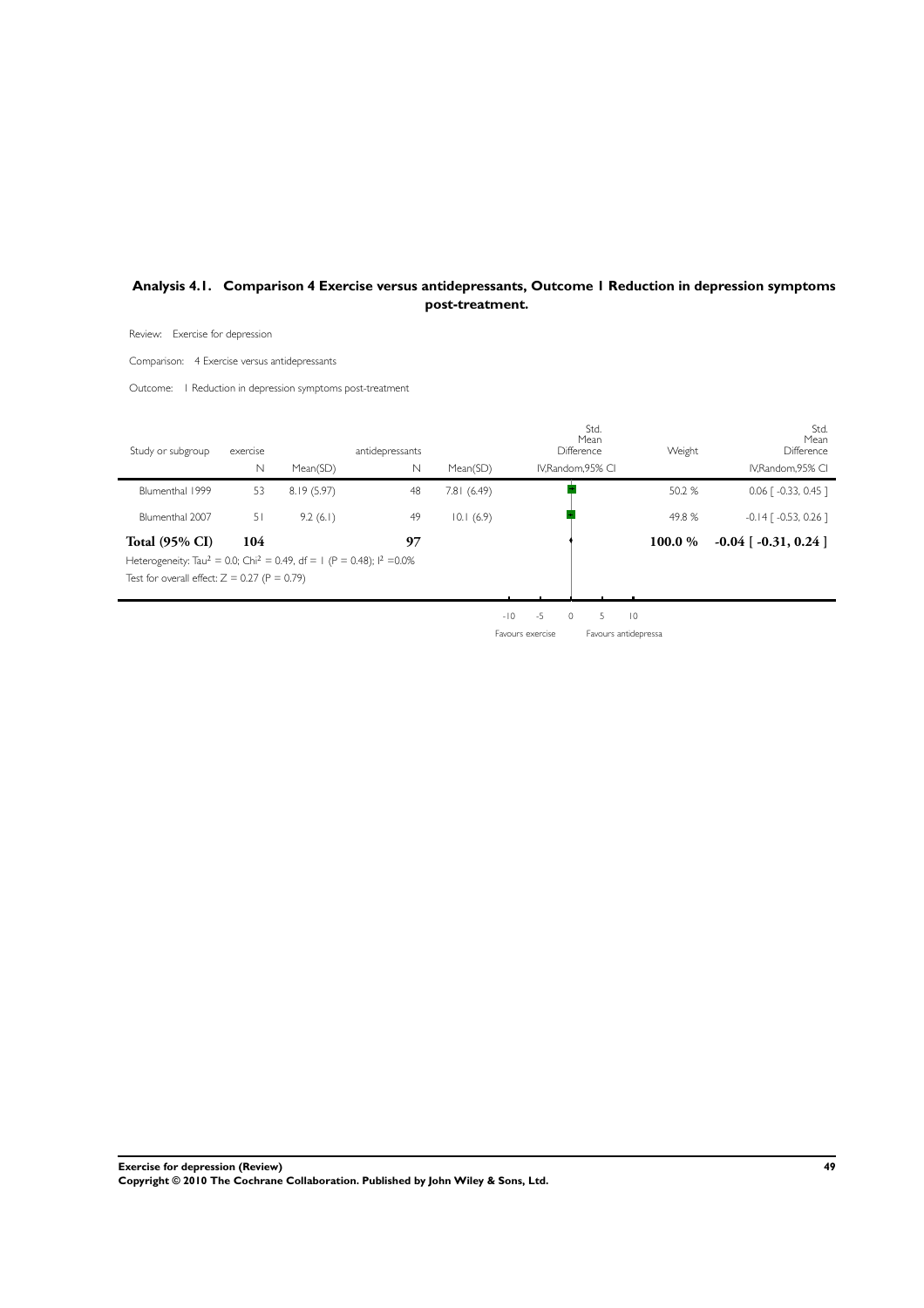### <span id="page-52-0"></span>**Analysis 5.1. Comparison 5 Exercise versus control: subgroup analysis - type of exercise, Outcome 1 Reduction in depression symptoms post-treatment.**

Review: Exercise for depression

Comparison: 5 Exercise versus control: subgroup analysis - type of exercise

Outcome: 1 Reduction in depression symptoms post-treatment

| Study or subgroup                                                                                 | aerobic exercise<br>$\mathsf{N}$ | Mean(SD)     | Control<br>$\mathbb N$ | Mean(SD)      | Std.<br>Mean<br>Difference<br>IV,Random,95% CI | Weight         | Std.<br>Mean<br>Difference<br>IV,Random,95% CI |
|---------------------------------------------------------------------------------------------------|----------------------------------|--------------|------------------------|---------------|------------------------------------------------|----------------|------------------------------------------------|
| I Aerobic exercise                                                                                |                                  |              |                        |               |                                                |                |                                                |
| Blumenthal 1999                                                                                   | 55                               | 8.73 (6.86)  | 48                     | 7.81 (6.49)   |                                                | 7.9%           | $0.14$ $[-0.25, 0.52]$                         |
| Blumenthal 2007                                                                                   | 51                               | 9.2(6.1)     | 49                     | 11.1(7)       |                                                | 7.9%           | $-0.29$ [ $-0.68$ , 0.11 ]                     |
| Bonnet 2005                                                                                       | 5                                | 24.46 (10.9) | 6                      | 10.5(5.8)     |                                                | 3.7%           | $1.51$ $[0.09, 2.93]$                          |
| <b>DOSE 2002</b>                                                                                  | 17                               | 9(3.6)       | 3                      | 14(4.9)       |                                                | 6.2%           | $-1.16$ [ $-1.94$ , $-0.37$ ]                  |
| Doyne 1987                                                                                        | 3                                | 5.93 (8.44)  | $\mathbf{H}$           | 15.25(6.3)    | ÷                                              | 5.7%           | $-1.19$ [ $-2.08$ , $-0.31$ ]                  |
| Epstein 1986                                                                                      | $\overline{7}$                   | 9(10.94)     | $\overline{0}$         | 16.3(7.44)    |                                                | 5.2 %          | $-0.77$ [ $-1.78$ , 0.24]                      |
| Fremont 1987                                                                                      | 8                                | 10(9.8)      | 16                     | 8(7.1)        |                                                | 6.7%           | 0.23 [ -0.45, 0.90 ]                           |
| Hess-Homeier 1981                                                                                 | 6                                | 9.8 (6.93)   | 6                      | 16.2(8.42)    |                                                | 4.4 %          | $-0.77$ [ $-1.96, 0.43$ ]                      |
| Klein 1985                                                                                        | 4                                | 1.03(0.94)   | 8                      | 0.83(0.51)    |                                                | 5.8 %          | $0.24$ $\lceil -0.64, 1.11 \rceil$             |
| Knuppen 2007                                                                                      | 20                               | 11.2(4)      | 8                      | 15.5(6.1)     |                                                | 6.7%           | $-0.83$ $\lceil -1.49, -0.16 \rceil$           |
| Martinsen 1985                                                                                    | 24                               | 12.1(7.1)    | 9                      | $22.8$ (11.4) | ٠                                              | 6.8%           | $-1.14$ [ $-1.79$ , $-0.48$ ]                  |
| McNeil 1991                                                                                       | $ 0\rangle$                      | 11.1(3)      | $\overline{10}$        | 14.7(3.7)     | -0                                             | 5.4 %          | $-1.02$ [ $-1.97, -0.08$ ]                     |
| Nabkasorn 2005                                                                                    | 21                               | 14.4(4.12)   | 28                     | 17.5(4.23)    |                                                | 7.1%           | $-0.73$ [ $-1.31, -0.14$ ]                     |
| Orth 1979                                                                                         | 3                                | 7(6.6)       | 2                      | 16.5(2.12)    |                                                | 1.7%           | $-1.25$ [ $-3.71$ , $1.21$ ]                   |
| Reuter 1984                                                                                       | 9                                | 5.1(4.75)    | 9                      | 18.56(7.7)    |                                                | 4.5 %          | $-2.00$ $[-3.19, -0.82]$                       |
| Setaro 1985                                                                                       | 25                               | 62(6.51)     | 25                     | 69.88 (3.96)  | ٠                                              | 6.9%           | $-1.44$ [ $-2.07$ , $-0.81$ ]                  |
| Veale 1992                                                                                        | 36                               | 13.94(6.6)   | 28                     | 17.79 (8.04)  |                                                | 7.5 %          | $-0.52$ $\lceil -1.03, -0.02 \rceil$           |
| Subtotal (95% CI)                                                                                 | 334                              |              | 306                    |               |                                                | 100.0 %        | $-0.63$ [ $-0.95$ , $-0.30$ ]                  |
| Heterogeneity: Tau <sup>2</sup> = 0.29; Chi <sup>2</sup> = 53.29, df = 16 (P<0.00001); $1^2$ =70% |                                  |              |                        |               |                                                |                |                                                |
| Test for overall effect: $Z = 3.79$ (P = 0.00015)<br>2 Mixed exercise                             |                                  |              |                        |               |                                                |                |                                                |
| Chou 2004                                                                                         | 7                                | 15.3(9.8)    | 7                      | 39.1(9.7)     |                                                | 15.9%          | $-2.29$ [ $-3.73$ , $-0.84$ ]                  |
| Mather 2001                                                                                       | 43                               | 12.6(7.02)   | 43                     | 13.7(6.02)    |                                                | 34.3 %         | $-0.17$ [ $-0.59$ , 0.26]                      |
| Mutrie 1988                                                                                       | 9                                | 9.46 (4.28)  | 7                      | 21.4(5.26)    |                                                | 16.9%          | $-2.39$ [ $-3.76$ , $-1.02$ ]                  |
|                                                                                                   |                                  |              |                        |               | $-5$<br>5<br>$-10$<br>0                        | $\overline{0}$ |                                                |

Favours treatment Favours control

(*Continued* ... )

**Exercise for depression (Review) 50 Copyright © 2010 The Cochrane Collaboration. Published by John Wiley & Sons, Ltd.**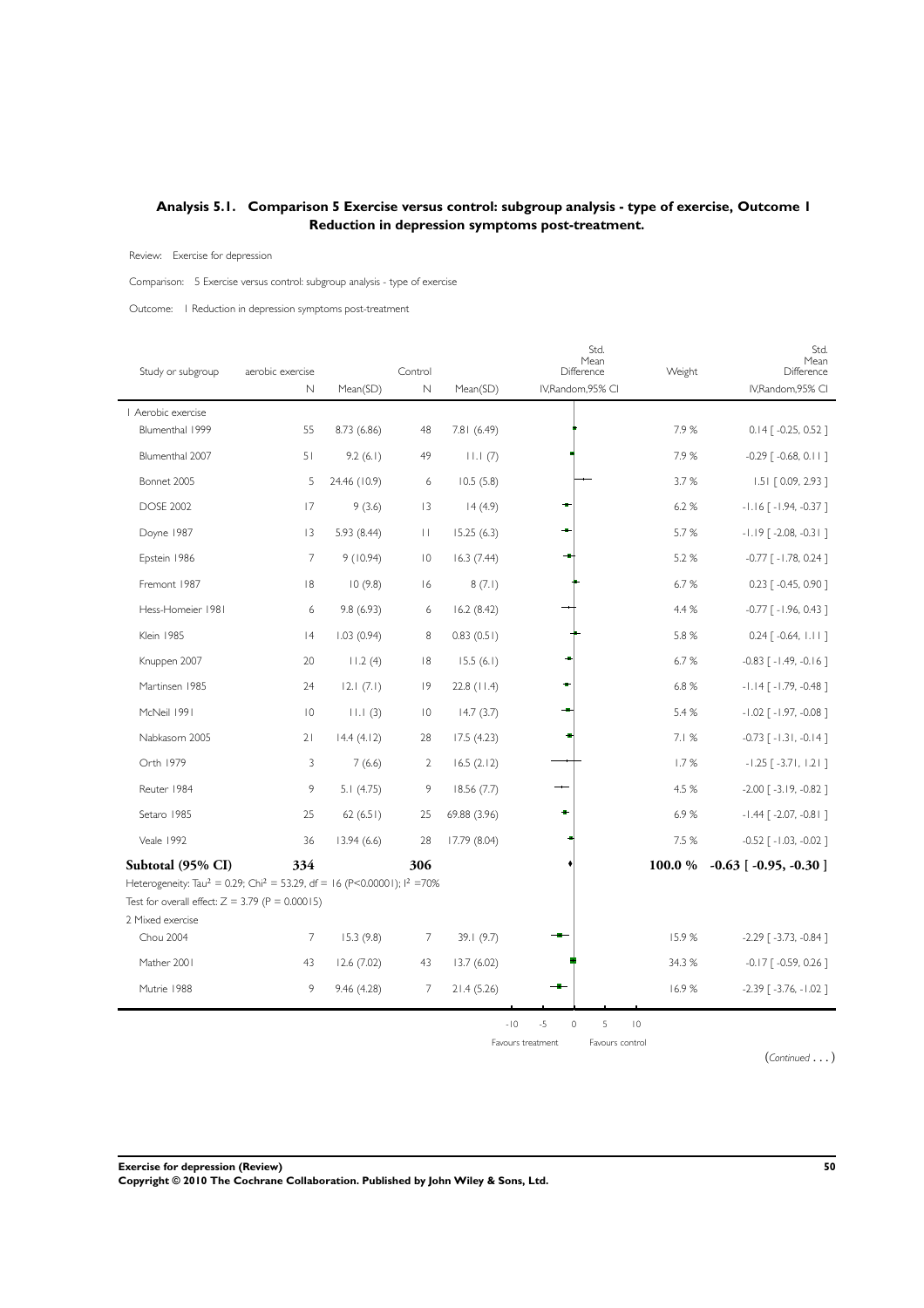|                                                                                                  |                  |            |         |            |                            |                | $(\ldots$ Continued)                  |
|--------------------------------------------------------------------------------------------------|------------------|------------|---------|------------|----------------------------|----------------|---------------------------------------|
| Study or subgroup                                                                                | aerobic exercise |            | Control |            | Std.<br>Mean<br>Difference | Weight         | Std.<br>Mean<br>Difference            |
|                                                                                                  | $\mathsf{N}$     | Mean(SD)   | N       | Mean(SD)   | IV, Random, 95% CI         |                | IV, Random, 95% CI                    |
| Tsang 2006                                                                                       | 48               | 3.19(2.12) | 34      | 6.15(1.46) | H                          | 32.9%          | $-1.56$ $[-2.07, -1.06]$              |
| Subtotal (95% CI)                                                                                | 107              |            | 91      |            |                            |                | 100.0 % $-1.47$ [ $-2.56$ , $-0.37$ ] |
| Heterogeneity: Tau <sup>2</sup> = 1.00; Chi <sup>2</sup> = 26.23, df = 3 (P<0.00001); $1^2$ =89% |                  |            |         |            |                            |                |                                       |
| Test for overall effect: $Z = 2.63$ (P = 0.0086)                                                 |                  |            |         |            |                            |                |                                       |
| 3 Resistance exercise                                                                            |                  |            |         |            |                            |                |                                       |
| Singh 1997                                                                                       | 17               | 9.8(2.4)   | 15      | 13.8(2)    |                            | 47.3 %         | $-1.75$ [ $-2.59$ , $-0.92$ ]         |
| Singh 2005                                                                                       | 8                | 8.5(5.5)   | 9       | 14.4(6)    |                            | 52.7 %         | $-1.00$ $\lceil -1.69, -0.31 \rceil$  |
| Subtotal (95% CI)                                                                                | 35               |            | 34      |            |                            |                | $100.0\%$ -1.34 [ -2.07, -0.61 ]      |
| Heterogeneity: Tau <sup>2</sup> = 0.13; Chi <sup>2</sup> = 1.87, df = 1 (P = 0.17); $1^2$ =46%   |                  |            |         |            |                            |                |                                       |
| Test for overall effect: $Z = 3.58$ (P = 0.00034)                                                |                  |            |         |            |                            |                |                                       |
|                                                                                                  |                  |            |         |            |                            |                |                                       |
|                                                                                                  |                  |            |         | $-10$      | $-5$<br>5                  | $\overline{0}$ |                                       |

Favours treatment Favours control

**Exercise for depression (Review) 51 Copyright © 2010 The Cochrane Collaboration. Published by John Wiley & Sons, Ltd.**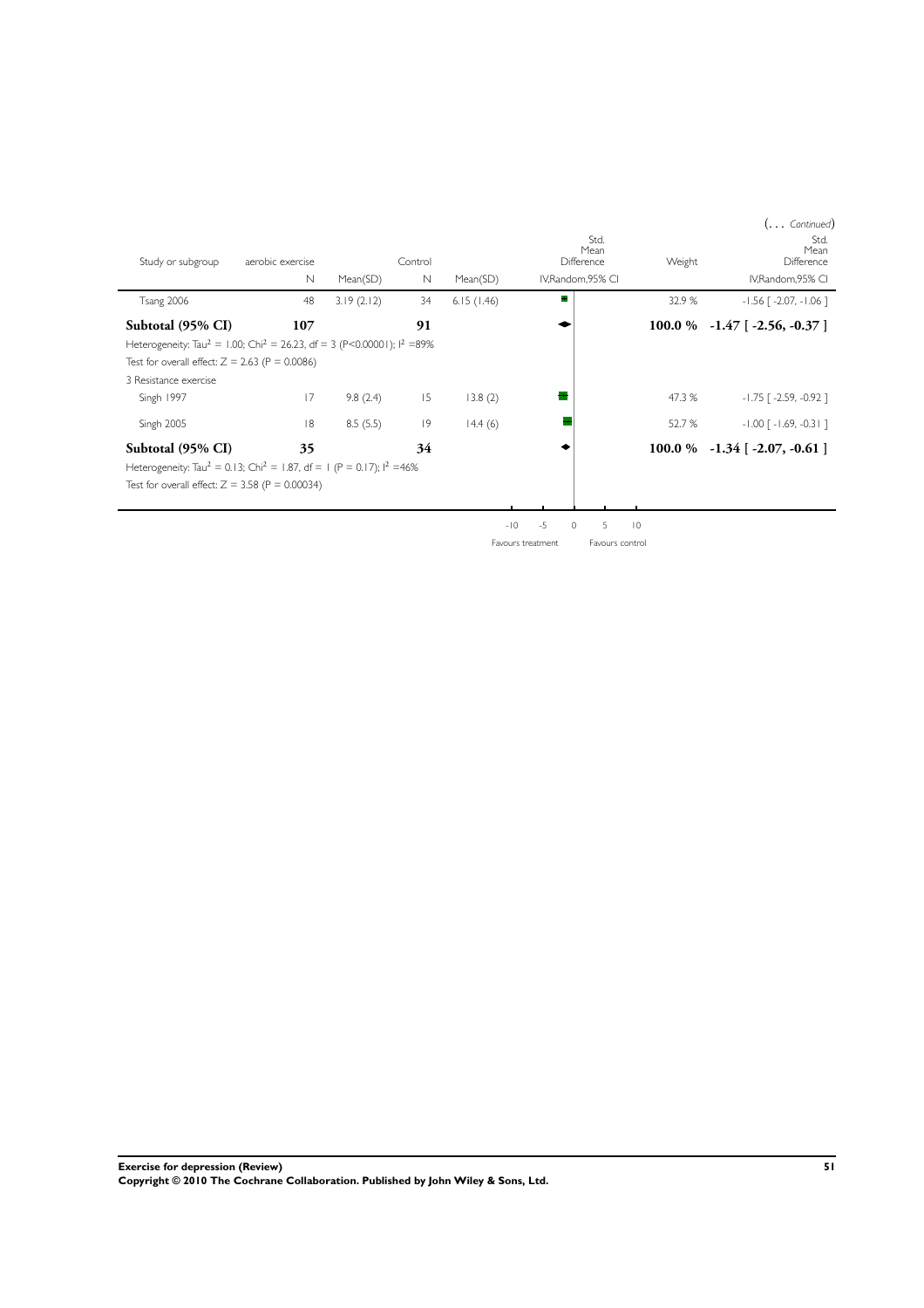### <span id="page-54-0"></span>**Analysis 6.1. Comparison 6 Exercise versus control: sensitivity analyses, Outcome 1 Reduction in depression symptoms post-treatment: peer reviewed journal publications and doctoral theses only.**

Review: Exercise for depression

Comparison: 6 Exercise versus control: sensitivity analyses

Outcome: 1 Reduction in depression symptoms post-treatment: peer reviewed journal publications and doctoral theses only

| Study or subgroup                                                                                                                                                                        | Treatment<br>$\mathbb N$ | Mean(SD)     | Control<br>$\mathbb N$ | Mean(SD)      | Std.<br>Mean<br>Difference<br>IV,Random,95% CI | Weight | Std.<br>Mean<br>Difference<br>IV,Random,95% CI |
|------------------------------------------------------------------------------------------------------------------------------------------------------------------------------------------|--------------------------|--------------|------------------------|---------------|------------------------------------------------|--------|------------------------------------------------|
| Blumenthal 1999                                                                                                                                                                          | 55                       | 8.73 (6.86)  | 48                     | 7.81 (6.49)   |                                                | 6.6 %  | $0.14$ $[-0.25, 0.52]$                         |
| Blumenthal 2007                                                                                                                                                                          | 51                       | 9.2(6.1)     | 49                     | 11.1(7)       |                                                | 6.5 %  | $-0.29$ [ $-0.68$ , 0.11]                      |
| Bonnet 2005                                                                                                                                                                              | 5                        | 24.46 (10.9) | 6                      | 10.5(5.8)     |                                                | 2.7%   | $1.51$ $[0.09, 2.93]$                          |
| Chou 2004                                                                                                                                                                                | $\overline{7}$           | 15.3(9.8)    | $\overline{7}$         | 39.1 (9.7)    |                                                | 2.6 %  | $-2.29$ [ $-3.73$ , $-0.84$ ]                  |
| <b>DOSE 2002</b>                                                                                                                                                                         | 17                       | 9(3.6)       | 3                      | 14(4.9)       |                                                | 4.8 %  | $-1.16$ [ $-1.94$ , $-0.37$ ]                  |
| Doyne 1987                                                                                                                                                                               | 8                        | 8.18(5.27)   | $\perp$                | 15.25(6.3)    |                                                | 3.9%   | $-1.15$ $[-2.14, -0.15]$                       |
| Epstein 1986                                                                                                                                                                             | 7                        | 9(10.24)     | $\overline{0}$         | 16.3(7.4)     |                                                | 3.9%   | $-0.80$ [ $-1.81$ , 0.21]                      |
| Fremont 1987                                                                                                                                                                             | 8                        | 10(9.8)      | 6                      | 8(7.1)        |                                                | 5.3 %  | $0.23$ $\lceil -0.45, 0.90 \rceil$             |
| Hess-Homeier 1981                                                                                                                                                                        | 5                        | 9.8(6.93)    | 6                      | 16.2(7.4)     |                                                | 3.1%   | $-0.8$   $[-2.07, 0.45]$                       |
| Klein 1985                                                                                                                                                                               | 4                        | 1.03(0.94)   | 8                      | 0.83(0.51)    |                                                | 4.4 %  | $0.24$ $\lceil -0.64, 1.11 \rceil$             |
| Knuppen 2007                                                                                                                                                                             | 20                       | 11.2(4)      | 8                      | 15.5(6.1)     |                                                | 5.3 %  | $-0.83$ $[-1.49, -0.16]$                       |
| Martinsen 1985                                                                                                                                                                           | 24                       | 12.1(7.1)    | 9                      | $22.8$ (11.4) |                                                | 5.4 %  | $-1.14$ [ $-1.79$ , $-0.48$ ]                  |
| Mather 2001                                                                                                                                                                              | 43                       | 12.6(7.02)   | 43                     | 13.7(6.02)    |                                                | 6.4 %  | $-0.17$ [ $-0.59$ , 0.26]                      |
| McNeil 1991                                                                                                                                                                              | $ 0\rangle$              | 11.1(3)      | $\overline{10}$        | 14.7(3.7)     |                                                | 4.1%   | $-1.02$ [ $-1.97, -0.08$ ]                     |
| Nabkasorn 2005                                                                                                                                                                           | 21                       | 14.4(4.12)   | 28                     | 17.5(4.23)    |                                                | 5.7%   | $-0.73$ [ $-1.31, -0.14$ ]                     |
| Orth 1979                                                                                                                                                                                | 3                        | 7(6.6)       | $\overline{2}$         | 16.5(2.12)    |                                                | 1.2%   | $-1.25$ [ $-3.71$ , $1.21$ ]                   |
| Setaro 1985                                                                                                                                                                              | 25                       | 62(6.51)     | 25                     | 69.88 (3.96)  | ٠                                              | 5.5 %  | $-1.44$ [ $-2.07$ , $-0.81$ ]                  |
| Singh 1997                                                                                                                                                                               | 17                       | 9.8(9.8)     | 15                     | 13.8(7.7)     |                                                | 5.2 %  | $-0.44$ $\lceil -1.14, 0.26 \rceil$            |
| Singh 2005                                                                                                                                                                               | 8                        | 8.5(5.5)     | 9                      | 14.4(6)       |                                                | 5.2 %  | $-1.00$ $[-1.69, -0.31]$                       |
| Tsang 2006                                                                                                                                                                               | 48                       | 3.19(2.12)   | 34                     | 6.15(1.46)    |                                                | 6.1%   | $-1.56$ [ $-2.07$ , $-1.06$ ]                  |
| <b>Veale 1992</b>                                                                                                                                                                        | 36                       | 13.94(6.6)   | 28                     | 17.79 (8.04)  |                                                | 6.1%   | $-0.52$ $\lceil -1.03, -0.02 \rceil$           |
| <b>Total (95% CI)</b><br>Heterogeneity: Tau <sup>2</sup> = 0.29; Chi <sup>2</sup> = 73.10, df = 20 (P<0.00001); l <sup>2</sup> =73%<br>Test for overall effect: $Z = 4.46$ (P < 0.00001) | 452                      |              | 415                    |               |                                                | 100.0% | $-0.66$ [ $-0.95$ , $-0.37$ ]                  |

 $-10$   $-5$  0 5 10

Favours treatment Favours control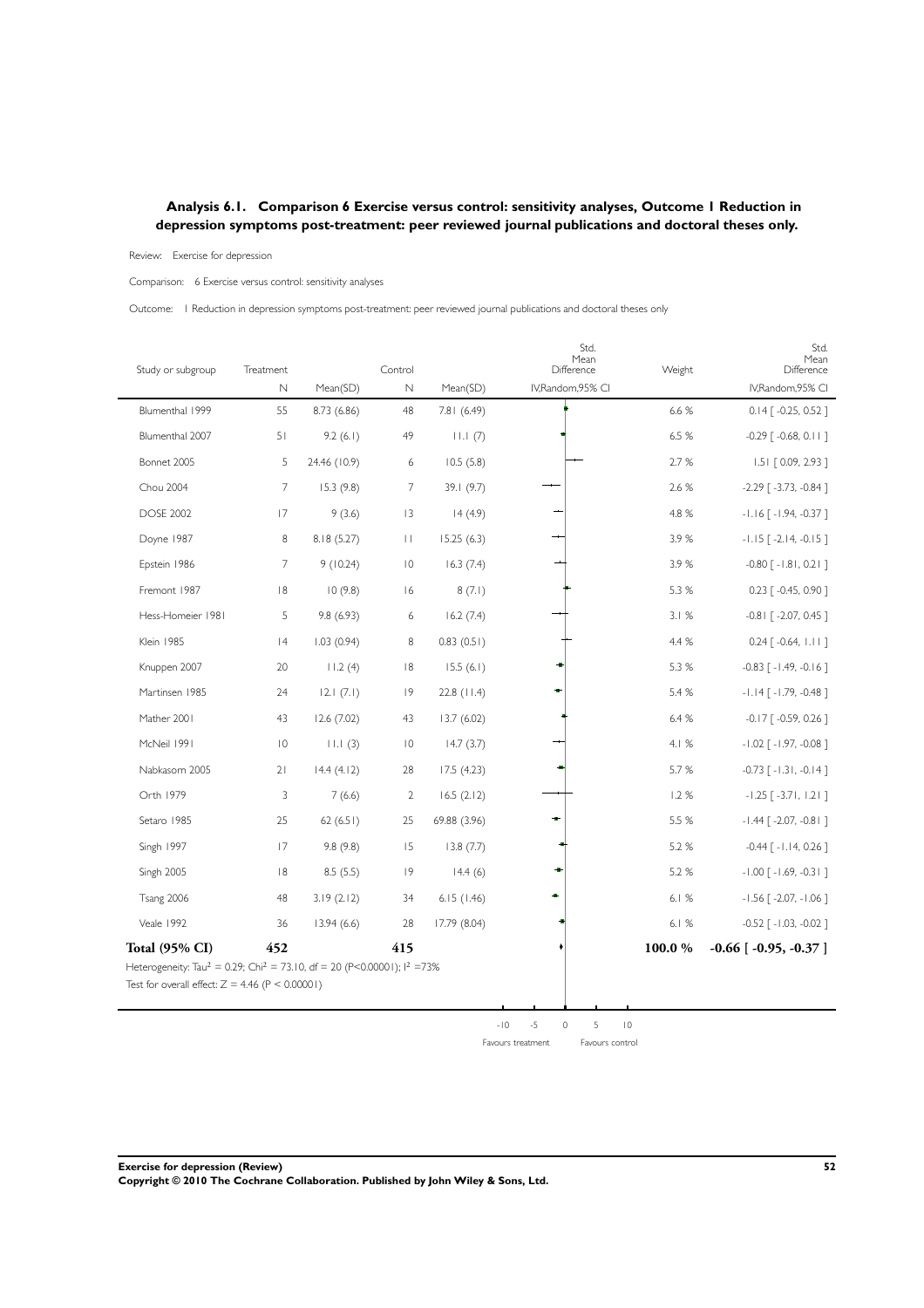### <span id="page-55-0"></span>**Analysis 6.2. Comparison 6 Exercise versus control: sensitivity analyses, Outcome 2 Reduction in depression symptoms post-treatment: studies published as abstracts or conference proceedings only.**

Review: Exercise for depression

Comparison: 6 Exercise versus control: sensitivity analyses

Outcome: 2 Reduction in depression symptoms post-treatment: studies published as abstracts or conference proceedings only

| Study or subgroup                                                                               | Treatment   |            | Control     |            |       |                   | Std.<br>Mean<br>Difference |             | Weight | Std.<br>Mean<br>Difference    |
|-------------------------------------------------------------------------------------------------|-------------|------------|-------------|------------|-------|-------------------|----------------------------|-------------|--------|-------------------------------|
|                                                                                                 | $\mathbb N$ | Mean(SD)   | $\mathbb N$ | Mean(SD)   |       |                   | IV.Random.95% CI           |             |        | IV.Random.95% CI              |
| Mutrie 1988                                                                                     | 9           | 9.46(4.28) |             | 21.4(5.26) |       | - - -             |                            |             | 42.7 % | $-2.39$ [ $-3.76$ , $-1.02$ ] |
| Reuter 1984                                                                                     | 9           | 5.1(4.75)  | 9           | 18.56(7.7) |       |                   |                            |             | 57.3 % | $-2.00$ [ $-3.19$ , $-0.82$ ] |
| <b>Total (95% CI)</b>                                                                           | 18          |            | 16          |            |       |                   |                            |             | 100.0% | $-2.17$ [ $-3.06$ , $-1.27$ ] |
| Heterogeneity: Tau <sup>2</sup> = 0.0; Chi <sup>2</sup> = 0.17, df = 1 (P = 0.68); $1^2$ = 0.0% |             |            |             |            |       |                   |                            |             |        |                               |
| Test for overall effect: $Z = 4.74$ (P < 0.00001)                                               |             |            |             |            |       |                   |                            |             |        |                               |
|                                                                                                 |             |            |             |            |       |                   |                            |             |        |                               |
|                                                                                                 |             |            |             |            | $-10$ | $-5$              | 5<br>$\Omega$              | $ 0\rangle$ |        |                               |
|                                                                                                 |             |            |             |            |       | Favours treatment | Favours control            |             |        |                               |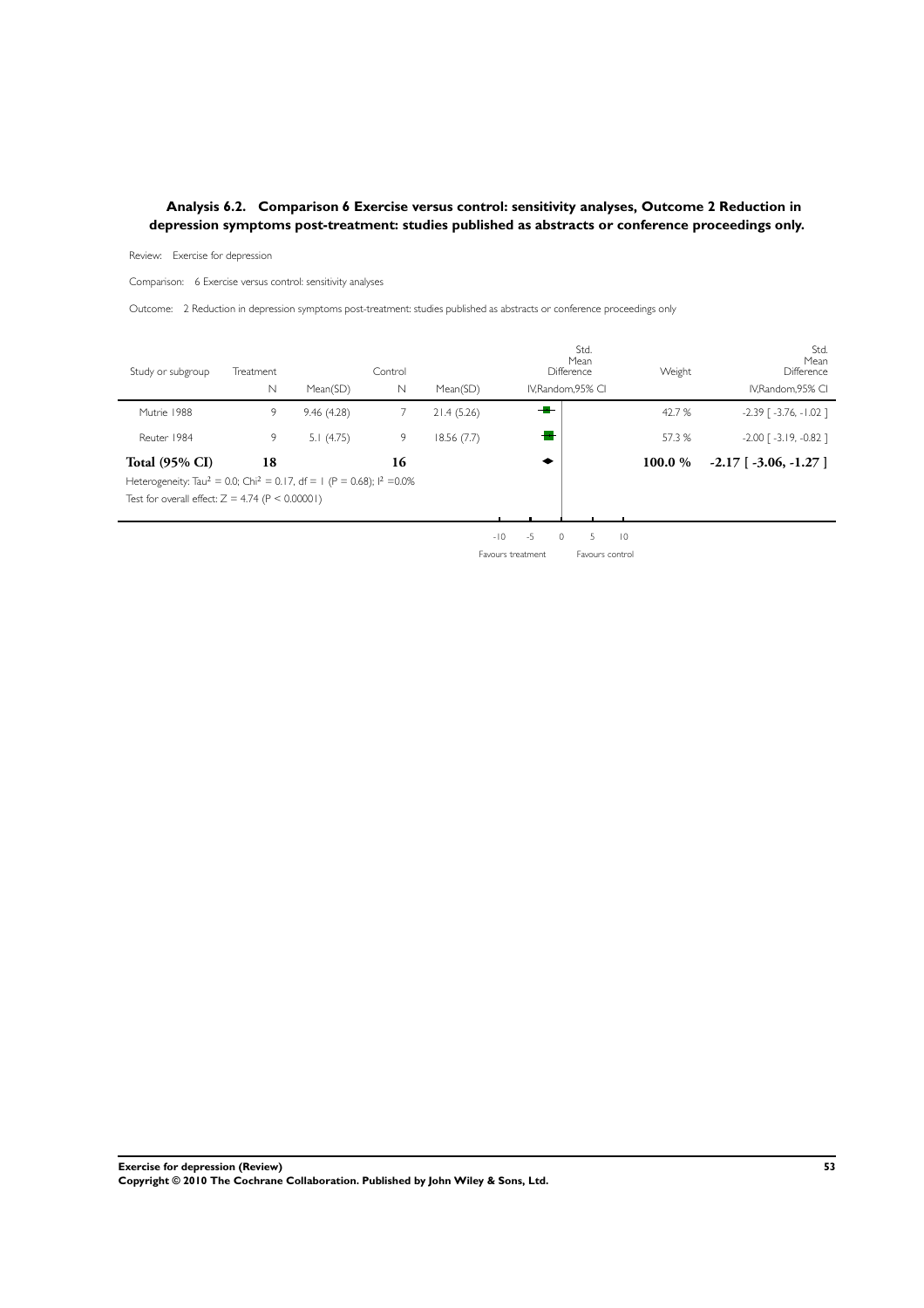### <span id="page-56-0"></span>**Analysis 6.3. Comparison 6 Exercise versus control: sensitivity analyses, Outcome 3 Reduction in depression symptoms post-treatment: studies with adequate allocation concealment.**

Review: Exercise for depression

Comparison: 6 Exercise versus control: sensitivity analyses

Outcome: 3 Reduction in depression symptoms post-treatment: studies with adequate allocation concealment

| Study or subgroup                                                                               | Exercise    |            | Control     |               | Difference         | Std.<br>Mean<br>Weight | Std.<br>Mean<br>Difference           |
|-------------------------------------------------------------------------------------------------|-------------|------------|-------------|---------------|--------------------|------------------------|--------------------------------------|
|                                                                                                 | $\mathbb N$ | Mean(SD)   | $\mathbb N$ | Mean(SD)      | IV, Random, 95% CI |                        | IV, Random, 95% CI                   |
| Blumenthal 2007                                                                                 | 51          | 9.2(6.1)   | 49          | 11.1(7)       |                    | 16.0%                  | $-0.29$ [ $-0.68$ , 0.11 ]           |
| <b>DOSE 2002</b>                                                                                | 17          | 9(3.6)     | 3           | 14(4.9)       |                    | 10.0 %                 | $-1.16$ [ $-1.94$ , $-0.37$ ]        |
| Knuppen 2007                                                                                    | 20          | 11.2(4)    | 8           | 15.5(6.1)     |                    | 11.6%                  | $-0.83$ [ $-1.49, -0.16$ ]           |
| Martinsen 1985                                                                                  | 24          | 12.1(7.1)  | 9           | $22.8$ (11.4) |                    | 11.8%                  | $-1.14$ [ $-1.79$ , $-0.48$ ]        |
| Mather 2001                                                                                     | 43          | 12.6(7.02) | 43          | 13.7(6.02)    |                    | 15.5 %                 | $-0.17$ $[-0.59, 0.26]$              |
| Singh 1997                                                                                      | 17          | 9.8(2.4)   | 15          | 13.8(2)       |                    | 9.4%                   | $-1.75$ [ $-2.59$ , $-0.92$ ]        |
| <b>Singh 2005</b>                                                                               | 8           | 8.5(5.5)   | 9           | 14.4(6)       |                    | 11.3%                  | $-1.00$ $[-1.69, -0.31]$             |
| <b>Veale 1992</b>                                                                               | 36          | 13.94(6.6) | 28          | 17.79 (8.04)  |                    | 14.2 %                 | $-0.52$ $\lceil -1.03, -0.02 \rceil$ |
| <b>Total (95% CI)</b>                                                                           | 226         |            | 204         |               |                    | 100.0%                 | $-0.77$ [ $-1.12$ , $-0.42$ ]        |
| Heterogeneity: Tau <sup>2</sup> = 0.16; Chi <sup>2</sup> = 20.15, df = 7 (P = 0.01); $1^2$ =65% |             |            |             |               |                    |                        |                                      |
| Test for overall effect: $Z = 4.31$ (P = 0.000016)                                              |             |            |             |               |                    |                        |                                      |
|                                                                                                 |             |            |             |               |                    |                        |                                      |
|                                                                                                 |             |            |             |               | $-10$<br>$-5$<br>0 | 5<br>$\overline{0}$    |                                      |

Favours treatment Favours control

```
Exercise for depression (Review) 54
Copyright © 2010 The Cochrane Collaboration. Published by John Wiley & Sons, Ltd.
```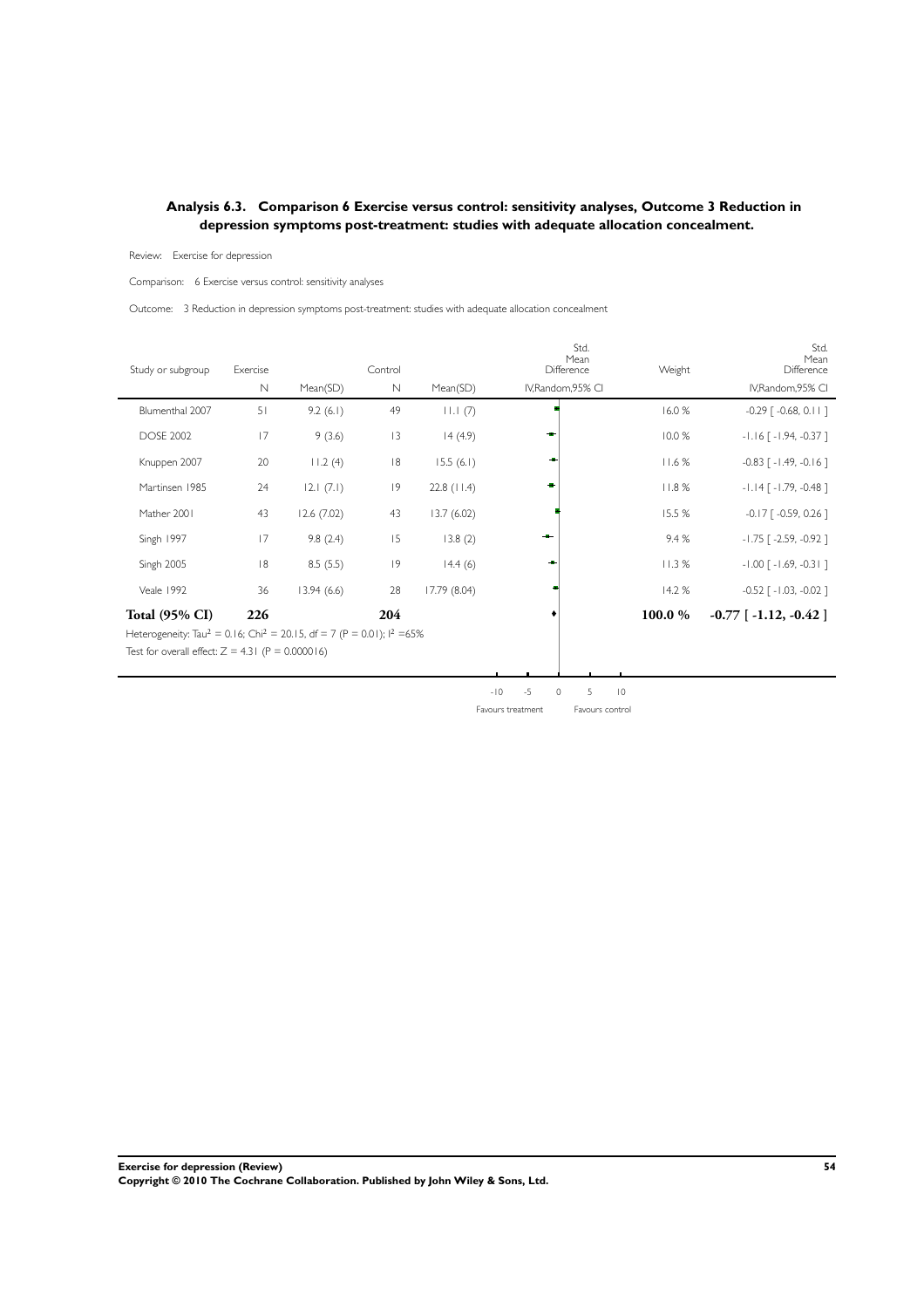### <span id="page-57-0"></span>**Analysis 6.4. Comparison 6 Exercise versus control: sensitivity analyses, Outcome 4 Reduction in depression symptoms post-treatment: studies using intention to treat analysis.**

Review: Exercise for depression

Comparison: 6 Exercise versus control: sensitivity analyses

Outcome: 4 Reduction in depression symptoms post-treatment: studies using intention to treat analysis

| Study or subgroup                                                                                | Exercise        |              | Control         |            | Std.<br>Mean<br>Difference                | Weight  | Std.<br>Mean<br>Difference          |
|--------------------------------------------------------------------------------------------------|-----------------|--------------|-----------------|------------|-------------------------------------------|---------|-------------------------------------|
|                                                                                                  | $\mathbb N$     | Mean(SD)     | $\mathbb N$     | Mean(SD)   | IV, Random, 95% CI                        |         | IV, Random, 95% CI                  |
| Blumenthal 1999                                                                                  | 55              | 8.73 (6.86)  | 48              | 7.81(6.49) |                                           | 15.4 %  | $0.14$ [ -0.25, 0.52 ]              |
| Blumenthal 2007                                                                                  | 51              | 9.2(6.1)     | 49              | 11.1(7)    |                                           | 15.4 %  | $-0.29$ $\lceil -0.68, 0.11 \rceil$ |
| Bonnet 2005                                                                                      | 5               | 24.46 (10.9) | 6               | 10.5(5.8)  |                                           | 7.6 %   | $1.51$ $[0.09, 2.93]$               |
| <b>DOSE 2002</b>                                                                                 | 17              | 9(3.6)       | 3               | 14(4.9)    |                                           | 12.2%   | $-1.16$ [ $-1.94$ , $-0.37$ ]       |
| Mather 2001                                                                                      | 43              | 12.6(7.02)   | 43              | 13.7(6.02) |                                           | 15.2 %  | $-0.17$ [ $-0.59$ , 0.26]           |
| McNeil 1991                                                                                      | $\overline{10}$ | 11.1(3)      | $\overline{10}$ | 14.7(3.7)  |                                           | 10.9%   | $-1.02$ [ $-1.97$ , $-0.08$ ]       |
| Mutrie 1988                                                                                      | 9               | 9.46(4.28)   | 7               | 21.4(5.26) |                                           | 7.9%    | $-2.39$ $[-3.76, -1.02]$            |
| Orth 1979                                                                                        | 3               | 7(6.6)       | $\overline{2}$  | 16.5(2.12) |                                           | 3.6 %   | $-1.25$ [ $-3.71$ , $1.21$ ]        |
| Singh 1997                                                                                       | 17              | 9.8(2.4)     | 15              | 13.8(2)    |                                           | 11.9%   | $-1.75$ [ $-2.59$ , $-0.92$ ]       |
| <b>Total (95% CI)</b>                                                                            | 210             |              | 193             |            |                                           | 100.0 % | $-0.63$ [ $-1.16$ , $-0.10$ ]       |
| Heterogeneity: Tau <sup>2</sup> = 0.43; Chi <sup>2</sup> = 39.32, df = 8 (P<0.00001); $1^2$ =80% |                 |              |                 |            |                                           |         |                                     |
| Test for overall effect: $Z = 2.34$ (P = 0.020)                                                  |                 |              |                 |            |                                           |         |                                     |
|                                                                                                  |                 |              |                 |            |                                           |         |                                     |
|                                                                                                  |                 |              |                 |            | $-10$<br>5<br>$\overline{0}$<br>$-5$<br>0 |         |                                     |

Favours treatment Favours control

**Exercise for depression (Review) 55 Copyright © 2010 The Cochrane Collaboration. Published by John Wiley & Sons, Ltd.**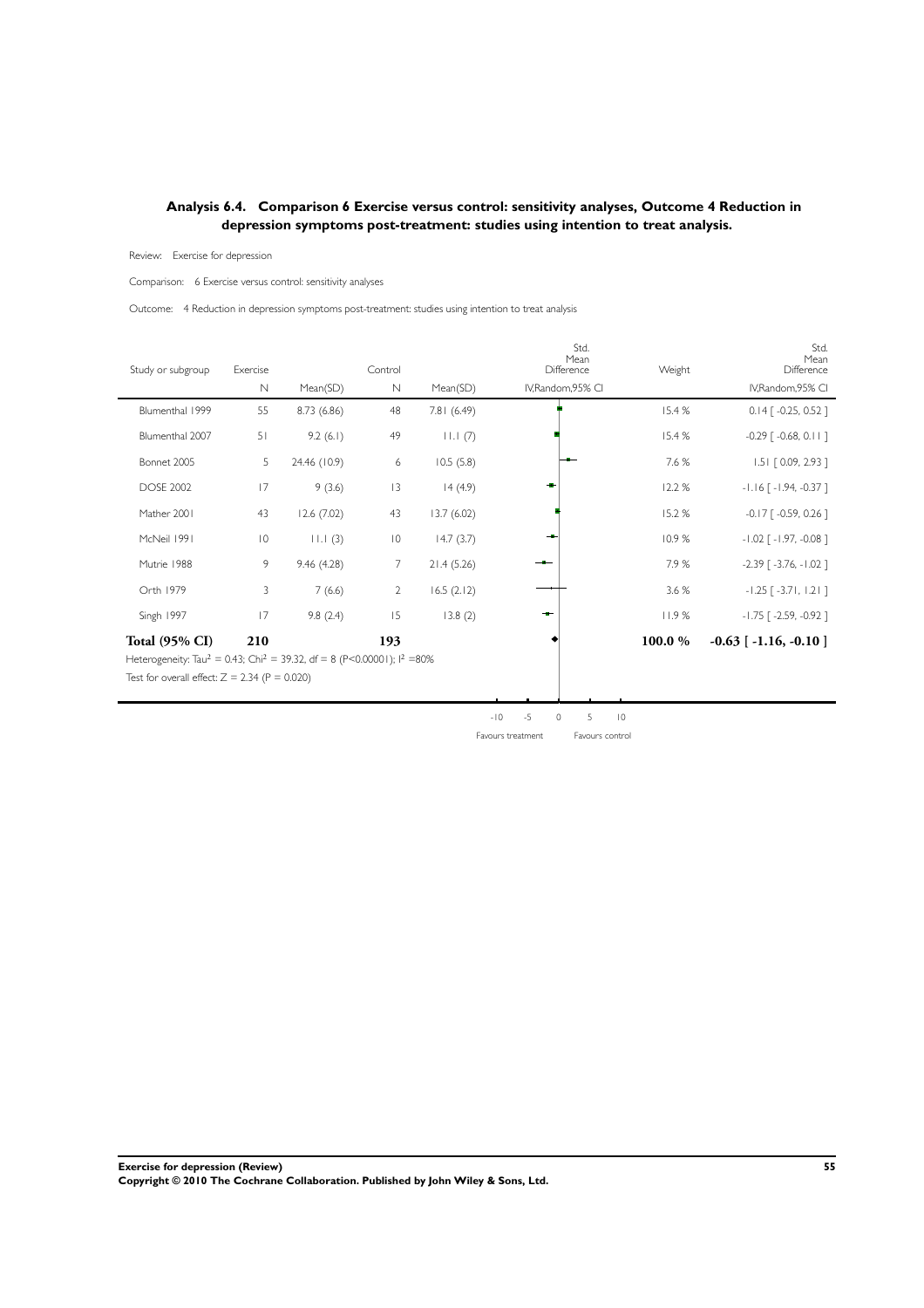### <span id="page-58-0"></span>**Analysis 6.5. Comparison 6 Exercise versus control: sensitivity analyses, Outcome 5 Reduction in depression symptoms post-treatment: studies with blinded outcome assessment.**

Review: Exercise for depression

Comparison: 6 Exercise versus control: sensitivity analyses

Outcome: 5 Reduction in depression symptoms post-treatment: studies with blinded outcome assessment

| Study or subgroup                                                                                                                                            | Exercise<br>$\mathbb N$ | Mean(SD)    | Control<br>$\mathbb N$ | Mean(SD)    | Std.<br>Mean<br>Difference<br>IV, Random, 95% CI                                        | Weight | Std.<br>Mean<br>Difference<br>IV, Random, 95% CI |
|--------------------------------------------------------------------------------------------------------------------------------------------------------------|-------------------------|-------------|------------------------|-------------|-----------------------------------------------------------------------------------------|--------|--------------------------------------------------|
| Blumenthal 1999                                                                                                                                              | 55                      | 8.73 (6.86) | 48                     | 7.81 (6.49) |                                                                                         | 18.2%  | $0.14$ $[-0.25, 0.52]$                           |
| Blumenthal 2007                                                                                                                                              | 53                      | 9.2(6.1)    | 49                     | 11.1(7)     |                                                                                         | 18.2%  | $-0.29$ [ $-0.68$ , 0.10]                        |
| <b>DOSE 2002</b>                                                                                                                                             | 17                      | 9(3.6)      | 3                      | 14(4.9)     | ۰                                                                                       | 10.9%  | $-1.16$ [ $-1.94$ , $-0.37$ ]                    |
| Klein 1985                                                                                                                                                   | 4                       | 1.03(0.94)  | 8                      | 0.83(0.51)  |                                                                                         | 9.8%   | $0.24$ $\lceil -0.64, 1.11 \rceil$               |
| Knuppen 2007                                                                                                                                                 | 20                      | 11.2(4)     | 8                      | 15.5(6.1)   |                                                                                         | 12.9%  | $-0.83$ $[-1.49, -0.16]$                         |
| Mather 2001                                                                                                                                                  | 43                      | 12.6(7.02)  | 43                     | 13.7(6.02)  |                                                                                         | 17.5 % | $-0.17$ [ $-0.59$ , 0.26]                        |
| Singh 2005                                                                                                                                                   | 8                       | 8.5(5.5)    | 9                      | 14.4(6)     | ÷                                                                                       | 12.5 % | $-1.00$ [ $-1.69$ , $-0.31$ ]                    |
| Heterogeneity: Tau <sup>2</sup> = 0.14; Chi <sup>2</sup> = 17.61, df = 6 (P = 0.01); l <sup>2</sup> = 66%<br>Test for overall effect: $Z = 2.14$ (P = 0.032) |                         |             |                        |             |                                                                                         |        |                                                  |
|                                                                                                                                                              |                         |             |                        |             | $-5$<br>5<br>$\overline{0}$<br>$-10$<br>$\circ$<br>Favours control<br>Favours treatment |        |                                                  |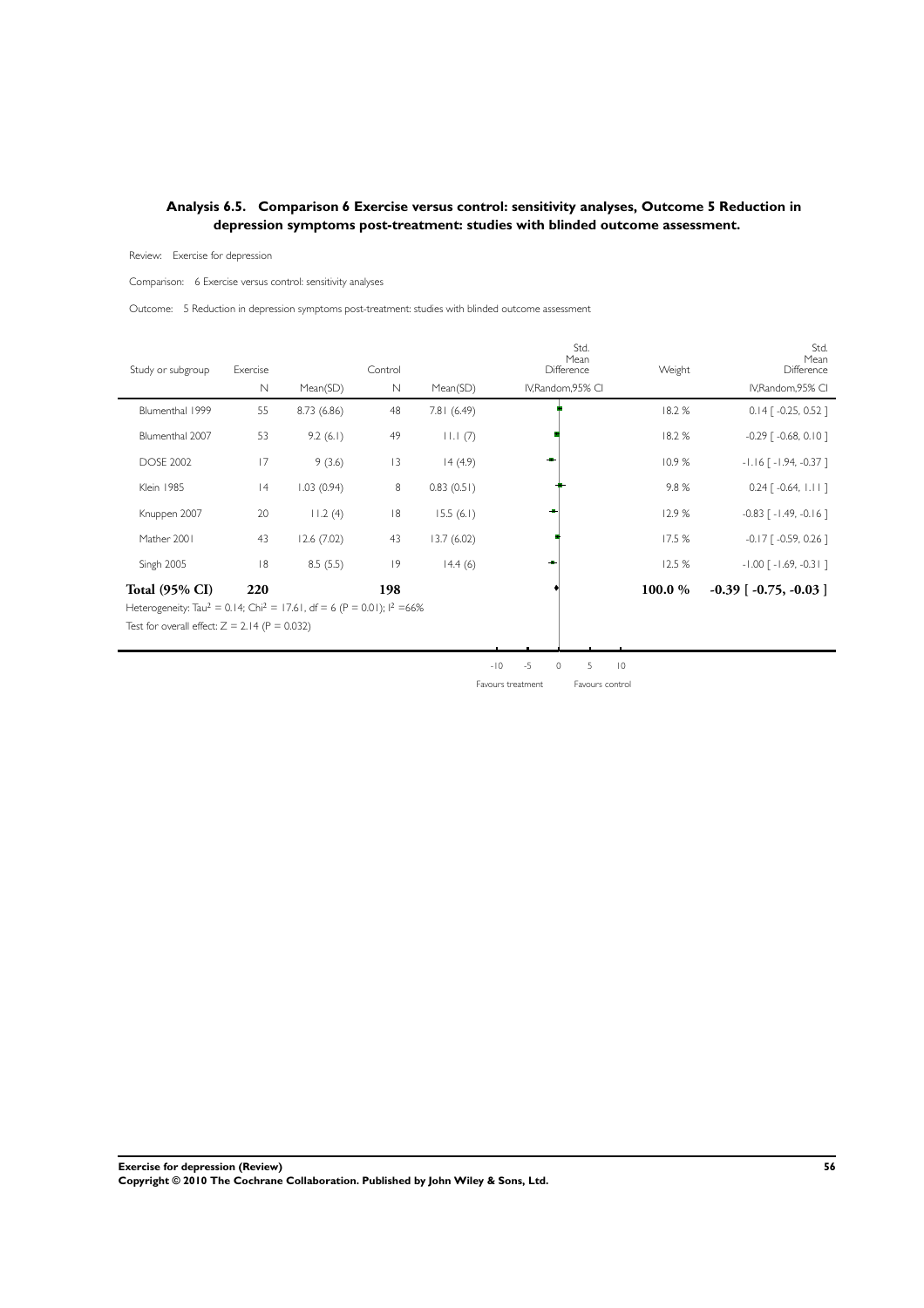### <span id="page-59-0"></span>**Analysis 6.6. Comparison 6 Exercise versus control: sensitivity analyses, Outcome 6 Reduction in depression symptoms post-treatment: allocation concealment, ITT, blinded outcome.**

Review: Exercise for depression

Comparison: 6 Exercise versus control: sensitivity analyses

Outcome: 6 Reduction in depression symptoms post-treatment: allocation concealment, ITT, blinded outcome

| Study or subgroup                                                                                                                                                                        | Experimental<br>N | Mean(SD)   | Control<br>$\mathbb N$ | Mean(SD)   | Std.<br>Mean<br>Difference<br>IV, Random, 95% CI | Weight    | Std.<br>Mean<br>Difference<br>IV, Random, 95% CI |
|------------------------------------------------------------------------------------------------------------------------------------------------------------------------------------------|-------------------|------------|------------------------|------------|--------------------------------------------------|-----------|--------------------------------------------------|
| Blumenthal 2007                                                                                                                                                                          | 51                | 9.2(6.1)   | 49                     | 11.1(7)    |                                                  | 40.4 %    | $-0.29$ [ $-0.68$ , 0.11 ]                       |
| <b>DOSE 2002</b>                                                                                                                                                                         | 17                | 9(3.6)     | 3                      | 14(4.9)    | ₩                                                | 21.0%     | $-1.16$ $[-1.94, -0.37]$                         |
| Mather 2001                                                                                                                                                                              | 43                | 12.6(7.02) | 43                     | 13.7(6.02) |                                                  | 38.6 %    | $-0.17$ [ $-0.59$ , 0.26 ]                       |
| <b>Total (95% CI)</b><br>111<br>105<br>Heterogeneity: Tau <sup>2</sup> = 0.09; Chi <sup>2</sup> = 4.84, df = 2 (P = 0.09); $1^2$ =59%<br>Test for overall effect: $Z = 1.84$ (P = 0.066) |                   |            |                        |            | $ 0\rangle$<br>$-10$<br>$-5$                     | 100.0 $%$ | $-0.42$ [ $-0.88, 0.03$ ]                        |

Favours experimental Favours control

### **A D D I T I O N A L T A B L E S**

#### **Table 1. Number screened, number still in trial and exercise intervention at end of trial**

| <b>Trial ID</b>  | screened                                  | randomised | allocated exercise |              | completed trial completed exercise |
|------------------|-------------------------------------------|------------|--------------------|--------------|------------------------------------|
| Blumenthal 1999  | 604 underwent tele-156<br>phone screening |            | 55                 | 133          | 46                                 |
| Bonnet 2005      | not reported                              | 11         | 5                  | 7            | 3                                  |
| Chou 2004        | 30                                        | 14         | 7                  | not reported | not reported                       |
| <b>DOSE 2002</b> | 1664 assessed for el-<br>igibility        | -80        | 17                 | 45           | 11                                 |
| Doyne 1987       | 285 responded to 57<br>adverts            |            | not reported       | 24           | 13                                 |
| Epstein 1986     | 250 telephone in-33<br>quiries received   |            | 7                  | not reported | 7                                  |
| Fetsch 1979      | not reported                              | 21         | 10                 | 16           | 8                                  |
|                  |                                           |            |                    |              |                                    |

**Exercise for depression (Review) 57**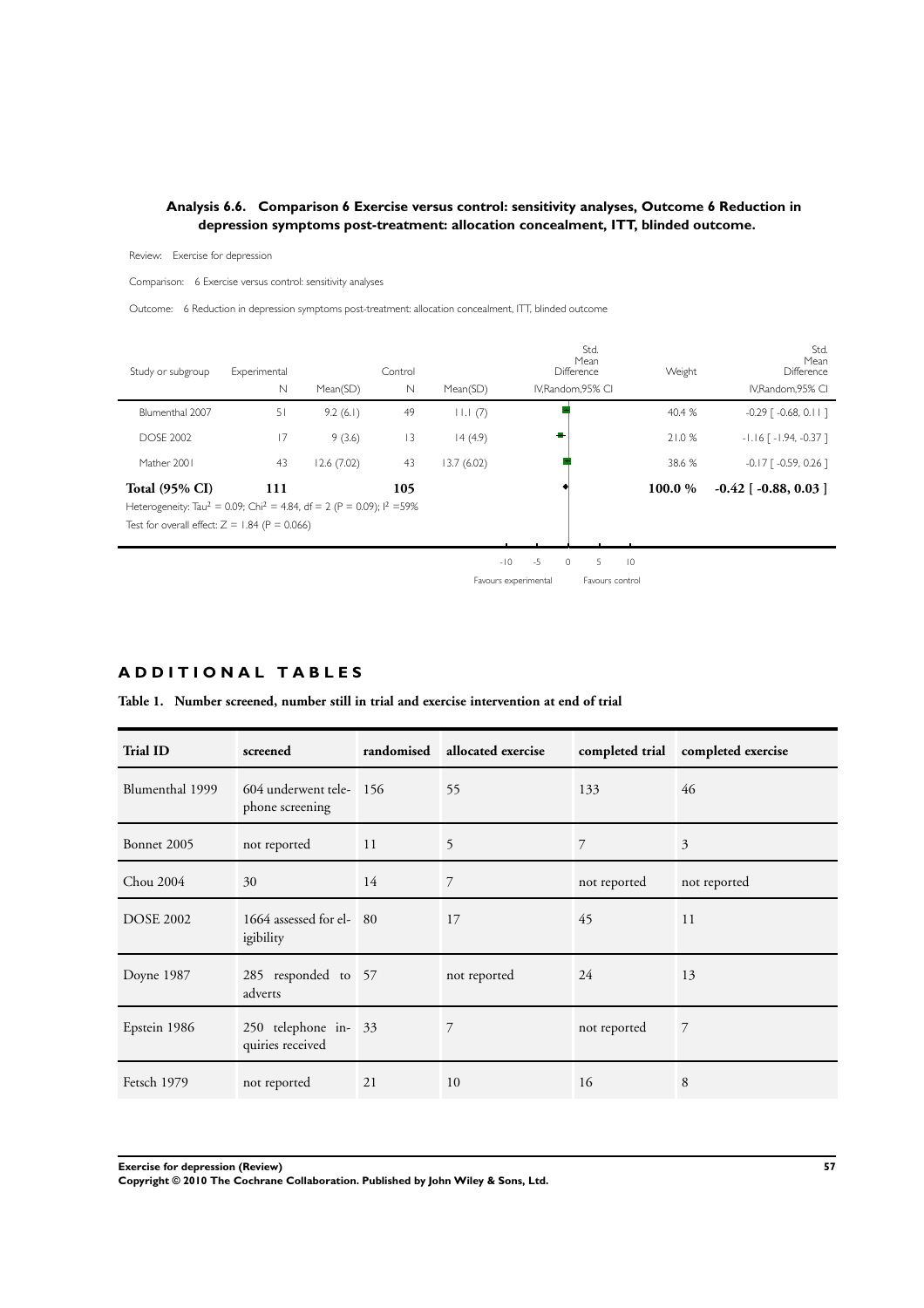| Fremont 1987         | initially 61<br>72<br>expressed an interest    |                | 21                                       | 49           | 18                                 |
|----------------------|------------------------------------------------|----------------|------------------------------------------|--------------|------------------------------------|
| Greist 1979          | not reported                                   | 28             | 10                                       | 22           | 8                                  |
| Hess-Homeier<br>1981 | not reported                                   | 17             | 5                                        | not reported | not reported                       |
| <b>Klein 1985</b>    | 209 responded to an 74<br>advertisement        |                | 27                                       | 42           | 15                                 |
| Knuppen 2007         | not reported                                   | 39             | 20                                       | 35           | 19                                 |
| Martinsen 1985       | not reported                                   | 43             | 24                                       | 37           | 20                                 |
| Mather 2001          | 1185 referred or 86<br>screened                |                | 43                                       | 86           | 43                                 |
| McCann 1984          | completed 47<br>250<br>BDI, 60 contacted       |                | 16                                       | 43           | 15                                 |
| McNeil 1991          | 82                                             | 30             | 10                                       | 30           | 10                                 |
| Mutrie 1988          | 24                                             | 24             | $\overline{9}$                           | 24           | $\mathfrak{g}$                     |
| Nabkasorn 2005       | 266<br>volunteers<br>screened                  | 59             | 28                                       | 49           | 21                                 |
| Orth 1979            | 17                                             | 11             | 3                                        | 7            | $\mathfrak{Z}$                     |
| Pinchasov 2000       | not reported                                   | 18             | 9                                        | not reported | not reported                       |
| Reuter 1984          | not reported                                   | not reported 9 |                                          | not reported | 9                                  |
| Setaro 1985          | 211 responses to ad- 180<br>vertisement        |                | 30                                       | 150          | 25                                 |
| Singh 1997           | letters sent to 2953 32<br>people, 884 replied |                | 17                                       | 32           | 17                                 |
| <b>Singh 2005</b>    | 451                                            | 60             | $20\,$                                   | 54           | $18\,$                             |
| Tsang 2006           | not reported                                   | 82             | 56                                       | 82           | $\sqrt{48}$                        |
| Veale 1998           | not reported                                   | 83             | $\sqrt{48}$                              | 57           | 36                                 |
| Blumenthal 2007      | 457                                            | 202            | (supervised), 53 183<br>51<br>home based |              | 45 (supervised), 51 home-<br>based |

**Table 1. Number screened, number still in trial and exercise intervention at end of trial** (*Continued)*

**Exercise for depression (Review) 58**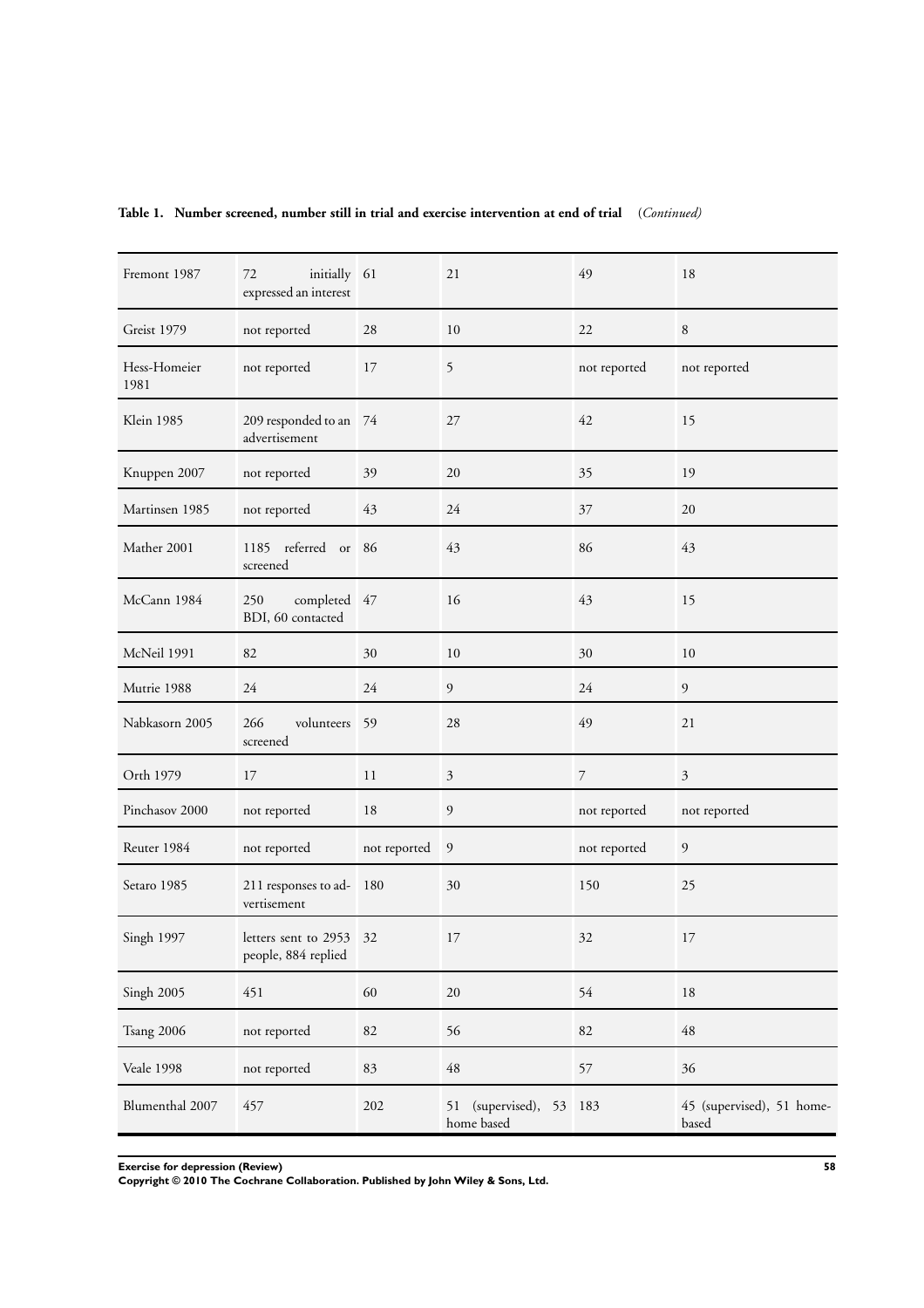### **F E E D B A C K**

### **Concerning the DOSE 2002 trial, 3 November 2009**

### **Summary**

I recently read [the] review entitled "Exercise for Depression" and would like to point out some errors in your review. First, you stated the following in your review,

"We attempted to extract data on intensity of exercise but this was reported for only a few trials, and there was too much variation in other aspects of the trial methodologies to attribute differences in outcomes to differences exercise intensities. One of the included trials compared four different 'doses' of aerobic exercise (DOSE 2002) and found that high intensity exercise was more effective than low intensity exercise."

In actuality, participants were allowed to self-select intensity and the two factors that were manipulated were frequency of exercise and total energy expenditure. It was the total energy expenditure that seemed to have a great effect on reduction of symptoms when the low dose was compared with the higher dose.

Second, the study is not cited correctly throughout the article and finally I am not sure why the main results paper was not included in this review because it was published in 2005. What was included was our baseline design paper that had no results. I would like to see this error corrected in the review. Andrea L. Dunn, PhD

### **Reply**

Reply of Dr Gillian Mead, 10 November 2009

The 2005 paper is now cited as well as the 2002 paper.

The purpose of our review was to determine the effectiveness of exercise for depression. Thus we included trials which compared exercise with 'no treatment' and trials which compared exercise to other treatments for depression e.g. CBT. Our conclusions were that

'It is reasonable to recommend exercise to people with depressive symptoms and to those who fulfil diagnostic criteria for depression....'

I agree... that it would be misleading if people with depression and researchers were given the impression that exercise had to be intense to bring about benefits. Based on our subgroup analyses, we have stated that 'we cannot give people accurate information about how

effective exercise might be, nor can recommendations be made about the relative benefits of aerobic exercise, resistance exercise or mixed

exercise, whether group or individual exercises are better, nor about the optimum duration of exercise'. We then go on to say that further research is required.

[Concerning intensity within the DOSE study] - text has been added for clarification in both the 'Description of studies' and the 'Discussion'.

### **Contributors**

Andrea L. Dunn, PhD Senior Research Scientist Klein Buendel, Inc. 1667 Cole Boulevard, Suite 225 Golden, CO 80401 (303)-565-4321 (main line) (303) 565-4320 (fax) www.kleinbuendel.com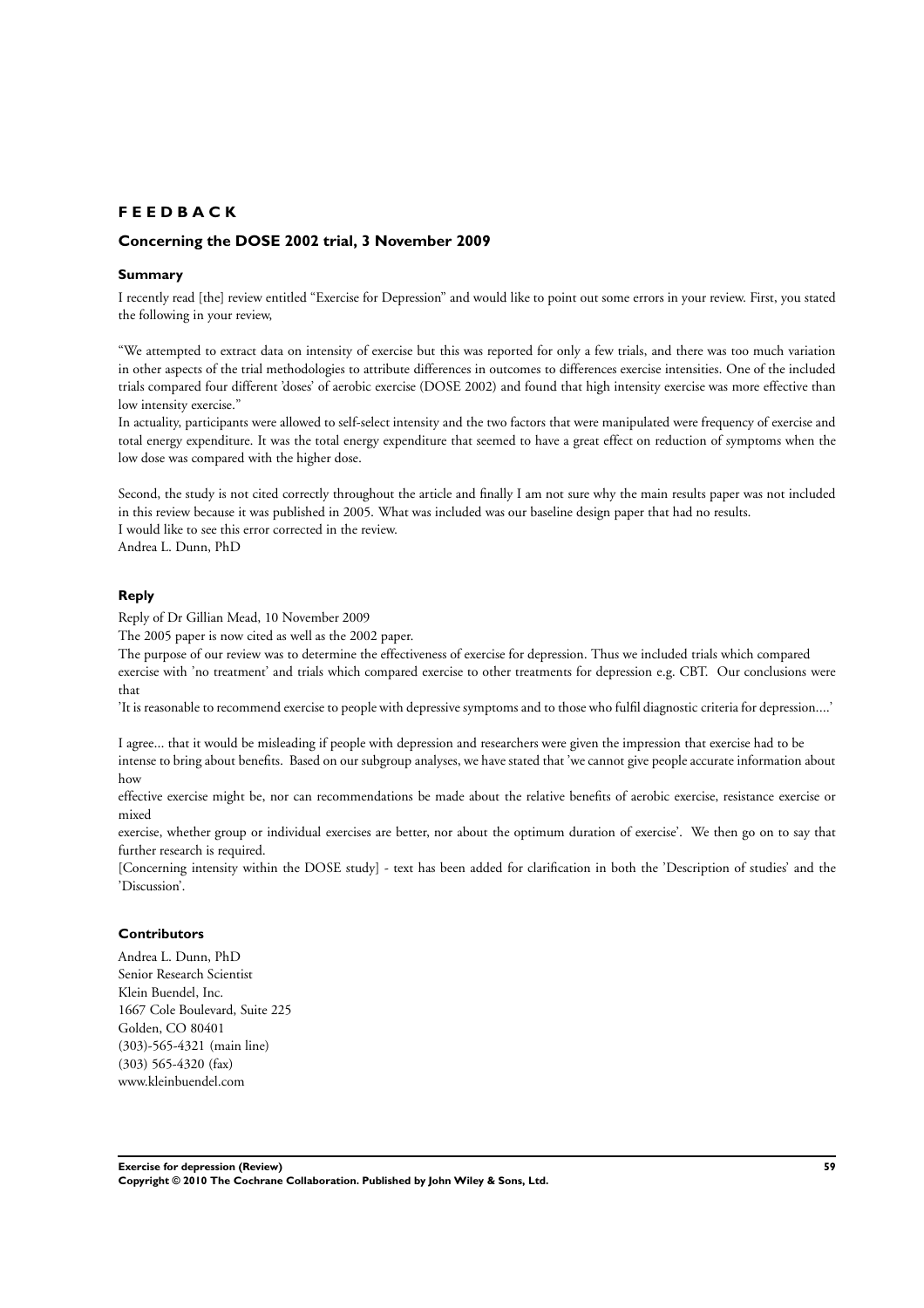### **W H A T ' S N E W**

Last assessed as up-to-date: 25 March 2007.

| Date | Event | Description                                                                                                                                                                     |
|------|-------|---------------------------------------------------------------------------------------------------------------------------------------------------------------------------------|
|      |       | 12 November 2009 Feedback has been incorporated Feedback received from a triallist received 3 November 2009 concerning<br>the DOSE 2002 study was addressed on 10 November 2009 |

## **H I S T O R Y**

Protocol first published: Issue 3, 2003 Review first published: Issue 4, 2008

| Date             | Event                                                                                                          | Description                                                                                                                  |
|------------------|----------------------------------------------------------------------------------------------------------------|------------------------------------------------------------------------------------------------------------------------------|
| 13 May 2009      | New citation required but conclusions have not Incorrect 'date assessed as up to date' changed from<br>changed | February 2000 to March 2007 (date of last electronic<br>searches). Abstract corrected to reflect true history of<br>searches |
| 13 August 2008   | New search has been performed                                                                                  | This is an updated version of a previous review pub-<br>lished in the BMJ in 2001 and includes several new<br>trials         |
| 30 July 2008     | Amended                                                                                                        | Converted to new review format                                                                                               |
| 21 February 2000 | New citation required and conclusions have changed                                                             | Substantive amendment                                                                                                        |

# **C O N T R I B U T I O N S O F A U T H O R S**

This review is based on a previously published BMJ review by Debbie Lawlor and Stephen Hopker. The review was updated and modified by Dr Mead, with contributions from Dr Morley, Dr Greig, Dr Campbell and Professor McMurdo

### **D E C L A R A T I O N S O F I N T E R E S T**

Professor McMurdo is co-director of D.D. Developments, a University of Dundee not-for-profit organisation which provides exercise classes for older people.